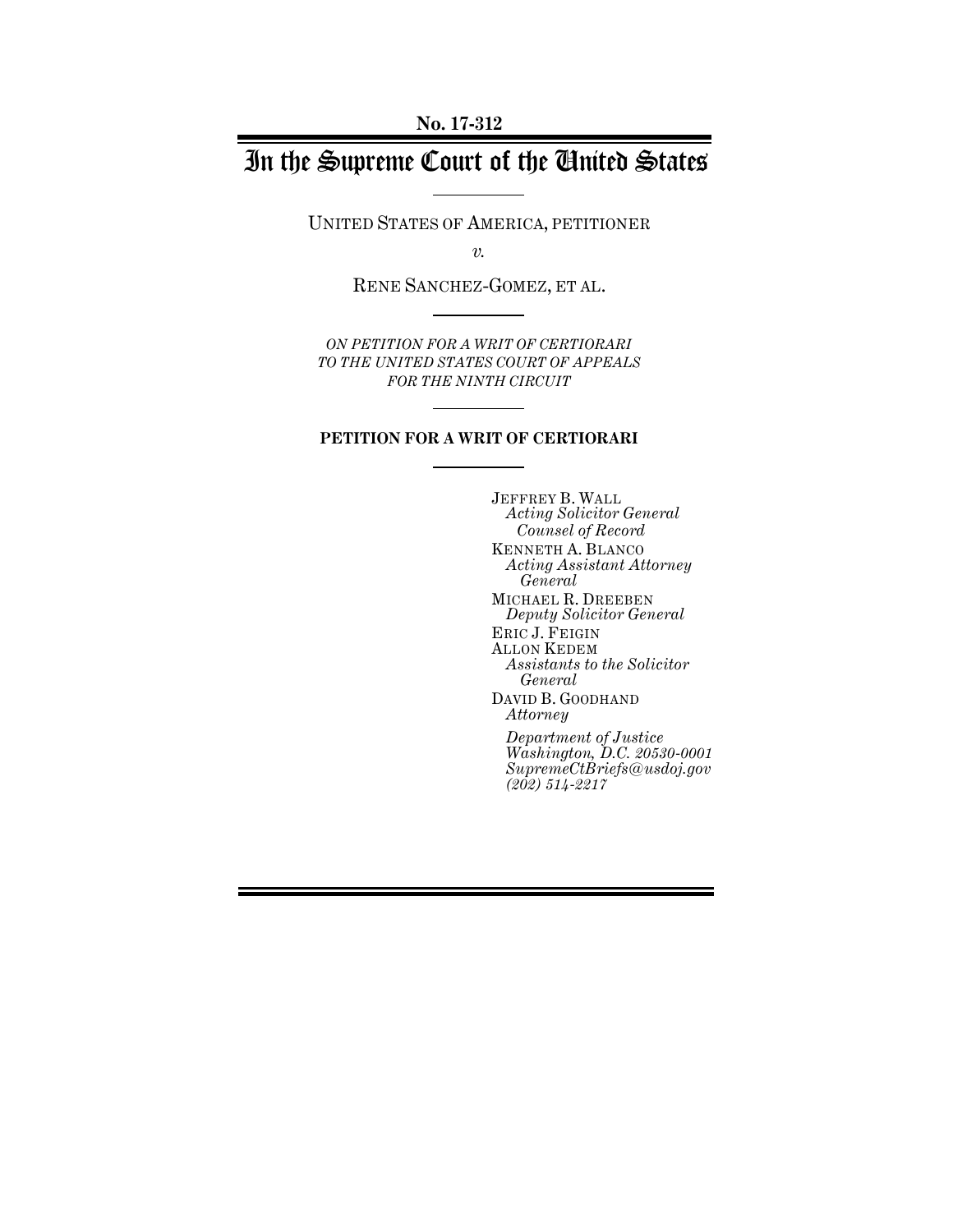1. Whether the court of appeals erred in asserting authority to review respondents' interlocutory challenge to pretrial physical restraints and in ruling on that challenge notwithstanding its recognition that respondents' individual claims were moot.

2. Whether the court of appeals erred in concluding that the Fifth Amendment forbids the United States Marshals Service for the Southern District of California, with the approval of the district judges in that highvolume jurisdiction, from implementing a policy of placing pretrial detainees in physical restraints during nonjury court proceedings.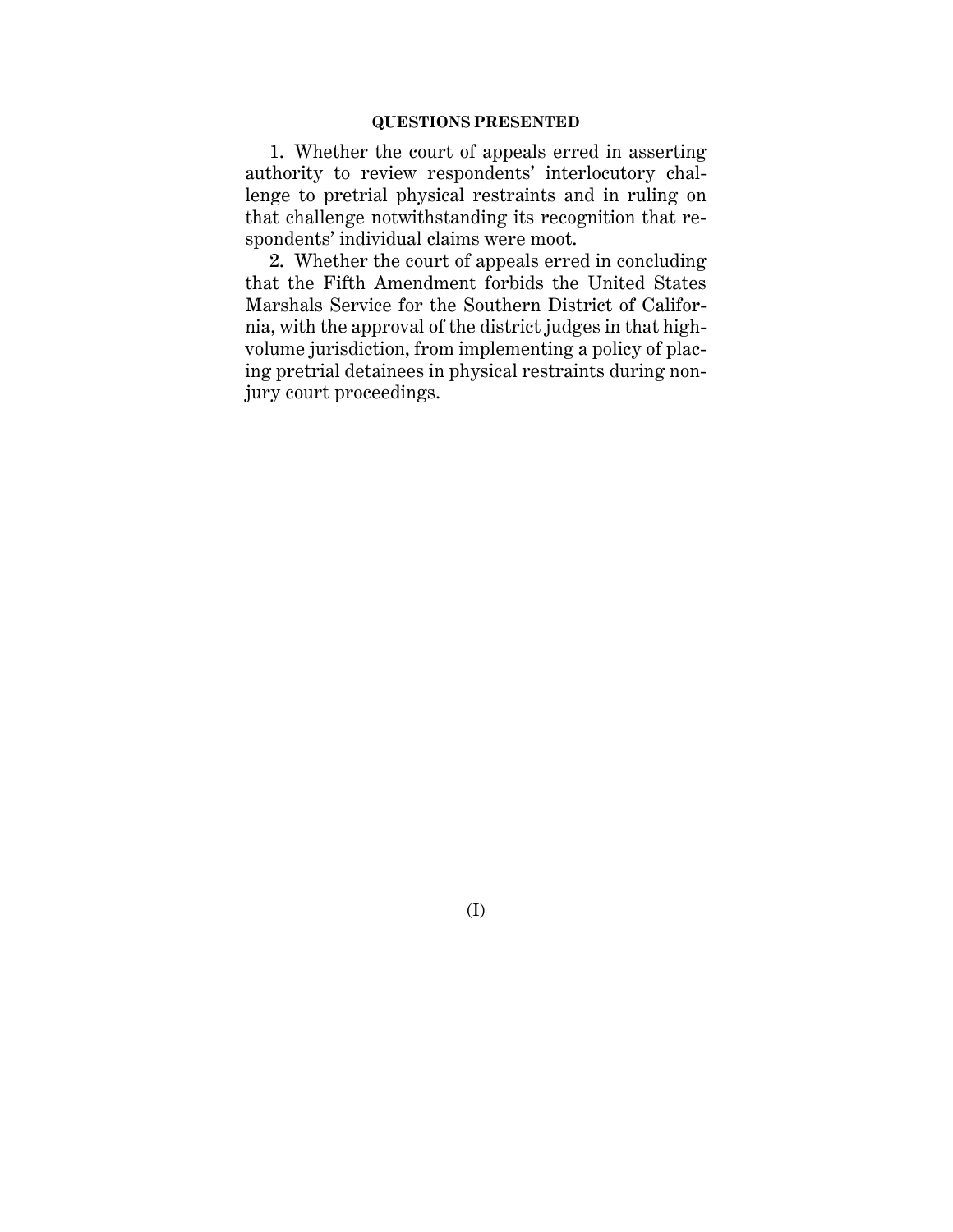### **PARTIES TO THE PROCEEDING**

Petitioner, the United States of America, was the only appellee in the court of appeals. The four respondents were appellants in the court of appeals: Rene Sanchez-Gomez, Moises Patricio-Guzman, Jasmin Isabel Morales (a.k.a. Jasmin Morales), and Mark William Ring.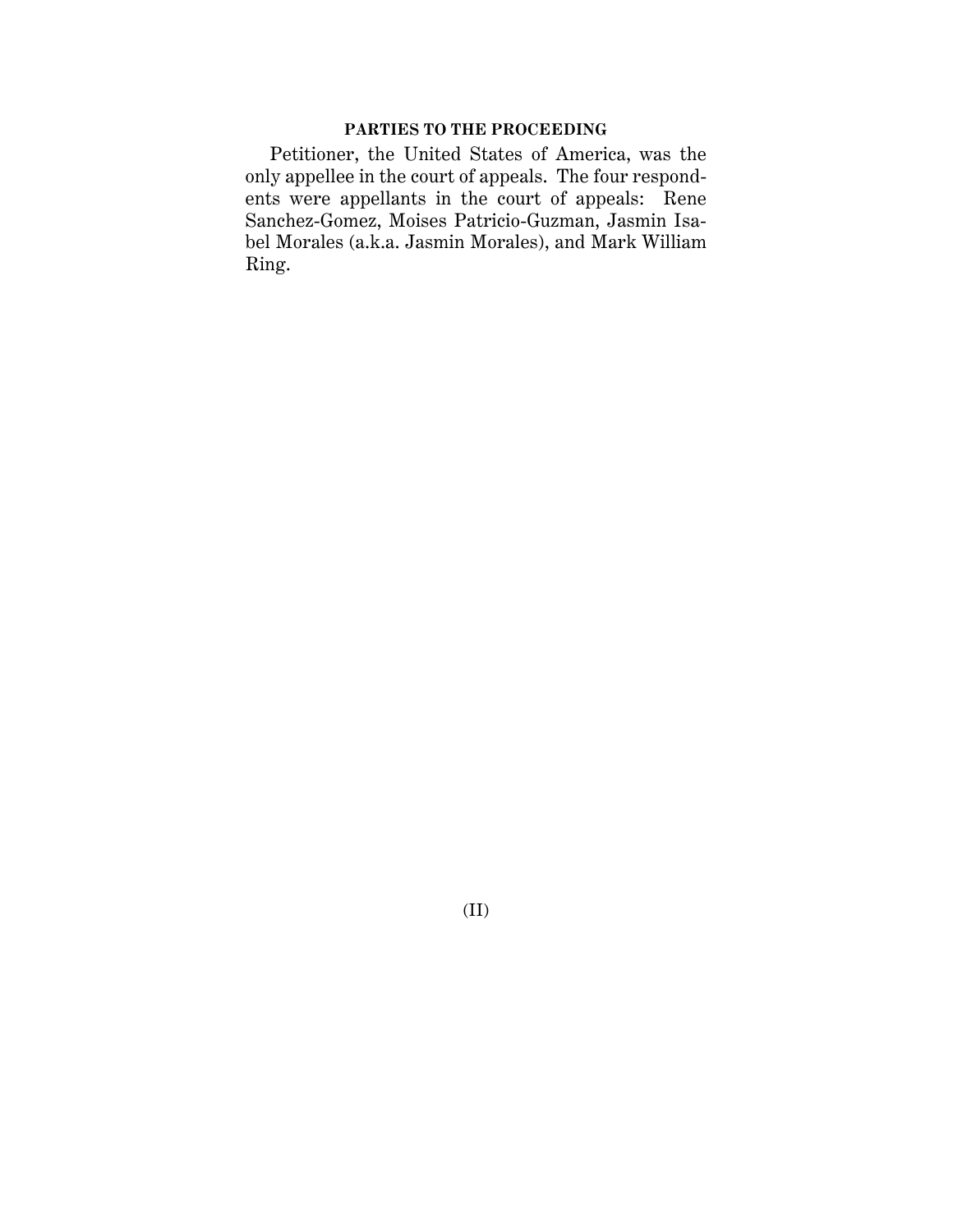# **TABLE OF CONTENTS**

Page

| A. The Ninth Circuit lacked authority over                 |  |
|------------------------------------------------------------|--|
| respondents' challenges to the Southern District           |  |
|                                                            |  |
| B. The Ninth Circuit wrongly invalidated the               |  |
| Southern District of California's security policy20        |  |
| C. The decision below warrants this Court's review25       |  |
| 34                                                         |  |
| Appendix $A$ — Court of appeals opinion (May 31, 2017)1a   |  |
| Appendix $B -$ Court of appeals opinion (Aug. 25, 2015)71a |  |
| Appendix C — District court order (Nov. 21, 2013) 83a      |  |
|                                                            |  |
|                                                            |  |
|                                                            |  |

# **TABLE OF AUTHORITIES**

Cases:

| Arizonans for Official English v. Arizona,           |  |
|------------------------------------------------------|--|
|                                                      |  |
| Bell v. Wolfish, 441 U.S. 520 (1979) 9, 22, 23, 24   |  |
| Board of Sch. Comm'rs v. Jacobs, 420 U.S. 128        |  |
|                                                      |  |
| Campbell-Ewald Co. v. Gomez, 136 S. Ct. 663 (2016)15 |  |
| Camreta v. Greene, 563 U.S. 692 (2011)12, 13         |  |
| Cheney v. United States Dist. Court, 542 U.S. 367    |  |
|                                                      |  |
| Cohen v. Beneficial Indus. Loan Corp., 337 U.S. 541  |  |
|                                                      |  |

# (III)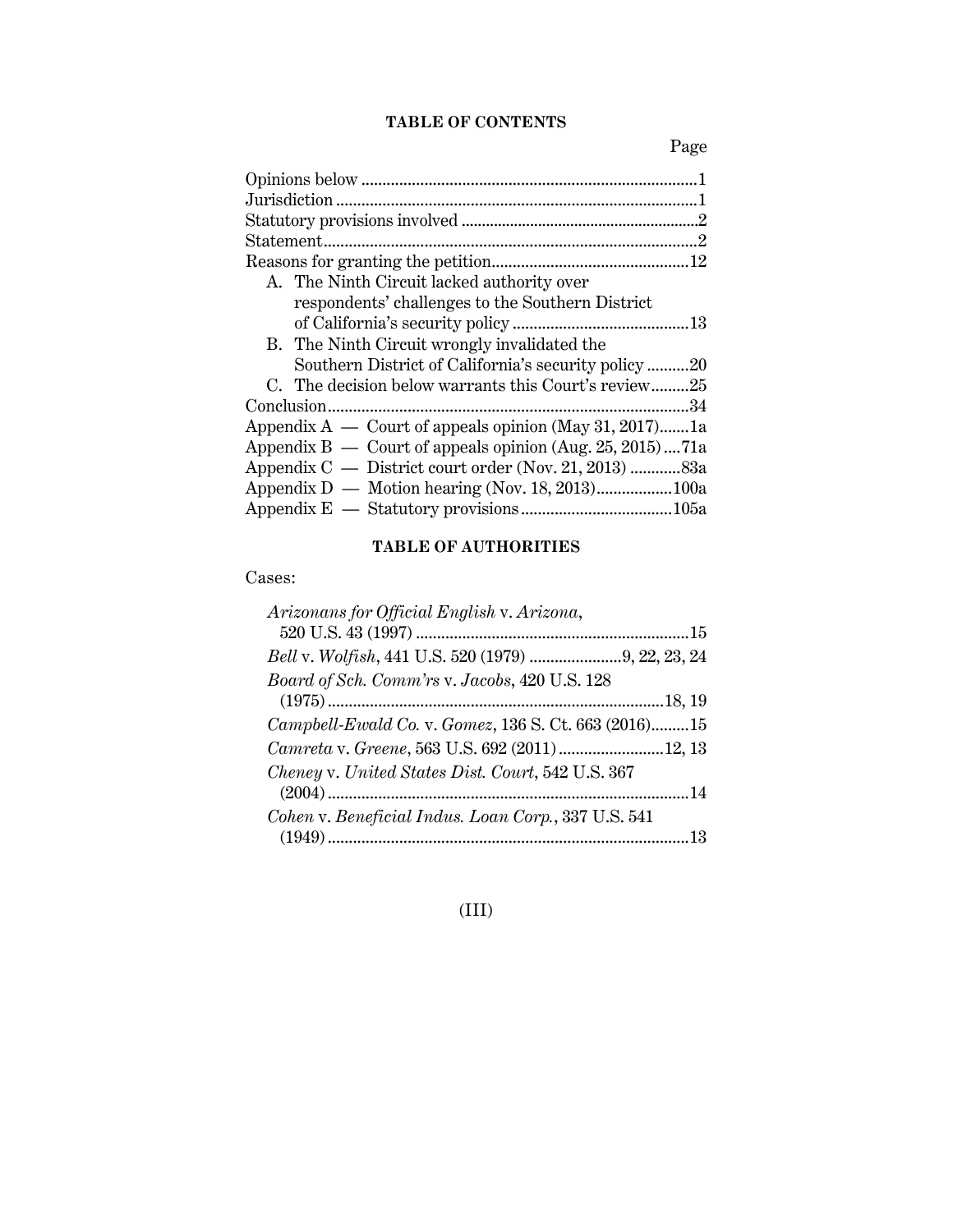| Cases-Continued:                                          | Page |
|-----------------------------------------------------------|------|
| County of Riverside v. McLaughlin, 500 U.S. 44            |      |
|                                                           | 18   |
| Deck v. Missouri, 544 U.S. 622 (2005)9, 12, 21, 22, 27    |      |
| Digital Equip. Corp. v. Desktop Direct, Inc.,             |      |
| Flanagan v. United States, 465 U.S. 259 (1984) 13         |      |
| General Tel. Co. v. Falcon, 457 U.S. 147 (1982)16         |      |
| Genesis Healthcare Corp. v. Symczyk,                      |      |
|                                                           |      |
| Gerstein v. Pugh, 420 U.S. 103 (1975) 8, 16, 17, 18       |      |
| Kremens v. Bartley, 431 U.S. 119 (1977)19                 |      |
| Pasadena City Bd. of Educ. v. Spangler,                   |      |
|                                                           |      |
|                                                           |      |
| Sosna v. Iowa, 419 U.S. 393 (1975) 17, 18, 19             |      |
|                                                           |      |
|                                                           |      |
|                                                           |      |
| Tyson Foods, Inc. v. Bouaphakeo, 136 S. Ct. 1036          | 16   |
| United States v. Howard, 480 F.3d 1005                    |      |
|                                                           |      |
| United States v. Juvenile Male, 564 U.S. 932 (2011) 15    |      |
| United States v. LaFond, 783 F.3d 1216, (11th Cir.),      |      |
|                                                           |      |
| United States v. Munsingwear, Inc., 340 U.S. 36           |      |
| United States v. Zuber, 118 F.3d 101 (2d Cir. 1997)25, 26 |      |
| United States Parole Comm'n v. Geraghty,                  |      |
|                                                           |      |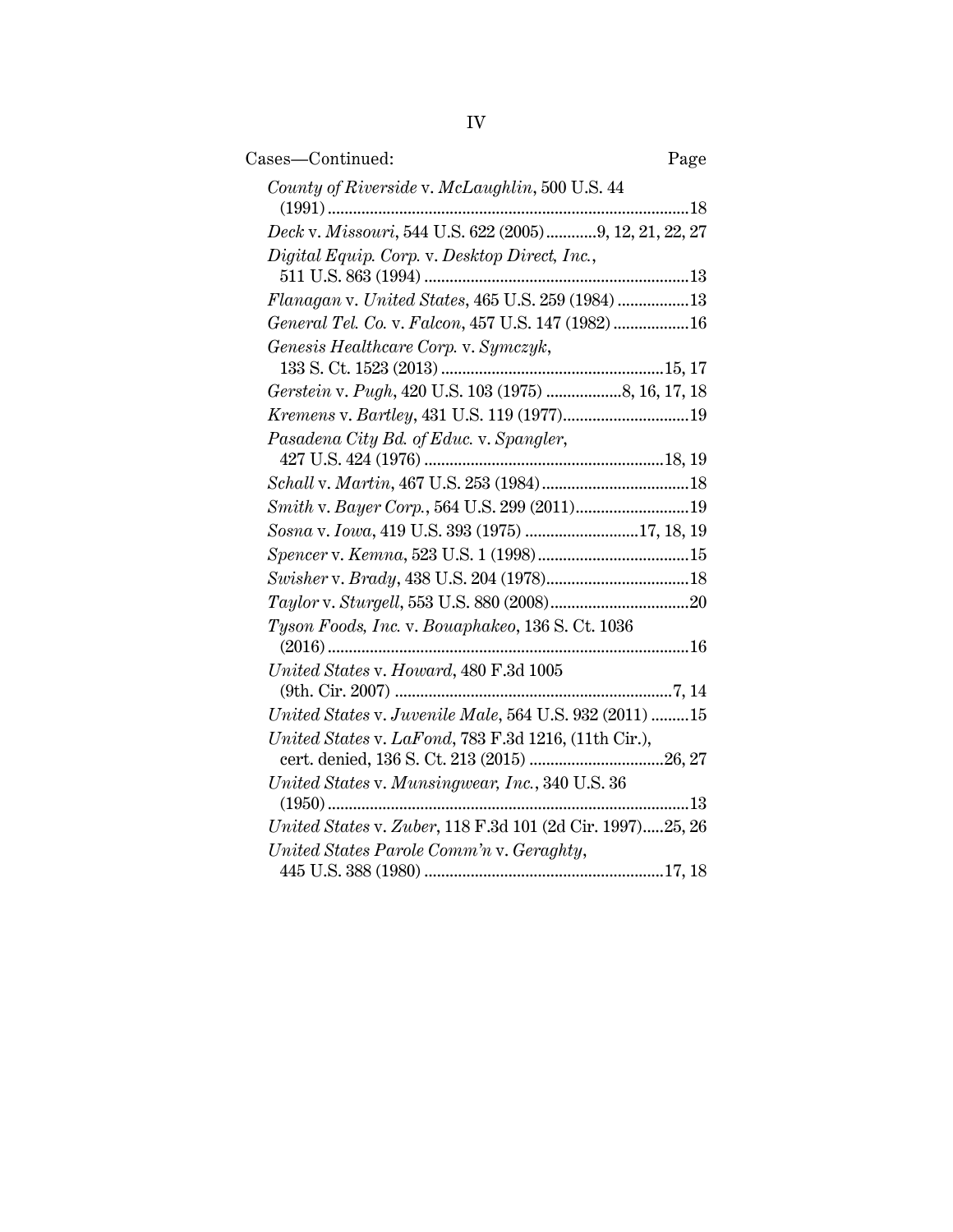| Cases—Continued:                            | Page |
|---------------------------------------------|------|
|                                             |      |
| Zermeno-Gomez, In re, No. 17-71867, 2017 WL |      |
|                                             |      |
|                                             |      |

# Constitution, statutes and rule:

| Fed. R. Civ. P.: |  |
|------------------|--|
|                  |  |
|                  |  |

# Miscellaneous:

| 4 William Blackstone, Commentaries on the Laws of<br>21     |
|-------------------------------------------------------------|
| Population Division, U.S. Census Bureau,                    |
| Annual Estimates of the Resident Population                 |
| for the United States, Regions, States, and                 |
| <i>Puerto Rico: April 1, 2010 to July 1, 2016</i> (Tbl. 1), |
| https://www2.census.gov/programs-surveys/                   |
| popest/tables/2010-2016/state/totals/nst-est                |
| 25                                                          |
| Curt Prendergast, Shackles no longer required on            |
| all federal defendants in Tucson, Arizona Daily             |
| Star, July 26, 2017, http://tucson.com/news/local/          |
| shackles-no-longer-required-on-all-federal-                 |
| defendants-in-tucson/article d75314b7-b8c9-                 |
| 5fec-a646-d3a95ae0dd85.html                                 |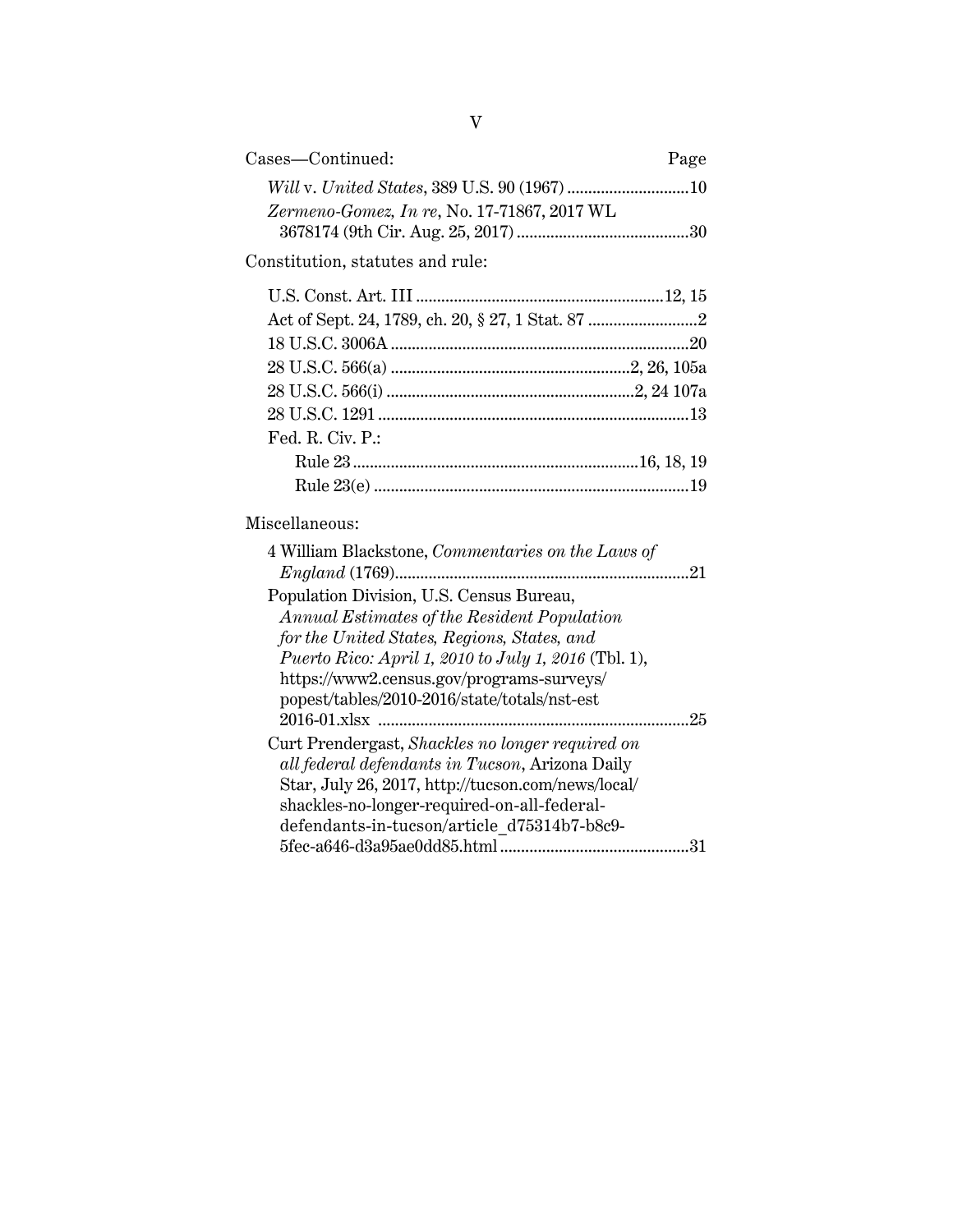| Miscellaneous—Continued:                                                                                                                    | Page    |
|---------------------------------------------------------------------------------------------------------------------------------------------|---------|
| Jessica Prokop, The Case for and against shackles,<br>The Columbian, June 18, 2017, http://www.<br>columbian.com/news/2017/jun/18/the-case- | .32, 33 |
| U.S. District Courts—Criminal Defendants                                                                                                    |         |
| Disposed of, by Type of Disposition and Offense,                                                                                            |         |
| During the 12-Month Period Ending March 31,                                                                                                 |         |
| 2016 (Tbl. D-4), http://www.uscourts.gov/sites/                                                                                             |         |
| default/files/data tables/fjcs d4 0331.2016.pdf 30                                                                                          |         |
| U.S. Marshals Serv., <i>Policy Directives: Prisoner</i>                                                                                     |         |
| Operations, https://www.usmarshals.gov/foia/                                                                                                |         |
| directives/prisoner operations.pdf                                                                                                          |         |
| Dirk VanderHart, Local Courts Have Been Improp-                                                                                             |         |
| erly Shackling Inmates, a Ruling Finds, The                                                                                                 |         |
| Portland Mercury, June 28, 2017, http://www.                                                                                                |         |
| portlandmercury.com/news/2017/06/28/19123973/                                                                                               |         |
| local-courts-have-been-improperly-shackling-                                                                                                |         |
|                                                                                                                                             | 32, 33  |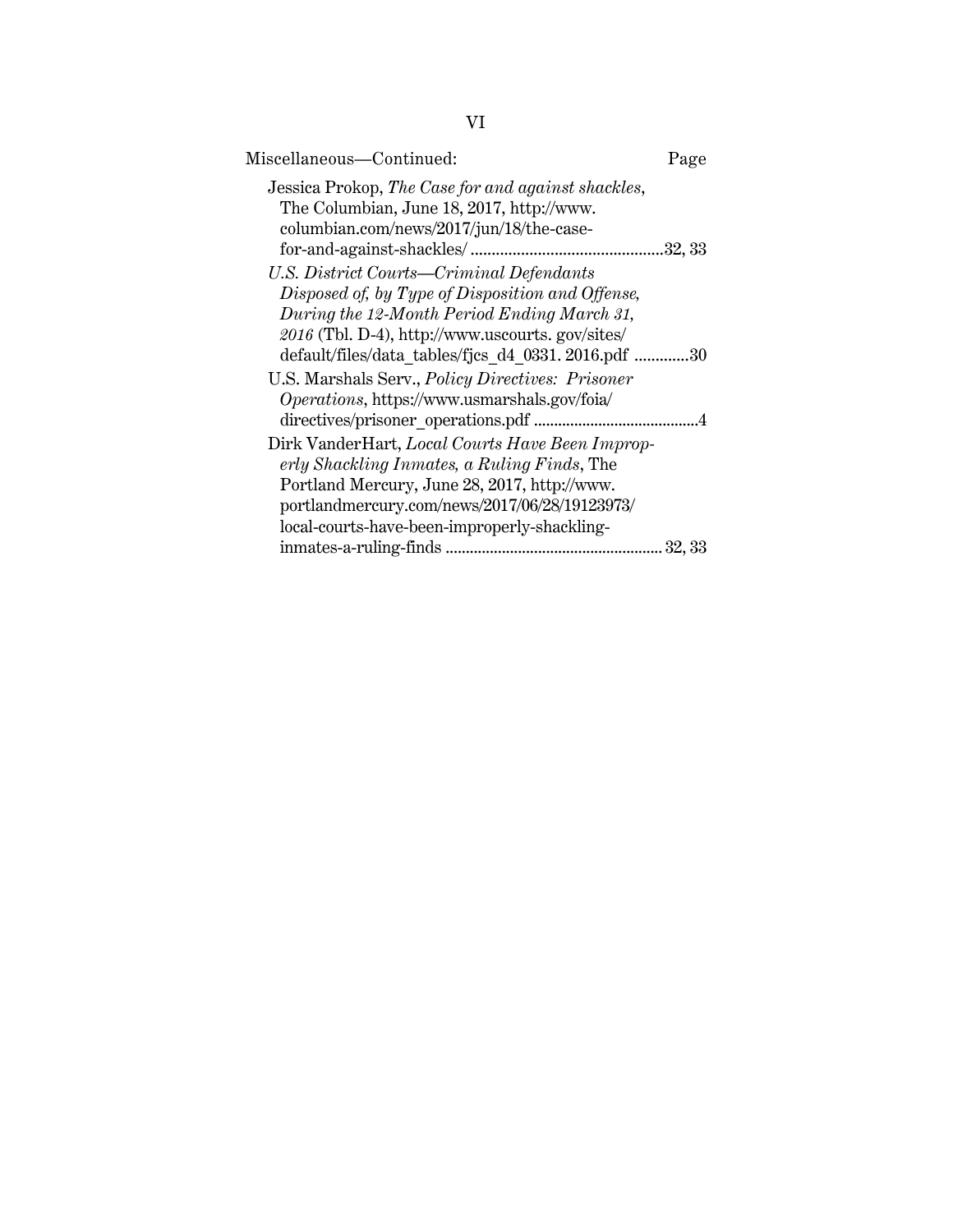# In the Supreme Court of the United States

No.

UNITED STATES OF AMERICA, PETITIONER

*v.*

RENE SANCHEZ-GOMEZ, ET AL.

*ON PETITION FOR A WRIT OF CERTIORARI TO THE UNITED STATES COURT OF APPEALS FOR THE NINTH CIRCUIT* 

#### **PETITION FOR A WRIT OF CERTIORARI**

The Acting Solicitor General, on behalf of the United States, respectfully petitions for a writ of certiorari to review the judgment of the United States Court of Appeals for the Ninth Circuit in this case.

#### **OPINIONS BELOW**

The opinion of the en banc court of appeals (App., *infra*, 1a-70a) is reported at 859 F.3d 649. The opinion of the court of appeals panel (App., *infra*, 71a-82a) is reported at 798 F.3d 1204. The order of the district court (App., *infra*, 83a-99a) is not published in the Federal Supplement but is available at 2013 WL 6145601.

#### **JURISDICTION**

The judgment of the court of appeals was entered on May 31, 2017. The jurisdiction of this Court is invoked under 28 U.S.C. 1254(1).

(1)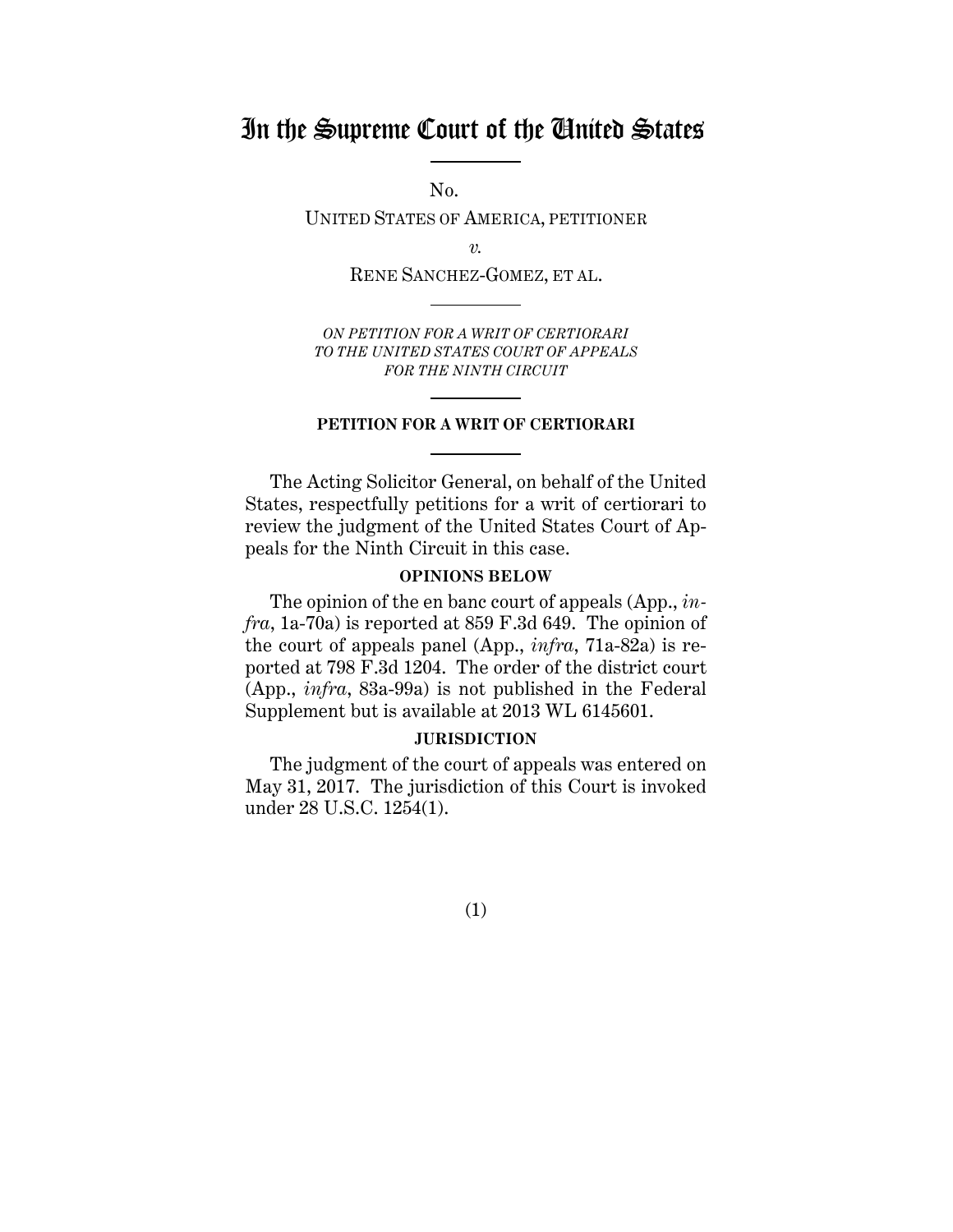#### **STATUTORY PROVISIONS INVOLVED**

Pertinent statutory provisions are reprinted in the appendix to this petition. App., *infra*, 105a-107a.

#### **STATEMENT**

1. The United States Marshals Service was created by the Judiciary Act of 1789 to ensure the safety of federal court personnel, litigants, and the public. Act of Sept. 24, 1789, ch. 20, § 27, 1 Stat. 87. Congress has declared it "the primary role and mission of the United States Marshals Service to provide for the security" of the federal judiciary, including "the United States District Courts." 28 U.S.C. 566(a). The Marshals Service performs its functions in "consult[ation] with the Judicial Conference of the United States," but "retains final authority regarding security requirements for the judicial branch of the Federal Government." 28 U.S.C. 566(i).

a. Courtroom security concerns are particularly acute in the five judicial districts—the Southern District of California, the Districts of Arizona and New Mexico, and the Western and Southern Districts of Texas—on the Nation's southwest border. Those districts alone account for nearly 40% of the Marshals Service's total daily prisoner population. C.A. S.E.R. 64. They also "handle[] a large volume of criminal cases arising from reactive arrests, where the arresting agent typically will know far less about the defendant's background and behavior than agents effectuating arrests following proactive investigations." *Ibid.* By mid-2013, four of those five districts had adopted a policy of "routinely using full restraints for most non-jury proceedings." *Ibid.* "'Full restraints' means that a defendant's hands are closely handcuffed together, these handcuffs are connected by chain to another chain running around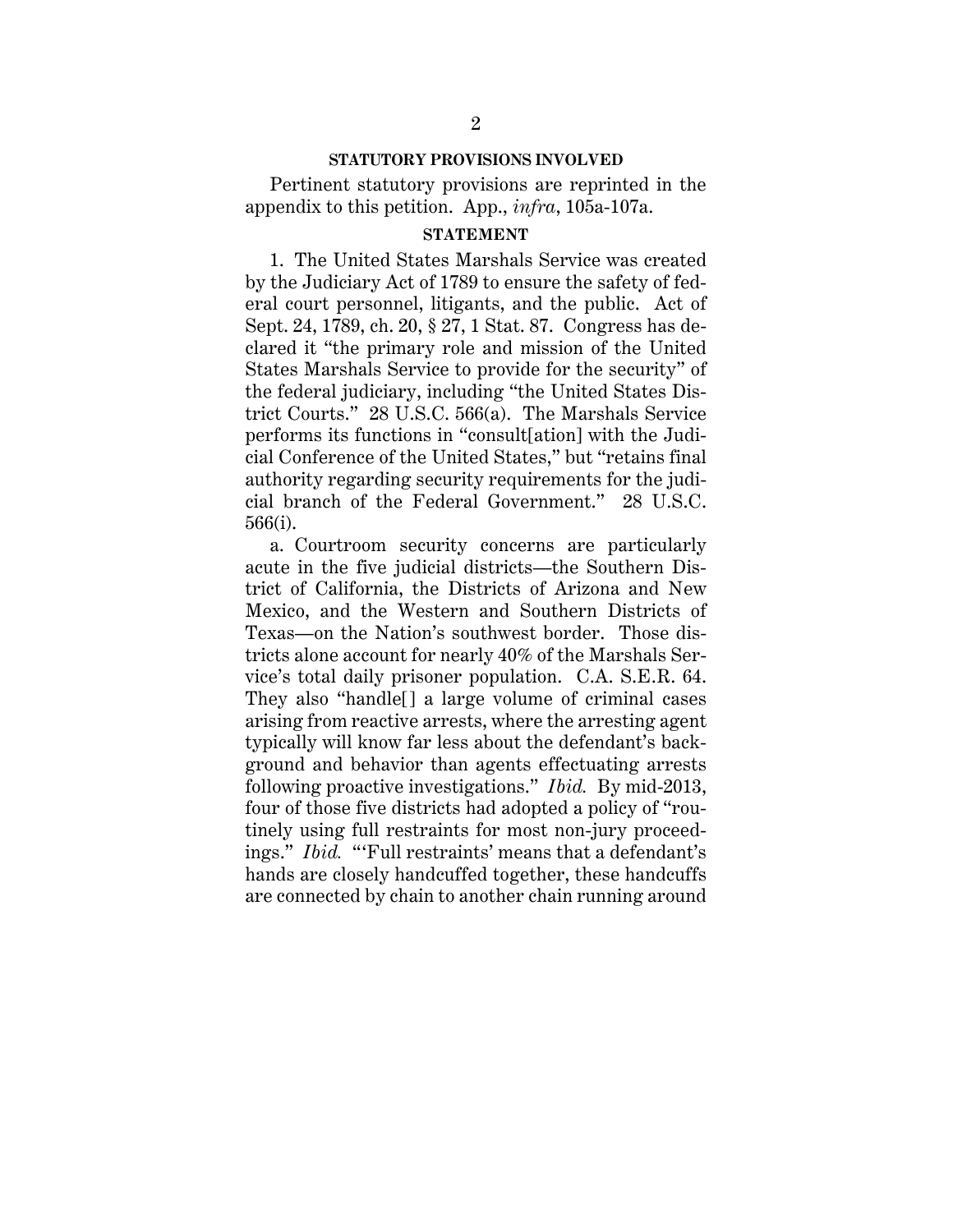the defendant's waist, and the defendant's feet are shackled and chained together." App., *infra*, 3a; see C.A. S.E.R. 73, 75 (photographs).

The only southwest-border district not yet following such a policy by that time, the Southern District of California, had been "experienc[ing] an increase in security incidents" during the preceding years. C.A. S.E.R. 61. The Marshals Service in that district was (and is) responsible for the security of a recently constructed 16-story Annex courthouse in San Diego, a separate five-story courthouse in San Diego, and a smaller courthouse in El Centro. *Id.* at 59. The completion of the San Diego Annex in 2012 required the Marshals Service to reassign eight deputy marshals from court proceedings to cellblock support functions. *Ibid.* The Marshals Service was nevertheless required to continue to cover "as many as 18 to 22 different district judge and magistrate judge calendars on a single day." *Id.* at 60. It also routinely produced as many as 40 to 50 detainees to a single magistrate's courtroom at the same time. *Ibid.* Detainees usually stand in the jury box, which is 2-7 feet from defense counsel's table, 2-9 feet from the public gallery, 2-7 feet from the interpreter, 11-16 feet from the courtroom clerk, 14-18 feet from the magistrate judge, and 14-19 feet from the unlocked courtroom doors leading to the public hallway. *Ibid.*

b. In March 2013, the United States Marshal for the Southern District of California submitted a letter requesting that the district's judges approve their own "district-wide policy of allowing the Marshals Service to produce all in-custody defendants in full restraints for most non-jury proceedings." C.A. E.R. 258. In support of that request, the Marshal emphasized the high volume of detainees (more than 44,000 during Fiscal Year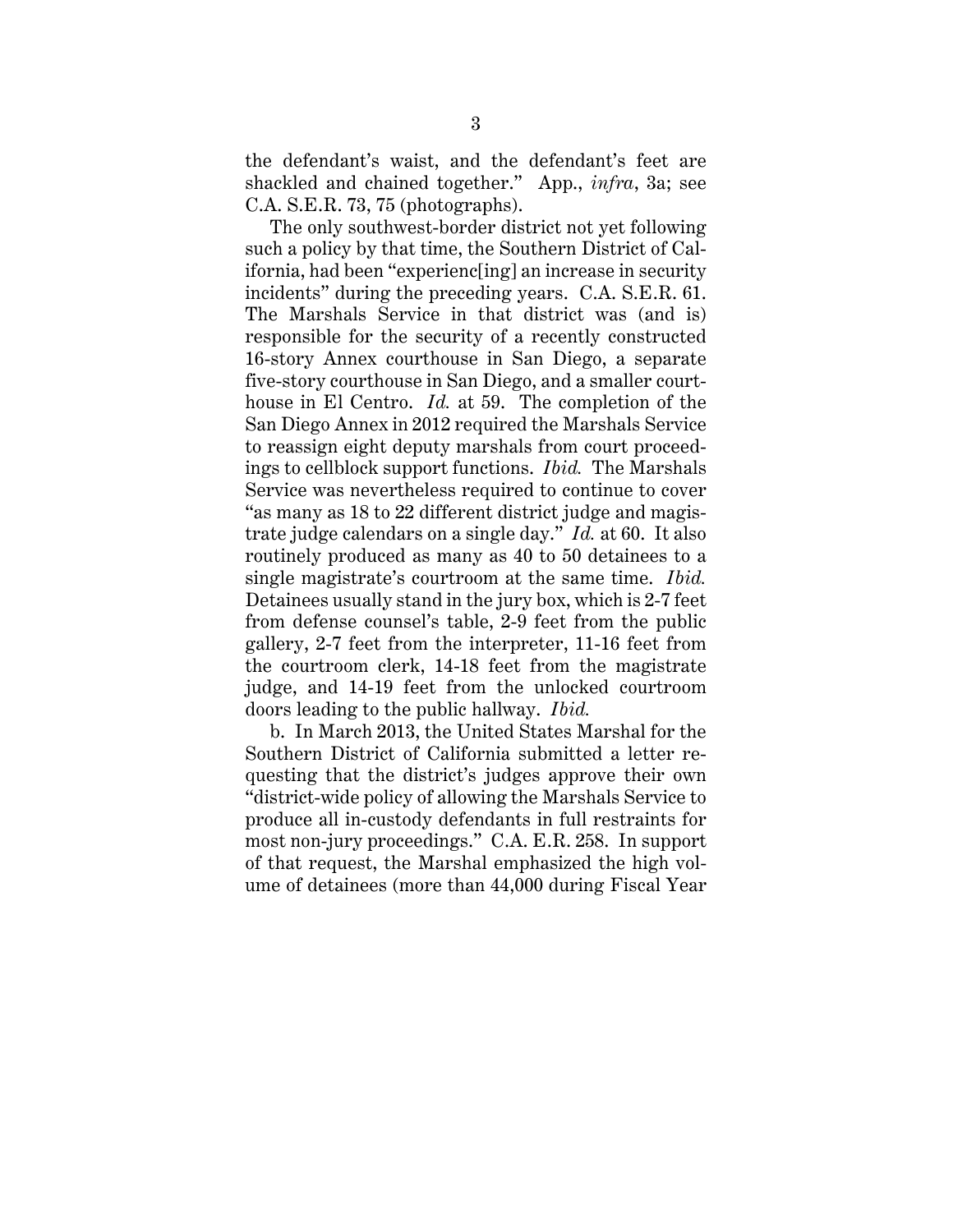2012), the practices of similarly situated districts, concerns about "understaff[ing]," and a Marshals Service policy directive instructing deputy marshals to use full restraints during nonjury proceedings unless otherwise directed by a district or magistrate judge. *Id.* at 258- 259; see U.S. Marshals Service, *Policy Directives: Prisoner Operations* 9.18.E.3.b, https://www.usmarshals .gov/foia/directives/prisoner\_operations.pdf. During the approximately seven months while the Marshal's request was pending before the Southern District's judges, a defendant in that district used a pen to stab a co-defendant during a district court motions hearing, and a detainee in that district wearing only leg restraints assaulted another detainee while waiting for a magistrate judge to take the bench. C.A. S.E.R. 61-62; see C.A. E.R. 258.

In October 2013, after soliciting and considering views from a variety of sources, including the Offices of the U.S. Attorney and the Federal Defender, the Chief Judge informed the Marshal that the judges of the Southern District had approved the Marshal's request in most respects. C.A. E.R. 259. The request was denied, however, as to detainees appearing before district judges at plea and sentencing hearings, during which hand and arm restraints would be removed. *Ibid.* In addition, any district or magistrate judge could "direct the Marshals to produce an in-custody defendant without restraints." *Ibid.* Finally, individual detainees could "ask [a] judge to direct that the[ir] restraints be removed in whole or in part," at which point the judge would make an individualized determination about the necessity of restraints. *Id.* at 260.

2. Respondents are former federal pretrial detainees who made initial appearances before magistrate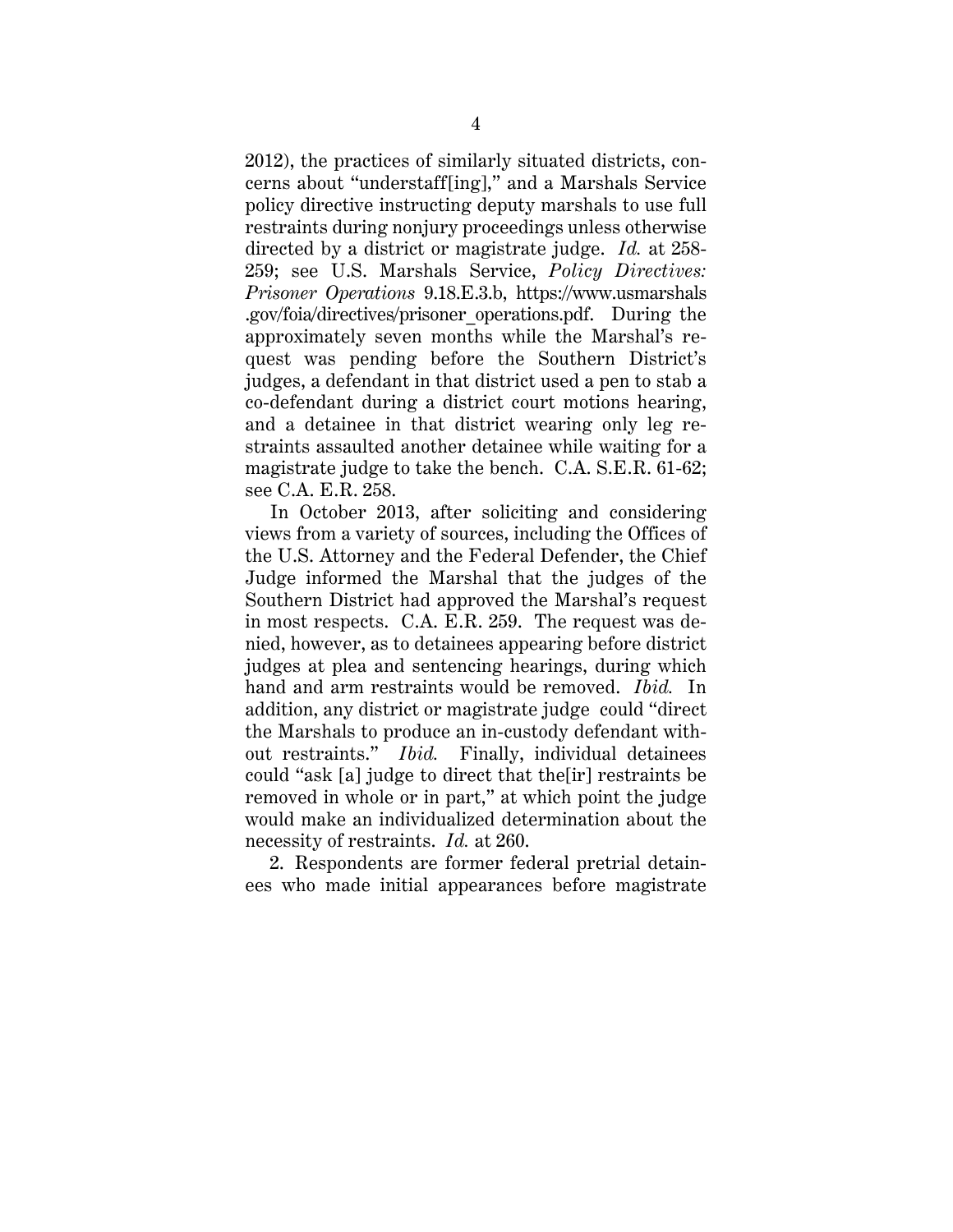judges in the Southern District of California between October and December 2013. C.A. E.R. 7-8, 32, 42. Consistent with the security policy approved by the district judges, the Marshals Service produced each respondent in full restraints.

Respondents objected to the security policy but were overruled. See App., *infra*, 35a & n.2. In support of her decision, one of the magistrate judges explained that full restraints were necessary because the "limited number" of available deputy marshals impedes the Marshals Service's ability to respond "to a danger in a crowded magistrate judge courtroom or holding cell area, and there have been numerous examples of that precise concern happening." C.A. E.R. 15-16 (capitalization altered). She observed that the large volume of criminal matters in the district required the magistrate judges "to handle many matters at the same time during a joint proceeding" involving multiple defendants, even though magistrate courtrooms are "smaller" than district courtrooms and "defendants are in very close proximity to everybody else." *Ibid.* She also observed that "security information" regarding each detainee such as the detainee's "gang affiliation and his or her relationship" with other detainees—"is often unknown or incomplete" at the time of initial appearance, making it difficult to assess risk in advance. *Id.* at 16. And she reasoned that initial appearances are nonjury proceedings, and a defendant's appearance in "restraints [would] have absolutely no bearing on any decision" that she would make in such a proceeding. *Id.* at 17; see *id.* at 39-40 (additional ruling by same magistrate judge); *id.* at 47 (ruling by another magistrate judge).

Three respondents filed emergency motions challenging the rulings in their cases and asking the district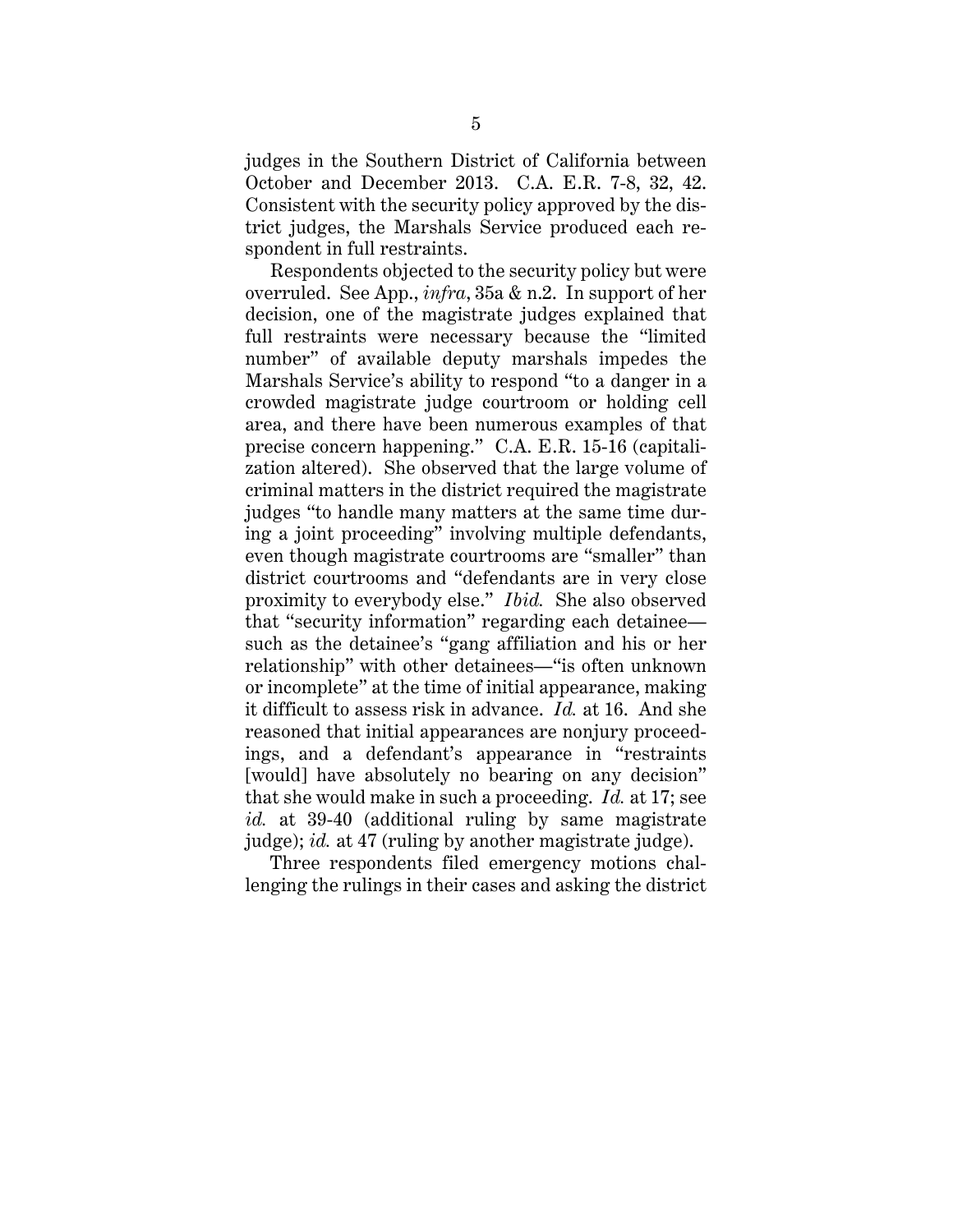court to "[r]evoke" the security policy. App., *infra*, 84a. The court denied those motions, as well as a separate appeal by the fourth respondent. *Id.* at 83a-99a, 104a. In denying the motions, the court emphasized several district-specific factors that justified the security policy, including the large number of in-custody detainees, the physical layout of the courtrooms and courthouses, and a troubling record of recent in-court assaults, including a stabbing, as well as "multiple incidents of prisoner-made weapons." *Id.* at 92a-93a. The court also noted that the district's "need for security [had] increased" in recent years due to a focus "on prosecuting defendants with violent or extensive criminal histories, and ties to gangs or drug cartels." *Id.* at 93a.

The district court further explained that "proceedings involving multiple defendants," such as cases in which defendants "enter pleas *en masse* before magistrate judges," pose particularly "heightened" security risks. App., *infra*, 93a, 95a. Southern District judges hear "upwards of 20 cases or more" on a typical calendar day, and "practical considerations make it impossible to know the sequence in which each case will be called." *Id.* at 94a. The process of unshackling a defendant (each of whom is transported in full restraints) "ordinarily requires three Marshals," because two "stand guard to prevent attacks on the Marshal who is unlocking and removing the shackles, either by kicking, or by swinging hand shackles like a mace." *Ibid.*; see C.A. S.E.R. 66-67. Thus, in addition to overtaxing the Marshals Service's limited resources, "[r]equiring the unshackling of each defendant before the hearings, and re-shackling each one afterwards for safe transport, would result in delays of up to two hours" per day per courtroom, "eating up court time" and requiring that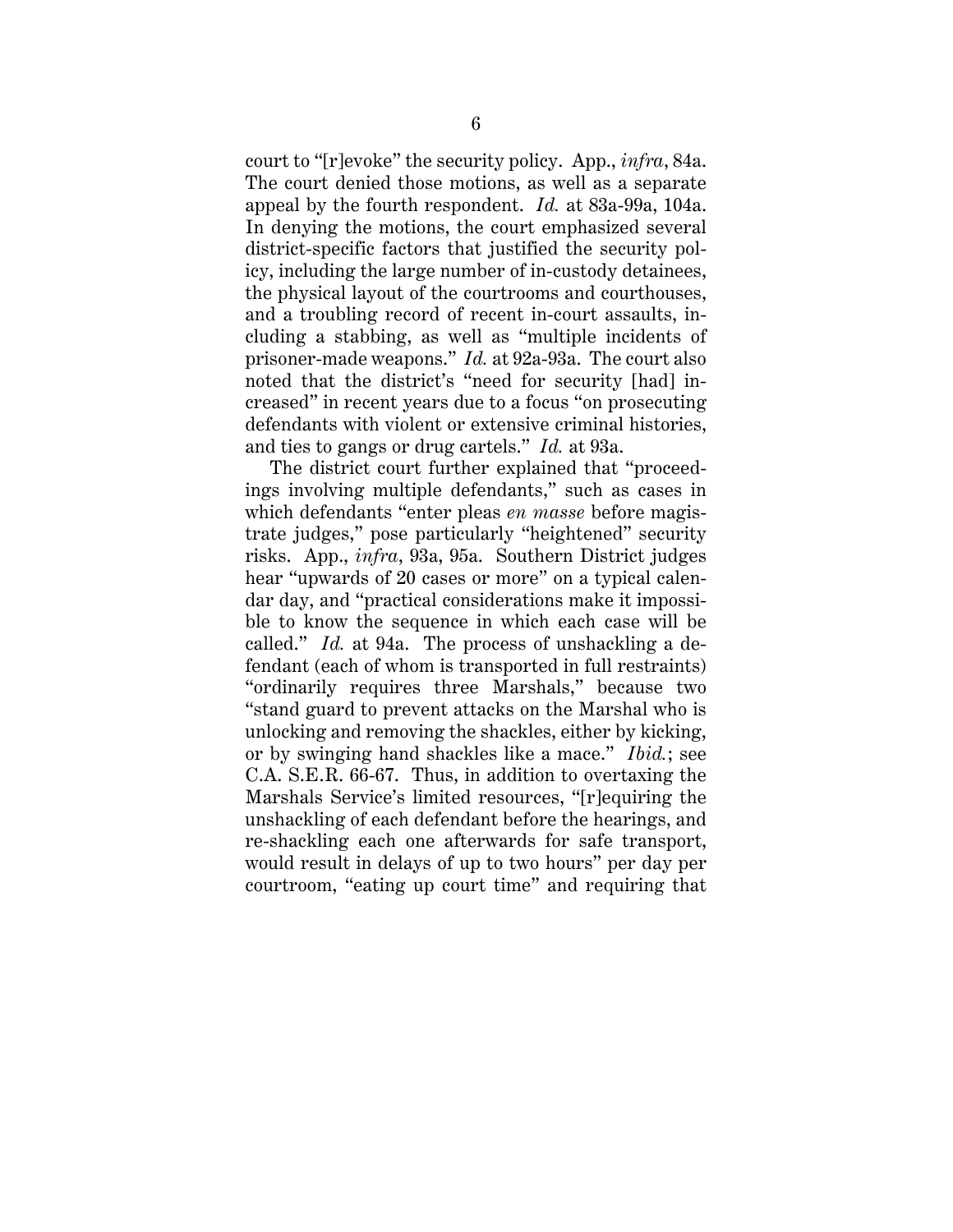detainees "be held in restraints longer (while waiting for their cases to be called)." App., *infra*, 94a.

In light of those considerations—and the expertise of the Marshals Service, which is "familiar with the tasks of guarding detainees, maintaining courtroom security, and transferring detainees to and from court" the district court determined that the security policy "is reasonably related to legitimate government interests and does not violate [respondents'] constitutional rights." App., *infra*, 98a-99a. The court emphasized, however, that judges must continue to weigh "countervailing interests" in appropriate cases and to direct "deviations from the policy" when necessary. *Id.* at 98a*.*

3. In a consolidated appeal, a panel of the court of appeals vacated and remanded for further proceedings. App., *infra*, 71a-82a. The panel declined to hold "that a blanket policy of shackling defendants in non-jury proceedings is never permissible," and it acknowledged that the Ninth Circuit previously had "approved of one such policy." *Id.* at 81a (citing *United States* v. *Howard*, 480 F.3d 1005 (2007)). But the panel concluded that, "[o]n this record, the Southern District has failed to provide adequate justification for its restrictive shackling policy." *Id.* at 73a.

4. The court of appeals granted rehearing en banc and issued a 6-5 decision holding the security policy approved by the Southern District judges to be constitutionally invalid. App., *infra*, 1a-30a.

a. Addressing the threshold question of its own appellate jurisdiction, the majority acknowledged that respondents' requests for "relief not merely for themselves, but for all in-custody defendants in the district," did not fit within its limited jurisdiction over certain "immediately appealable collateral orders," App., *infra*,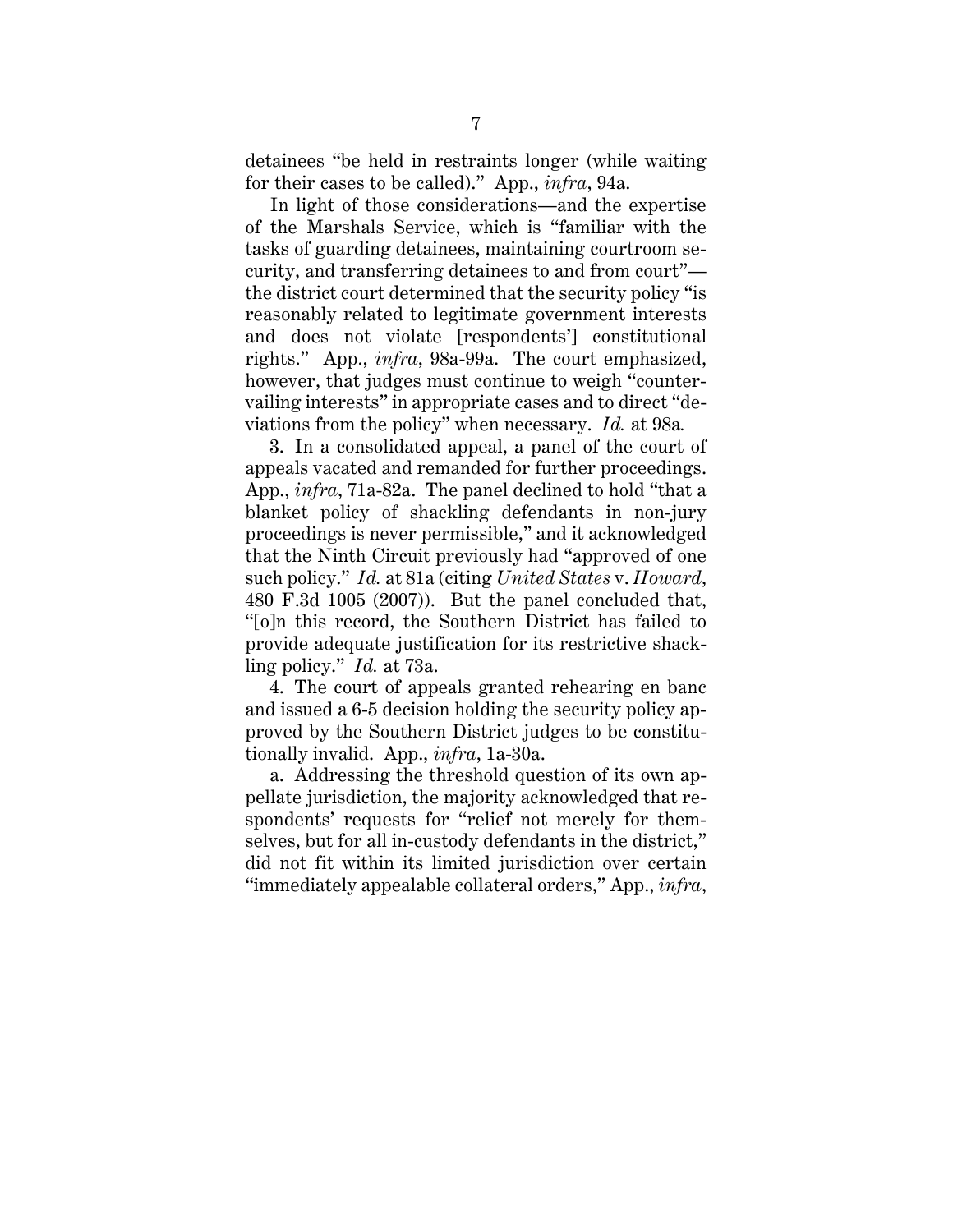6a-7a. But the majority believed that respondents' "class-like claims \* \* \* asking for class-like relief" could be treated as petitions for writs of mandamus. *Id.* at 7a. The majority stated that it was authorized to issue "[s]upervisory and advisory writs" through which it may "provide broader relief" than would be available under a typical writ of mandamus. *Id.* at 8a. And although a writ of mandamus may not be granted absent "clear error," *id.* at 9a (citation omitted), the majority deemed it sufficient for issuance of such a writ that "some form of routine shackling has become a common practice and thus is an oft-repeated error," *id.* at 10a.

The majority further held that the case was not moot, notwithstanding the completion of respondents' criminal cases. App., *infra*, 11a-17a. The majority recognized that respondents are "no longer subject to the complained-of policy" and no longer have "personal interests in the outcome of this case." *Id.* at 11a-12a. The majority also acknowledged that, under the "capable-ofrepetition-yet-evading-review exception" to mootness, a likelihood of repetition must exist "as to the particular complainants, and we cannot presume that [respondents] will be subject to criminal proceedings in the future." *Id.* at 12a. The majority concluded, however, that it was authorized to decide this case by *Gerstein* v. *Pugh*, 420 U.S. 103 (1975), which had permitted the continuation of a civil class-action suit notwithstanding the mootness of the original named plaintiffs' claims. App., *infra*, 13a-16a. Although *Gerstein*, unlike this case, involved a civil suit that had formally been certified as a class action, the majority characterized this case as a "functional class action" that could be treated in the same manner. *Id.* at 13a-14a. In the majority's view, so long as a case like this can be deemed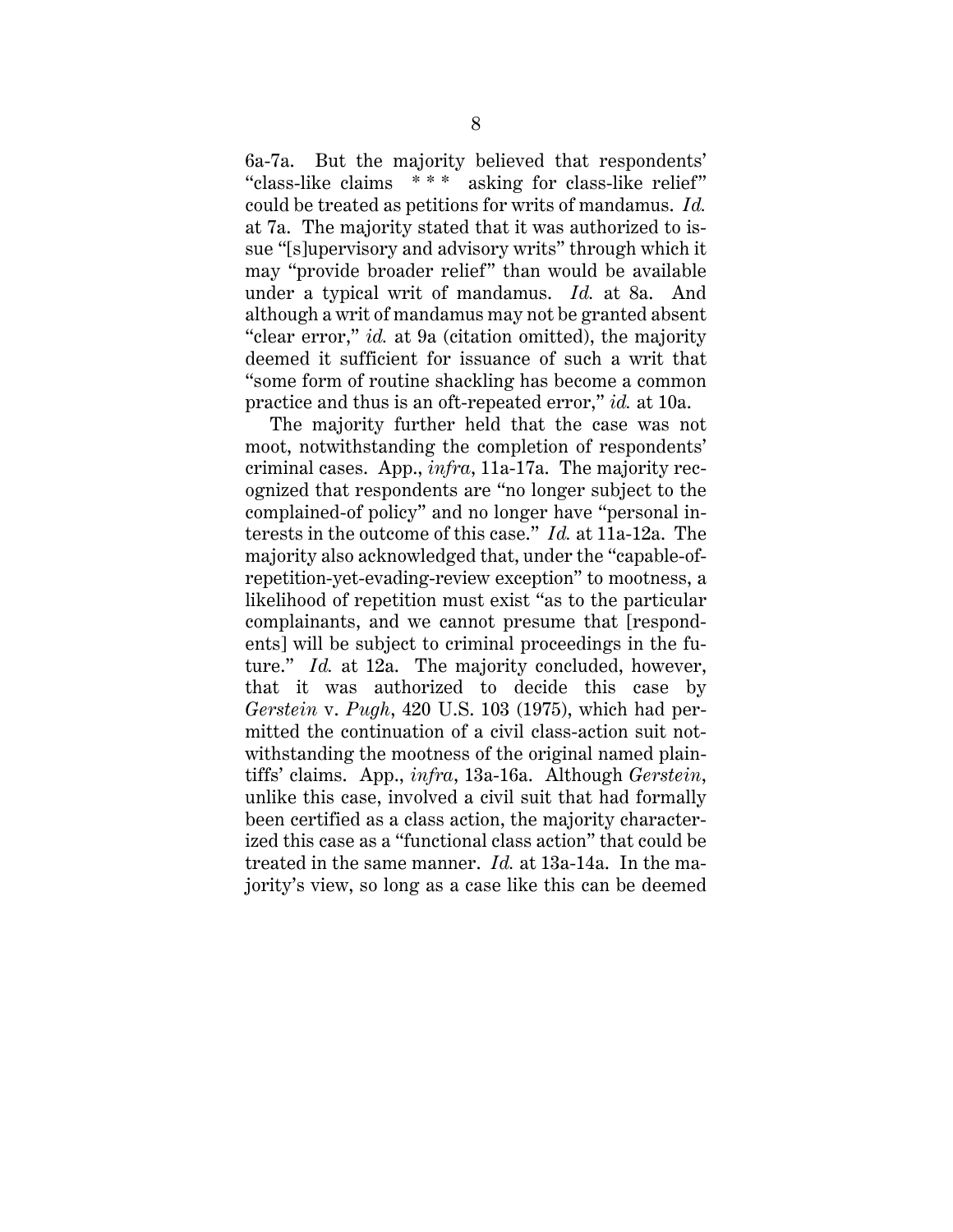to have three features present in *Gerstein*—a challenge to "broader policies" rather than "individual violations," a "continually changing group[] of injured individuals who would benefit from any relief," and "common representation"—a mandamus claim may outlast the claimant's interest in its resolution. *Ibid.*

On the merits, the majority held that the rule announced in *Deck* v. *Missouri*, 544 U.S. 622 (2005), which concluded that due process requires an individualized justification for visibly restraining a defendant before a jury during the guilt and penalty phases of a criminal trial, *id.* at 624, 629, 633, "applies whether the proceeding is pretrial, trial, or sentencing, with a jury or without." App., *infra*, 19a. The majority recognized that this Court's decision in *Deck* had found "that the common law drew a distinction between trial and pretrial proceedings," because "'Blackstone and other English authorities recognized that the rule [disfavoring restraints] did not apply at the time of arraignment, or like proceedings before the judge.'" *Id.* at 24a (quoting *Deck*, 544 U.S. at 626) (internal quotation marks omitted). But the court of appeals viewed *Deck*'s statement as "dictum" that is "contradicted by the very sources on which the Supreme Court relied." *Ibid.*; see *id.* at 24a-28a. The majority additionally dismissed any potential relevance of *Bell* v. *Wolfish*, 441 U.S. 520 (1979), which applied a reasonableness standard to the conditions in which pretrial detainees are housed. App., *infra*, 28a. And it gave no measurable weight to the expertise of the Marshals Service. *Id.* at 29a.

The majority held that "regardless of a jury's presence or whether it's a pretrial, trial or sentencing proceeding," when "the government seeks to shackle a defendant," it "must first justify the infringement with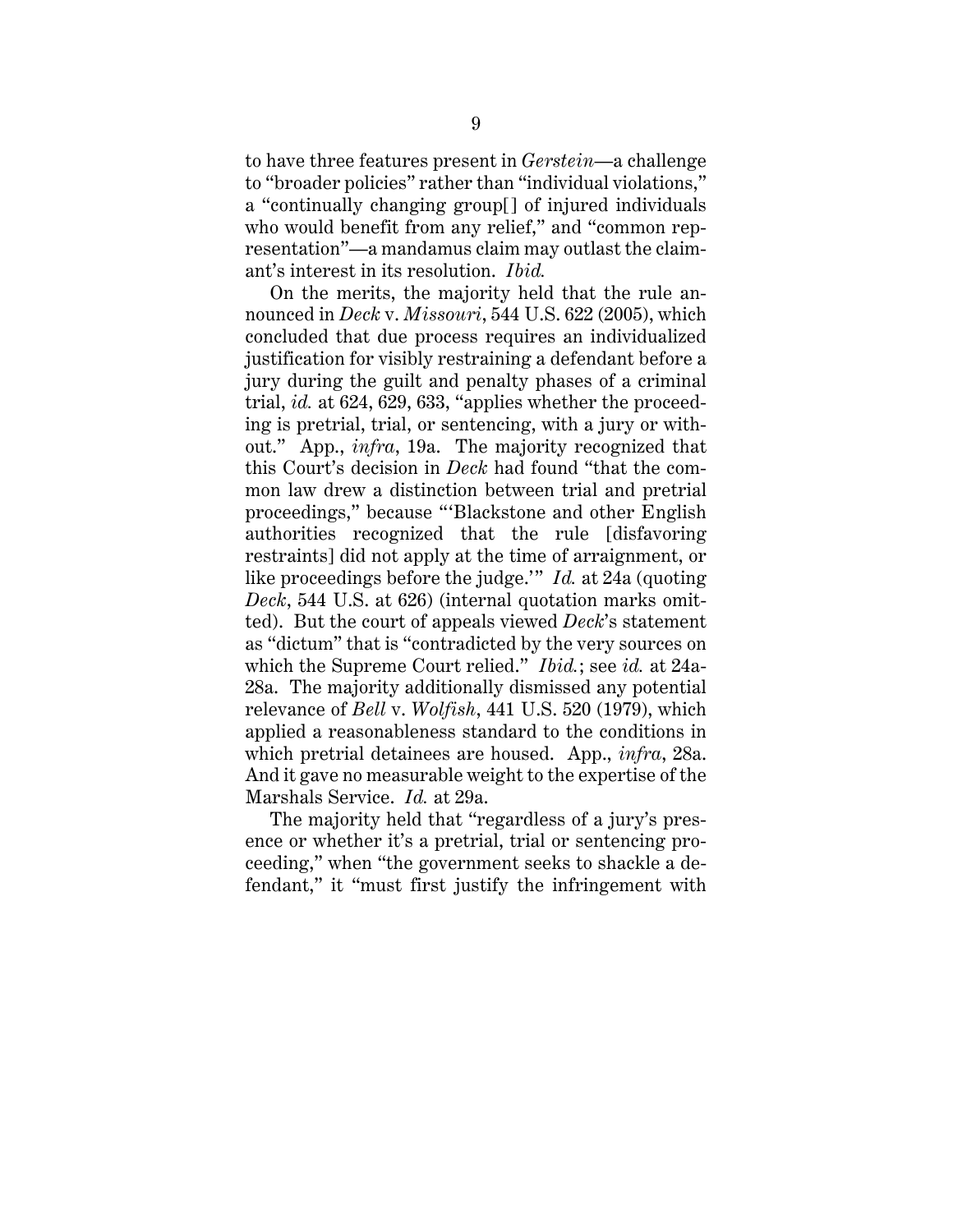specific security needs as to that particular defendant." App., *infra*, 30a. A court must then "decide whether the stated need for security outweighs the infringement on [the] defendant's right," a decision that "cannot be deferred to security providers or presumptively answered by routine policies." *Ibid.* The majority nevertheless withheld "the issuance of a formal writ of mandamus," because the challenged security policy "isn't presently in effect," as a result of the earlier panel ruling. *Ibid.* 

Judge Schroeder concurred and expressed particular disagreement with relying on the expertise of the Marshals Service and with the specific policy at issue in this case. App., *infra*, 31a.

b. Judge Ikuta, joined by four other judges, dissented on the ground that the majority's analysis was "wrong at every turn" and invited "potentially grave consequences for state and federal courthouses throughout [the] circuit." App., *infra*, 32a, 70a.

The dissent first explained that the case should have been dismissed as moot because respondents "have no ongoing interest in the purely prospective relief they seek." App., *infra*, 37a. It rejected the majority's "functional class action" exception to mootness, observing that a formal class action like the one in *Gerstein*  acquires "'independent legal status'" through certification and that formal judicial certification of a class may "relate back" to the live controversy that existed at the time of filing. *Id.* at 40a, 42a (citation omitted). The dissent further explained that this case "do[es] not meet the requirements for granting a writ of supervisory mandamus," which "may issue only when a district court has engaged in 'willful disobedience.'" *Id.* at 52a (quoting *Will* v. *United States*, 389 U.S. 90, 100 (1967)). It found no such disobedience here, where the district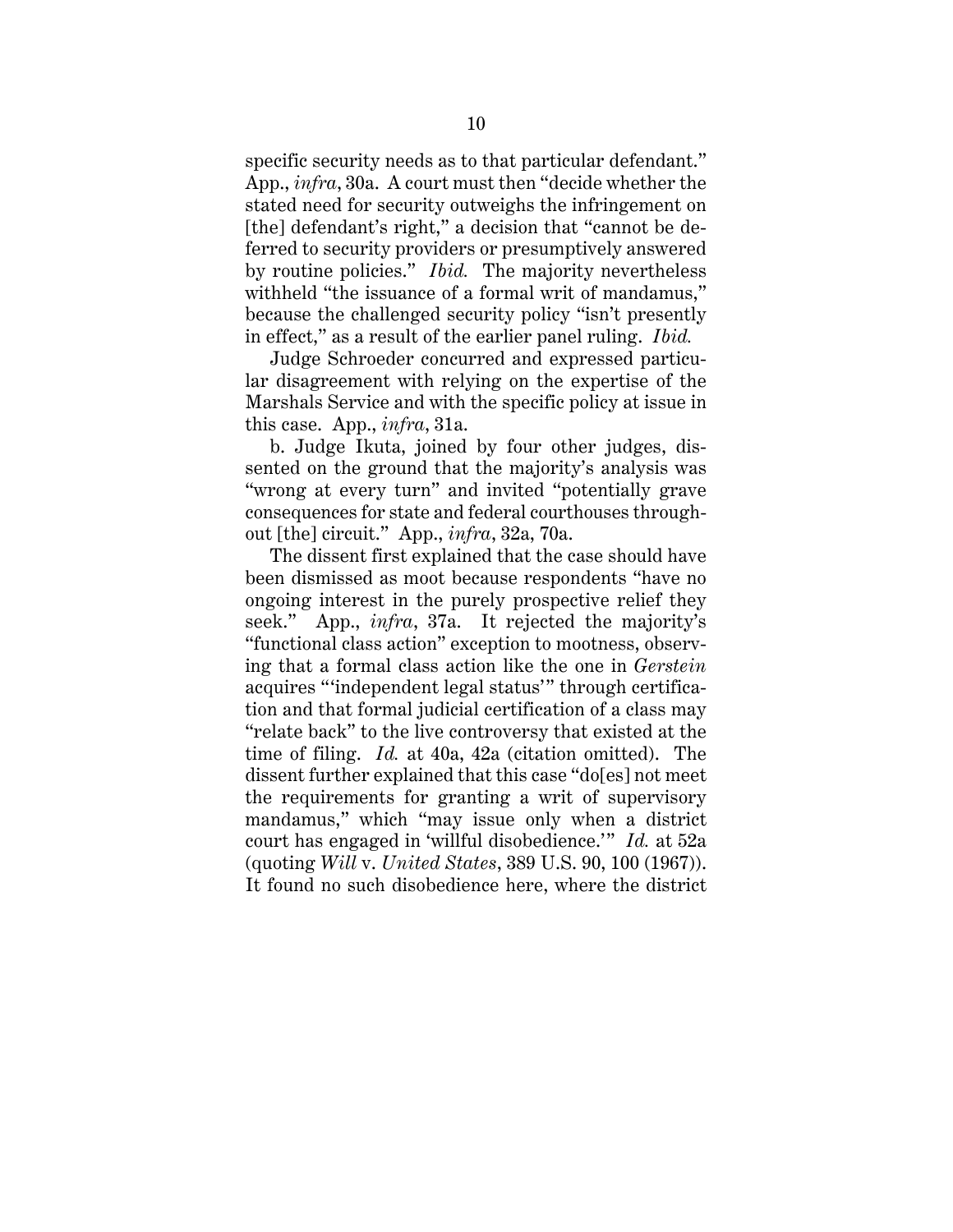court had "complied with [the Ninth Circuit's] last word on the matter." *Id.* at 53a (citing *Howard*).

The dissent also criticized the majority for "announc[ing] a new rule of constitutional criminal procedure that is contrary to Supreme Court precedent, creates a split with the Second and Eleventh Circuits, and puts trial courts throughout this circuit at risk." App., *infra*, 54a. Like the court of appeals' "sister circuits," the dissent would have "follow[ed] *Deck*'s reading of the common law," which "establish[es] that there is no common law rule against the use of restraints during pretrial proceedings," and would have abstained from "inventing a new right out of whole cloth." *Id.* at 63a. The dissent explained that the Court's discussion of the common law in *Deck* was neither "mere dictum" nor "contradicted by the historical sources." *Id.* at 56a-57a; see *id.* at 56a-64a. The dissent reasoned that *Bell*, not *Deck*, provides the framework for "analyzing constitutional claims by pretrial detainees challenging their conditions of confinement." *Id.* at 64a. And it found the Southern District's security policy, which is supported by the expert judgment of the Marshals Service, to be a "constitutionally permissible condition of pretrial confinement" under *Bell*, because it is "reasonably related" to legitimate government interests. *Id.* at 68a.

"The majority's rule," the dissent concluded, "fails not only as a matter of law, but also as a matter of common sense." App., *infra*, 70a. The dissent observed that the effect of the rule is to require either that the Marshals Service "do the impossible (predict risks based on a dearth of predictive information)" or else "sit idly by and suffer an identifiable, compelling harm (violence in the courtroom)." *Ibid.* And it predicted that the majority's "one-size-fits-all security decree," laid down "by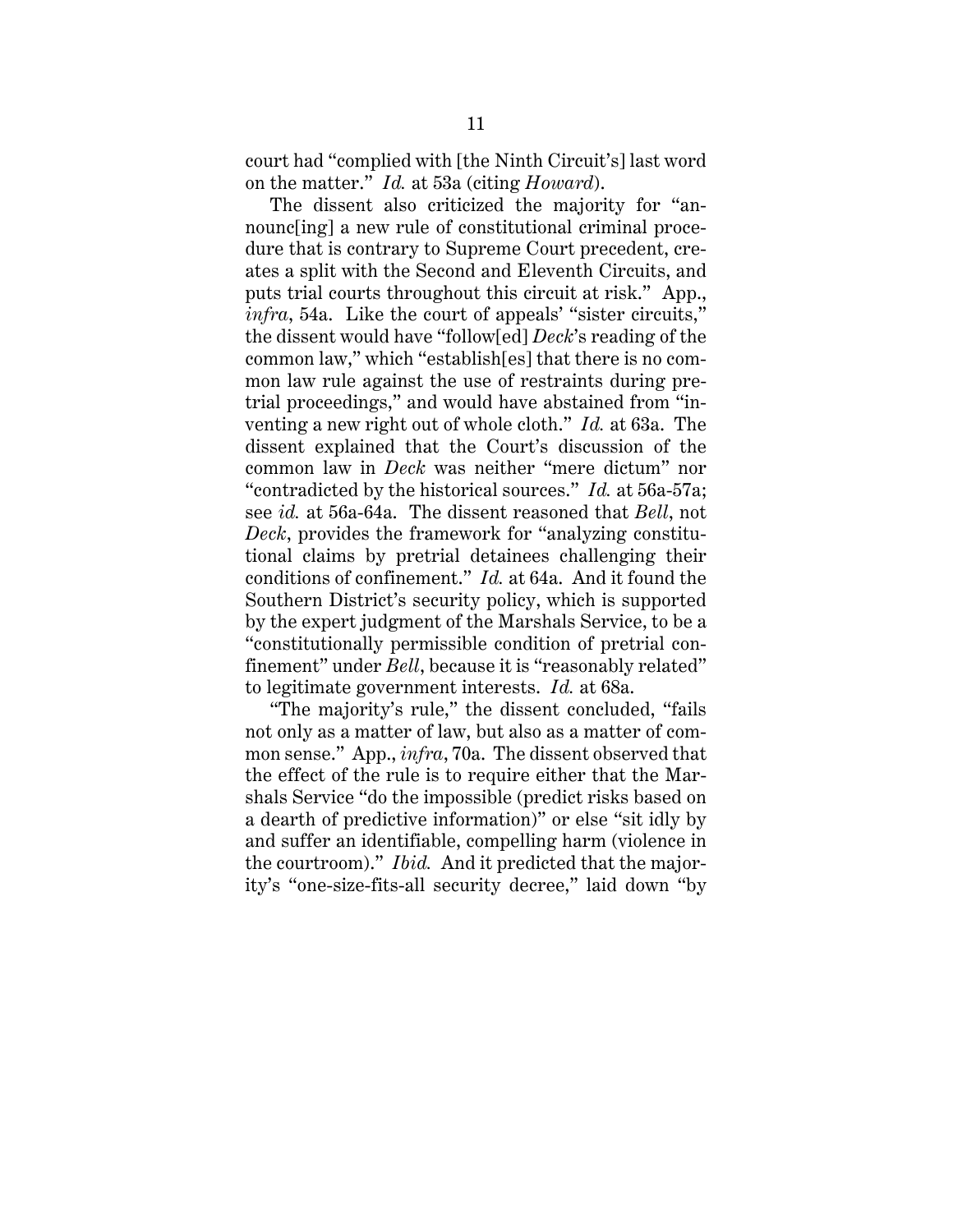appellate jurists far removed from the day-to-day administration of criminal justice," would "put[] federal district courts at risk" and potentially create "even greater dangers" for state courts. *Id.* at 69a & n.14.

#### **REASONS FOR GRANTING THE PETITION**

The Ninth Circuit held unconstitutional a security policy adopted by the judges of the Southern District of California, in consultation with the United States Marshals Service and others, to ensure the safety of court personnel, litigants, and the public. In doing so, it improperly invented a new type of appellate jurisdiction (the "functional class action" writ of supervisory mandamus); disregarded the express limits of this Court's decision in *Deck* v. *Missouri*, 544 U.S. 622 (2005), to which other circuits have adhered; and imperiled public safety and the efficient administration of justice. As Judge Ikuta observed, the Ninth Circuit "should not [have] hear[d] this case at all, much less us[ed] it to announce a sweeping and unfounded new constitutional rule with potentially grave consequences for state and federal courthouses throughout th[e] circuit." App., *infra*, 32a. Indeed, the decision is already causing serious, ongoing harm to federal and state courts within the Ninth Circuit. This Court should grant certiorari and vacate that decision. \*

 $\overline{a}$ 

<sup>\*</sup> The Ninth Circuit's formal denial of relief to respondents, App., *infra*, 30a, does not preclude this Court's review. The United States has "suffer[ed] injury caused by the adverse constitutional ruling," which prevents it from implementing the approved security policy, and thus has Article III standing to challenge that ruling. *Camreta* v. *Greene*, 563 U.S. 692, 703 (2011). Similarly, because the Ninth Circuit's decision "creates law that governs the \* \* \* behavior" of federal officials, principles of federal appellate practice favor review. *Id.* at 708 ("This Court, needless to say, also plays a role in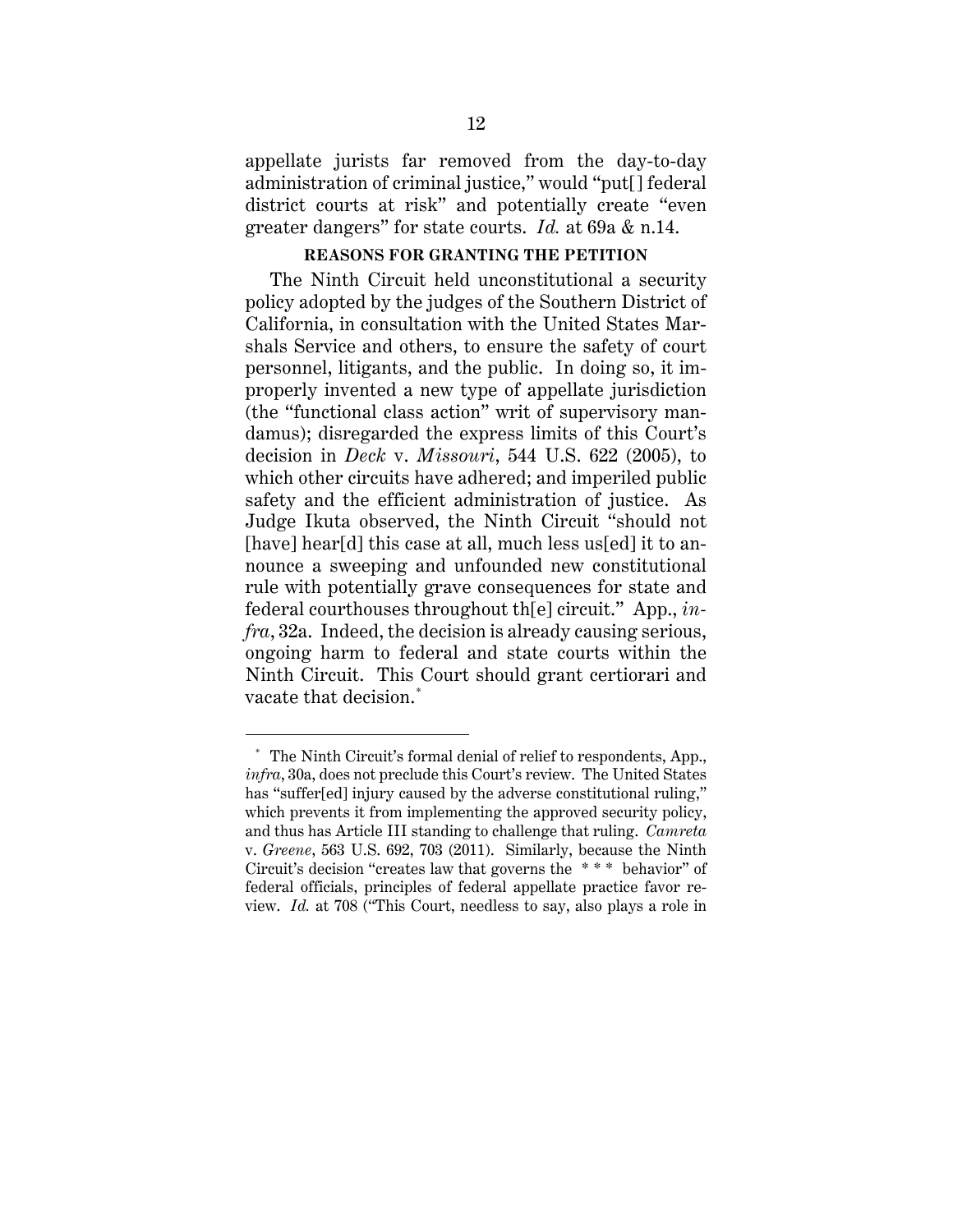### **A. The Ninth Circuit Lacked Authority Over Respondents' Challenges To The Southern District Of California's Security Policy**

The threshold flaw in the decision below is that the Ninth Circuit lacked authority to issue it. The majority's unprecedented recognition of a "functional class action" writ of supervisory mandamus disregards both well-established limitations on interlocutory review and fundamental principles of mootness.

1. The general appellate-jurisdiction statute, 28 U.S.C. 1291, vests the courts of appeals with jurisdiction only over appeals from "final decisions of the district courts." In a criminal case, Section 1291's final judgment rule normally "prohibits appellate review until conviction and imposition of sentence." *Flanagan* v. *United States*, 465 U.S. 259, 263 (1984). A " 'narrow' exception," that "should stay that way and never be allowed to swallow the general rule," *Digital Equip. Corp.* v. *Desktop Direct, Inc.*, 511 U.S. 863, 868 (1994), exists for a "small class" of collateral rulings that may be treated as final even though they do not end the proceedings in the district court, *Cohen* v. *Beneficial Indus. Loan Corp.*, 337 U.S. 541, 546 (1949). The majority below correctly determined that it could not rely on that collateral-order exception here. App., *infra*, 6a-7a.

The majority instead asserted that it could review the security policy as an exercise of its authority to issue a writ of "supervisory" mandamus. App., *infra*, 11a. But because a writ of mandamus, however styled, "is

 $\overline{a}$ 

clarifying rights."). To the extent that respondents themselves no longer have a stake in the litigation, see p. 15, *infra*, vacatur of the Ninth Circuit's decision in accordance with *United States* v. *Munsingwear, Inc.*, 340 U.S. 36, 39 (1950), would be appropriate. See *Camreta*, 563 U.S. at 709-713.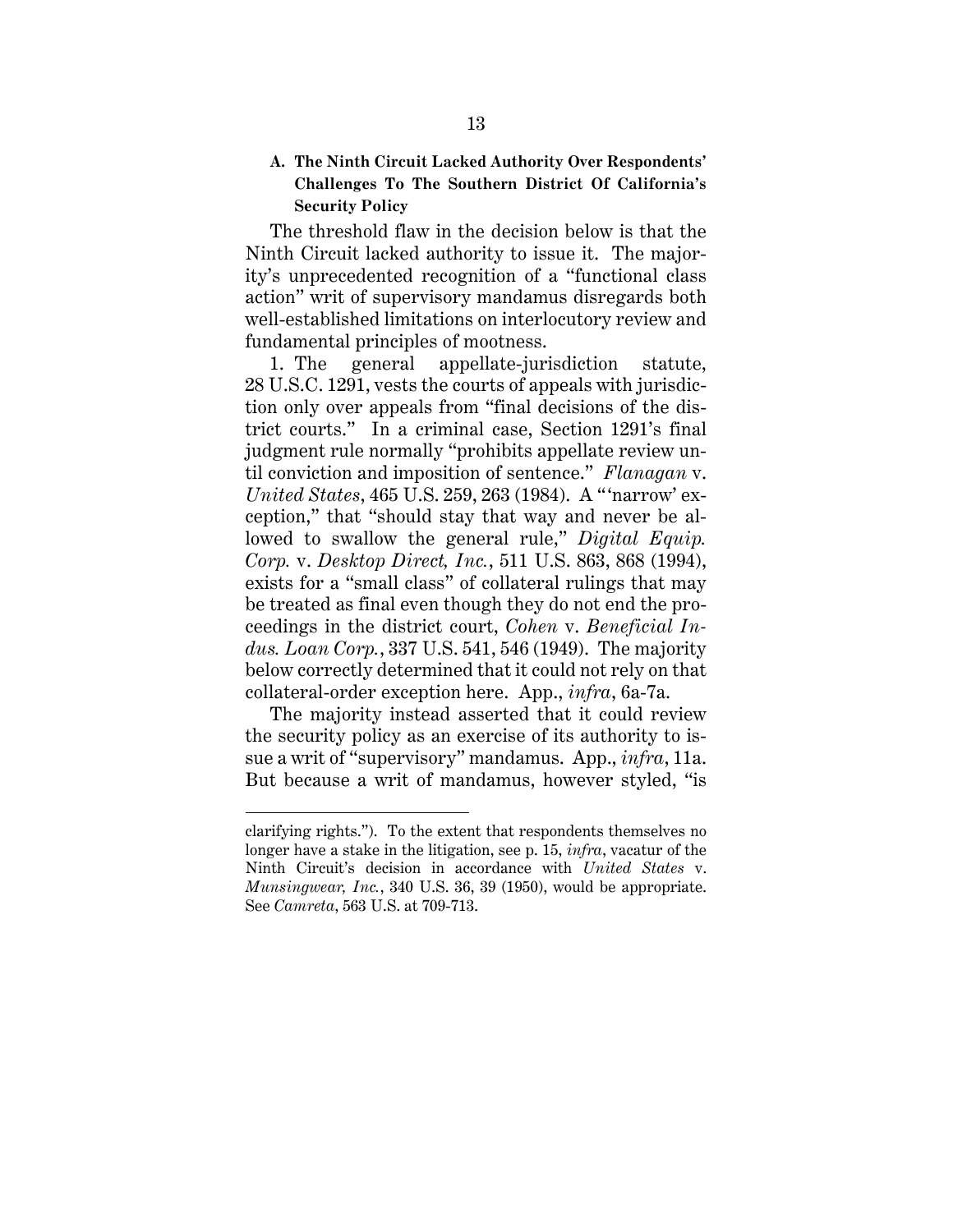one of the most potent weapons in the judicial arsenal," a number of "conditions" apply to a court's authority to issue one. *Cheney* v. *United States Dist. Court*, 542 U.S. 367, 380-381 (2004) (citation and internal quotation marks omitted). Among other things, the party seeking the writ must carry "the burden of showing that his right to issuance of the writ is clear and indisputable." *Id.* at 381. (brackets, citation, and internal quotation marked omitted). That party must also demonstrate that issuance of the writ is "appropriate under the circumstances," by pointing to "exceptional circumstances amounting to a judicial usurpation of power, or a clear abuse of discretion." *Id.* at 380-381 (citations and internal quotation marks omitted); see *id.* at 390.

Respondents cannot carry either burden here. As the dissent below observed, the district court's ruling "complied with [the Ninth Circuit's] last word on the matter, \* \* \* in which [it] held that restraining pretrial detainees in proceedings before a judge did not violate due process." App., *infra*, 53a (citing *United States* v. *Howard*, 480 F.3d 1005, 1012-1014 (2007)). Although the majority below viewed that preexisting precedent as distinguishable, *id.* at 10a n.6, it did not identify any "clear" error, "judicial usurpation of power, or \* \* \* clear abuse of discretion" by the district court. *Cheney*, 542 U.S. at 380 (citations and internal quotation marks omitted). In the absence of the necessary preconditions for the issuance of a writ of mandamus, the Ninth Circuit erred in relying on its mandamus authority to avoid the limitations on its appellate jurisdiction.

2. Even assuming appellate review of respondents' claims was proper in the first instance, the case became moot when respondents' criminal proceedings concluded.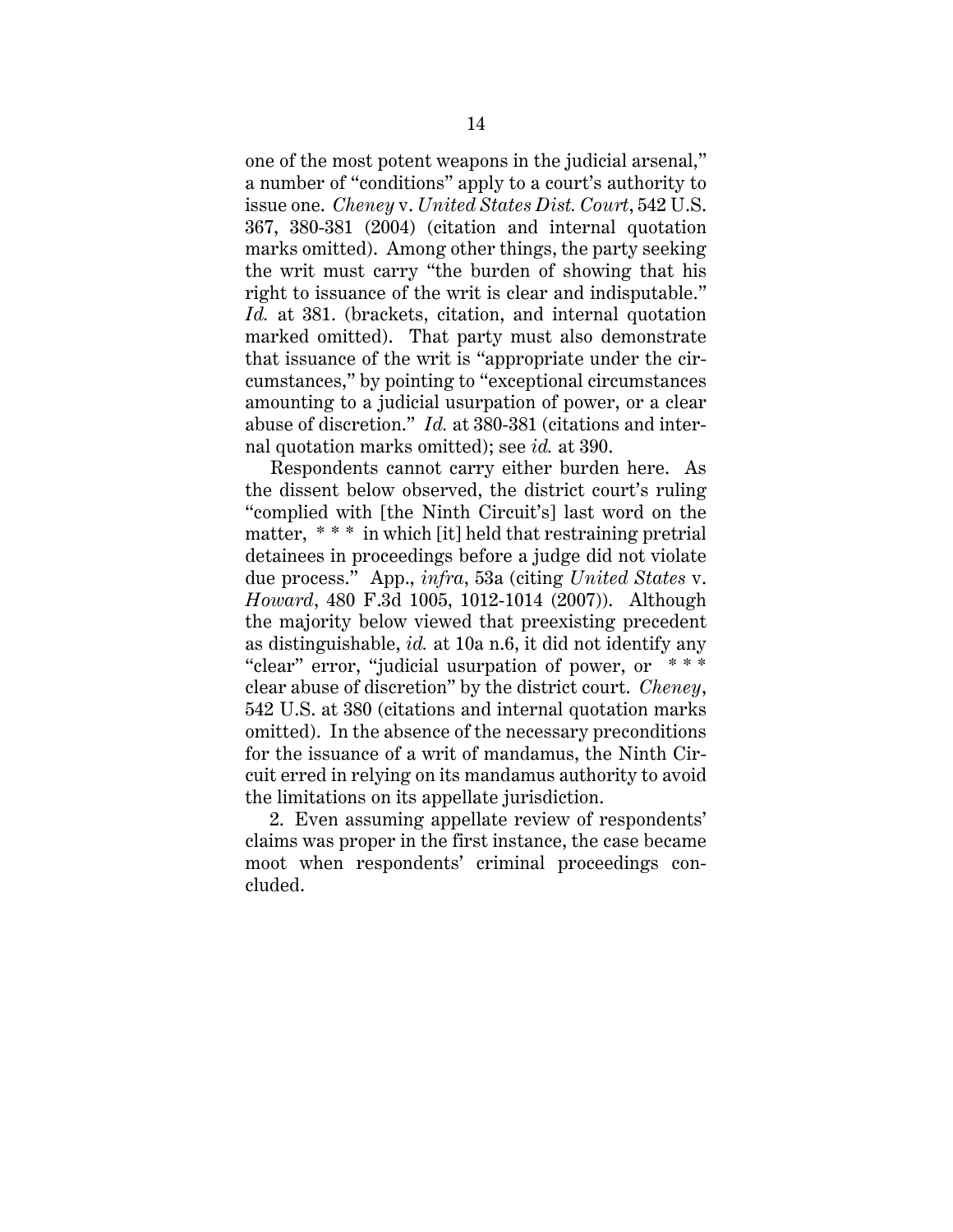a. Article III requires that, in order "[t]o qualify as a case fit for federal-court adjudication, an actual controversy must be extant at all stages of review." *Arizonans for Official English* v. *Arizona*, 520 U.S. 43, 67 (1997) (citation and internal quotation marks omitted). If the plaintiff ceases to have a "personal stake in the outcome of the lawsuit, at any point during litigation, the action can no longer proceed and must be dismissed as moot." *Campbell-Ewald Co.* v. *Gomez*, 136 S. Ct. 663, 669 (2016) (internal quotation marks omitted) (quoting *Genesis Healthcare Corp.* v. *Symczyk*, 133 S. Ct. 1523, 1528 (2013)).

The majority below correctly recognized that the completion of respondents' criminal cases meant that they were "no longer subject to the policy" under dispute. App., *infra*, 12a. It also correctly recognized that respondents' individual claims did not qualify for the "exception to mootness for disputes that are capable of repetition, yet evading review." *United States* v. *Juvenile Male*, 564 U.S. 932, 938 (2011) (per curiam) (citation and internal quotation marks omitted). That exception "applies only where," *inter alia*, "'there is a reasonable expectation that the same complaining party will be subject to the same action again.'" *Ibid.* (brackets omitted) (quoting *Spencer* v. *Kemna*, 523 U.S. 1, 17 (1998)). Here, the majority properly refused to "presume that [respondents] will be subject to criminal proceedings in the future," either in the Southern District of California or elsewhere. App., *infra*, 12a. Accordingly, respondents' "personal interests in the outcome of this case ha[d] expired," *ibid.*, and their challenges should have been dismissed as moot.

b. The Ninth Circuit circumvented that jurisdictional rule, however, by characterizing respondents'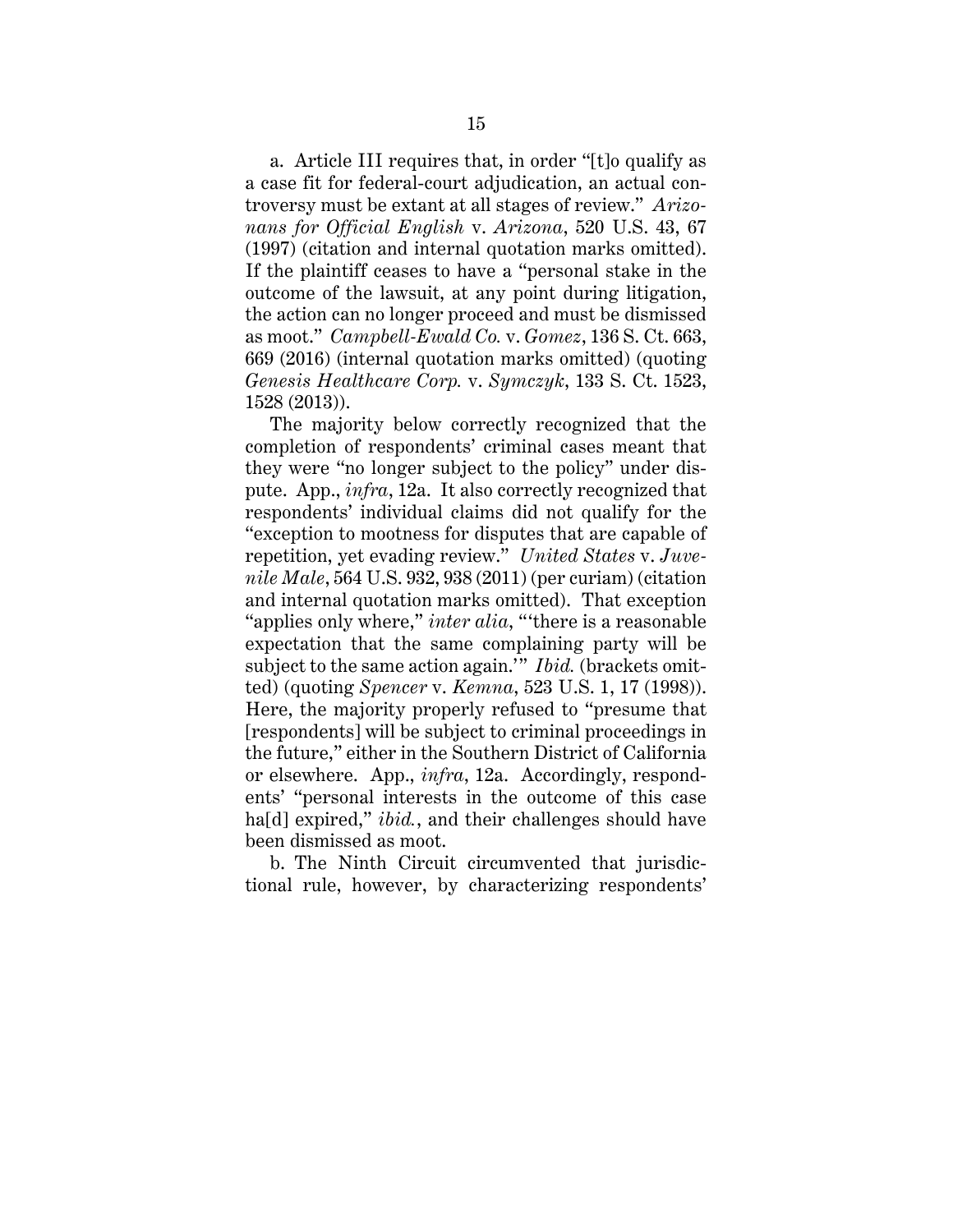claims as a "functional class action," App., *infra*, 13a, and allowing the policy's application to *other* criminal defendants to substitute for the requirement that respondents themselves have a continuing personal stake in the litigation. The court of appeals' asserted basis for its novel theory was *Gerstein* v. *Pugh*, 420 U.S. 103 (1975). But *Gerstein* involved a civil class-action suit, certified as such by the district court, challenging the constitutionality of certain criminal pretrial procedures. See *id.* at 110 n.11. The Court determined that it retained jurisdiction over the suit, even after the named plaintiffs had been convicted and were no longer subject to the challenged procedures, on the ground that the suit "belong[ed] \* \* \* to that narrow class of cases in which the termination of a class representative's claim does not moot the claims of the unnamed members of the class." *Ibid.*

*Gerstein*'s determination that mootness of the named plaintiffs' claims did not require dismissal of a *formal* certified class action lawsuit does not support the Ninth Circuit's invention of a "*functional* class action" petition for mandamus. "The class-action device," which rests on codified legal rules, "was designed as an exception to the usual rule that litigation is conducted by and on behalf of the individual named parties only." *General Tel. Co.* v. *Falcon*, 457 U.S. 147, 155 (1982) (citation and internal quotation marks omitted); see Fed. R. Civ. P. 23. Federal Rule of Civil Procedure 23 only "permits one or more individuals to sue as 'representative parties on behalf of all members' of a class if certain preconditions are met." *Tyson Foods, Inc.* v. *Bouaphakeo*, 136 S. Ct. 1036, 1042 (2016) (quoting Rule 23(a)). And, crucial for present purposes, once a class is properly certified under Rule 23, "the class of unnamed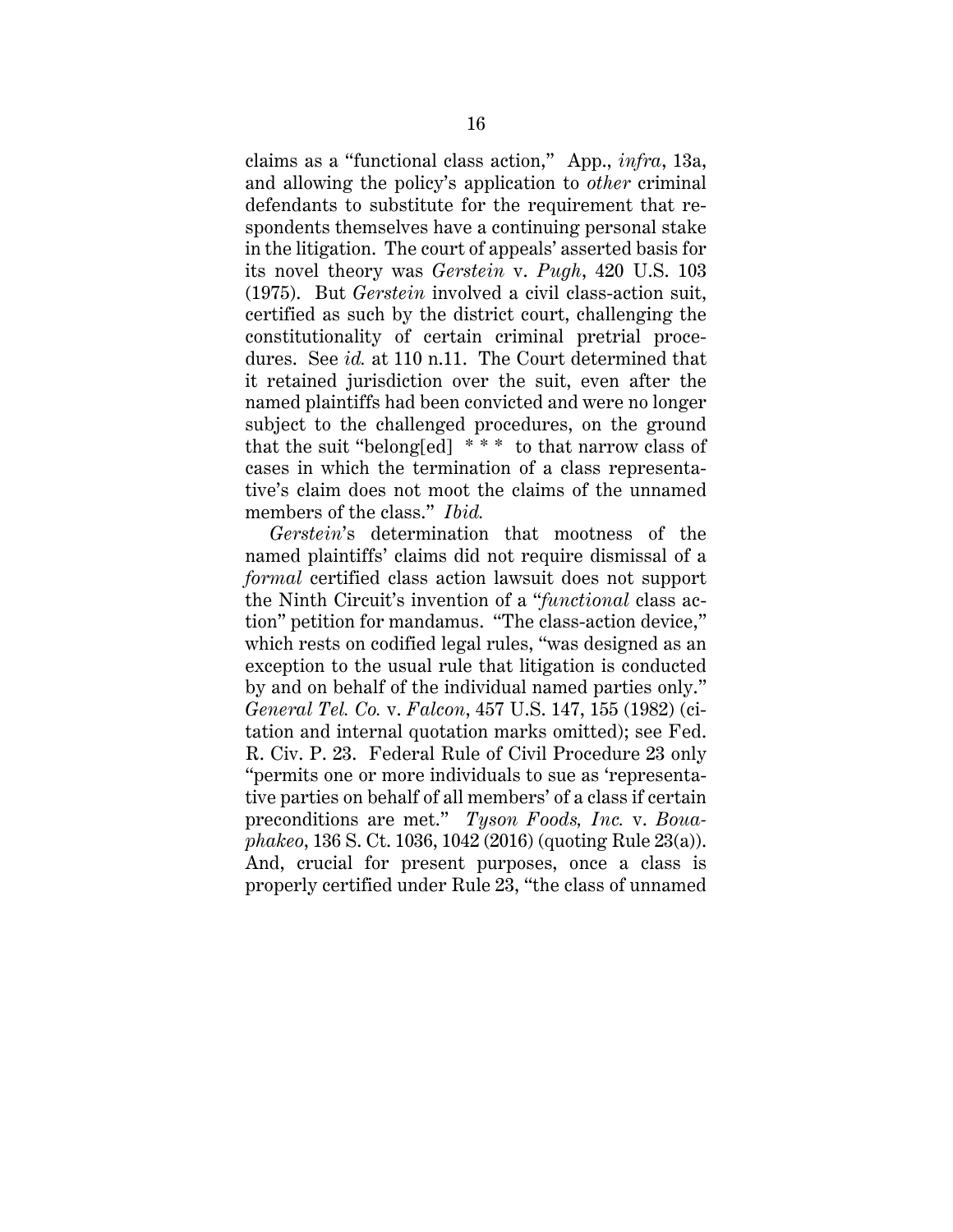persons described in the certification acquire[s] a legal status separate from the interest asserted by [the class representative]." *Sosna* v. *Iowa*, 419 U.S. 393, 399 (1975).

This Court has explained that the existence of a certified class, with its own legal status and interests, "significantly affects the mootness determination." *Sosna*, 419 U.S. at 399. Because "a live controversy may continue to exist" as to "'the class of unnamed persons described in the certification," a "class action is not rendered moot when the named plaintiff's individual claim becomes moot after the class has been duly certified." *Genesis Healthcare*, 133 S. Ct. at 1530 (emphasis omitted) (quoting *Sosna*, 419 U.S. at 399). The Court has also extended that principle to cases in which the named plaintiff's claims have become moot before certification—for instance, where the "claims are so inherently transitory that the trial court will not have even enough time to rule on a motion for class certification before the proposed representative's individual interest expires." *United States Parole Comm'n* v. *Geraghty*, 445 U.S. 388, 399 (1980). In such cases, the later certification decision is deemed to "relate[] back" to the time the complaint was filed. *Id.* at 404 n.11; see *Sosna*, 419 U.S. at 402 n.11 (relation-back doctrine's application "may depend upon the circumstances of the particular case and especially the reality of the claim that otherwise the issue would evade review"); see also *Genesis Healthcare*, 133 S. Ct. at 1530 (relation-back doctrine "has its roots in *Sosna*").

The majority below erred in viewing *Gerstein*'s application of that relation-back principle, see 420 U.S. at 110 n.11, as authorizing appellate courts to retain mandamus jurisdiction by fashioning their own class-action doctrines, untethered to any statute or rule. Although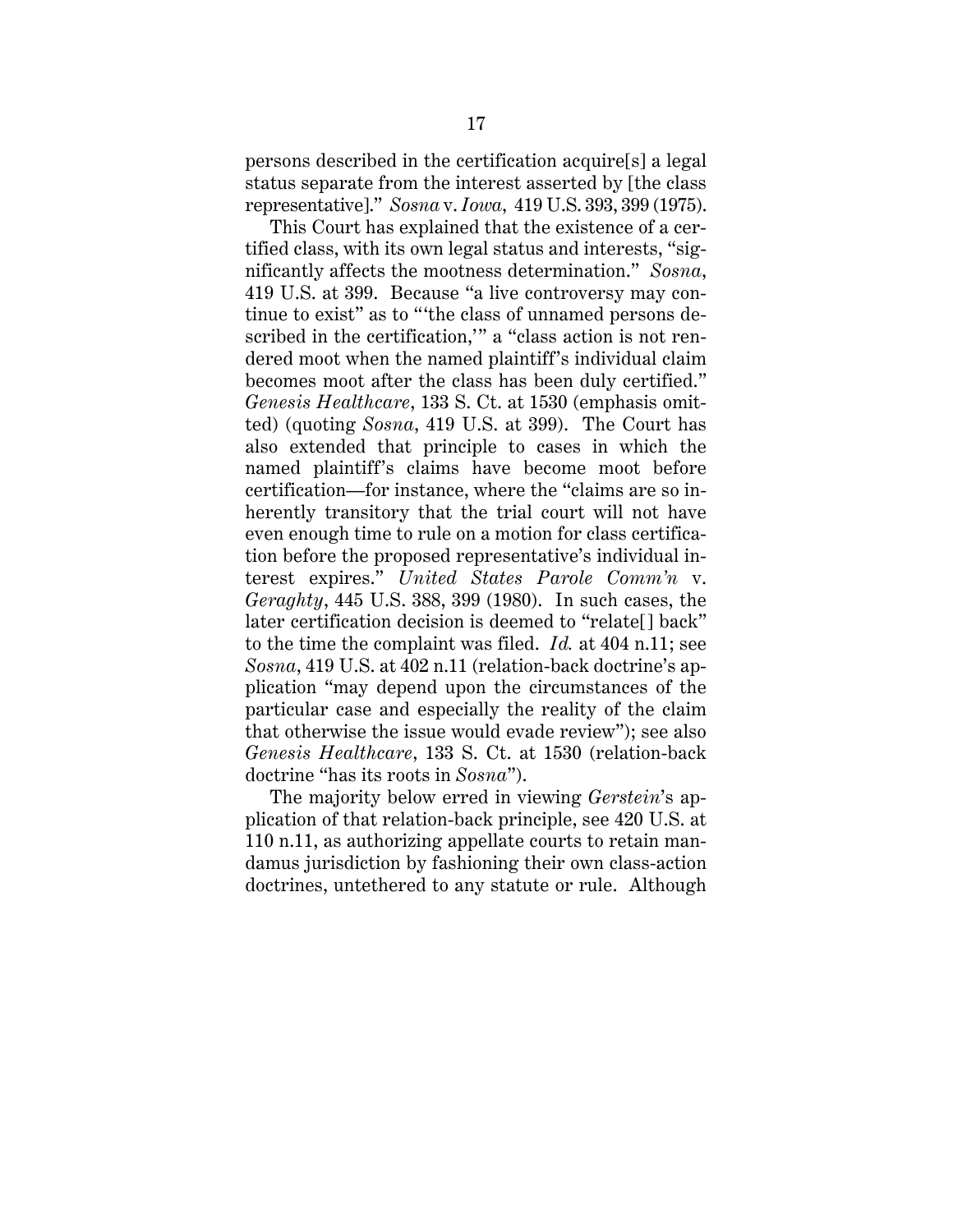application of the relation-back doctrine in *Gerstein* was premised on the inherently "temporary" (*ibid.*) nature of the practices challenged in that case, *Gerstein* and subsequent cases have all involved a properly certified class action with its own "legal status." *Sosna*, 419 U.S. at 399; see *Geraghty*, 445 U.S. at 404 n.11 ("The 'relation back' principle [is] a traditional equitable doctrine [that was] applied to class certification claims in *Gerstein*."); see also *County of Riverside* v. *McLaughlin*, 500 U.S. 44, 52 (1991) (citing *Gerstein* and *Sosna*); *Schall* v. *Martin*, 467 U.S. 253, 256 n.3 (1984) (citing *Gerstein*); *Swisher* v. *Brady*, 438 U.S. 204, 213-214 n.11 (1978) (citing *Sosna*). Conversely, in cases in which class certification was denied, or was granted but later invalidated, the lack of a properly certified class has required dismissal when the named party's personal stake in the matter expired. See *Pasadena City Bd. of Educ.* v. *Spangler*, 427 U.S. 424, 430 (1976); *Board of Sch. Comm'rs* v. *Jacobs*, 420 U.S. 128, 129 (1975) (per curiam) (case moot because of "inadequate compliance with the requirements of Rule  $23(c)$ "); see also *Geraghty*, 445 U.S. at 404 (observing that case "must be dismissed as moot" upon appellate determination "that class certification properly was denied").

c. The Ninth Circuit's "functional class action" invention is particularly difficult to square with *Pasadena City Board of Education* v. *Spangler*, *supra*. In that case, a public school board that had been involved in litigation with students and the United States over segregation-related policies sought appellate review of the district court's denial of leave to modify its desegregation plan. 427 U.S. at 427-429. This Court observed that, because the district court had "never certified" the case as a class action under Rule 23, the case "would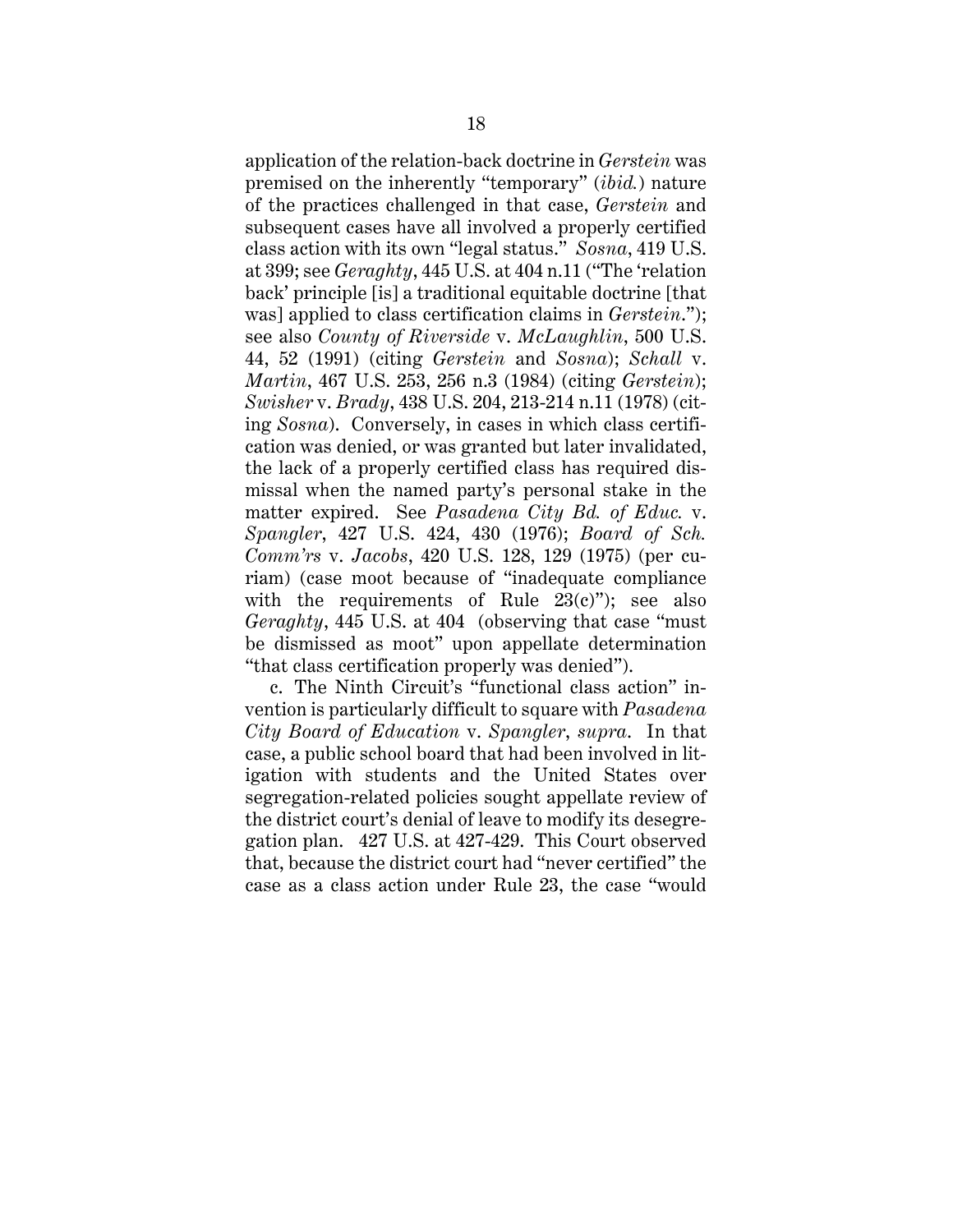clearly be moot" due to the student plaintiffs' graduation, but for the involvement of the United States. *Id.* at 430. The Court rejected the contention that, because the litigation had been "filed as a class action" and the parties had "treated" it as a class action, Rule 23 certification was an unnecessary "'verbal recital.'" *Ibid.* The Court explained that "while counsel may wish to represent a class of unnamed individuals still attending the Pasadena public schools who do have some substantial interest in the outcome of this litigation, there has been no certification of any such class which is or was represented by a named party to this litigation." *Ibid.*

The majority below, however, allowed respondents' counsel here to "represent a class of unnamed individuals" who could still have been subject to the challenged policy, in the absence of "certification of any such class which is or was represented by a named party." *Spangler*, 427 U.S. at 430. But "it is only a 'properly certified' class that may succeed to the adversary position of a named representative whose claim becomes moot." *Kremens* v. *Bartley*, 431 U.S. 119, 132-133 (1977) (citation omitted). That is because class certification is no mere "procedural device." App., *infra*, 14a. Certification represents a judicial finding that injured parties other than the named plaintiff exist, *Sosna*, 419 U.S. at 399, and it provides a definition by which injured parties can be identified, which "is especially important in cases like this one where the litigation is likely to become moot as to the initially named plaintiffs prior to the exhaustion of appellate review," *Jacobs*, 420 U.S. at 130. Certification also ensures that class members will be bound by the outcome, *Smith* v. *Bayer Corp.*, 564 U.S. 299, 315 (2011), and that the action will not be settled or dismissed without appropriate notice, see Fed. R. Civ.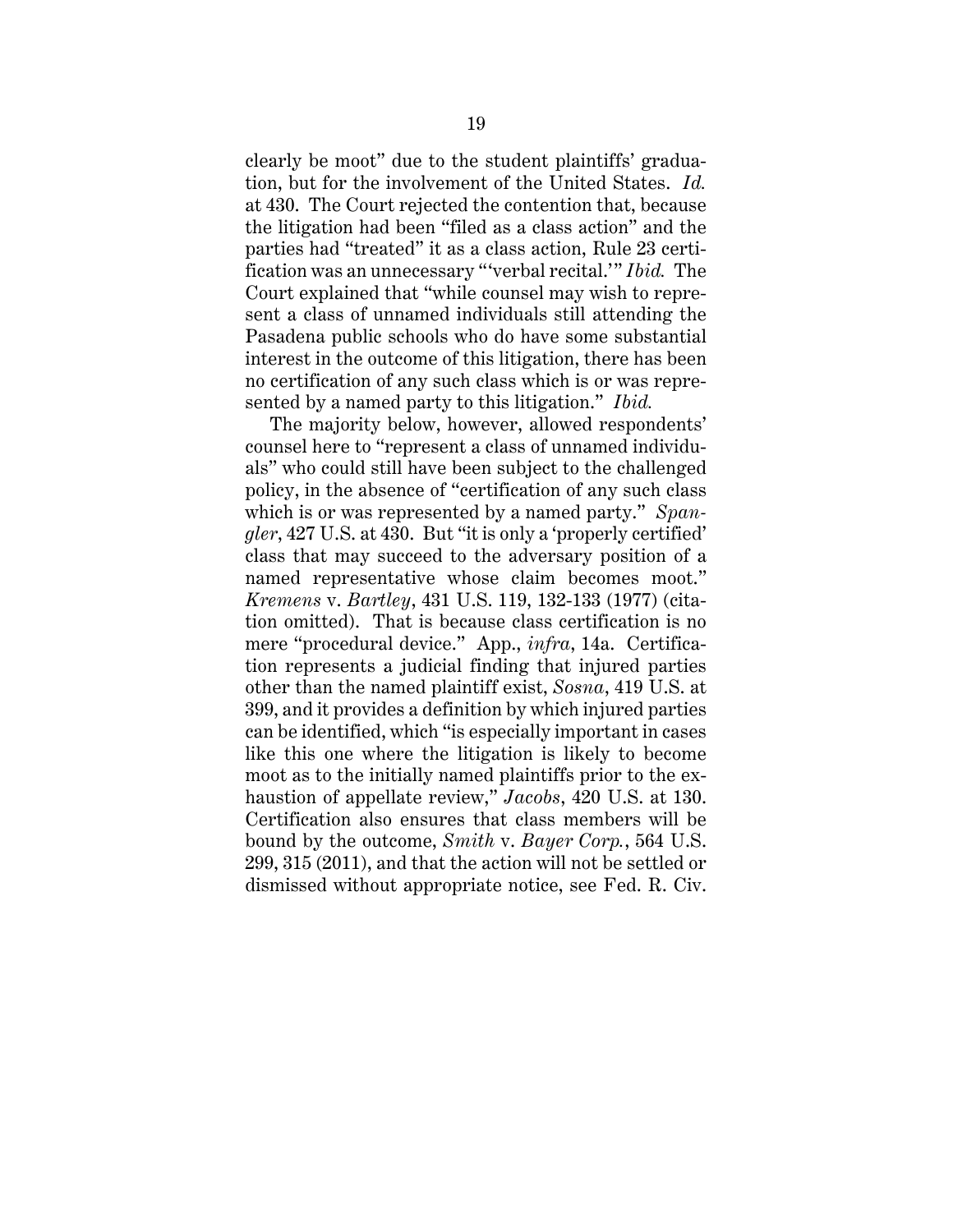P. 23(e). The Ninth Circuit's "functional class action" device, in contrast, serves no such functions and provides no such assurances.

3. The threshold errors in the Ninth Circuit's decision should be corrected by this Court. The majority's invention of a functional class action supervisory mandamus procedure circumvented basic justiciability requirements; subverted the statutory ban on federal public defenders bringing civil rights claims on behalf of criminal defendants, App., *infra*, 48a (Ikuta, J., dissenting) (citing 18 U.S.C. 3006A); and established a blueprint for courts to "create *de facto* class actions at will," *Taylor* v. *Sturgell*, 553 U.S. 880, 901 (2008) (citation omitted). Its application of its newly minted procedure in this case enabled a deeply flawed merits decision that is causing substantial harm throughout the Ninth Circuit. Although vacatur of the decision below on threshold grounds would not resolve the merits question, it would eliminate the source of the harm; ensure that any future litigation about the Southern District's security policy occur within recognized channels of judicial review; and make clear that the Ninth Circuit cannot extend and recombine existing doctrines to bootstrap itself out of the limitations on its authority.

### **B. The Ninth Circuit Wrongly Invalidated The Southern District Of California's Security Policy**

Even assuming the court of appeals had authority to review the merits of this case, it erred in invalidating the judicially approved security policy followed in the Southern District of California on the ground that application of physical restraints on a detainee in pretrial nonjury proceedings invariably requires an individualized justification.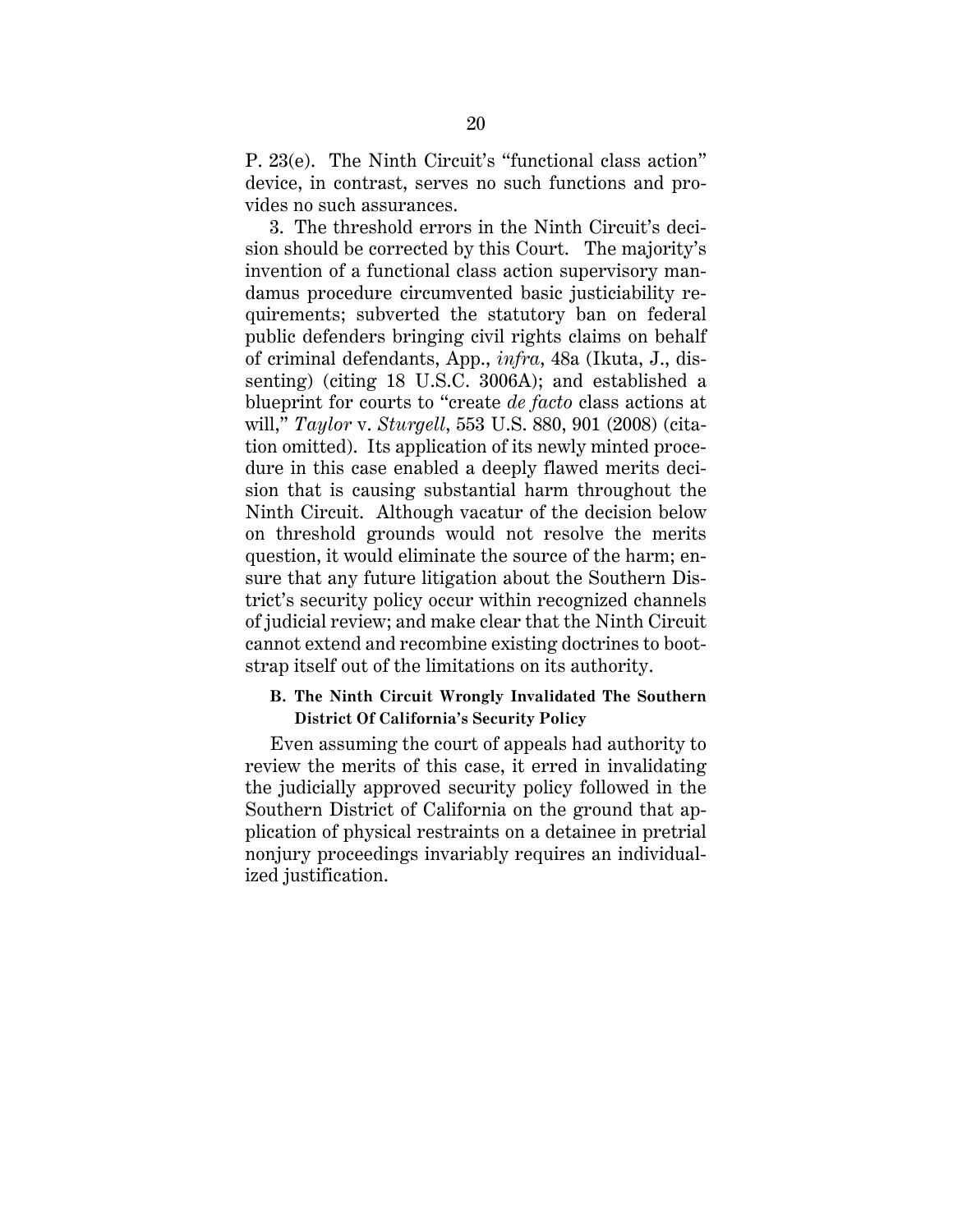1. The majority below viewed its holding as "clarify[ing] the scope of the right" recognized by this Court in *Deck*. App., *infra*, 19a. That view cannot be reconciled with *Deck* itself. *Deck* held that "courts cannot routinely place defendants in shackles or other physical restraints visible to the jury during the penalty phase of a capital proceeding" in the absence of an individualized justification. 544 U.S. at 633. In so doing, it drew a clear distinction between guilt and penalty phases at which the jury is present and nonjury pretrial proceedings of the sort at issue in this case.

The decision in *Deck* was grounded in the "deep[ly] root[ed]" common law rule "forbidd[ing] routine use of visible shackles during the guilt phase" of a criminal trial. 544 U.S. at 626. As this Court explained, that common law rule "was meant to protect defendants appearing at trial before a jury" and did not govern pretrial nonjury proceedings. *Ibid.* "Blackstone and other English authorities," the Court observed, "recognized that the rule did not apply at 'the time of arraignment,' or like proceedings before the judge." *Ibid.* (quoting 4 William Blackstone, *Commentaries on the Laws of England* 317 (1769)).

The majority below dismissed this Court's delineation of the common-law rule's scope as "dictum" that "doesn't control this case because it's contradicted by the very sources on which the Supreme Court relied." App., *infra*, 24a. But as the dissent below explained, that portion of *Deck* was "not mere dictum," because it responded to a principal argument of the *Deck* dissenters. *Id.* at 56a; see *id.* at 56a-57a. And as the dissent below further explained, this Court's decision in *Deck* correctly interpreted the common law. *Id.* at 61a; see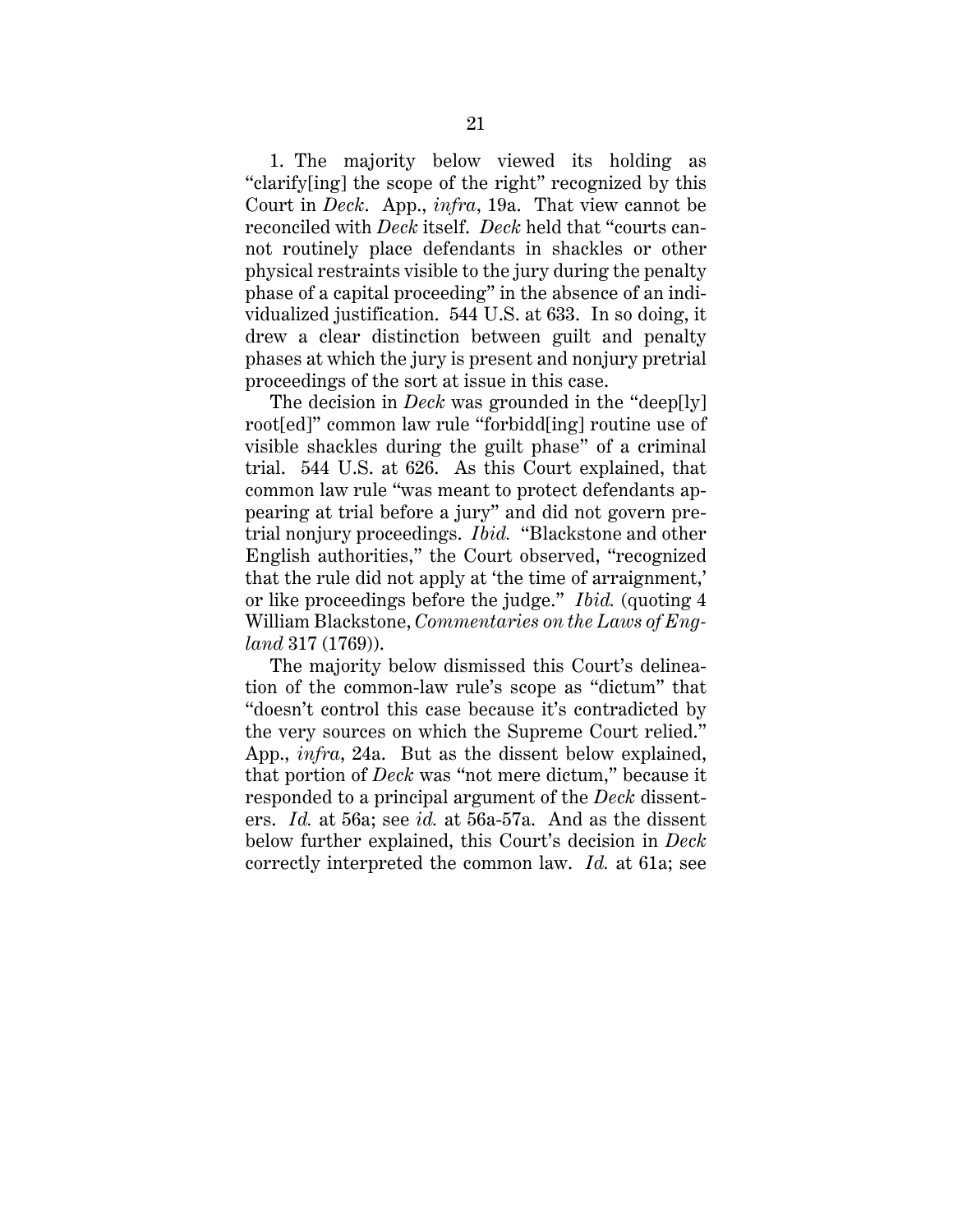*id.* at 57a-62a (discussing relevant historical authorities).

The decision in *Deck* also relied on the salience, in a sentencing proceeding at which a jury is present, of "three fundamental legal principles" that underlie the common-law rule. 544 U.S. at 630-631. The Court explained that visible restraints "suggest[] to the jury that the justice system itself sees a 'need to separate a defendant from the community at large'"; that limitations on the defendant's movements may diminish an accused's right to a "meaningful defense" by impinging on "the accused's 'ability to communicate' with his lawyer" and his decision "whether to take the witness stand on his own behalf"; and that routine use of restraints "in the presence of juries" undermines the "courtroom's formal dignity." *Ibid.* (citations omitted). Those considerations are inapplicable, or apply with greatly diminished force, in the context of nonjury pretrial proceedings, in which a judge is unlikely to be biased by the presence of restraints and can readily accommodate a defendant's practical needs. See App., *infra*, 63a (Ikuta, J., dissenting).

2. The majority below erred in disregarding the standard set forth in *Bell* v. *Wolfish*, 441 U.S. 520 (1979), for "evaluating the constitutionality of conditions or restrictions of pretrial detention," *id.* at 535. The majority correctly did not dispute that the Southern District's security policy satisfies *Bell*.

a. This Court explained in *Bell* that although pretrial detainees "ha[ve] not been adjudged guilty of any crime," 441 U.S. at 536, the presumption of innocence that will apply at trial "has no application to a determination of the rights of a pretrial detainee during confinement before his trial has even begun," *id.* at 533.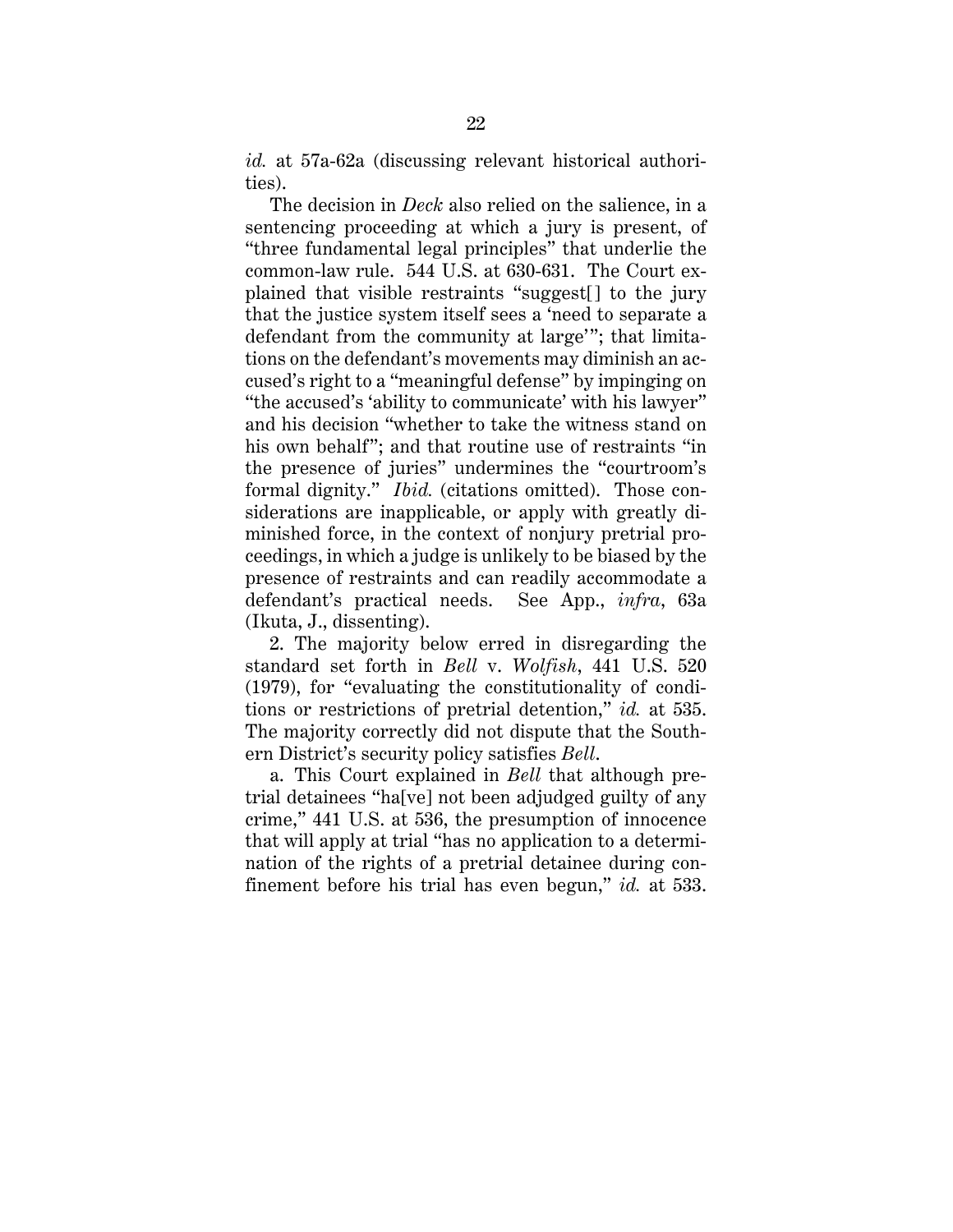Rather, the conditions under which a pretrial detainee is held "implicate only the protection against deprivation of liberty without due process of law," and thus the "proper inquiry" into the constitutionality of conditions imposed upon him "is whether those conditions amount to punishment of the detainee." *Id.* at 535.

Under *Bell*, in the absence of direct evidence of punitive intent, a condition of pretrial detention will not be deemed "punishment" as long as it "is reasonably related to a legitimate governmental objective." 441 U.S. at 539. In applying that standard, significant deference must be afforded to the professional judgment of those charged with "preserv[ing] internal order and discipline" and "maintain[ing] institutional security." *Id.* at 547; see *id.* at 544 ("The court \* \* \* should not secondguess the expert administrators on matters on which they are better informed.") (citation and internal quotation marks omitted).

b. The district judges' adoption of the Southern District of California's security policy complied with the *Bell* standard. The judges based their decision on substantial district-specific evidence about the need for and purposes of the policy, including the district's exceptionally large population of pretrial detainees; the increasing number of detainees in custody for violent or gang-related offenses; the necessity of multidefendant proceedings in the district's smaller magistrate-judge courtrooms; the strain that a requirement to unshackle each defendant would impose on courtroom resources and on the understaffed Marshals Service; and a number of serious recent security incidents, including an incourt stabbing. See C.A. E.R. 144-146. The judges thus concluded that the policy, which is subject to case-bycase exceptions in individual instances, was "reasonably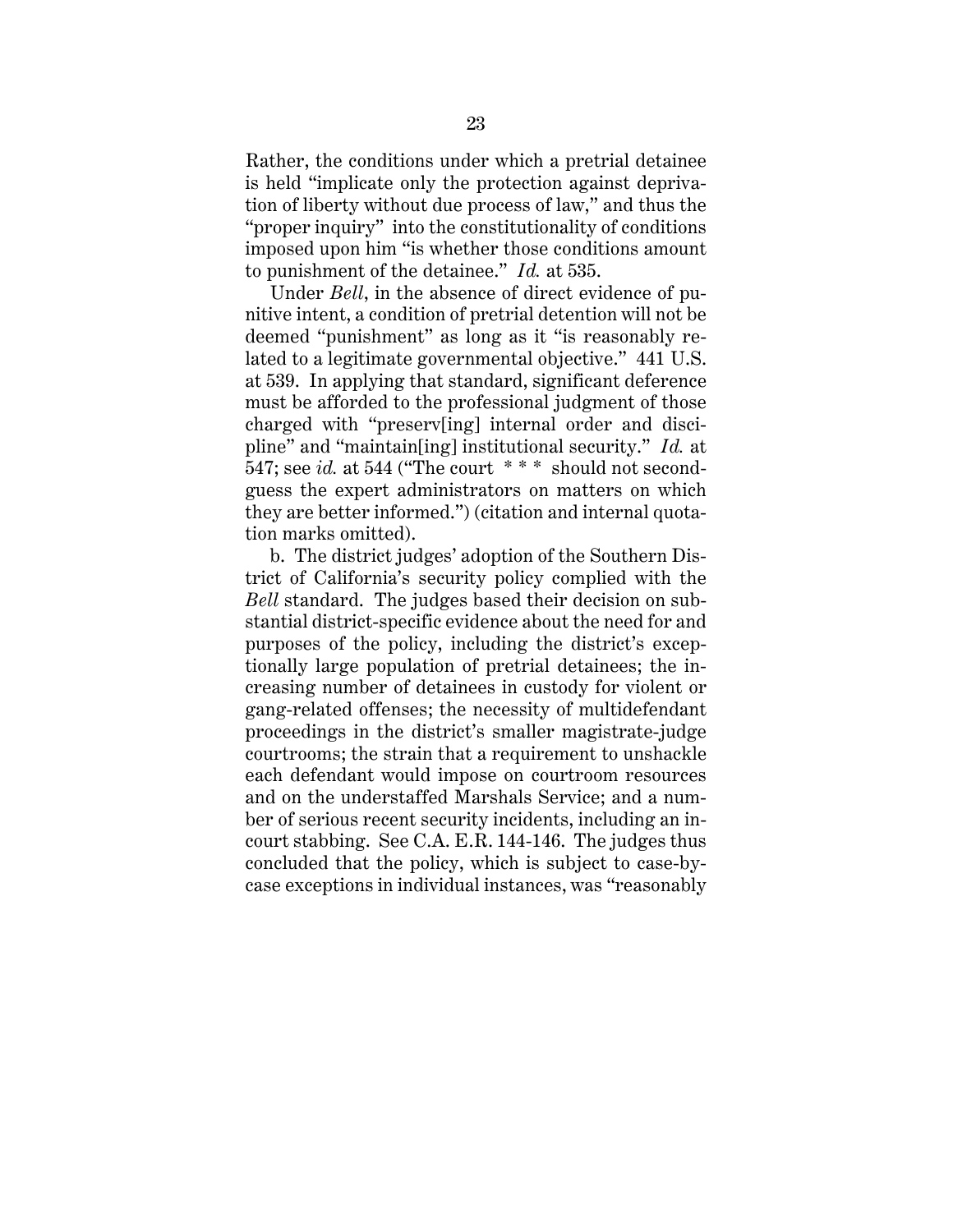related to legitimate government interests." *Id.* at 149. Their decision also afforded appropriate deference to the Marshals Service, in which Congress has invested "final authority" over "security requirements for the judicial branch." 28 U.S.C. 566(i); see C.A. E.R. 148-149.

c. The majority below deemed the *Bell* standard irrelevant on the ground that "*Bell* dealt with pretrial detention facilities, not courtrooms." App., *infra*, 28a. But nothing in *Bell* mandates that the decision be limited in that fashion. And the line drawn by the Ninth Circuit makes little sense.

The majority below did not purport to preclude the Marshals Service from placing pretrial detainees in full restraints for transportation from the detention facility to the courthouse. App., *infra*, 29a n.15 (leaving that question open). Nor did it purport to preclude the use of full restraints in the courthouse itself, other than in courtrooms. Yet as the courtroom incidents in the record in this case demonstrate, crossing the threshold of a courtroom does not make a defendant less dangerous, or erase the security concerns that justify the application of restraints before and after the defendant's courtroom appearance. The majority's reliance on the constitutional "presumption" of innocence to categorically reject the relevance of *Bell*, *id.* at 29a-30a, is in tension with *Bell*'s own description of that presumption as primarily confined to the trial setting, 441 U.S. at 533. A pretrial detainee is not released from the custody of the Marshals Service when he is brought to the courtroom, and the presence of the judge and others only increases the scope of the Marshals Service's protective function.

Even if the dignity of the courtroom might justify viewing restraints in that setting "more skeptically than those deployed in an institutional setting," App., *infra*,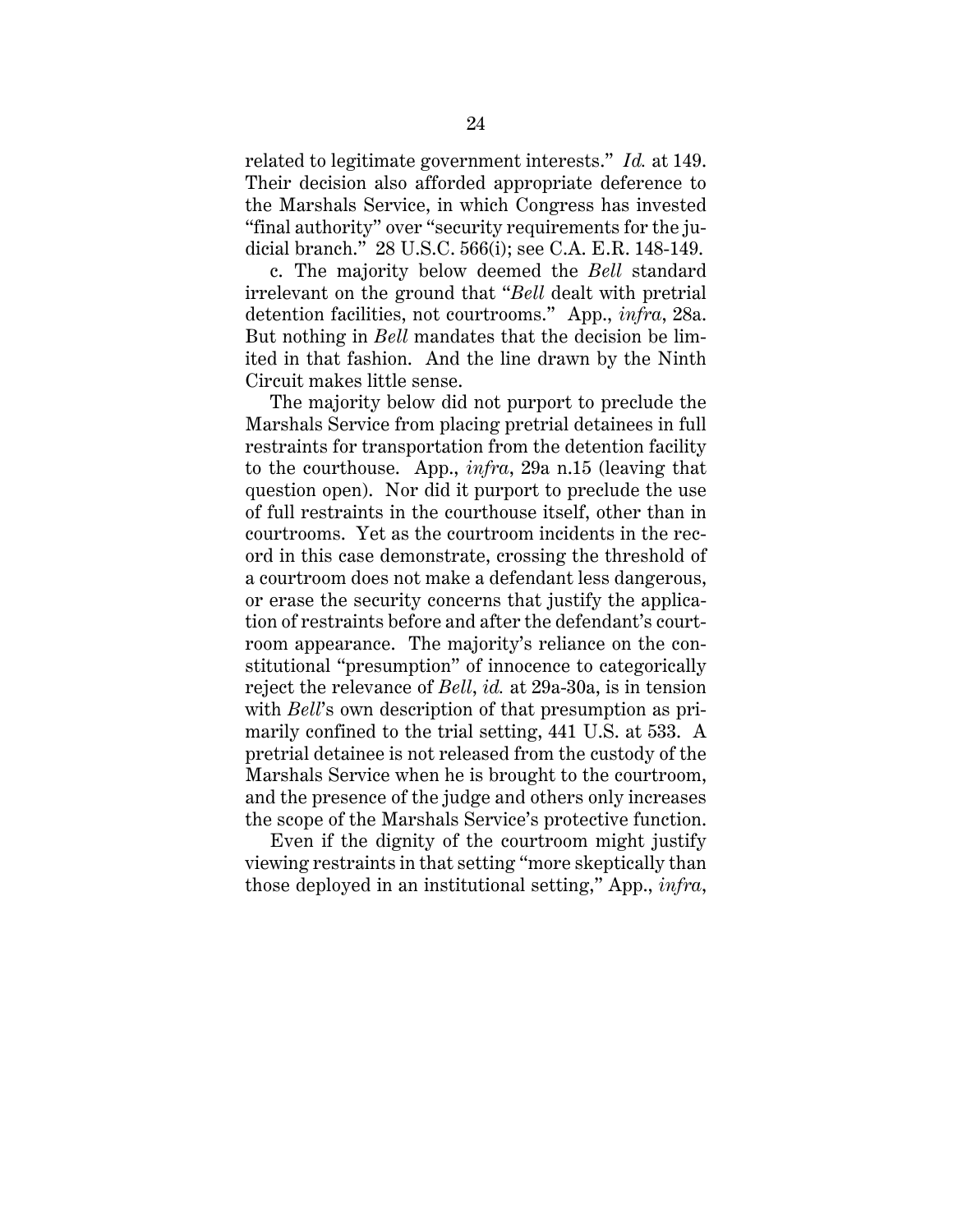29a-30a, it nevertheless would not justify the highly restrictive standard adopted by the majority here, which treats nonjury pretrial proceedings no differently from capital sentencing or other jury proceedings. It should not be impossible for the Marshals Service to rely on the general concerns that justify the use of restraints on pretrial detainees at other locations to justify a default policy of leaving those restraints in place in the courtroom, subject to the detainee's ability to make an individualized objection to the judge.

#### **C. The Decision Below Warrants This Court's Review**

The Ninth Circuit's erroneous extension of its own authority to misapply *Deck* to pretrial nonjury proceedings warrants this Court's review. The reasoning of the majority below cannot be squared with the reasoning of other circuits, and its holding has given rise to a host of serious safety and administrative problems in courts within the Ninth Circuit, which contains 20% of the Nation's population. See Population Division, U.S. Census Bureau, *Annual Estimates of the Resident Population for the United States, Regions, States, and Puerto Rico: April 1, 2010 to July 1, 2016* (Tbl. 1), https://www2.census. gov/programs-surveys/popest/tables/2010-2016/state/ totals/nst-est2016-01.xlsx.

1. In contrast to the Ninth Circuit, two other courts of appeals have concluded that judges are required to make defendant-specific restraint decisions only in proceedings that involve a jury. See App., *infra*, 62a-63a (Ikuta, J., dissenting) (describing decision below as creating a "split" with the Second and Eleventh Circuits).

In *United States* v. *Zuber*, 118 F.3d 101 (2d Cir. 1997), a criminal defendant argued that the district court "violated his due process rights" by permitting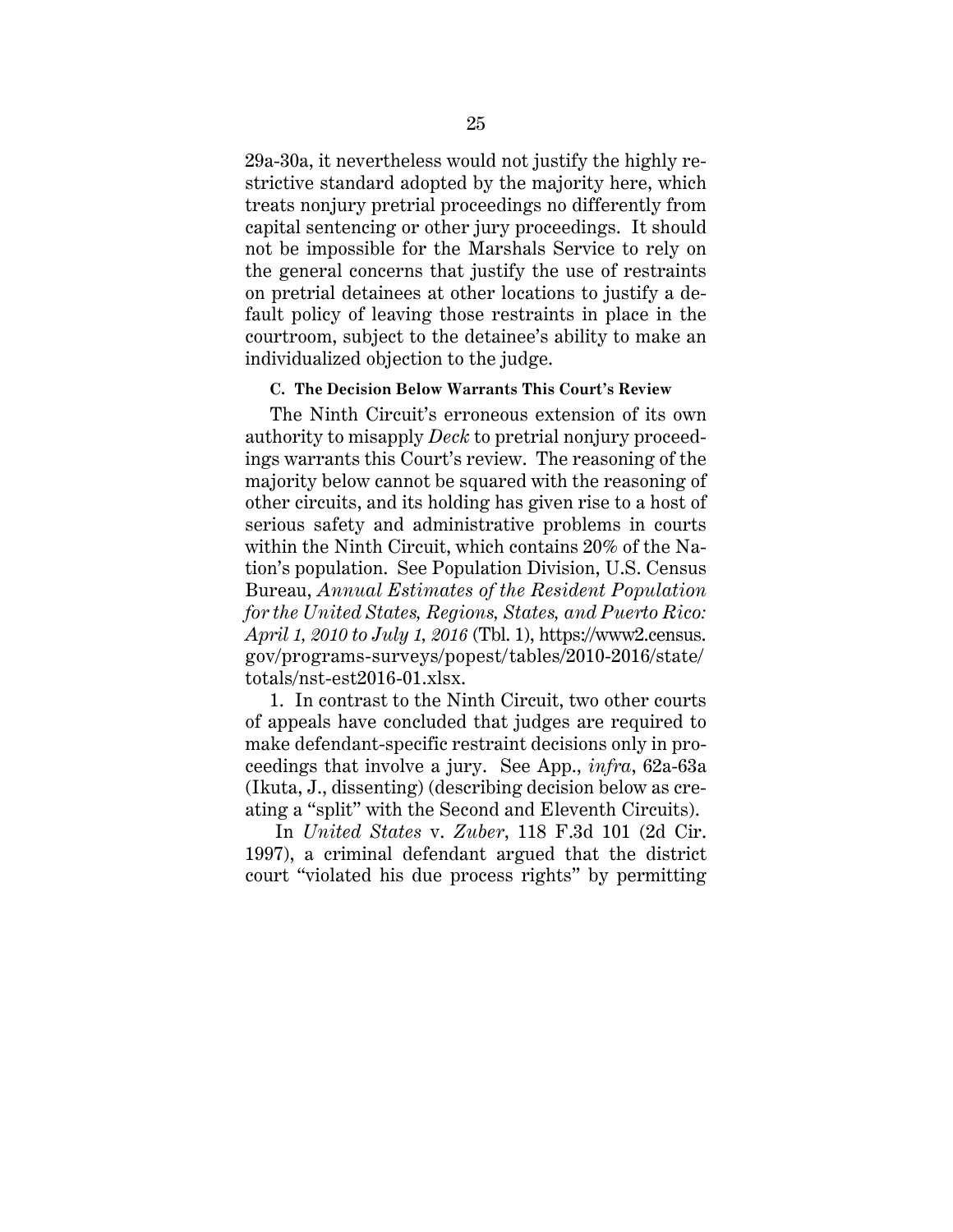the use of arm and leg restraints at his sentencing hearing "without making an independent evaluation of the need to employ these restraints." *Id.* at 102. The Second Circuit disagreed, holding "that the rule that courts may not permit a party to a jury trial to appear in court in physical restraints without first conducting an independent evaluation of the need for these restraints does not apply in the context of a non-jury sentencing hearing." *Ibid.* The court reasoned that "juror bias" is the "paramount concern" of authorities that require an independent judicial evaluation of necessity, and it observed that courts "traditionally assume" that judges, "unlike juries," will not be prejudiced by bias or other impermissible factors. *Id.* at 103-104.

The Second Circuit also rejected the defendant's argument "that the district court erred in deferring to the recommendation of the Marshals Service on the need to restrain the defendant at his sentencing hearing." *Zuber*, 118 F.3d at 103. The court observed that the Marshals Service is "charged with the movement of persons in custody in and around the courthouse, and responsible also for court security." *Id.* at 104 (citing 28 U.S.C. 566(a)). The court therefore reasoned that a district judge may, "without further inquiry," elect to "defer to the professional judgment of the Marshals Service regarding the precautions that seem appropriate or necessary in the circumstances." *Ibid.*

Similarly, in *United States* v. *LaFond*, 783 F.3d 1216, cert. denied, 136 S. Ct. 213 (2015), the Eleventh Circuit held that the "rule against shackling pertains only to a jury trial," and thus "the Constitution does not prohibit the shackling of a defendant during a sentencing hearing before a district judge." *Id.* at 1221-1222, 1225. In so ruling, the court explicitly rejected the defendant's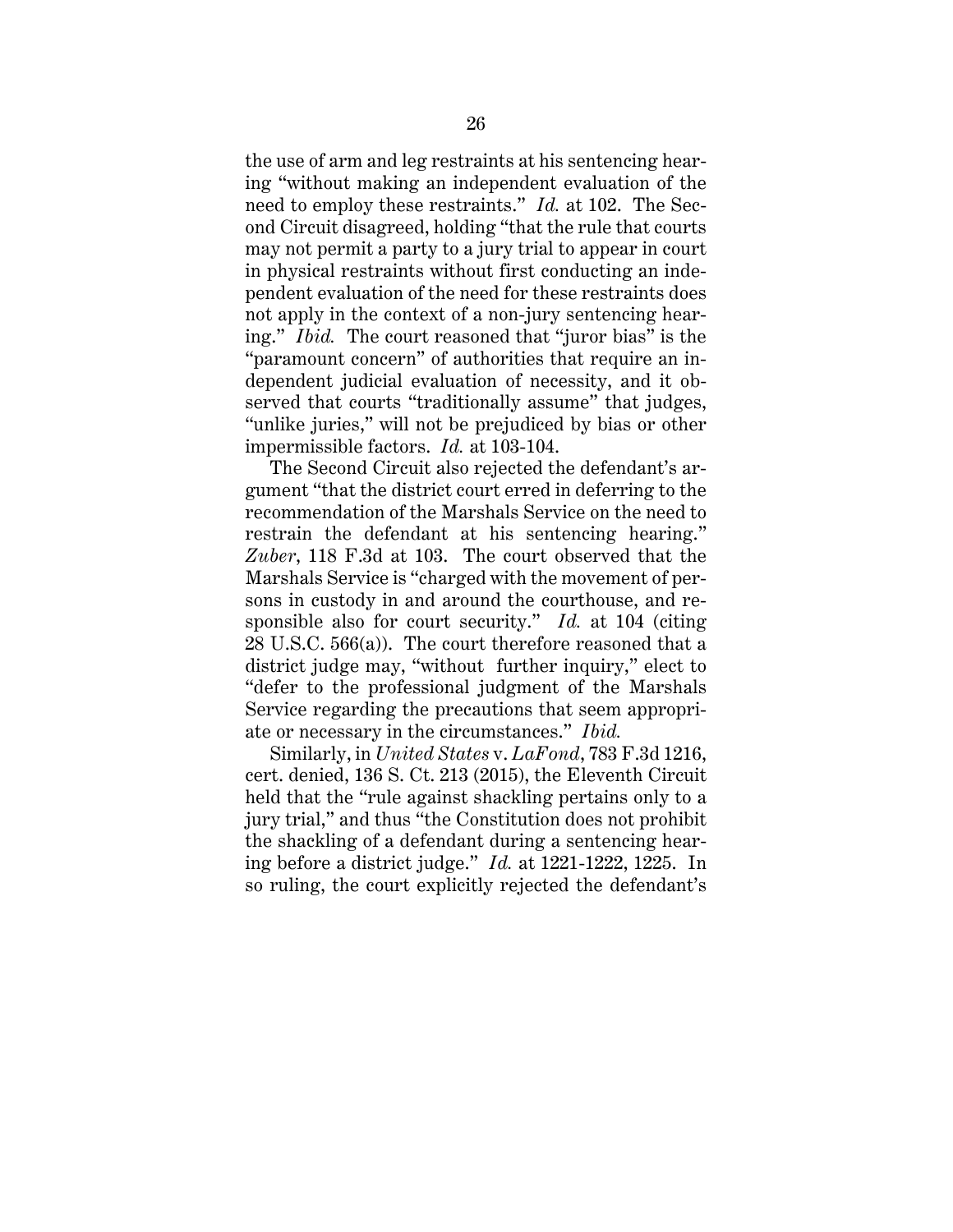argument that the rule announced in *Deck* applies to nonjury proceedings. The court relied on the same historical authority that this Court relied on in *Deck*, *id.* at 1225, and explained that "the Supreme Court made clear in *Deck* that the rule 'was meant to protect defendants appearing at trial before a jury,'" *ibid.* (quoting *Deck*, 544 U.S. at 626); see *ibid.* ("American courts have traditionally followed Blackstone's 'ancient' English rule.") (quoting *Deck*, 544 U.S. at 626-627).

2. The Ninth Circuit's jurisdictionally flawed misapplication of *Deck* to pretrial nonjury proceedings presents an issue of exceptional importance, in light of the immense safety and administrative concerns it has generated for the Marshals Service and the courts. The majority below held that criminal defendants may not be restrained at any point in the courtroom unless the judge "make[s] an individualized decision that a compelling government purpose would be served and that shackles are the least restrictive means for maintaining security and order in the courtroom." App., *infra*, 20a; see *id.* at 20a n.9 ("Courts may not incorporate by reference previous justifications in a general fashion."). But individualized evidence "about what threat, if any, a pretrial detainee poses" will rarely be available. *Id.* at 70a (Ikuta, J., dissenting). The Ninth Circuit's standard is thus generally impossible to satisfy, see *id.* at 69a-70a, and the resulting de facto bar on physically restraining nearly any pretrial detainee creates major practical problems.

a. The Marshals Service in the Southern District of California is responsible for a "massive" volume of pretrial detainees. C.A. S.E.R. 57. In 2013, deputy marshals "handled approximately 39,000 in-custody court appearances and approximately 14,500 transfers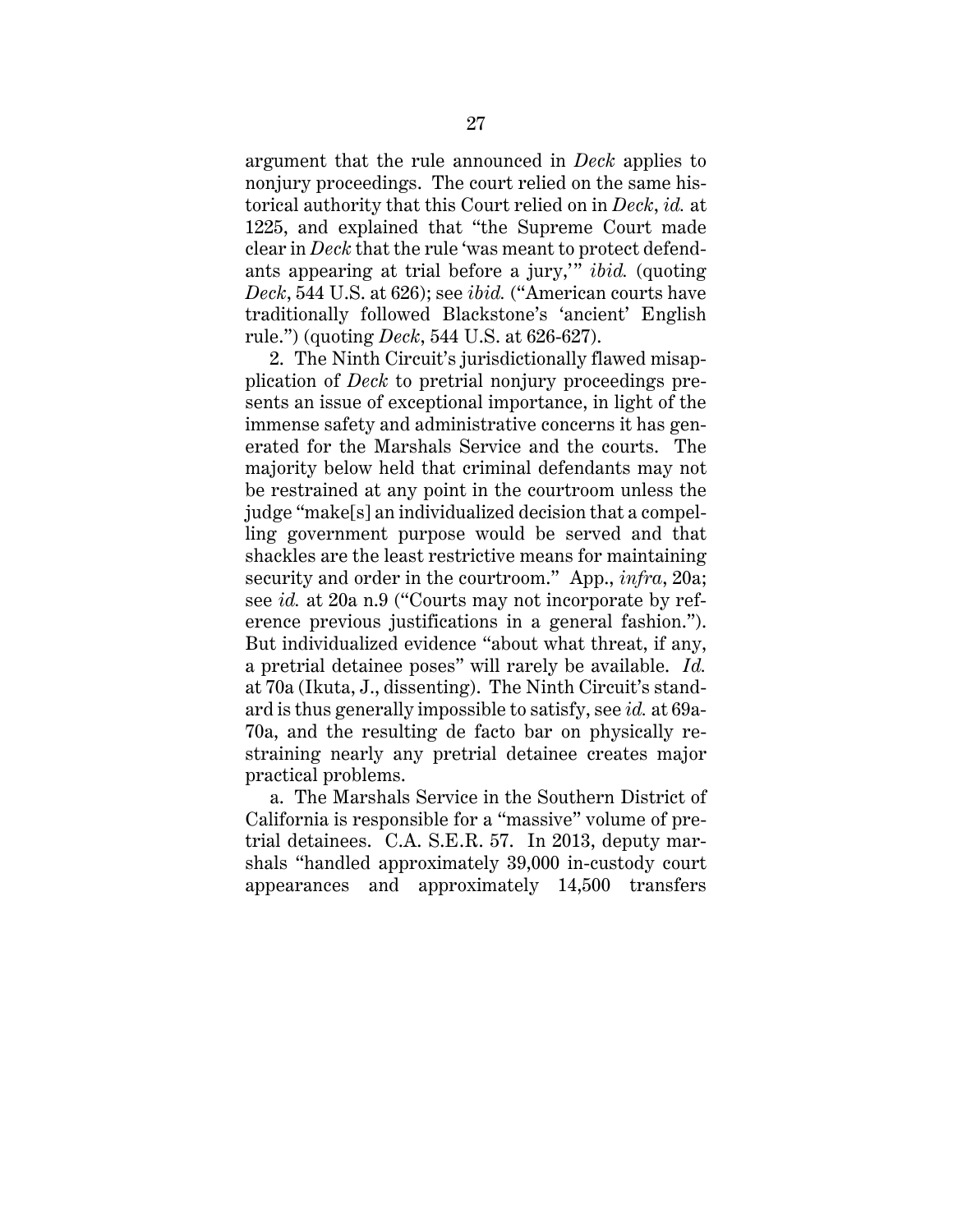through district cellblocks," moving more than 200 prisoners through Southern District cellblocks each day. *Ibid.* (footnote omitted). Due to a combination of factors, however, the deputy marshals generally "know little" about these detainees. *Ibid.*

Pretrial detainees placed into the custody of the Marshals Service in the Southern District of California arrive from a wide range of different detention facilities located around the State (and one contract facility in Arizona). C.A. S.E.R. 57. The originating facility "typically has performed only preliminary medical screening and initial 'social screening,'" as necessary to classify inmates and find suitable housing assignments, before surrendering detainees into the Marshals Service's custody. *Id.* at 58. And even that limited preliminary screening process is based largely on detainee "selfreporting," *ibid.*, which may be inaccurate. Thus, while the preliminary screening might theoretically assist in identifying some gang affiliations, "it in no way informs" the deputy marshals "of all affiliations or provides any detail or insight for how groups of inmates will interact with one another." *Ibid.*

Even after the Marshals Service accepts custody of a detainee, the deputy marshals have "no meaningful time or ability to assess" the detainee "for security concerns" on an individualized basis, because detainees must undergo tuberculosis screenings and meet with defense counsel before any initial appearance in court. C.A. S.E.R. 58-59. And a "large number" of the Southern District's detainees do not live in the United States, meaning that criminal-record histories or gang affiliations "may not be available via U.S. law enforcement databases." *Id.* at 58; see C.A. E.R. 689 ("We can't tell who the dangerous people are.") (capitalization altered).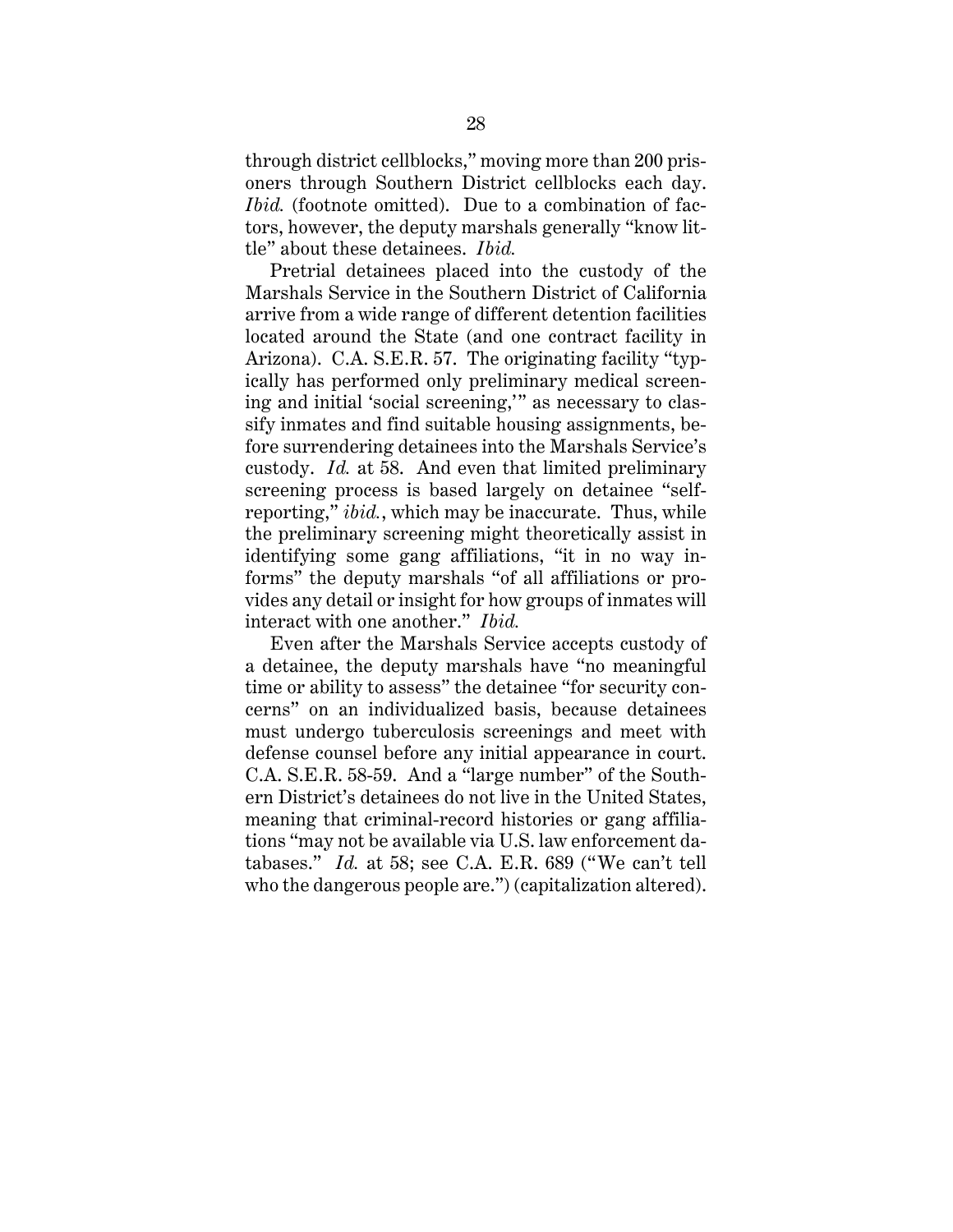b. Because the Marshals Service has no realistic way of making an individualized assessment or showing of necessity in the vast majority of cases, the decision below effectively requires the Marshals Service to produce most detainees without *any* restraints. The majority below did not explain its statement that "innocent defendants may not be shackled at any point in the courtroom," App., *infra*, 22a, but the Marshals Service informs this Office that courts within the Circuit have interpreted the decision as foreclosing the use of either leg or arm restraints. The unknown risk of violence posed by wholly unrestrained detainees will fall most heavily on the judges, deputy marshals, courtroom employees, interpreters, and attorneys whose jobs require them to work in close quarters with those detainees.

In 2013, for example, in addition to the multiple incourtroom incidents previously described, see p. 4, *supra*, the Marshals Service dealt with "more than" seven inmate-on-staff assaults or altercations, one of which began in a courtroom and continued into the holding cell. Of those incidents, six involved a detainee charged with a nonviolent (narcotics or immigration) offense. C.A. S.E.R. 62. The Marshals Service has also found potential weapons on several detainees who had already been strip-searched before entering the central cellblock, including razor blades and a "heavy gauge metal object," *id.* at 62-63; see C.A. E.R. 721-722, suggesting that such weapons could potentially be smuggled into the courtroom as well. Compounding these security concerns, the recent focus on violent and gang-related crimes has led to an increasingly dangerous detainee population. C.A. S.E.R. 53-54, 61. At the same time, the Marshal Service's cellblock and courtroom responsibilities in the Southern District have increased with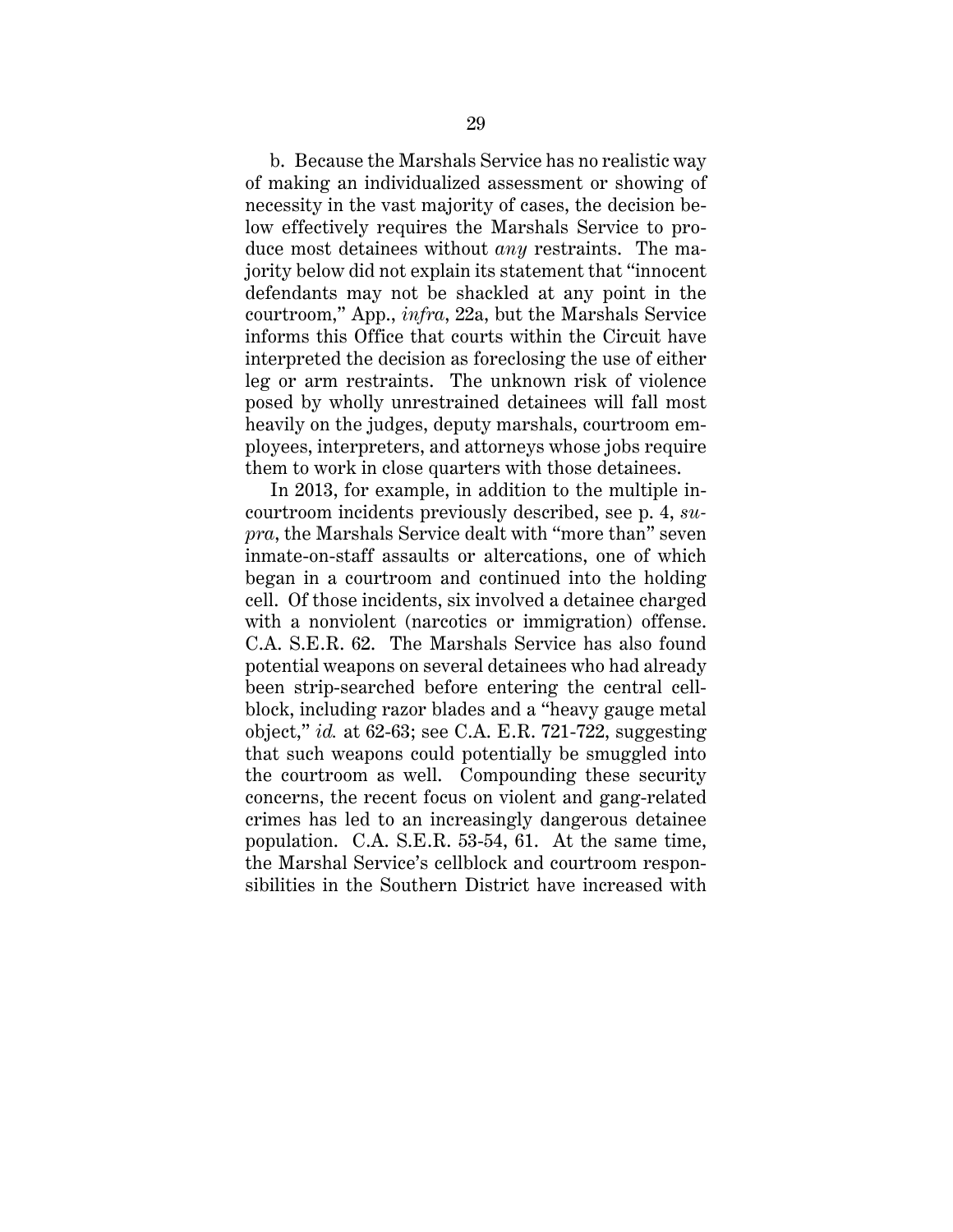the addition of the new Annex, even though its staffing has shrunk. See p. 3, *supra*. As the Marshals Service explained to the district court, the security policy here "is a prudent method for maintaining order and security, rather than attempting to *restore* order and security with limited staffing following an incident that may occur in any courtroom across a sprawling federal courthouse complex." C.A. S.E.R. 68.

c. The effects of the decision below are not limited to the Southern District of California, but apply broadly throughout the Ninth Circuit, which includes two of the five southwest-border districts. See *In re Zermeno-Gomez*, No. 17-71867, 2017 WL 3678174 (9th Cir. Aug. 25, 2017) (ordering judges within the District of Arizona to comply with the decision below). The unique situation of those border districts gives rise to especially vexing problems. The Southern District of California handles the fifth-most criminal cases in the federal judiciary; Arizona handles the third-most. Together, those two districts managed 12.87% of the country's federal criminal cases in the 12 months ending March 31, 2016. Of those  $10,237$  cases, over  $40\%$   $(4,156)$  were immigration cases, see C.A. E.R. 851-852, 921, the vast majority of which were resolved by pleas. See *U.S. District Courts—Criminal Defendants Disposed of, by Type of Disposition and Offense, During the 12-Month Period Ending March 31, 2016* (Tbl. D-4), http://www.uscourts .gov/sites/default/files/data\_tables/fjcs\_d4\_0331.2016.pdf. The resulting quantity of pretrial and plea proceedings requires those districts to depend, as a practical "necessity," on multidefendant proceedings, often held before magistrate judges. C.A. E.R. 852.

The Ninth Circuit's decision, however, makes the routine use of such proceedings effectively impossible.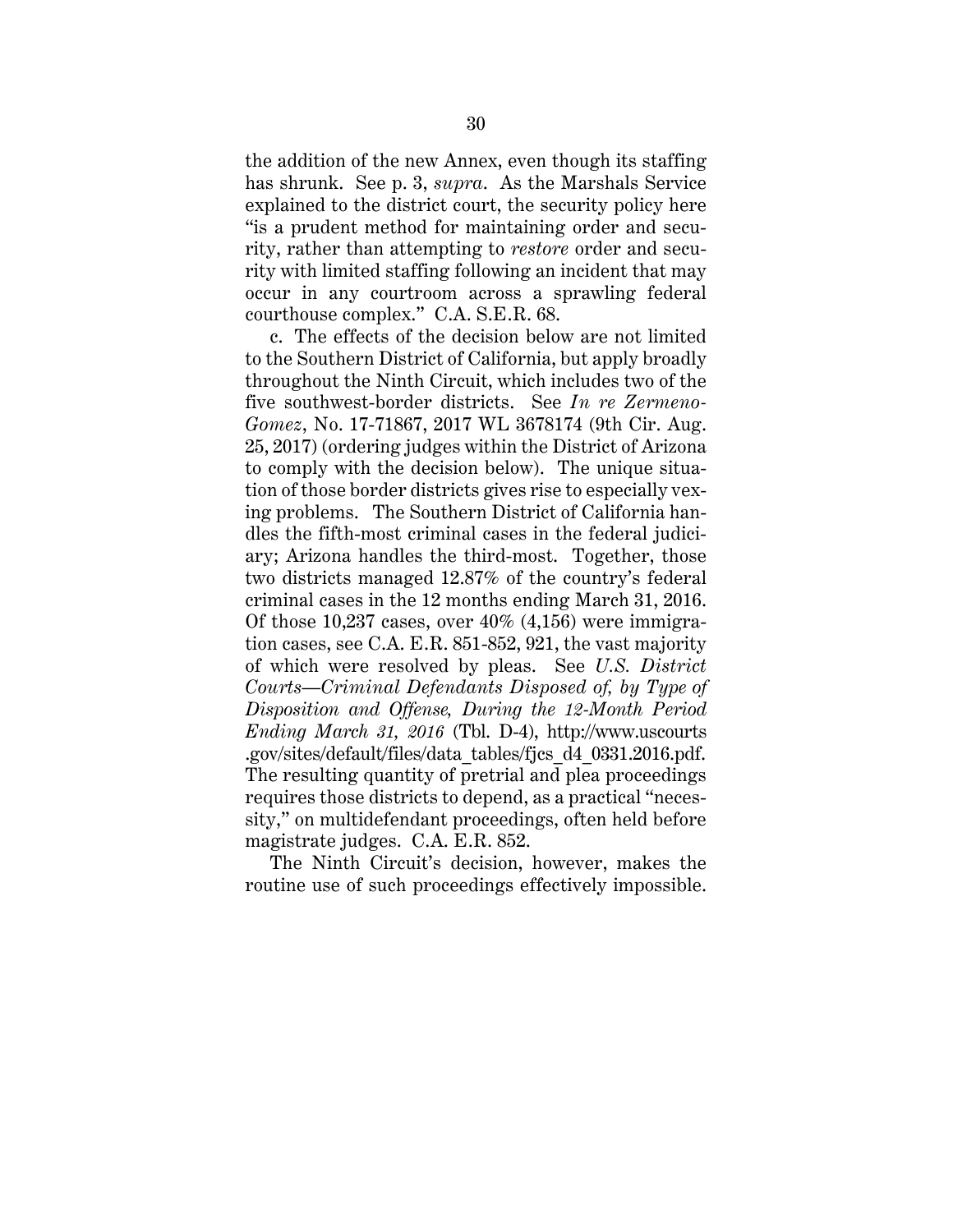The Marshals Service in the Southern District has informed this Office that, to ensure the safety of court personnel, detainees, and the public, it currently requires that each courtroom with unrestrained detainees contain one deputy marshal assigned to each such detainee, plus one additional deputy marshal with more general responsibility for the courtroom as a whole. A typical Southern District plea proceeding involving up to six detainees, C.A. E.R. 852, would thus necessitate seven deputy marshals in a single courtroom—a resource impossibility, given the many courtrooms that deputy marshals must cover. See C.A. S.E.R. 59-60.

Unable to rely on multidefendant proceedings, the Southern District of California's courtrooms are now forced to process all defendants singly or two or three at a time. But removing the full restraints in which each detainee is transported to the courthouse before that detainee enters the courtroom, and reapplying those restraints after each detainee exits the courtroom, could add hours to a typical criminal calendar. See C.A. E.R. 146 (anticipating "delays of up to two hours" per day per courtroom). Removal and reapplication are each ordinarily a three-person job that takes two to three minutes per detainee. *Ibid.*; see *id.* at 690-691, 823, 907, 922. On a typical calendar day, a San Diego federal judge hears 20 or more criminal cases. In Arizona, it is not unusual for a magistrate judge to process defendants "in groups as large as 70 at a time." Curt Prendergast, *Shackles no longer required on all federal defendants in Tucson*, Arizona Daily Star, July 26, 2017, http://tucson.com/news/local/shackles-no-longer-required -on-all-federal-defendants-in-tucson/article\_d75314b7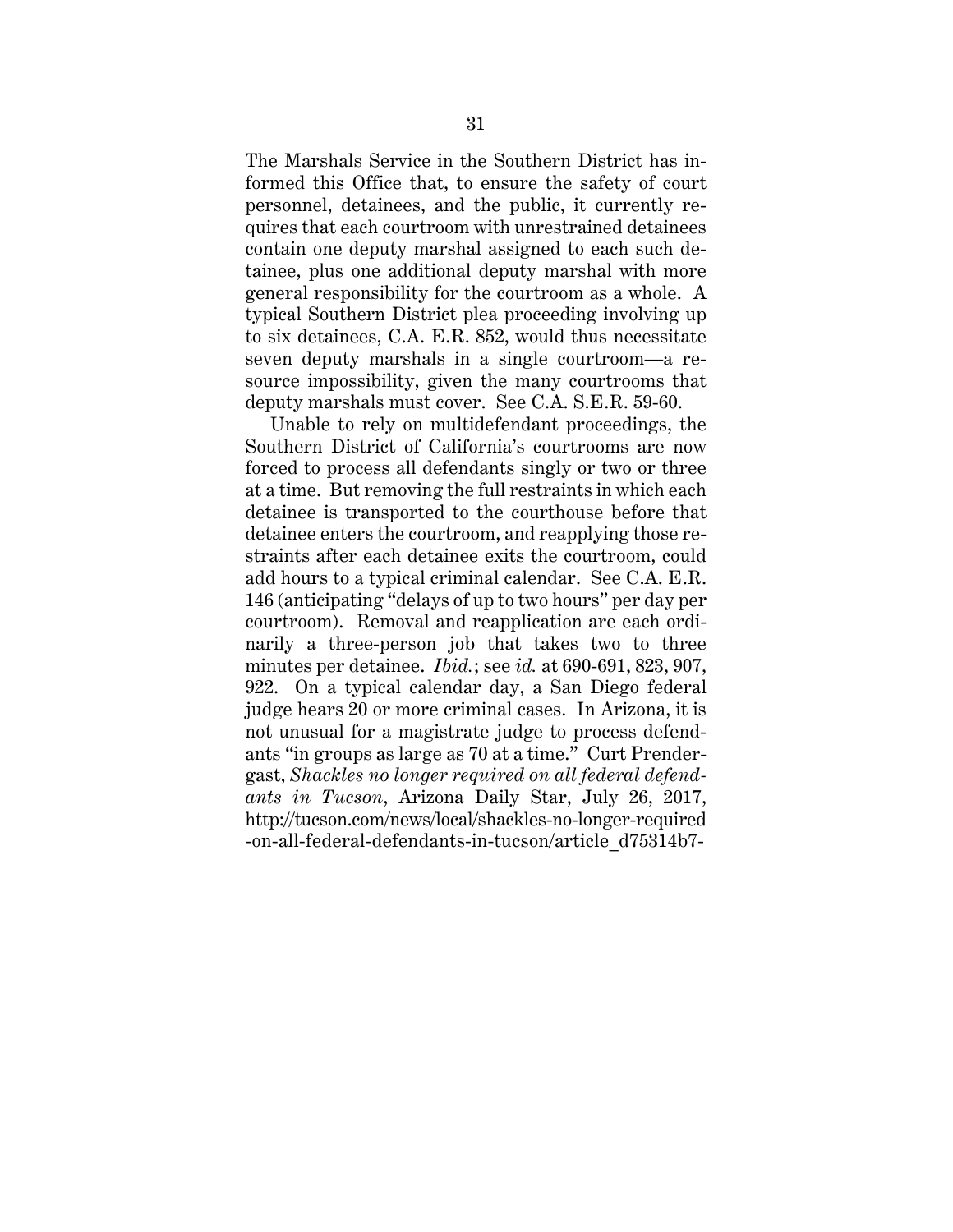b8c9-5fec-a646-d3a95ae0dd85.html. The laborious removal and reapplication process will thus significantly extend the typical court day.

d. The burdens imposed by the ruling below will not fall on the federal judicial system alone. The "blanket constitutional rule" will likely "also restrict[] the choices that states \* \* \* can make to secure detainees without inviting a lawsuit under § 1983." App., *infra*, 69a.

Like the federal border districts, many state courts routinely restrain detainees during nonjury proceedings. See Dirk VanderHart, *Local Courts Have Been Improperly Shackling Inmates, a Ruling Finds*, The Portland Mercury, June 28, 2017, http://www.portlandmercury.com/news/2017/06/28/19123973/local-courts-havebeen-improperly-shackling-inmates-a-ruling-finds; Jessica Prokop, *The Case for and against shackles*, The Columbian, June 18, 2017, http://www.columbian.com /news/2017/jun/18/the-case-for-and-against-shackles/. Unlike the federal courts, however, those state courts usually do not have the benefit of a specialized lawenforcement agency like the Marshals Service to provide courtroom security. Instead, "most state and local judges are protected by all-purpose local sheriff or police departments." App., *infra*, 69a n.14 (brackets and citation omitted). Yet state courthouses process even more criminal detainees than their federal counterparts. See VanderHart, *supra*, at 2 ("We're moving dozens of people a day, and on some days hundreds."). The combination of higher detainee volumes and lessexperienced security personnel means that state courthouses will "face even greater dangers than federal courthouses." App., *infra*, 69a n.14.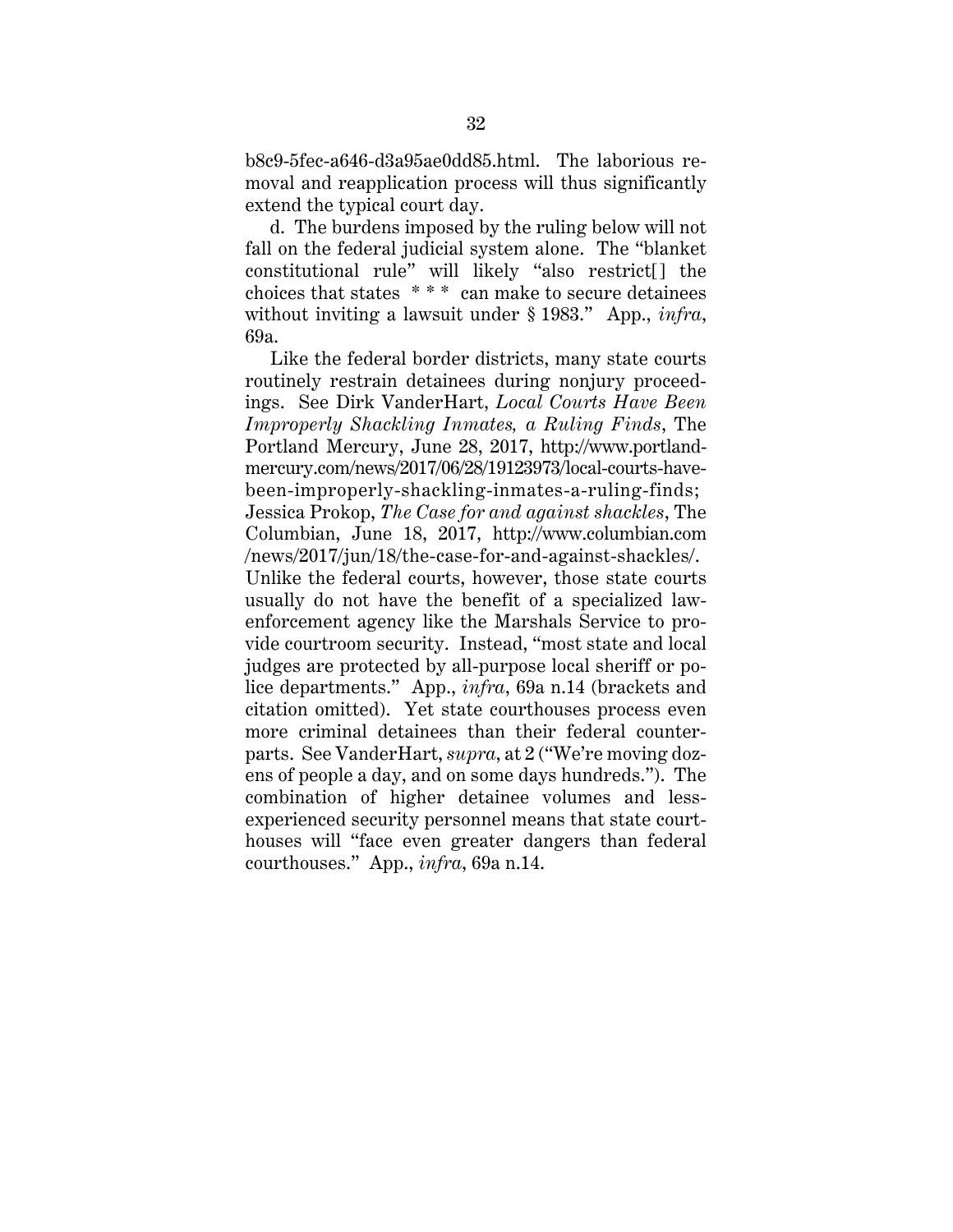Indeed, state systems are already experiencing the burdensome effects of the court of appeals' decision. In one Washington state courthouse, for example, when the deputies assigned to a judge's domestic-violence calendar brought each detainee into court "one at a time" and unrestrained, it took the judge 5½ hours to resolve a docket that "typically takes about two hours to complete." Prokop, *supra*, at A1. Similarly, in one Oregon county courthouse, the deputies must move detainees through the same corridors used by the public because the courthouse is not connected to the jail. VanderHart, *supra*, at 2. Only by "fully restraining inmates" can state officers "cut down on the number of deputies needed to ferry them to court hearings and back." *Ibid.* But because detainees must "now [be] unshackled during those hearings, the sheriff's office is exploring whether it will either have to hire more corrections staff or reduce how many inmates can be transported in a given day." *Ibid.* The former option will place additional burdens on the public fisc; the latter option will slow the pace of criminal proceedings and increase the overall length of pretrial detention, meaning that even detainees themselves will bear the costs of the Ninth Circuit's erroneous decision.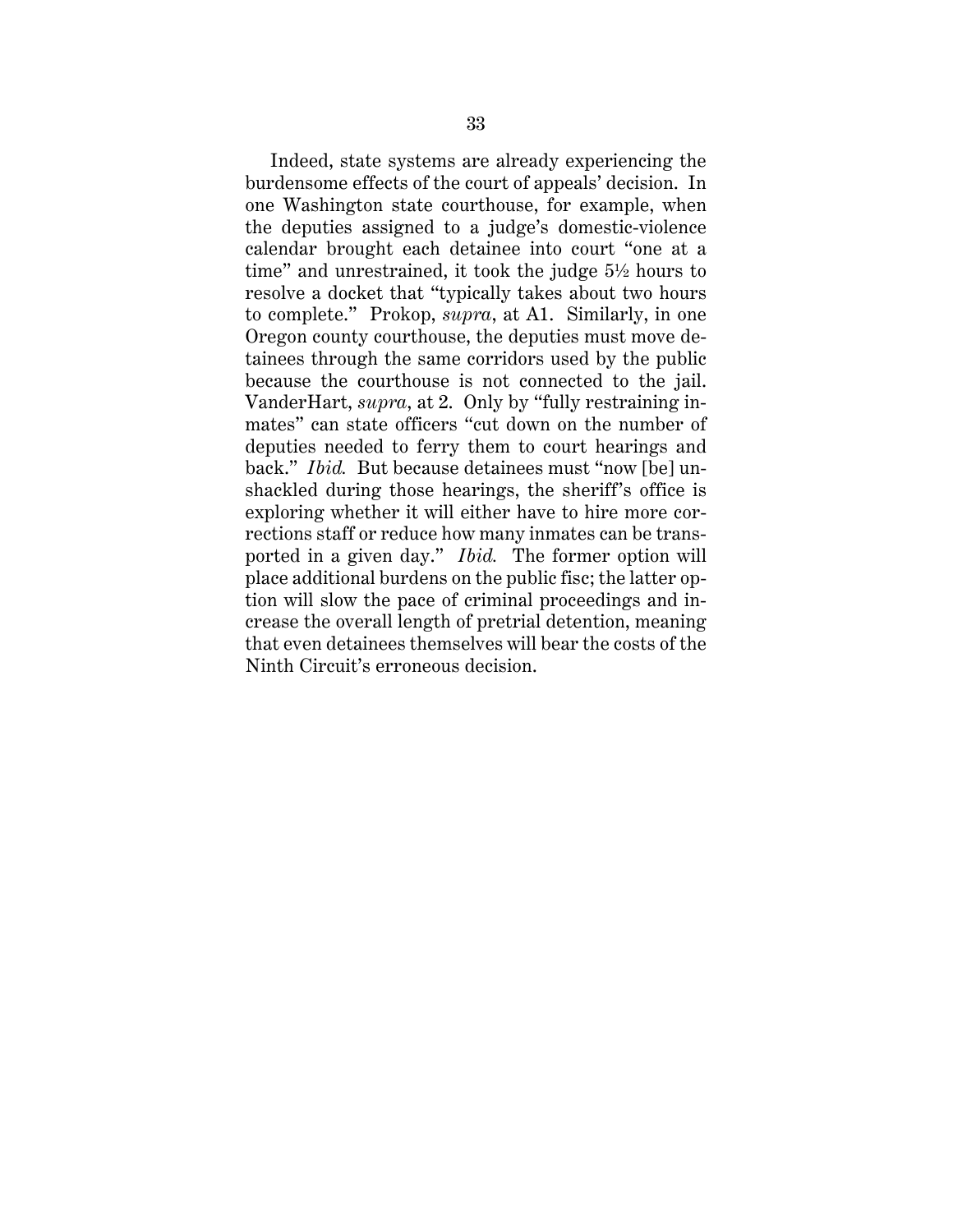## **CONCLUSION**

The petition for a writ of certiorari should be granted. Respectfully submitted.

> JEFFREY B. WALL *Acting Solicitor General* KENNETH A. BLANCO *Acting Assistant Attorney General* MICHAEL R. DREEBEN *Deputy Solicitor General* ERIC J. FEIGIN ALLON KEDEM *Assistants to the Solicitor General* DAVID B. GOODHAND *Attorney*

AUGUST 2017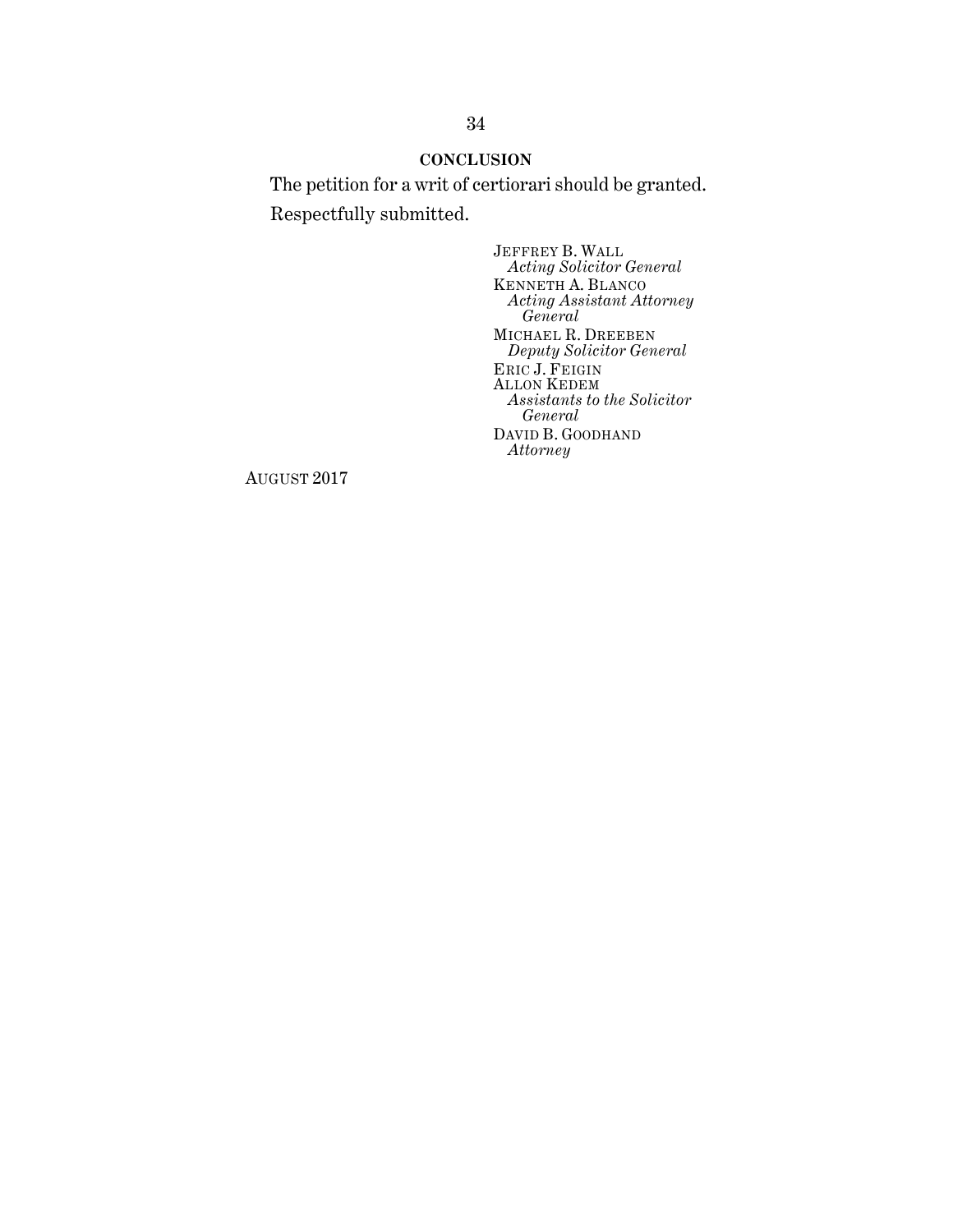### **APPENDIX A**

## UNITED STATES COURT OF APPEALS FOR THE NINTH CIRCUIT

No. 13-50561 D.C. No. 3:13-mj-03928-BLM-LAB-1

UNITED STATES OF AMERICA, PLAINTIFF-APPELLEE

*v.*

RENE SANCHEZ-GOMEZ, DEFENDANT-APPELLANT

Appeal from the United States District Court for the Southern District of California Barbara Lynn Major, Magistrate Judge, Presiding

No. 13-50562 D.C. No. 3:13-mj-03882-JMA-LAB-1 UNITED STATES OF AMERICA, PLAINTIFF-APPELLEE

*v.*

MOISES PATRICIO-GUZMAN, DEFENDANT-APPELLANT

Appeal from the United States District Court for the Southern District of California Jan M. Adler, Magistrate Judge, Presiding

(1a)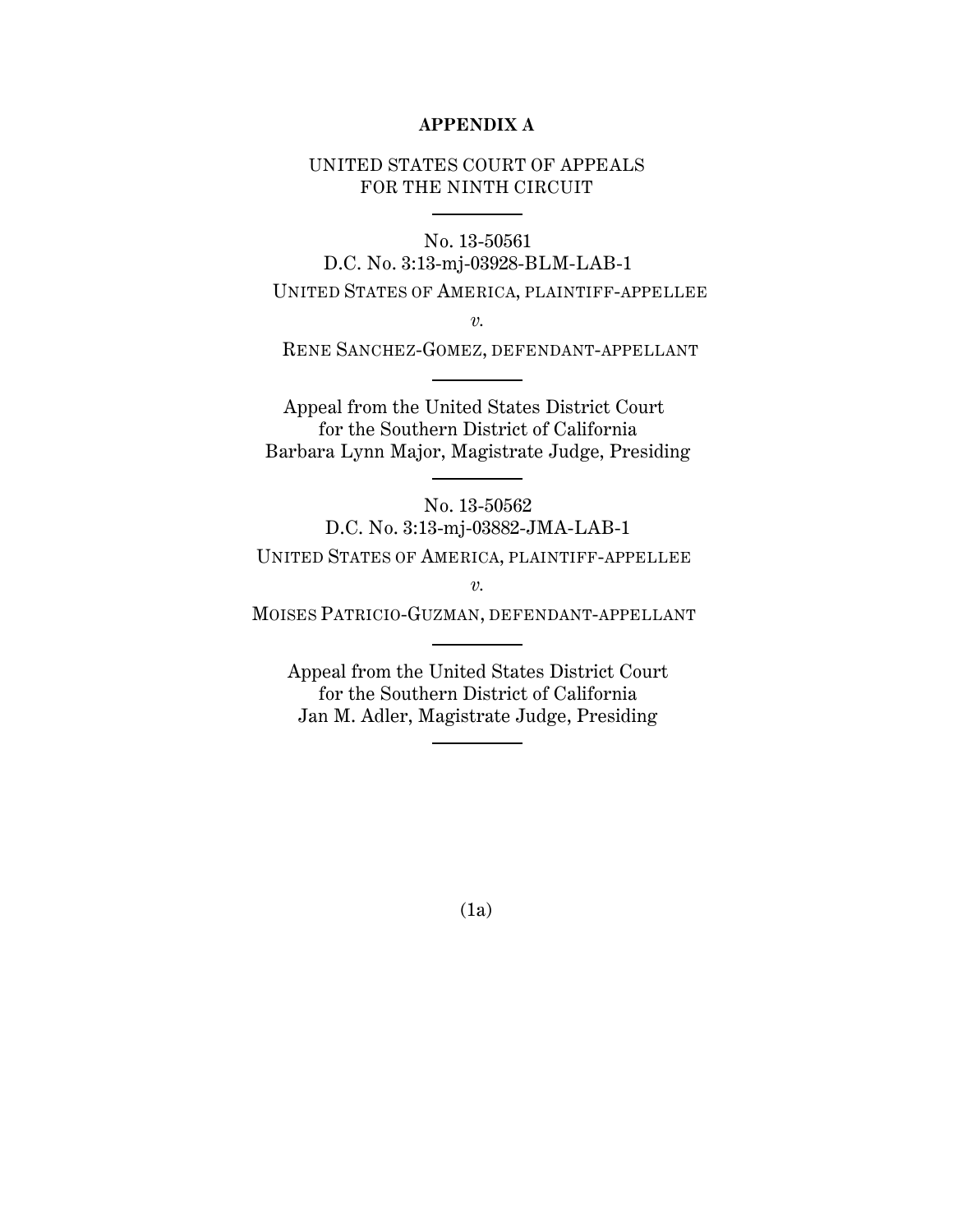# No. 13-50566 D.C. No. 3:13-cr-04126-JLS-1

## UNITED STATES OF AMERICA, PLAINTIFF-APPELLEE

*v.*

JASMIN ISABEL MORALES, AKA JASMIN MORALES, DEFENDANT-APPELLANT

Appeal from the United States District Court for the Southern District of California Janis L. Sammartino, District Judge, Presiding

> No. 13-50571 D.C. No. 3:13-cr-03876-MMA-1

UNITED STATES OF AMERICA, PLAINTIFF-APPELLEE

*v.*

MARK WILLIAM RING, DEFENDANT-APPELLANT

Appeal from the United States District Court for the Southern District of California Michael M. Anello, District Judge, Presiding

Filed: May 31, 2017

#### **OPINION**

Before: SIDNEY R. THOMAS, Chief Judge, and MARY M. SCHROEDER, STEPHEN REINHARDT, ALEX KOZINSKI, DIARMUID F. O'SCANNLAIN, BARRY G. SILVERMAN,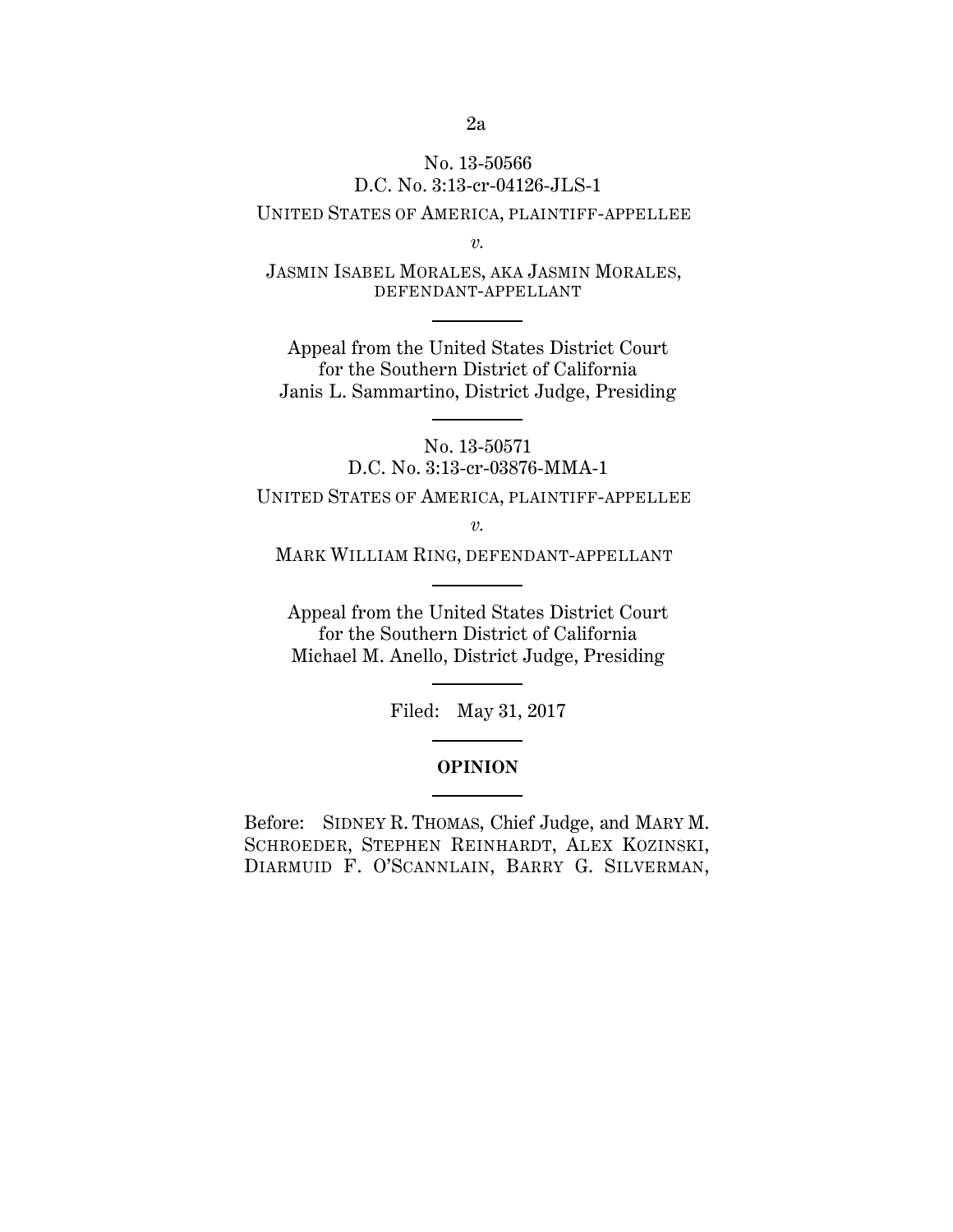SUSAN P. GRABER, RICHARD A. PAEZ, MARSHA S. BER-ZON, CONSUELO M. CALLAHAN and SANDRA S. IKUTA, Circuit Judges.

### KOZINSKI, Circuit Judge:

-

We consider whether a district court's policy of routinely shackling all pretrial detainees in the courtroom is constitutional.

#### **BACKGROUND**

In 2013, the judges of the Southern District of California acceded to the U.S. Marshals Service's request for "a districtwide policy of allowing the Marshals Service to produce all in-custody defendants in full restraints for most non-jury proceedings." "Full restraints" means that a defendant's hands are closely handcuffed together, these handcuffs are connected by chain to another chain running around the defendant's waist, and the defendant's feet are shackled and chained together.

After seeking input from the U.S. Attorney's Office, the Federal Defenders of San Diego and a Criminal Justice Act panel representative, the judges adopted the policy<sup>1</sup> of deferring to the Marshals' shackling decisions, with a few minor exceptions. The judges retained discretion to "direct the Marshals to produce an in-custody defendant without restraints." And the district judges, but not the magistrates, directed the Marshals to "remove arm and hand restraints during guilty pleas and sentencing hearings before them unless the Marshals [were] aware of information that the particu-

<sup>&</sup>lt;sup>1</sup> Several district judges avoid the term "policy" and instead claim it's just a *practice*. We don't see the difference.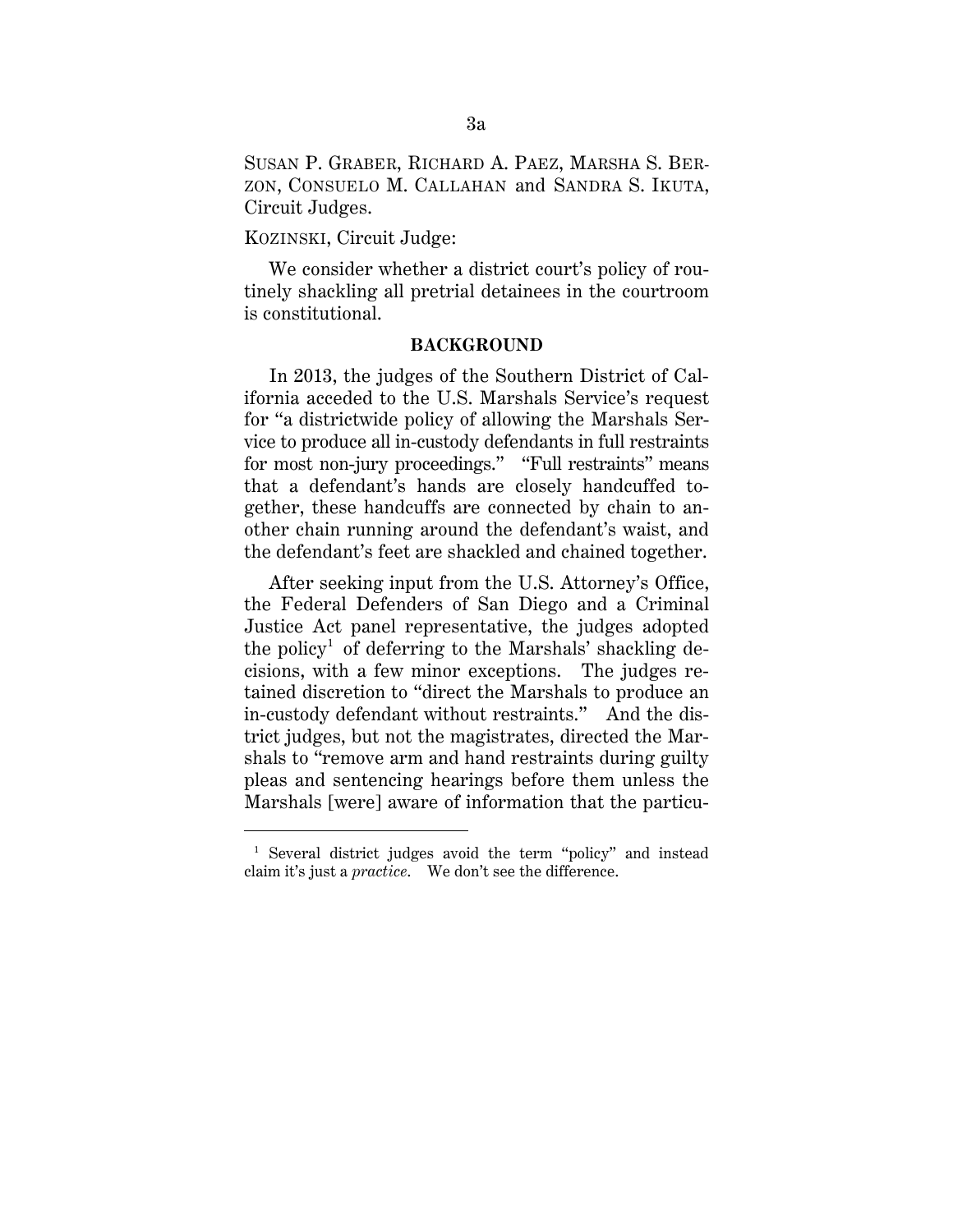lar defendant need[ed] to be fully restrained." Additionally, "defendants in individual cases may ask the judge to direct that the restraints be removed in whole or in part," at which point the judge would "weigh all appropriate factors, including all of the concerns" expressed by the Marshals in justifying the routine use of full restraints. Only one district judge, Judge Marilyn Huff, opted out of the policy altogether. For the rest of the Southern District's judges, the Marshals shackled all in-custody defendants at pretrial proceedings.

Starting on the first day of the policy's implementation, the Federal Defenders of San Diego objected to the routine use of shackles and requested that each defendant's shackles be removed. The judges routinely denied the requests, relying on the Marshals Service's general security concerns as well as concerns particular to the Southern District. They pointed to increasing security threats from what they viewed as changing demographics and increasing case loads in their district.<sup>2</sup> After ruling on a few individual objections, the judges indicated that they didn't "want to go through it a bunch of times." "For the record," one judge helpfully noted, "every defendant that has come out is in th[e] exact same shackling; so [counsel doesn't] have to repeat that every time."

 $2$  Evidence presented in a mandamus proceeding that transpired during the course of this appeal indicates that the Southern District's case load was increasing up to the year preceding the adoption of the routine shackling policy. But after 2012, case loads decreased and, as of 2015, had reached their lowest level in years.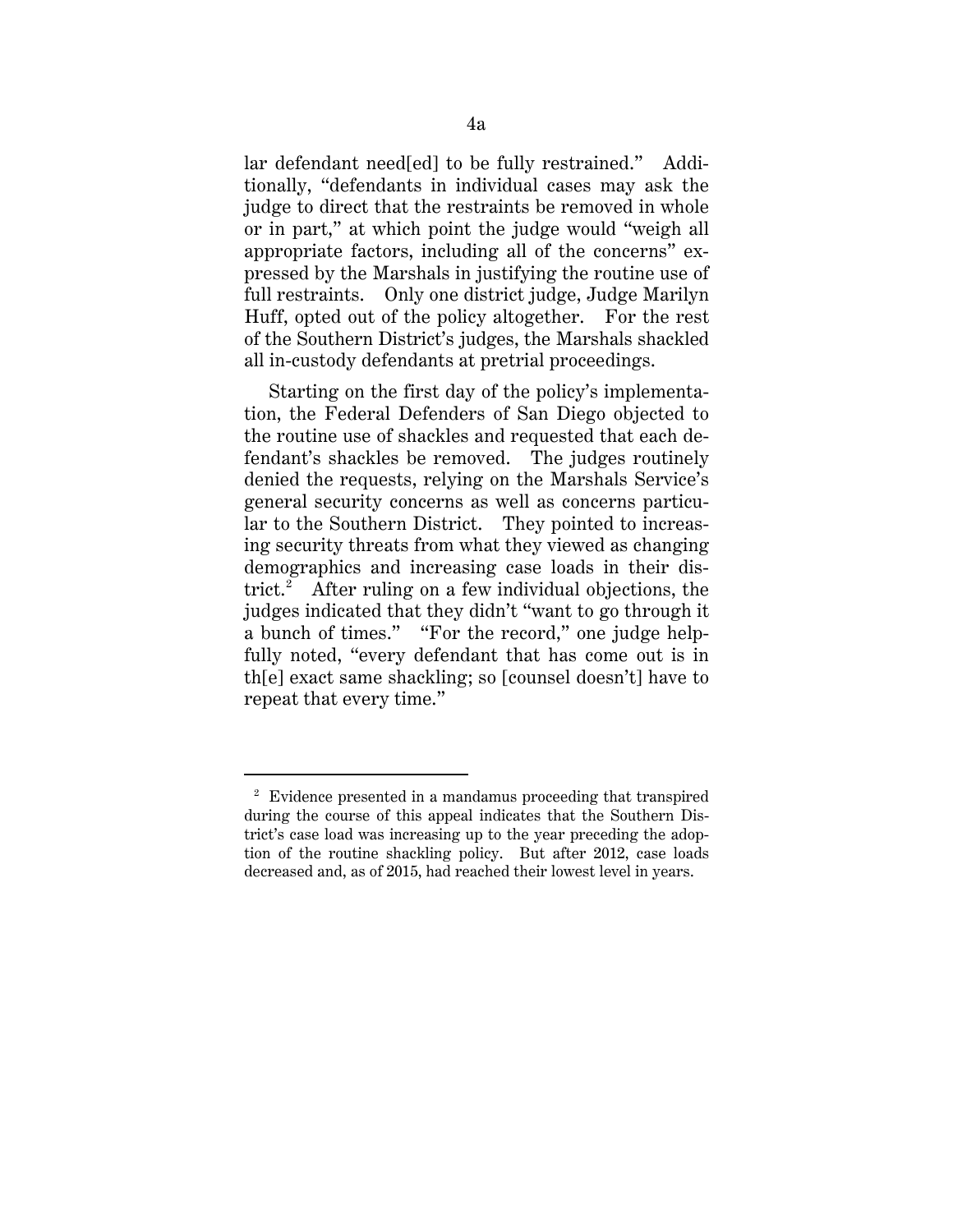The shackling was the same regardless of a defendant's individual characteristics. One defendant had a fractured wrist but appeared in court wearing full restraints. The judge denied her motion "for all of the reasons previously stated." Another defendant was vision-impaired. One of his hands was free of restraint so he could use his cane, but his other hand was shackled and secured to a chain around his waist and his legs were shackled together. His objection was "denied for all the reasons previously stated." And another defendant was shackled despite being brought into court in a wheelchair due to her "dire and deteriorating" health. The court "noted" her objection to the shackles and "appreciate[d] [counsel] not taking anymore time" with it.

The four defendants here, Rene Sanchez-Gomez, Moises Patricio-Guzman, Jasmin Isabel Morales and Mark Ring, all appeared in shackles and objected to their use. The magistrate judges overruled the objections in each instance. Defendants appealed these denials to the district court and also filed "emergency motions" challenging the constitutionality of the districtwide policy. The district courts denied all relief. All four cases are now consolidated before us.<sup>3</sup>

### **ANALYSIS**

#### **A. Appellate Jurisdiction**

-

**1.** In *United States* v. *Howard*, we considered shackling claims similar to the ones raised here. 480 F.3d

<sup>&</sup>lt;sup>3</sup> Defendants also appealed discovery and recusal decisions. We don't reach these issues.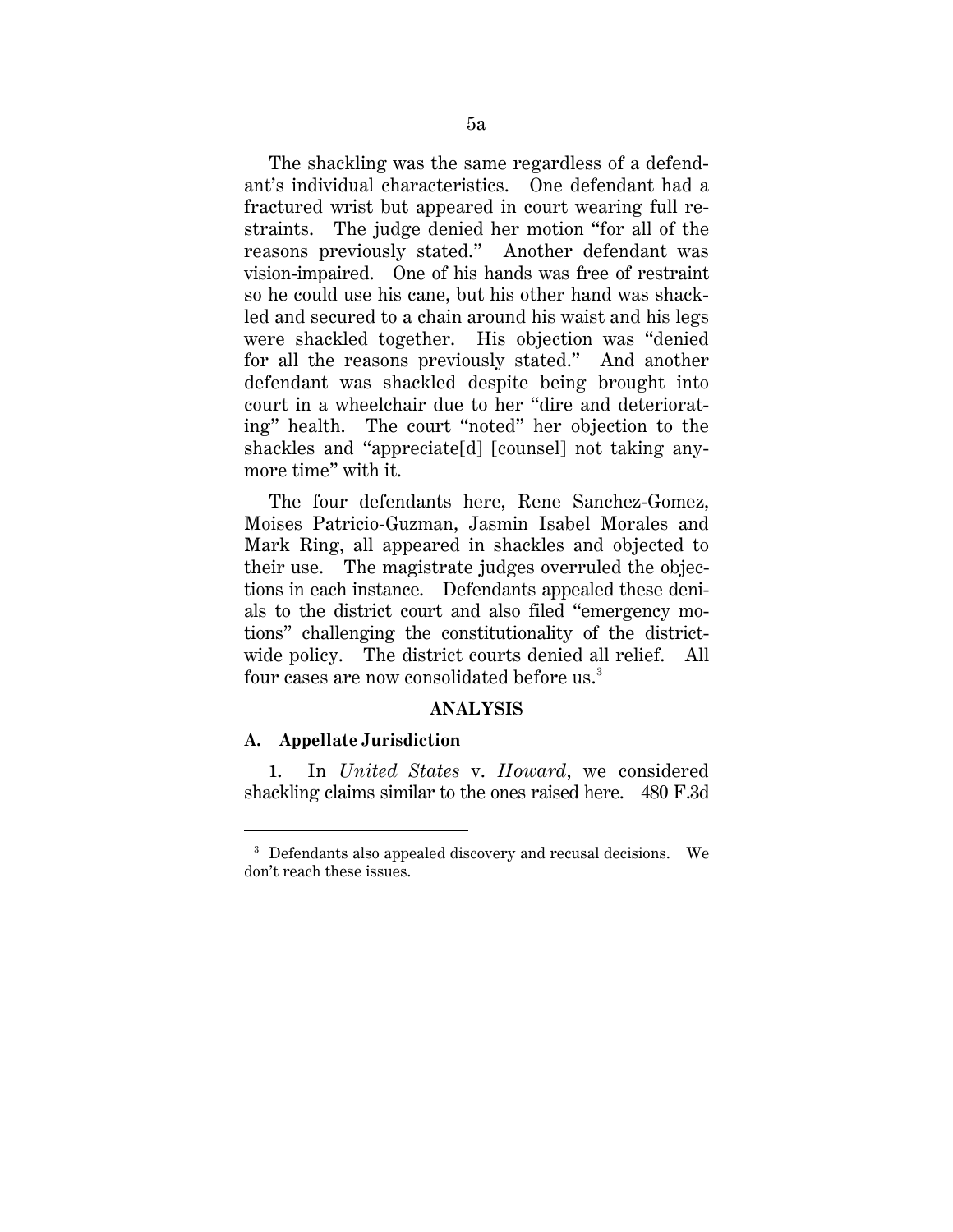1005, 1008 (9th Cir. 2007). The Central District of California had adopted a routine shackling policy in consultation with the U.S. Marshals Service. *Id.* The policy required defendants to be shackled in leg restraints at their initial appearances. *Id.* The public defenders objected, claiming that the use of leg restraints on individual defendants violated the defendants' liberty interests under the Fifth Amendment. *Id.* at 1009, 1013. They appealed the district court's denial of the unshackling motions without waiting for the defendants' criminal cases to conclude. *Id.*

We held that we had jurisdiction to review the district's shackling decisions as immediately appealable collateral orders. *Id.* at 1011. Such orders "(1) conclusively determine<sup>[]</sup> the disputed question, (2) resolve<sup>[]</sup> an important issue completely separate from the merits of the action, and (3) [are] effectively unreviewable on appeal from a final judgment." *Sell* v. *United States*, 539 U.S. 166, 176 (2003) (internal quotation marks, brackets and citation omitted). The government urges us to reconsider *Howard*, arguing that shackling decisions don't satisfy the requirements for immediately appealable collateral orders.

Presented for our review in this appeal are individual shackling decisions as well as district-wide challenges to the shackling policy. The main dispute in this case, however, is the district-wide shackling policy. Because we do not review the individual defendants' shackling decisions, we see no reason to revisit *Howard*'s appellate jurisdiction analysis as it applies to those appeals.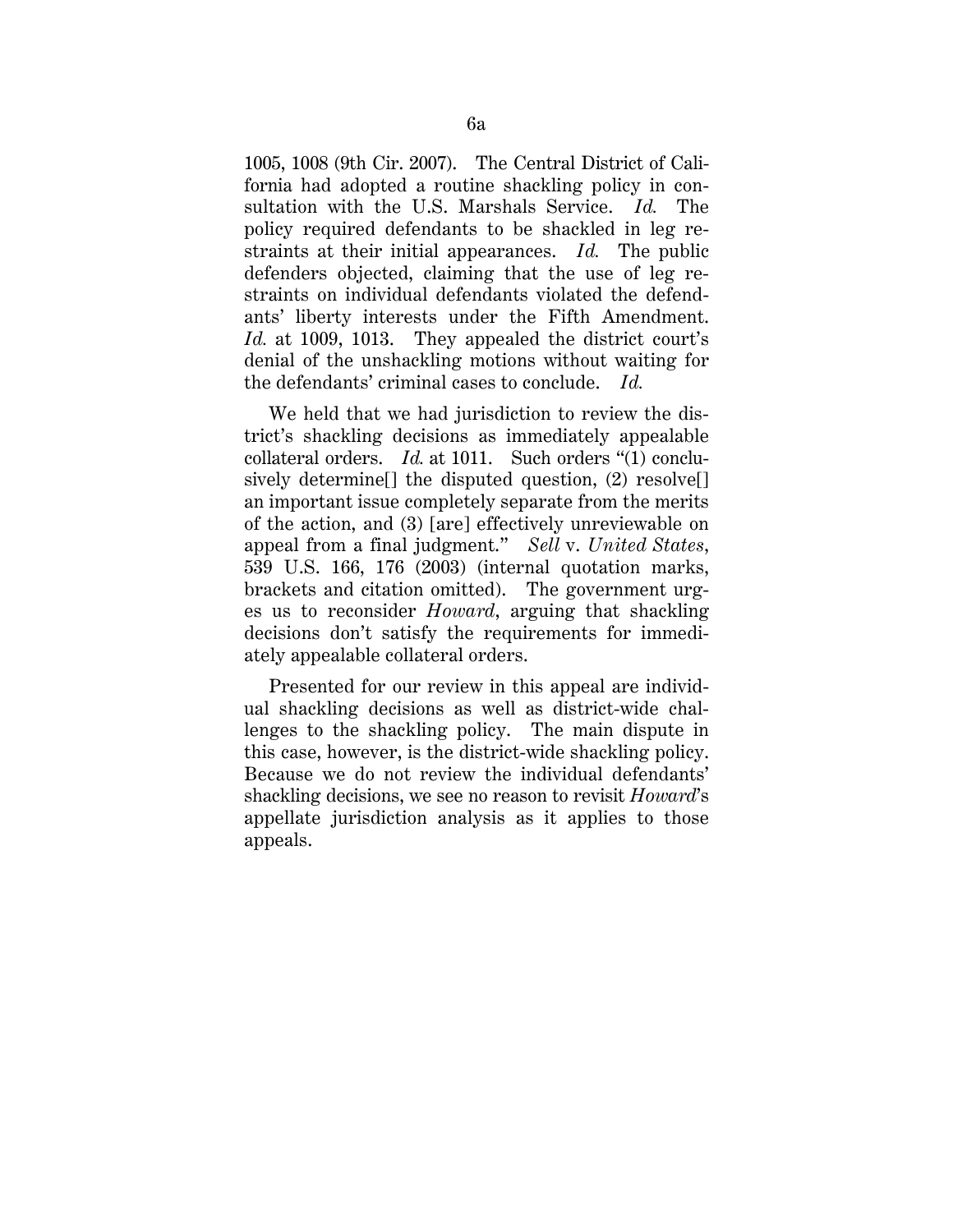The district-wide challenges introduce a wrinkle in this case that *Howard* didn't address. Defendants challenge the Southern District's policy of routinely shackling in-custody defendants without an individualized determination that they pose a material risk of flight or violence. Defendants seek relief not merely for themselves, but for all in-custody defendants in the district. Thus, defendants are making class-like claims and asking for class-like relief.

Such claims are sometimes brought as civil class actions.4 *See, e.g.*, *De Abadia-Peixoto* v. *U.S. Dep't of Homeland Sec.*, 277 F.R.D. 572, 574 (N.D. Cal. 2011) (using a civil class action to challenge an Immigration and Customs Enforcement policy of shackling all detainees in San Francisco's immigration court). But we can also construe such claims as petitions for writs of mandamus when we lack appellate jurisdiction and mandamus relief is otherwise appropriate. *See Miller*  v. *Gammie*, 335 F.3d 889, 895 (9th Cir. 2003) (en banc). We "treat the notice of appeal as a petition for a writ of mandamus and consider the issues under the factors set forth in *Bauman*." *Id.* (citation omitted).

**2.** "The common-law writ of mandamus against a lower court is codified at 28 U.S.C. § 1651(a): 'The Supreme Court and all courts established by Act of

<sup>4</sup> We noted in *Howard* that indigent defendants have little ability to bring civil class actions as a practical matter. 480 F.3d at 1010. They aren't guaranteed counsel to pursue civil rights claims, *cf.*  Fed. R. Crim. P. 44, and defender organizations—like the Federal Defenders of San Diego—ordinarily have limited mandates that do not include filing class actions on behalf of their clients. *See* 18 U.S.C.  $$3006A(g)(2).$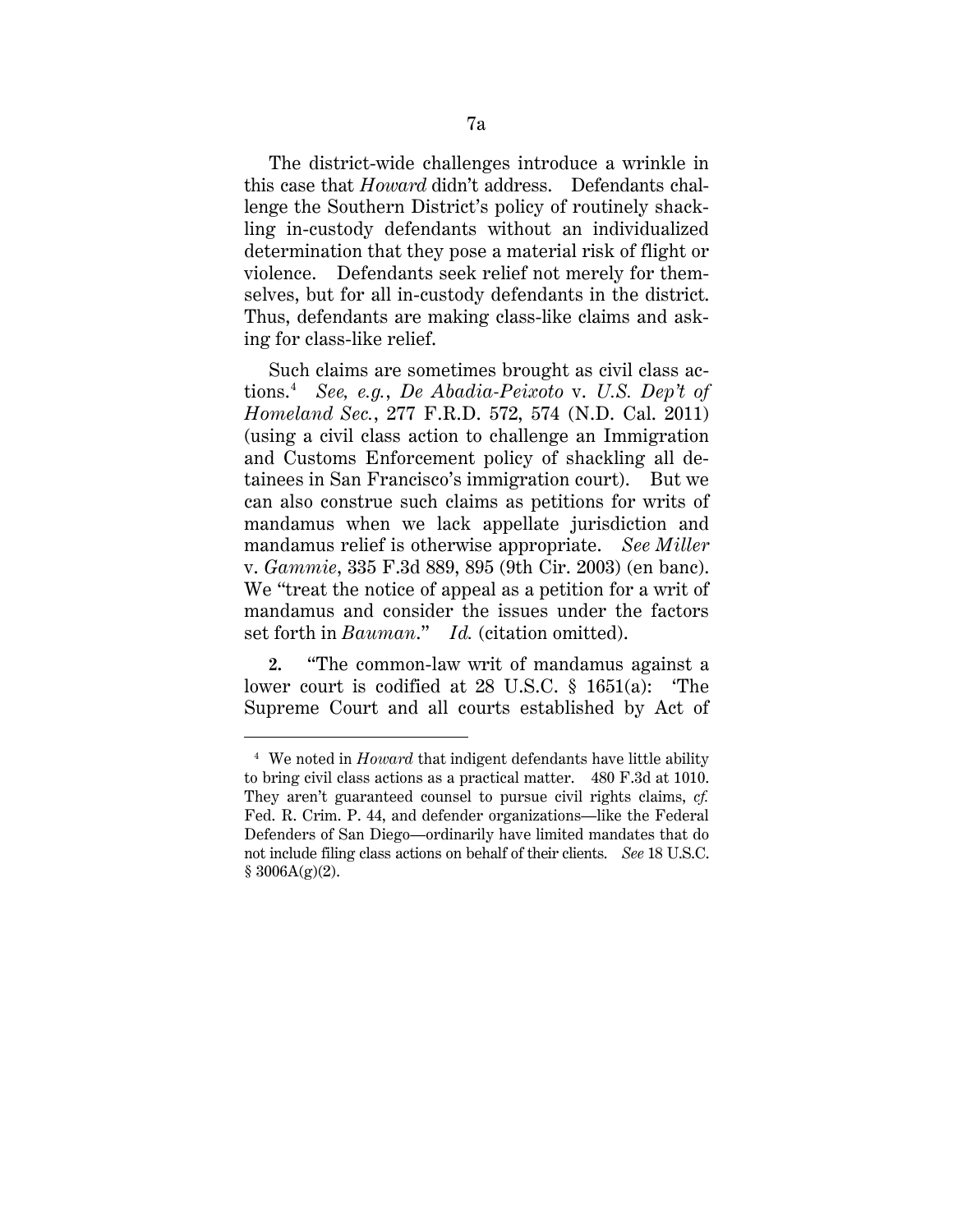Congress may issue all writs necessary or appropriate in aid of their respective jurisdictions and agreeable to the usages and principles of law.'" *Cheney* v. *U.S. Dist. Court for the Dist. of Columbia*, 542 U.S. 367, 380 (2004). "Historically, a writ of mandamus was an order compelling a court or officer to act." *In re United States*, 791 F.3d 945, 953 (9th Cir. 2015).

Another use of the writ is to exercise our "supervisory" or "advisory" authority. Supervisory and advisory writs are appropriate in cases "involving questions of law of major importance to the administration of the district courts." *In re Cement Antitrust Litig. (MDL No. 296)*, 688 F.2d 1297, 1307 (9th Cir. 1982); *see also La Buy* v. *Howes Leather Co.*, 352 U.S. 249, 259-60 (1957) ("We believe that supervisory control of the District Courts by the Courts of Appeals is necessary to proper judicial administration in the federal system."). This authority allows courts to provide broader relief than merely ordering that the respondent act or refrain from acting, which promotes the writ's "vital corrective and didactic function." *Will* v. *United States*, 389 U.S. 90, 107 (1967); *see also* 16 Charles Alan Wright et al., *Federal Practice and Procedure* §§ 3934, 3934.1 (3d ed. 2016) (describing the history and modern usage of this authority).

The Supreme Court has announced three conditions for issuing the writ: First, to ensure that the writ doesn't replace the regular appeals process, there must be "no other adequate means to attain the relief"; second, the petitioner must have a "clear and indisputable" right to the writ; and, lastly, the court, in its discretion, must be "satisfied that the writ is appropriate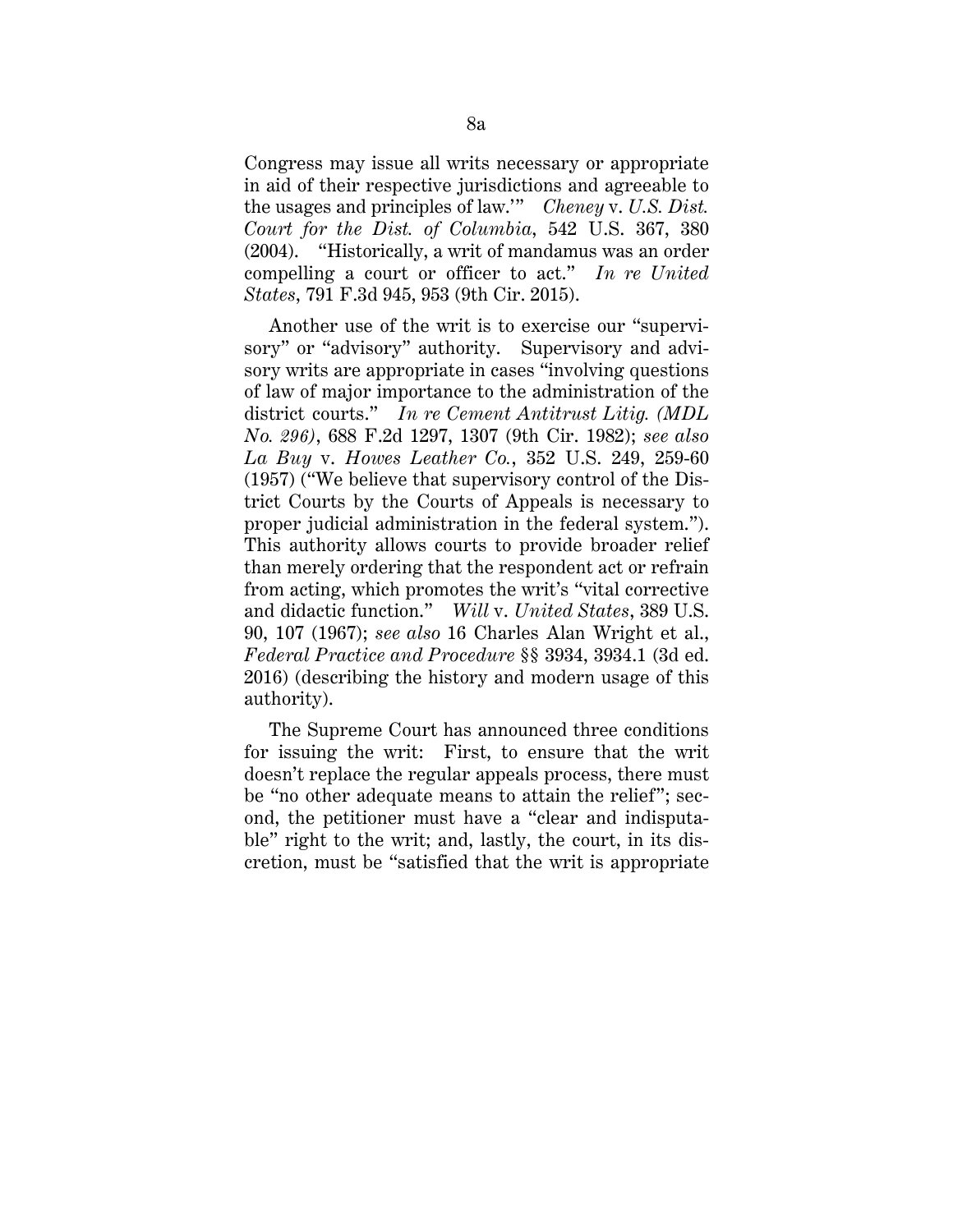under the circumstances." *Cheney*, 542 U.S. at 380-81 (internal quotation marks and citations omitted). These conditions are consistent with the five factors our circuit has used since *Bauman* v. *U.S. Dist. Court*, 557 F.2d 650 (9th Cir. 1977), to determine whether mandamus relief is appropriate:

(1) whether the petitioner has no other means, such as a direct appeal, to obtain the desired relief; (2) whether the petitioner will be damaged or prejudiced in any way not correctable on appeal; (3) whether the district court's order is clearly erroneous as a matter of law; (4) whether the district court's order is an oft repeated error or manifests a persistent disregard of the federal rules; and (5) whether the district court's order raises new and important problems or issues of first impression.

*Hernandez* v. *Tanninen*, 604 F.3d 1095, 1099 (9th Cir. 2010) (internal quotation marks omitted) (quoting *Perry* v. *Schwarzenegger*, 591 F.3d 1147, 1156 (9th Cir. 2009)); *see also Bauman*, 557 F.2d at 654-55.

All of the *Bauman* factors need not be present to justify the writ. *See In re Cement Antitrust Litig.*, 688 F.2d at 1301, 1304 (noting that the fourth and fifth factors are rarely present in the same case). "Except for supervisory mandamus cases, the absence of factor three—clear error as a matter of law—will always defeat a petition for mandamus." *Calderon* v. *U.S. Dist. Court for the Cent. Dist. of Cal.*, 163 F.3d 530, 534 (9th Cir. 1998) (en banc), *abrogated on other grounds by Woodford* v. *Garceau*, 538 U.S. 202 (2003). "In the final analysis, the decision of whether to issue the writ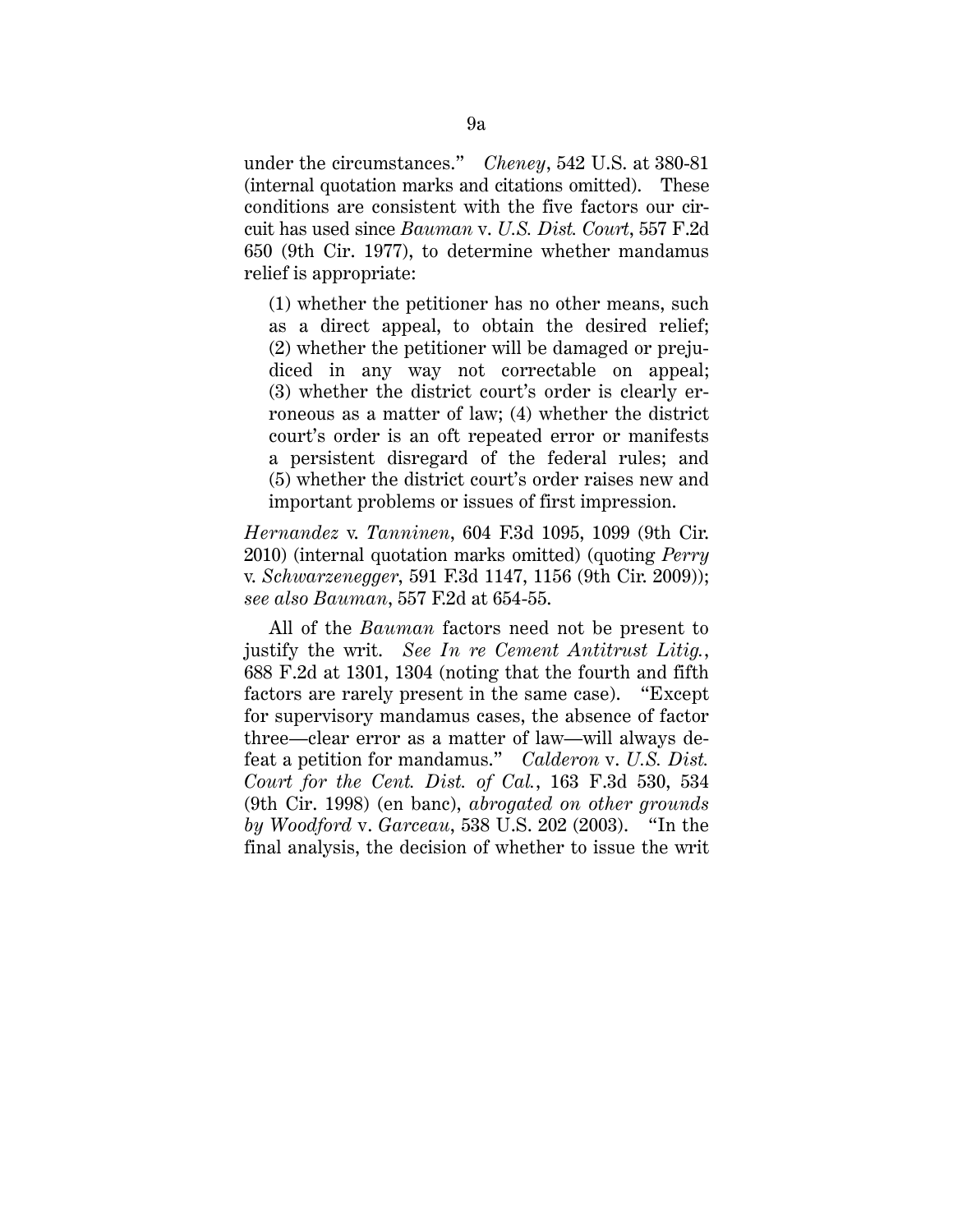lies within our discretion." *In re Van Dusen*, 654 F.3d 838, 841 (9th Cir. 2011) (citation omitted).

The *Bauman* and *Cheney* factors favor our review. There is no danger that the writ will supplant the normal appeals process because the district-wide shackling claims aren't connected to defendants' individual criminal cases.<sup>5</sup> The policy doesn't apply to jury trials; thus, it causes no prejudice that would justify reversal of a conviction in a direct appeal. This case also raises new and important constitutional issues that haven't been fully considered by this court. *See United States*  v. *Brandau*, 578 F.3d 1064, 1065 (9th Cir. 2009). And a survey of our circuit's district courts shows that some form of routine shackling has become a common practice and thus is an oft-repeated error.<sup>6</sup>

<sup>&</sup>lt;sup>5</sup> While these are criminal cases, they aren't subject to special criminal mandamus petition rules. The dissent discusses *Will* v. *United States* as though it narrowed the availability of the writ of mandamus in criminal cases. *See* dissent at 53-54. It didn't. The Supreme Court in *Will* explained that courts of appeals may resolve erroneous district court practices through mandamus petitions, even in criminal cases. 389 U.S. at 104-05 (discussing *La Buy*, 352 U.S. at 258). That's exactly what we do here. The Court also cautioned that mandamus petitions brought by the *government*  in criminal cases raise concerns about speedy trials and double jeopardy. *Id.* at 96-98. None of those concerns are applicable here.

 $6$  The dissent faults us for "equat[ing] a good faith effort to follow our case law" with a clear and repeated error. Dissent at 54. According to the dissent, "the district court complied with our last word on the matter, *Howard*." *Id.* at 54. The dissent errs. We explicitly noted in *Howard* that the policy we were addressing was "less restrictive than the previous policy requiring full restraints."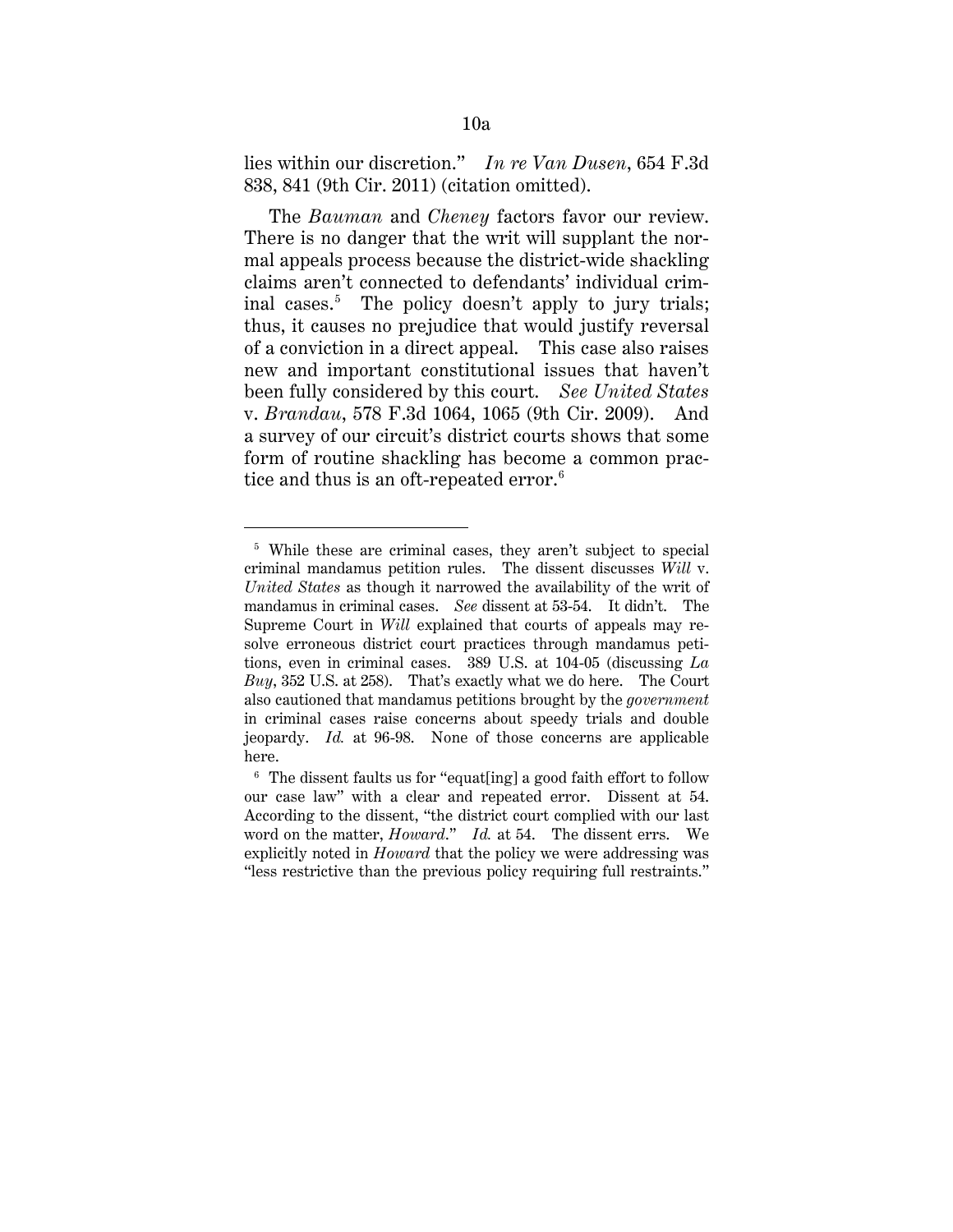Accordingly, we construe defendants' appeals as petitions for writs of mandamus under our supervisory authority and find that we have jurisdiction to consider them.

### **B. Mootness**

<u>.</u>

Article III's "case-or-controversy limitation" on federal court jurisdiction requires a live controversy between two adversaries. *Friends of the Earth, Inc.* v. *Laidlaw Envtl. Servs. (TOC), Inc.*, 528 U.S. 167, 180 (2000). Supervisory mandamus cases require live controversies even when we don't order a lower court to take or refrain from a specific action. *See In re United States*, 791 F.3d at 952. Neither party claims that this case is moot, but the court "must assure itself of its own jurisdiction." *Terenkian* v. *Republic of Iraq*, 694 F.3d 1122, 1137 (9th Cir. 2012). There are two circumstances in this case that raise the possibility of mootness: (1) the named defendants' cases have ended, so they're no longer subject to the complained-of policy, and (2) the challenged policy is no longer in effect.

**1.** "In cases where intervening events have rendered the writ an ineffective or superfluous remedy, but where the controversy nonetheless remains live, we have occasionally reviewed the district court's decision for error while withholding a formal writ." *In re United States*, 791 F.3d at 953 (citing *Phoenix Newspapers, Inc.* v. *U.S. Dist. Court for the Dist. of Ariz.*, 156 F.3d 940, 952 (1998); *United States* v. *Brooklier*, 685 F.2d 1162, 1173 (9th Cir. 1982)). We do so when it

<sup>480</sup> F.3d at 1014. Nothing in *Howard* endorsed the routine use of full restraints.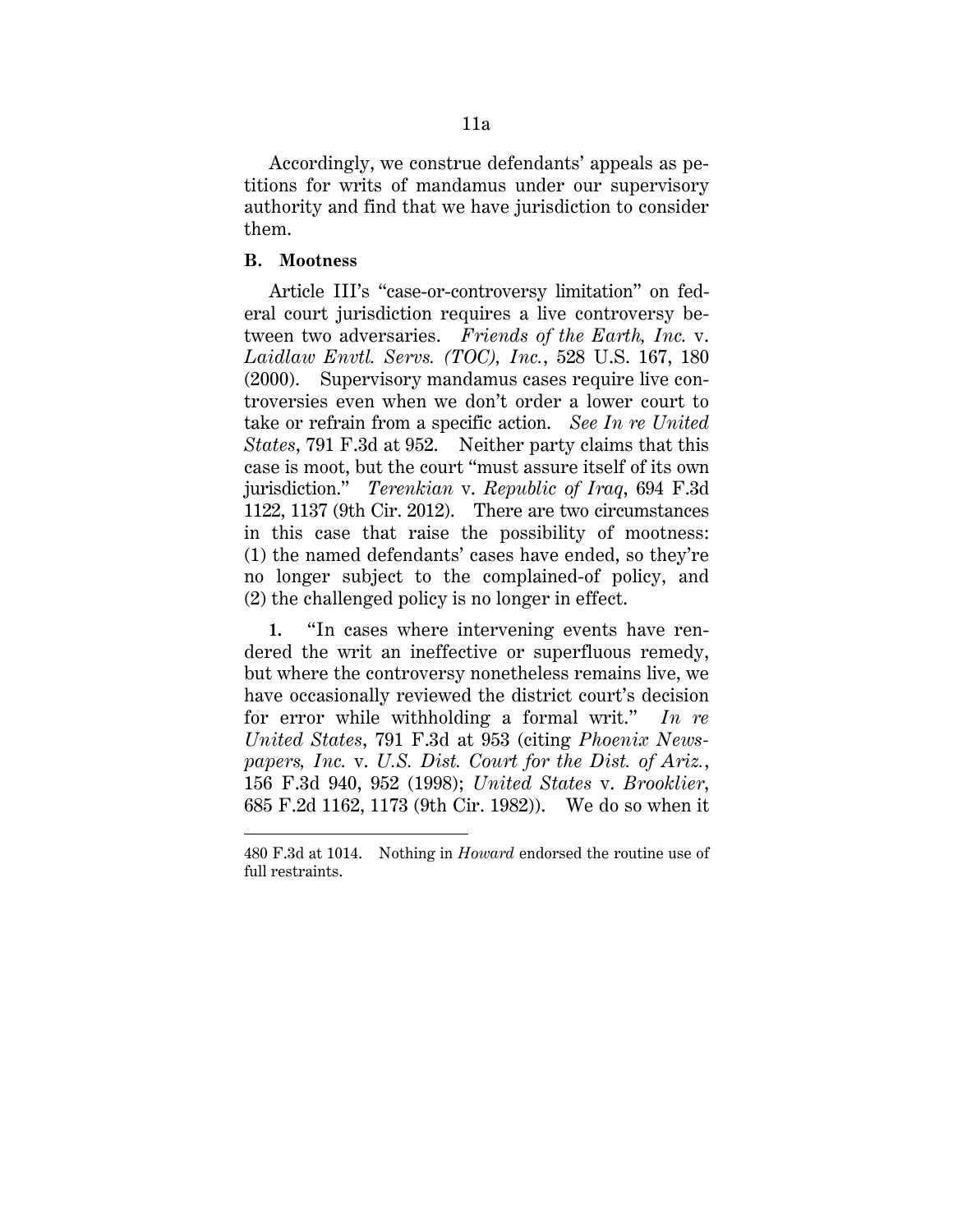would have been appropriate to issue the writ at the time the petition was filed. *Id.* at 954. This allows us to review "important issues that would otherwise escape review, while [e]nsuring that such review is limited to truly extraordinary circumstances." *Id.*

Two of the defendants, Rene Sanchez-Gomez and Jasmin Isabel Morales, were not yet convicted and so were still subject to the pretrial shackling policy when they filed their notices of appeal. Construing their notices of appeal as petitions for writs of mandamus, they had a direct stake in the resolution of the controversy at the time their petitions were filed.

Named plaintiffs—or, in the mandamus setting, petitioners—must also have a continuing personal interest in the outcome of the case throughout the litigation. *See Campbell-Ewald Co.* v. *Gomez*, 136 S. Ct. 663, 669 (2016). Because they are no longer subject to the policy, defendants' personal interests in the outcome of this case have expired.

We faced the same issue in *Howard*. The defendants' criminal cases ended before their shackling appeals could be heard. 480 F.3d at 1009-10. We held that the case wasn't moot because it fell into the capableof-repetition-yet-evading-review exception. *Id.* This exception requires repetition as to the particular complainants, and we cannot presume that defendants will be subject to criminal proceedings in the future. *Id.*  But *some* criminal defendants would have been subject to the challenged policy during the litigation and would personally benefit from resolving the case. Thus, we employed the capable-of-repetition-yet-evading-review mootness exception that applied to the class action in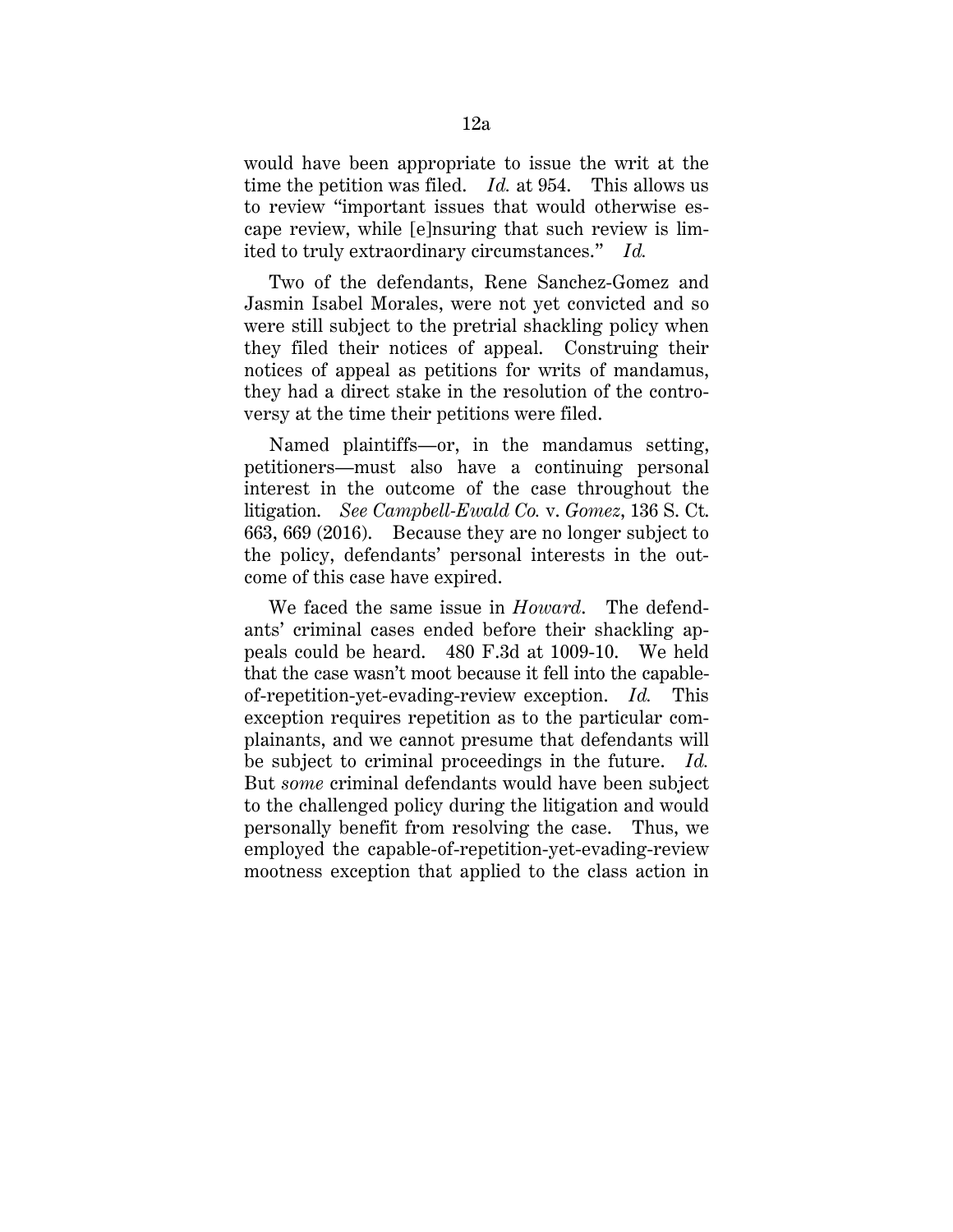*Gerstein* v. *Pugh*, 420 U.S. 103 (1975). Though *Howard* wasn't a class action, the case served the same functional purpose—it was a functional class action. *See* 480 F.3d at 1009-10.

The Supreme Court in *Gerstein* applied the capableof-repetition-yet-evading-review mootness exception even though the named plaintiff was no longer subject to the challenged practice. 420 U.S. at 110 n.11. In that case, the class was composed of defendants held in pretrial detention without a probable cause hearing. *Id.* at 105-06. It wasn't clear that any representative plaintiff would remain in pretrial custody long enough for the judge to certify the class, much less decide the case. *Id.* at 110 n.11. But the class would continually fill with new in-custody defendants who had a live interest in the case. *Id.* The attorney representing the class was a public defender who would continue to represent at least some of those new defendants and class members. *Id.* Under those circumstances, the Court held that the case wasn't moot because the harm was capable of repetition yet evading review as to *some*  member of the class throughout the litigation. *Id.*

We have applied *Gerstein*'s analysis to functional class actions with inherently transitory claims. *See Howard*, 480 F.3d at 1009-10; *Or. Advocacy Ctr.* v. *Mink*, 322 F.3d 1101, 1117-18 (9th Cir. 2003).<sup>7</sup> These

<sup>7</sup> Contrary to the dissent's claim, dissent at 50-51, *Oregon Advocacy Center* was not just about associational standing. After determining that the plaintiffs had standing to bring the suit, we then turned to whether the case was moot—a distinct issue. *Compare*  322 F.3d at 1108-16 (discussing standing), *with id.* at 1116-18 (discussing mootness).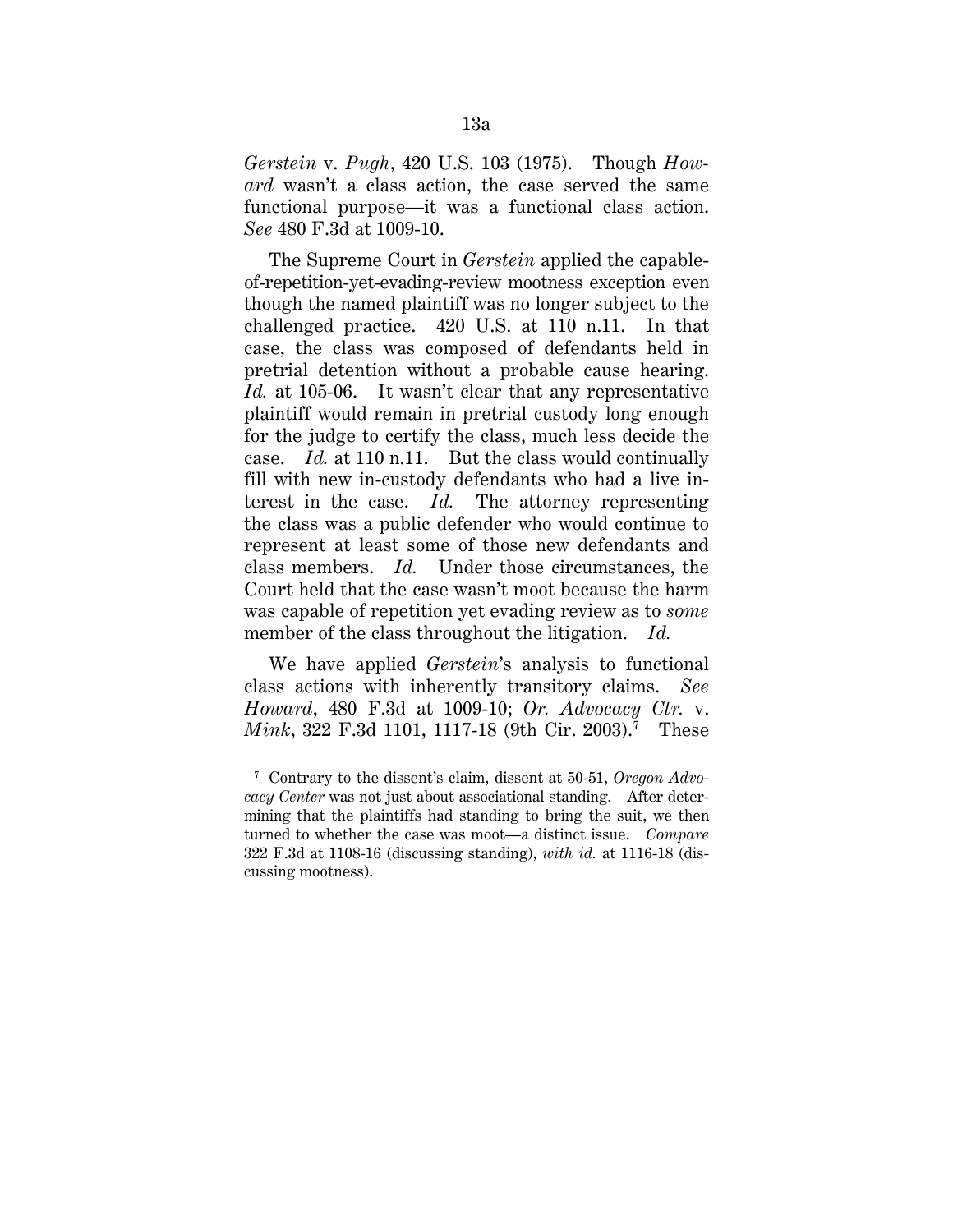cases involve circumstances "analogous to those found in class action cases where, because of the inherently transitory nature of the claims," an individual's interests would expire before litigation could be completed. *Or. Advocacy Ctr.*, 322 F.3d at 1117. Functional class actions share the same three features that animated the Supreme Court in *Gerstein*: They challenge not merely individual violations, but also broader policies or practices. *See id.* at 1118. Thus, they consist of continually changing groups of injured individuals who would benefit from any relief the court renders. And they have common representation, thereby guaranteeing that the cases will be zealously advocated even though the named individuals no longer have live interests in the case. *See id.* at 1117.

The dissent disputes this application of *Gerstein*. According to the dissent, *Gerstein* and related cases require "the existence of a procedural mechanism, such as [Federal Rule of Civil Procedure] 23," for their mootness exceptions to apply. Dissent at 46-47. But the rule in *Gerstein* doesn't turn on the presence of a procedural device like Rule 23. 420 U.S. at 110 n.11. Rather, *Gerstein*'s rule resolves the problem of inherently transitory claims while ensuring there is a live controversy for which the court can provide relief. *Id.*

The Supreme Court itself has indicated that *Gerstein*'s broadening of the capable-of-repetition-yetevading-review mootness exception could apply to cases sufficiently similar to class actions. The Court discussed *Gerstein*'s factors in a case brought under the Fair Labor Standards Act (FLSA), *Genesis Healthcare Corp.* v. *Symczyk*, 133 S. Ct. 1523 (2013). Unlike the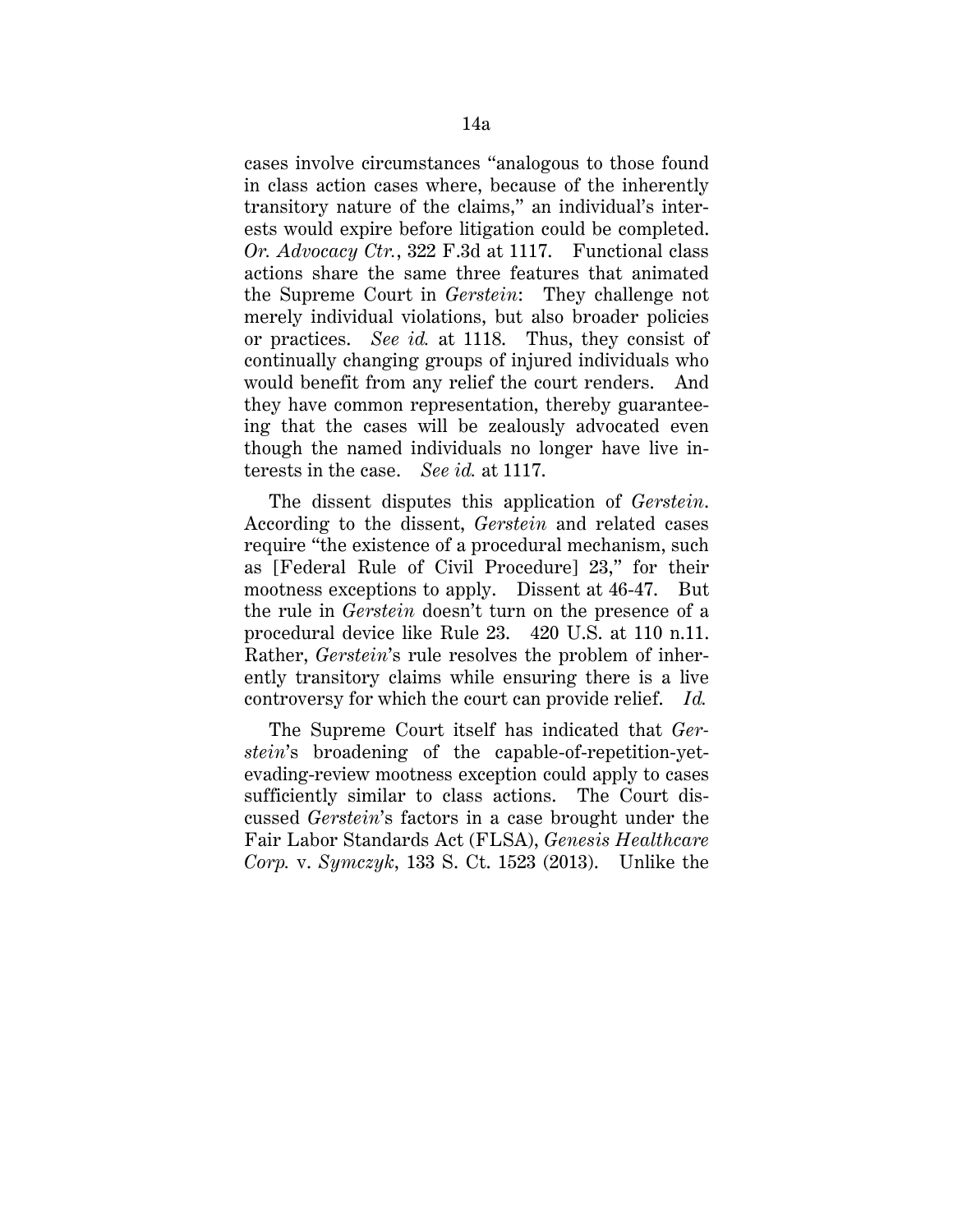class action procedures in Rule 23, the FLSA's "'conditional certification' does not produce a class with an independent legal status." *Id.* at 1530. The Court nonetheless considered whether, under *Gerstein*, the plaintiff's injury might be capable of repetition yet evading review. *Id.* at 1531; *see also id.* at 1530 (recognizing that the Court's holdings in *Sosna* v. *Iowa*, 419 U.S. 393 (1975), and *U.S. Parole Commission* v. *Geraghty*, 445 U.S. 388 (1980), depended on the "independent legal status" of class actions while making no such claim about *Gerstein*'s holding).

The dissent claims that *Genesis Healthcare* still requires "the existence of a procedural mechanism . . . to aggregate the claims" as a "necessary prerequisite" for *Gerstein*'s analysis to apply. Dissent at 46-47. But the Court did not say so. Instead, the Court noted that its application of *Gerstein* has "invariably focused on the fleeting nature of the challenged conduct giving rise to the claim." 133 S. Ct. at 1531. The dissent's excursus on mootness also ignores that this is a supervisory mandamus case. *See* dissent at 39-53. In its supervisory mandamus role, a court of appeals properly addresses the harm of a district court policy affecting a huge class of persons who aren't parties to the mandamus petition. *See, e.g.*, *Will*, 389 U.S. at 95, 104-06; *Schlagenhauf* v. *Holder*, 379 U.S. 104, 110-12 (1964); *La Buy*, 352 U.S. at 257-60. Unlike the dissent, *see* dissent at 50 n.5, the Supreme Court hasn't found a constitutional infirmity with such cases. Thus, the dissent's concerns about the lack of formal joinder and whether the decision binds other defendants, *see id.* at 46-49, are misplaced.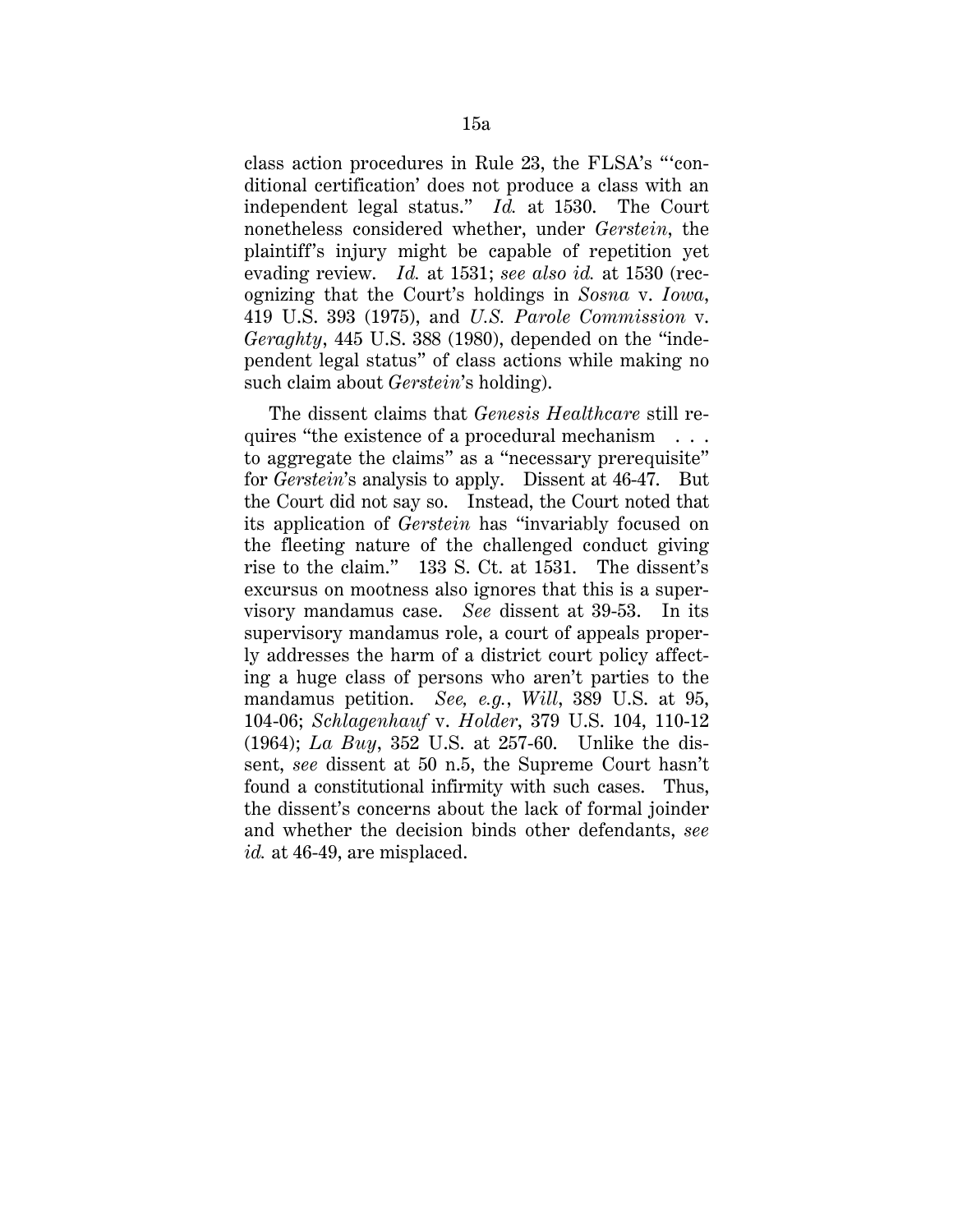All of the Court's considerations in *Gerstein* are present here, and the harm—unconstitutional pretrial shackling—is inherently ephemeral, just like the pretrial detention challenges in *Gerstein*. We are faced with an ever-refilling but short-lived class of in-custody defendants who are subject to the challenged pretrial shackling policy. At least some members of this functional class continue to suffer the complained-of injury. Most of the defendants are represented by the Federal Defenders of San Diego. And even if we must withhold a formal writ, we can provide district-wide relief by exercising our supervisory mandamus authority, thus demonstrating that there is a live controversy here. *See Knox* v. *Serv. Emps. Int'l Union, Local 1000*, 132 S. Ct. 2277, 2287 (2012) ("A case becomes moot only when it is impossible for a court to grant any effectual relief whatever to the prevailing party." (internal quotation marks and citations omitted)); *see also In re United States*, 791 F.3d at 954 ("[W]e are not categorically precluded from opining on the merits of a mandamus petition when issuance of the writ would no longer be effective.").

**2.** Shortly after the original panel decision in this case, the Southern District of California changed its shackling policy in response to additional litigation about its continued use of five-point restraints. But the district court's decision to change the policy was only a voluntary cessation. *See Friends of the Earth*, 528 U.S. at 189. The appealed policy could be reinstated at any time. In fact, the government has indicated that it will seek to reinstate the policy unless we hold it un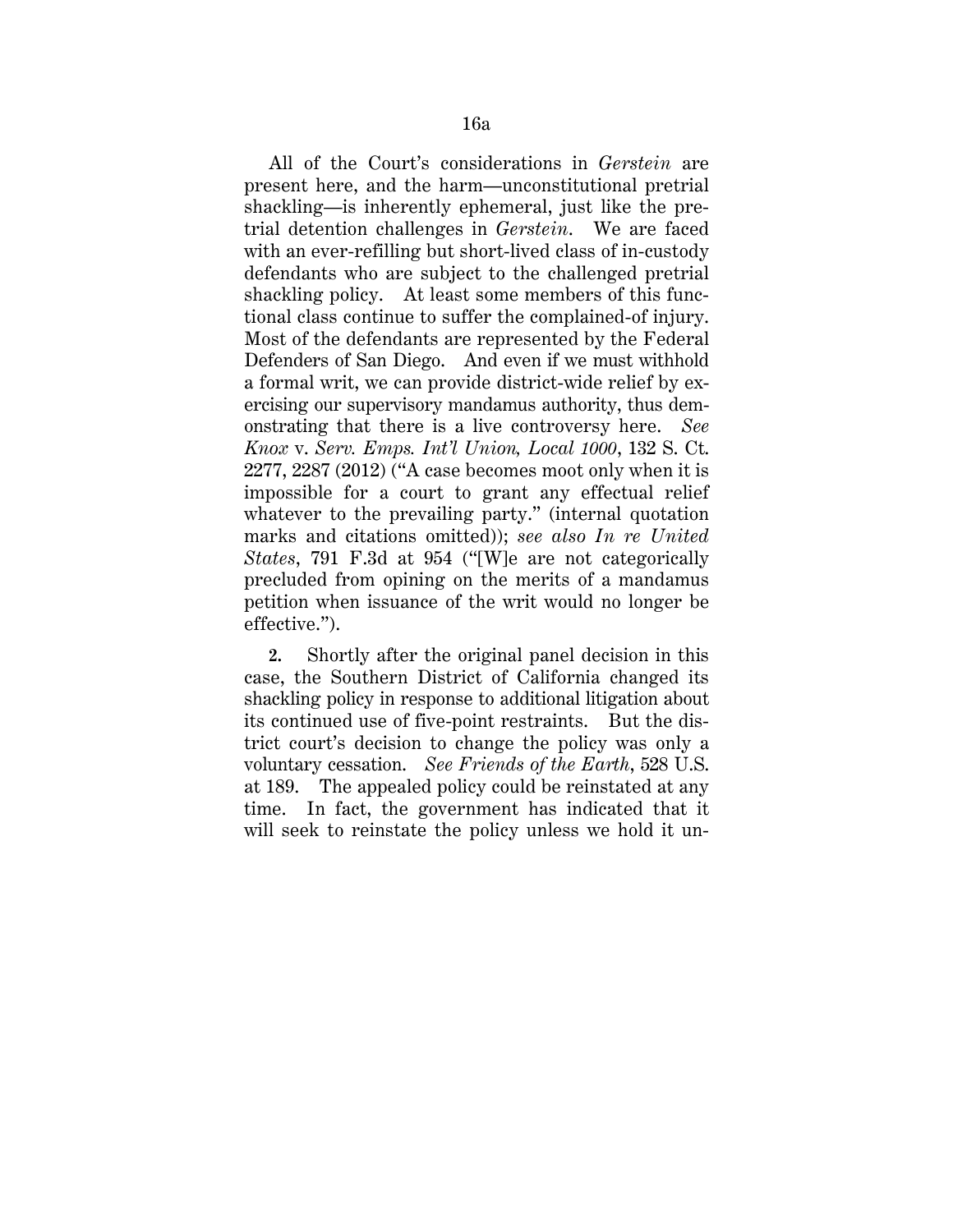constitutional. Thus, there is still a live controversy over the shackling policy.

## **C. The Fundamental Right to be Free of Unwarranted Restraints**

At the heart of our criminal justice system is the well-worn phrase, innocent until proven guilty. *See Taylor* v. *Kentucky*, 436 U.S. 478, 483 (1978). And while the phrase may be well-worn, it must also be worn well: We must guard against any gradual erosion of the principle it represents, whether in practice or appearance. This principle safeguards our most basic constitutional liberties, including the right to be free from unwarranted restraints. *See Deck* v. *Missouri*, 544 U.S. 622, 629-30 (2005).

**1.** Under the Fifth Amendment, no person shall be "deprived of life, liberty, or property, without due process of law." U.S. Const. amend. V. The Supreme Court has said time and again that "[l]iberty from bodily restraint always has been recognized as the core of the liberty protected by the Due Process Clause from arbitrary governmental action." *Youngberg* v. *Romeo*, 457 U.S. 307, 316 (1982) (alteration in original) (quoting *Greenholtz* v. *Neb. Penal Inmates*, 442 U.S. 1, 18 (1979) (Powell, J., concurring in part and dissenting in part)). Liberty from bodily restraint includes the right to be free from shackles in the courtroom. *See Deck*, 544 U.S. at 629.

The Supreme Court held in *Deck* v. *Missouri* that "the Constitution forbids the use of visible shackles during the penalty phase, as it forbids their use during the guilt phase, *unless* that use is 'justified by an es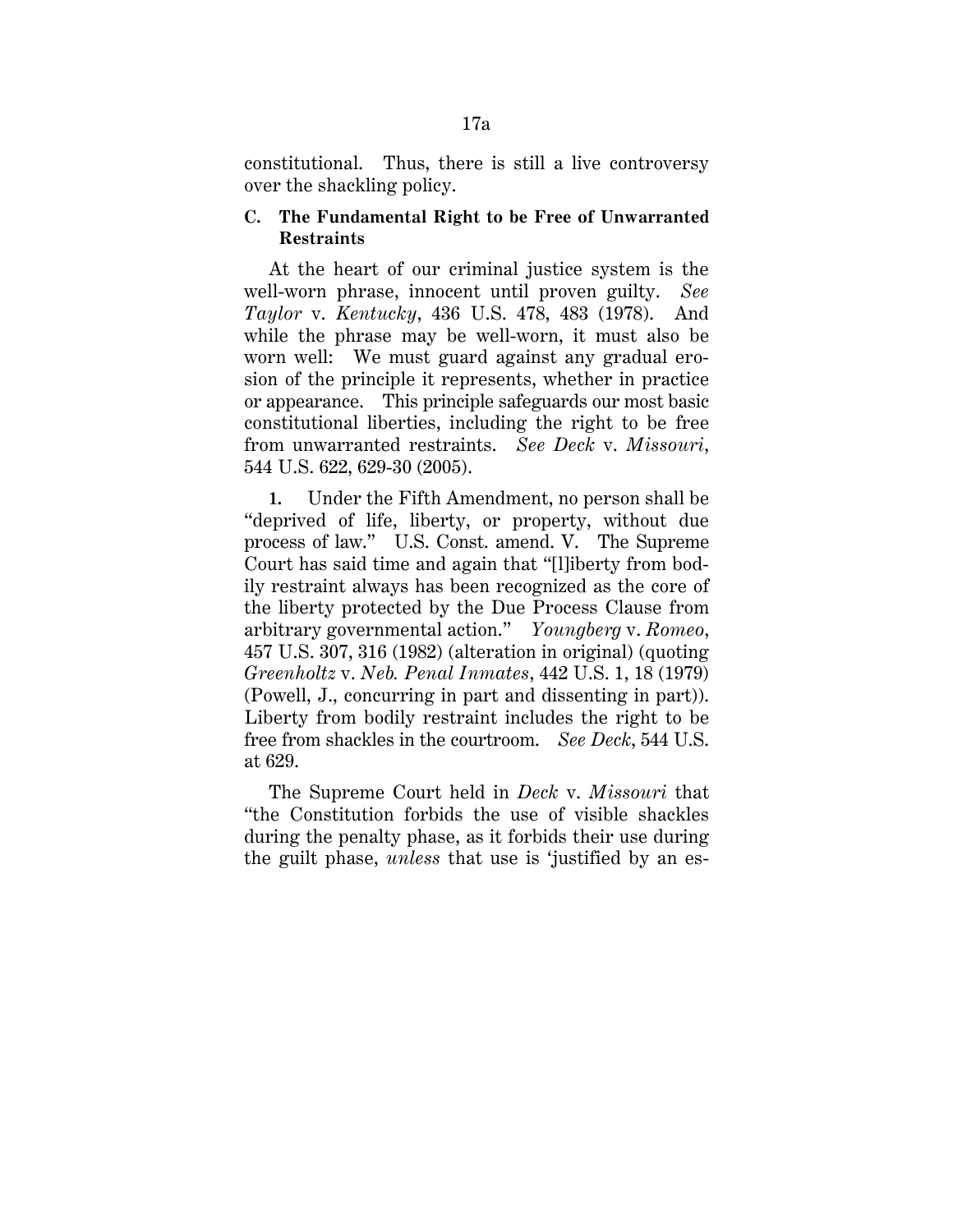sential state interest'—such as the interest in courtroom security—specific to the defendant on trial." *Id.*  at 624 (quoting *Holbrook* v. *Flynn*, 475 U.S. 560, 568-69 (1986)). In evaluating the government's justification, a court may "take into account the factors that courts have traditionally relied on in gauging potential security problems and the risk of escape at trial." *Id.* at 629. While the decision whether to shackle is entrusted to the court's discretion, routine shackling isn't permitted. *Id.* at 629, 633. Instead, courts must make specific determinations of necessity in individual cases. *Id.* at 633.

The Supreme Court identified three constitutional anchors for the right: (1) the presumption that a defendant is innocent until proven guilty; (2) the Sixth Amendment right to counsel and participation in one's own defense; and (3) the dignity and decorum of the judicial process, including "the respectful treatment of defendants." *Id.* at 630-31. In jury proceedings, an additional concern is that the sight of a defendant in shackles would prejudice the jury against him. Because prejudice is difficult to discern from a cold record, shackles visible to the jury are considered "inherently prejudicial." *Id.* at 635 (quoting *Holbrook*, 475 U.S. at 568). But when security needs outweigh these other concerns, even visible restraints may be used. *Id.* at 632.

Consistent with *Deck*, we have held that criminal defendants have a "constitutional right to be free of shackles and handcuffs in the presence of the jury absent an essential state interest that justifies the physical restraints." *Williams* v. *Woodford*, 384 F.3d 567,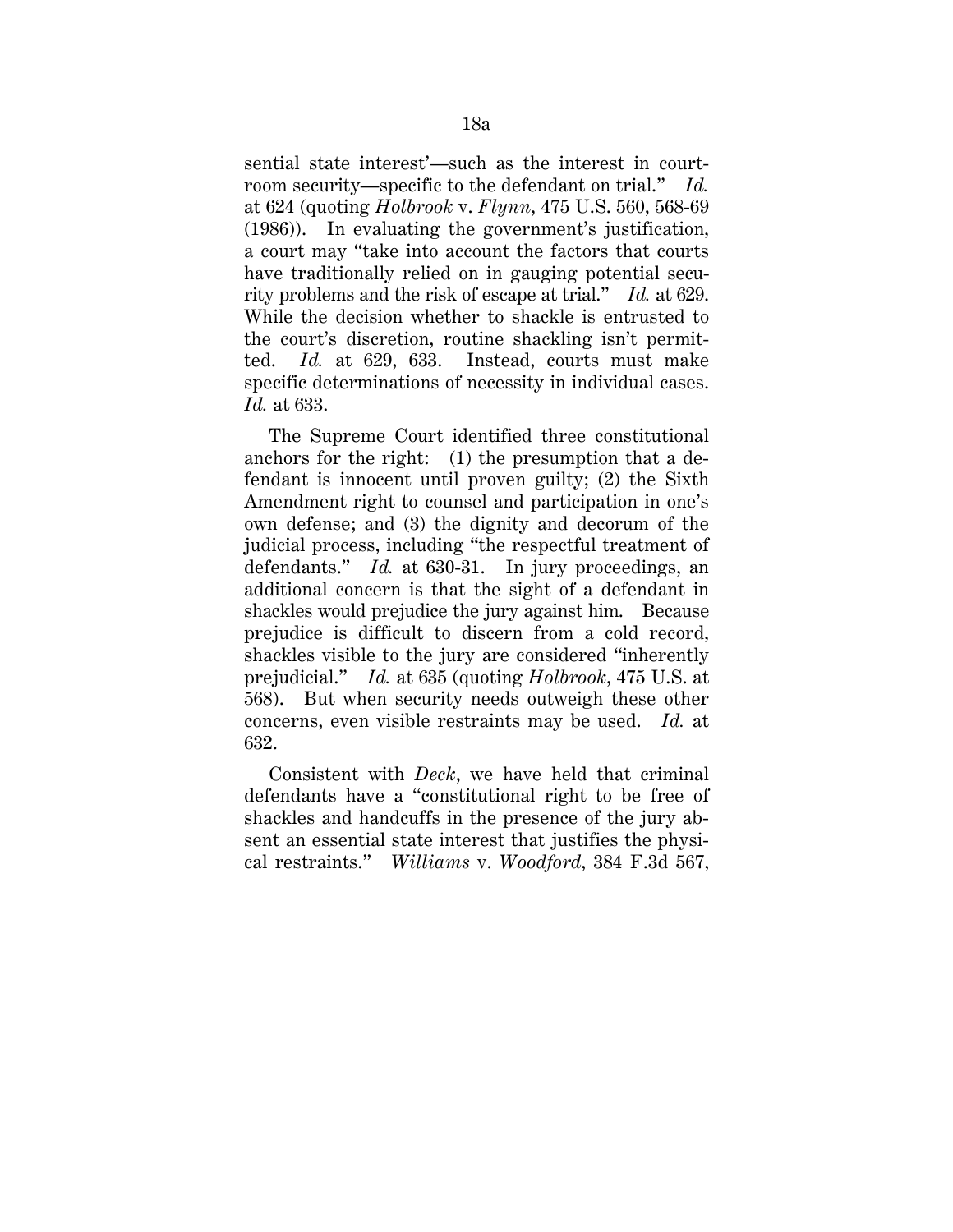591 (9th Cir. 2004) (citations omitted). We require lower courts to consider concerns similar to those articulated by the Court in *Deck*, such as whether shackles would prejudice the jury, diminish the presumption of innocence, impair the defendant's mental capabilities, interfere with the defendant's ability to communicate with counsel, detract from the dignity and decorum of the courtroom or cause physical pain. *See Spain* v. *Rushen*, 883 F.2d 712, 721 (9th Cir. 1989). "'In all [ ] cases in which shackling has been approved,' we have noted, there has been 'evidence of disruptive *courtroom* behavior, attempts to escape from custody, assaults or attempted assaults while in custody, or a *pattern* of defiant behavior toward corrections officials and judicial authorities.'" *Gonzalez* v. *Pliler*, 341 F.3d 897, 900 (9th Cir. 2003) (alteration in original) (quoting *Duckett* v. *Godinez*, 67 F.3d 734, 749 (9th Cir. 1995)).

We now clarify the scope of the right and hold that it applies whether the proceeding is pretrial, trial, or sentencing, with a jury or without.<sup>8</sup> Before a presumptively

<sup>8</sup> The Second Circuit in a pre-*Deck* case, *United States* v. *Zuber*, did not recognize a right to individualized shackling determinations before a sentencing judge. 118 F.3d 101, 104 (2d Cir. 1997). But the court didn't hold that *no* liberty interest was at issue in nonjury courtroom shackling. Its analysis was limited to whether there would be inherent prejudice in the mind of the sentencing judge seeing the defendant in shackles as there would be in front of a guilt-phase jury. *Id.* at 103-04.

Likewise, the Eleventh Circuit in *United States* v. *LaFond*  held that a defendant wasn't entitled to an individualized shackling determination before a sentencing judge. 783 F.3d 1216, 1225 (11th Cir. 2015). The court in *LaFond* went further than *Zuber*, saying that "the rule against shackling pertains only to a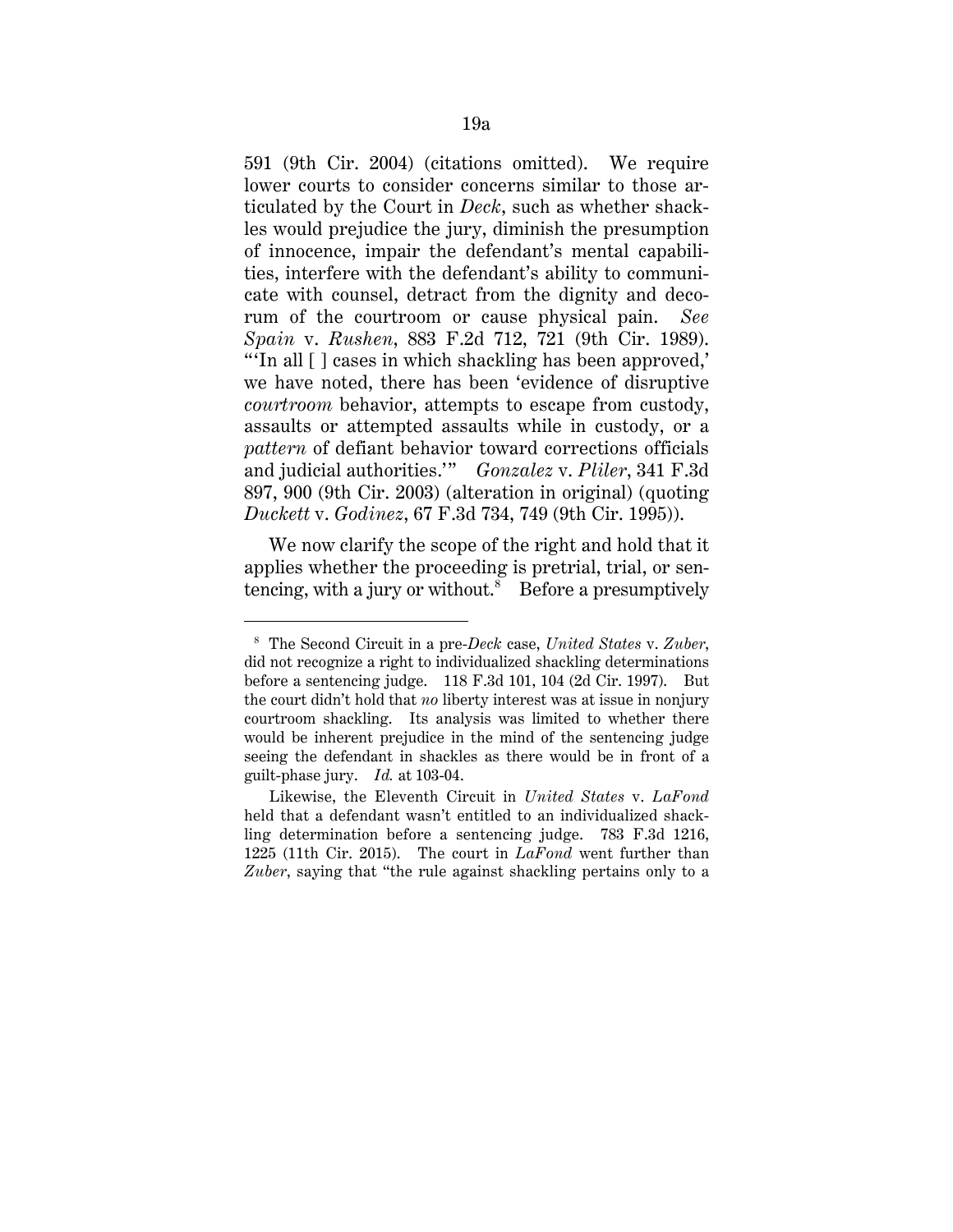innocent defendant may be shackled, the court must make an individualized decision that a compelling government purpose would be served and that shackles are the least restrictive means for maintaining security and order in the courtroom.9 *See, e.g.*, *Gonzalez*, 341 F.3d at 900; *Duckett*, 67 F.3d at 748; *Spain*, 883 F.2d at 721, 728. Courts cannot delegate this constitutional question to those who provide security, such as the U.S. Marshals Service. Nor can courts institute routine

jury trial." *Id.* In reaching this conclusion, the Eleventh Circuit disregarded the common law rule embodied in our Constitution that protects an individual from unwarranted shackles in the courtroom, regardless of the presence of a jury. *See infra*  pp. 25-31. Moreover, it failed to consider the three essential interests that *Deck* identified for deciding shackling cases.

<sup>&</sup>lt;sup>9</sup> An individual determination cannot resemble what the Southern District judges did here. Courts may not incorporate by reference previous justifications in a general fashion, nor may they refuse to allow defendants to make objections or create evidentiary records. And they cannot flip the presumption against shackling by requiring that the defendant come up with reasons to be *un*shackled.

The Southern District's reliance on postdeprivation process is unconstitutional not only because it often results in no opportunity to be heard at all, but also because many judges failed to exercise discretion when faced with inappropriate shackling. These judges shackled a blind man, a woman in a wheelchair with "dire and deteriorating" health and a woman with a broken wrist. And despite the policy providing that shackles wouldn't be used at sentencing hearings without specific security information showing an individualized need, the defendant in the wheelchair was also shackled at her sentencing hearing. *See supra* p. 7. The hearing transcript indicates that no evidence of such specific security information was introduced. Routine shackling subject to postdeprivation review is plainly insufficient to protect this fundamental constitutional right.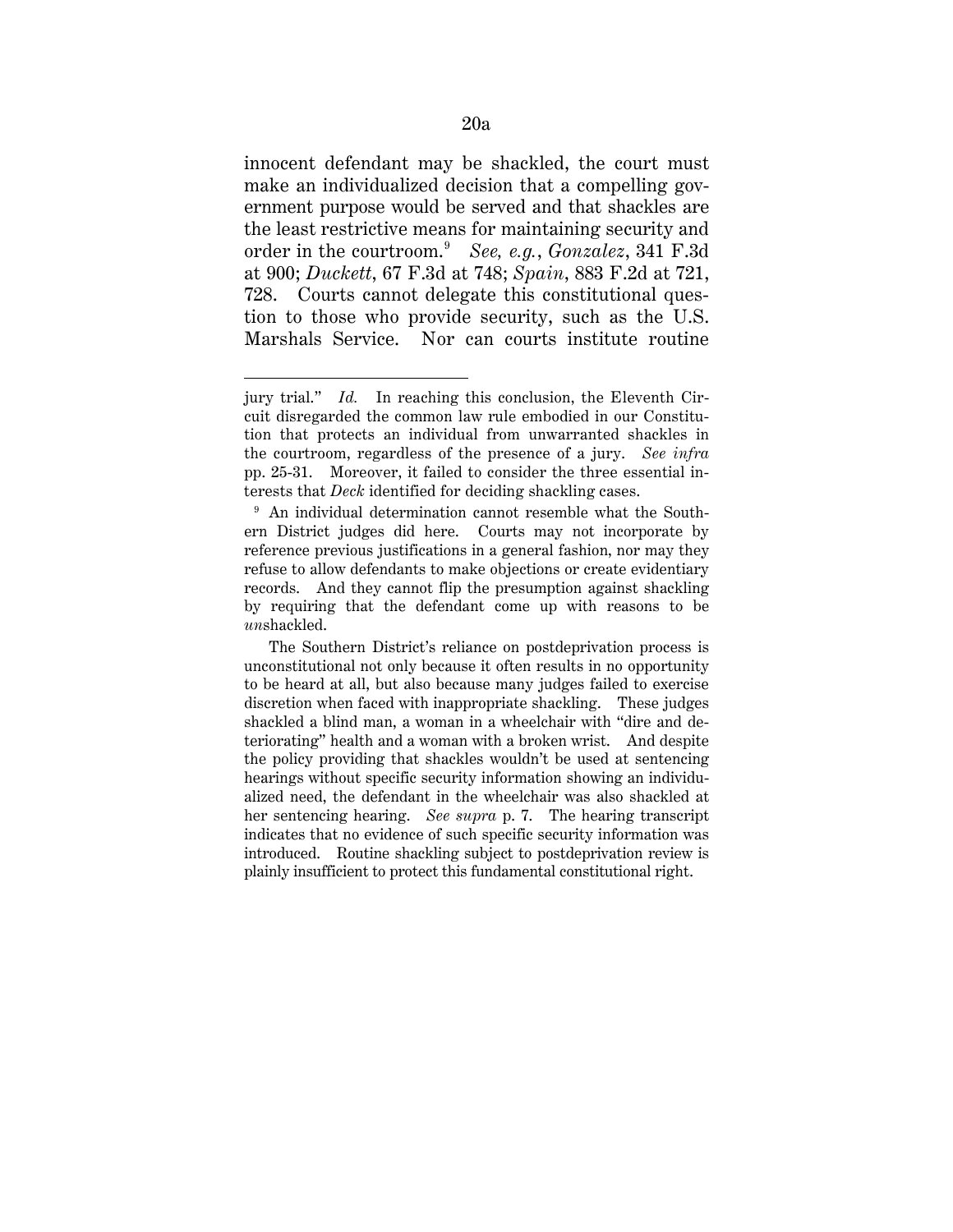shackling policies reflecting a presumption that shackles are necessary in every case. $^{\rm 10}$ 

This right to be free from unwarranted shackles no matter the proceeding respects our foundational principle that defendants are innocent until proven guilty. The principle isn't limited to juries or trial proceedings. It includes the perception of any person who may walk into a public courtroom, as well as those of the jury, the judge and court personnel. A presumptively innocent defendant has the right to be treated with respect and dignity in a public courtroom, not like a bear on a chain. *See Zuber*, 118 F.3d at 106 (Cardamone, J., concurring) ("The fact that the proceeding is non-jury does not diminish the degradation a prisoner suffers when needlessly paraded about a courtroom, like a dancing bear on a lead, wearing belly chains and manacles.").

And it's not just about the defendant. The right also maintains courtroom decorum and dignity:

The courtroom's formal dignity, which includes the respectful treatment of defendants, reflects the importance of the matter at issue, guilt or innocence, and the gravity with which Americans consider any deprivation of an individual's liberty through criminal punishment. And it reflects a seriousness of purpose that helps to explain the judicial system's power to inspire the confidence and to affect the behavior of a general public whose demands for justice our courts seek to serve.

-

<sup>10</sup> We therefore overrule *Howard* to the extent it held that a routine shackling policy largely justified by deference to the U.S. Marshals Service was constitutional.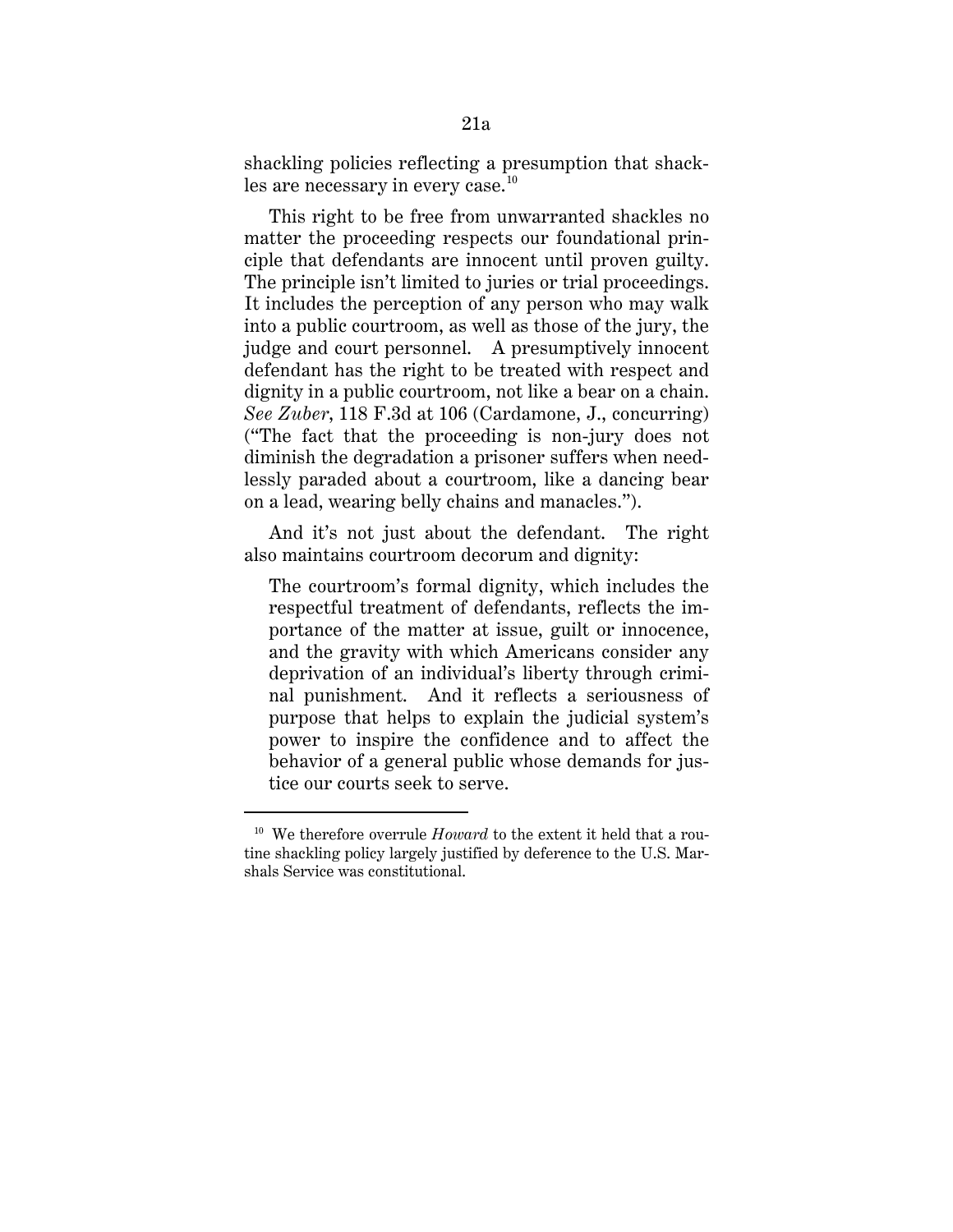*Deck*, 544 U.S. at 631. The most visible and public manifestation of our criminal justice system is the courtroom. Courtrooms are palaces of justice, imbued with a majesty that reflects the gravity of proceedings designed to deprive a person of liberty or even life. A member of the public who wanders into a criminal courtroom must immediately perceive that it is a place where justice is administered with due regard to individuals whom the law presumes to be innocent. That perception cannot prevail if defendants are marched in like convicts on a chain gang. Both the defendant and the public have the right to a dignified, inspiring and open court process. Thus, innocent defendants may not be shackled at any point in the courtroom unless there is an individualized showing of need.

**2.** This right "has deep roots in the common law." *Deck*, 544 U.S. at 626. The Supreme Court has "regularly observed that the Due Process Clause specially protects those fundamental rights and liberties which are, objectively, deeply rooted in this Nation's history and tradition, and implicit in the concept of ordered liberty, such that neither liberty nor justice would exist if they were sacrificed." *Washington* v. *Glucksberg*, 521 U.S. 702, 720-21 (1997) (internal quotation marks and citations omitted).

One traditional justification for the right was allowing defendants to try their cases without the distraction of shackles and any attendant physical pain. *See Deck*, 544 U.S. at 626; *see also id.* at 638-39 (Thomas,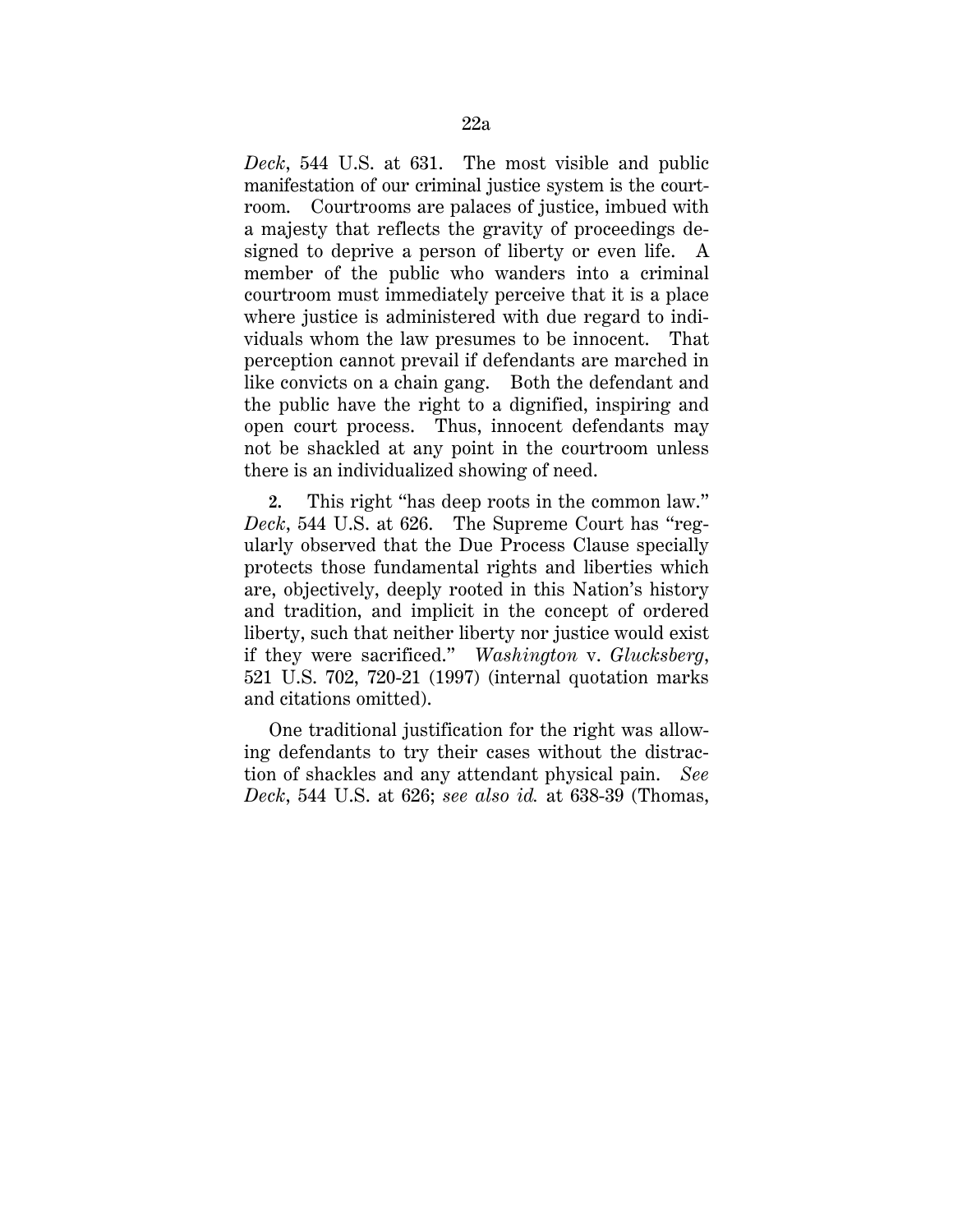J., dissenting).11An early commentator noted that defendants should approach the court free of shackles "so that their pain shall not take away any manner of reason, nor them constrain to answer, but at their free will." *Id.* at 626 (quoting 3 Edward Coke, *Institutes of the Laws of England* 34 (1797)). But the right was also motivated by the desire to protect defendants' dignity:

[E]very person at the time of his arraignment, ought to be used with all the humanity and gentleness which is consistent with the nature of the thing, and under no other terror or uneasiness than what proceeds from a sense of his guilt, and the misfortune of his present circumstances; and therefore ought not to be brought to the bar in a contumelious manner; as with his hands tied together, or any other mark of ignominy and reproach; nor even with fetters on his feet, unless there be some danger of a rescous or escape.

2 William Hawkins, *A Treatise of the Pleas of the Crown* 434 (John Curwood, 8th ed. 1824). Still, there were certain situations when the need for security overcame the right to be free of shackles: "[A] defendant 'must be brought to the bar without irons, or any manner of shackles or bonds; unless there be evi-

 $11$  The dissent relies heavily on the give and take between Justice Thomas and the majority on a matter not central to the majority's holding. *See* dissent at 57-58. But the Court has recognized that such byplay is not binding if it does not concern the majority's holding. *Kirtsaeng* v. *John Wiley & Sons, Inc.*, 133 S. Ct. 1351, 1368 (2013) (dismissing as dictum a contrary statement of law in a previous opinion, explaining that it was merely "contained in a rebuttal to a counterargument").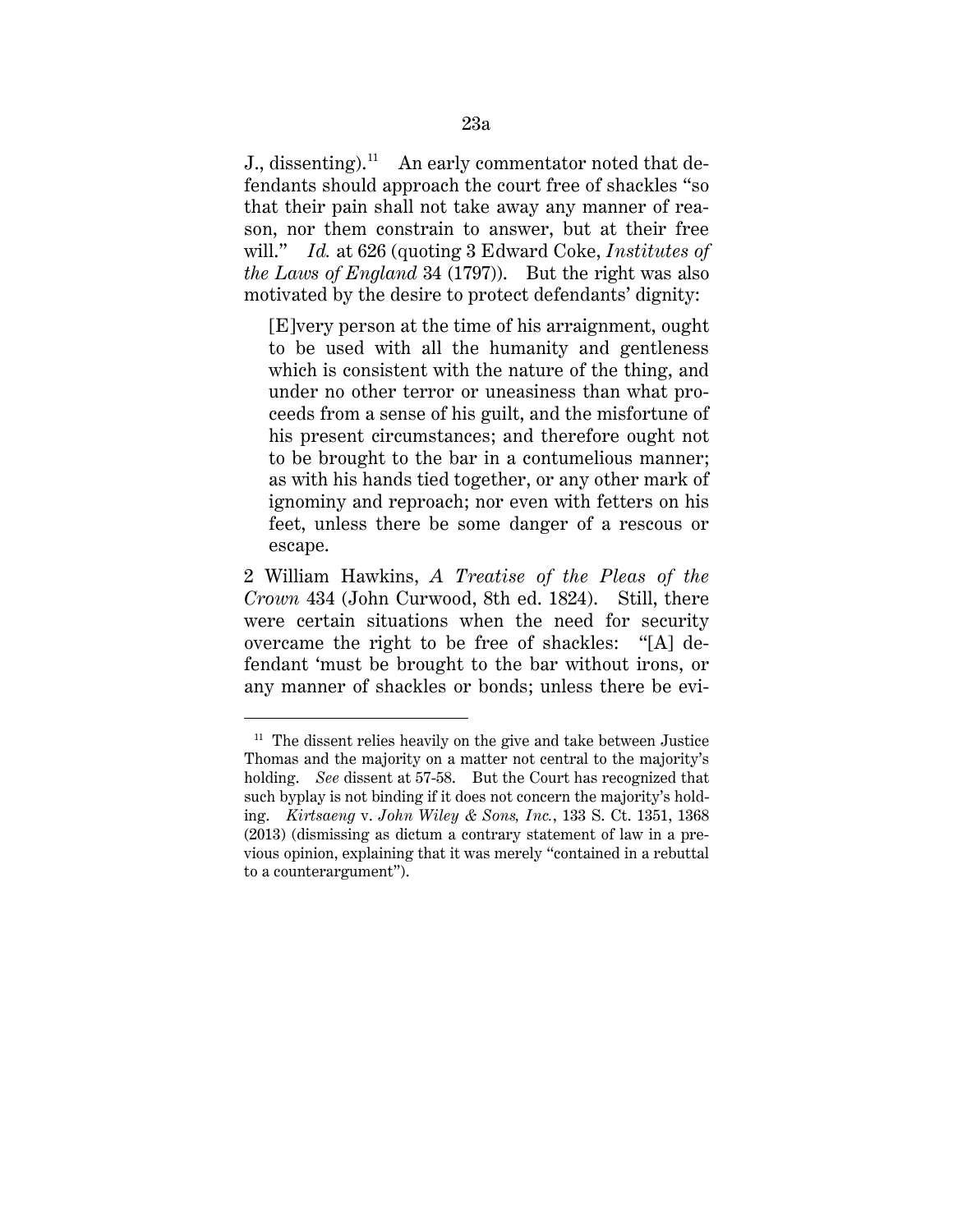dent danger of an escape.'" *Deck*, 544 U.S. at 626 (quoting 4 William Blackstone, *Commentaries on the Laws of England* 317 (1769)).

The Supreme Court in *Deck* found that the common law drew a distinction between trial and pretrial proceedings when applying the right because "Blackstone and other English authorities recognized that the rule did not apply at 'the time of arraignment,' or like proceedings before the judge." *Id.* (quoting 4 Blackstone, *Commentaries on the Laws of England* 317) (citing *Trial of Christopher Layer*, 16 How. St. Tr. 94, 99 (K.B. 1722)). This statement on pretrial proceedings is undoubtedly dictum in a case about shackling at capital sentencing. Persuasive Supreme Court dicta are usually heeded by lower courts. *See United States* v. *Montero-Camargo*, 208 F.3d 1122, 1132 n.17 (9th Cir. 2000) (en banc). But dicta "ought not to control the judgment in a subsequent suit, when the very point is presented for decision." *Humphrey's Ex'r* v. *United States*, 295 U.S. 602, 627 (1935) (quoting *Cohens* v. *Virginia*, 19 U.S. 264, 399 (1821) (Marshall, C.J.)). The Supreme Court's dictum on pretrial proceedings in *Deck* doesn't control this case because it's contradicted by the very sources on which the Supreme Court relied.<sup>12</sup>

The early commentators didn't draw the bright line between trial and arraignment that the *Deck* Court seemed to believe they did. Coke's discussion of shackling noted that "[i]t is an abuse that prisoners be

-

 $12$  "Is the Court having once written dicta calling a tomato a vegetable bound to deny that it is a fruit forever after?" *Kirtsaeng*, 133 S. Ct. at 1368.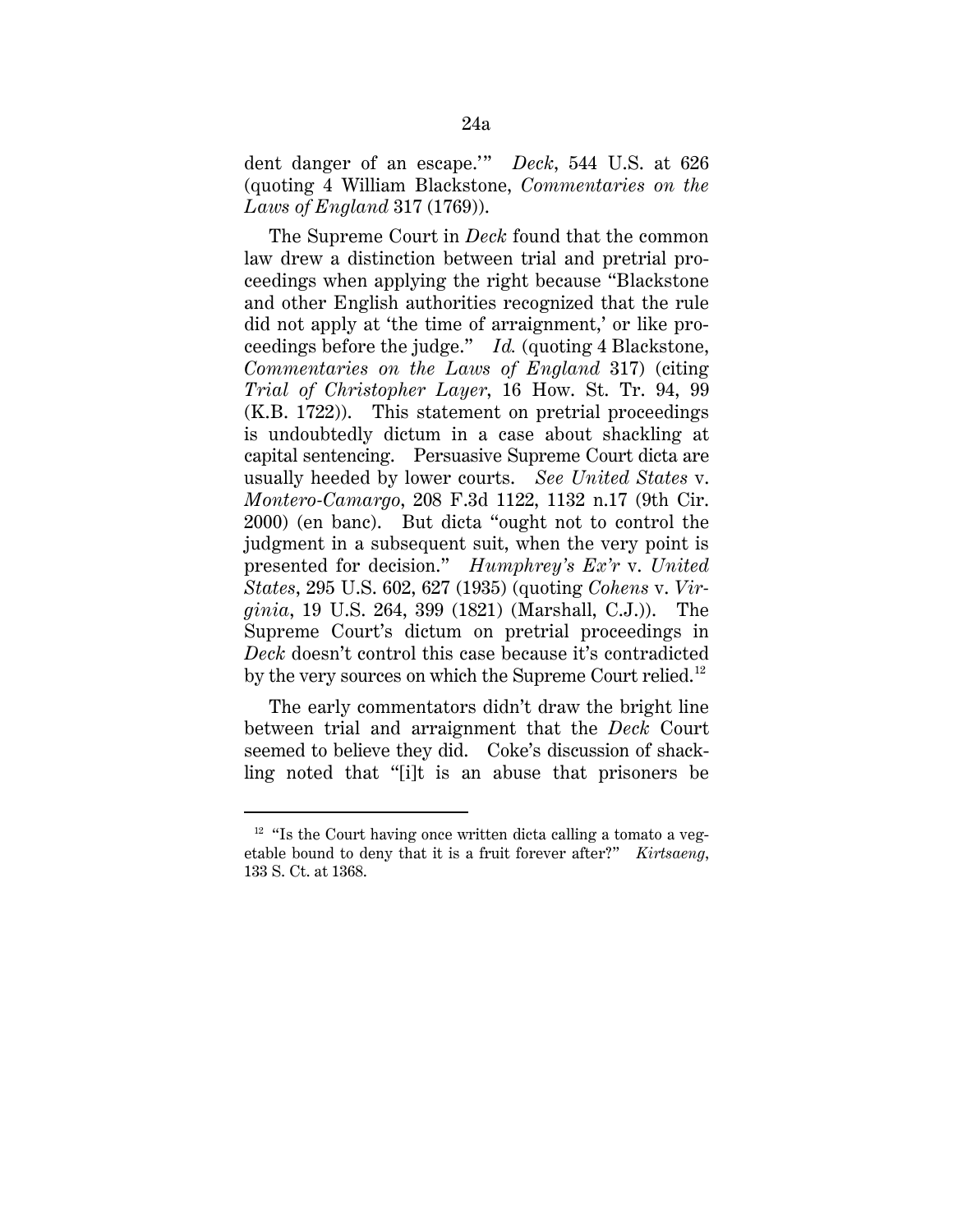charged with irons, or put to any pain before they be attainted." 3 Coke, *Institutes of the Laws of England*  34. And Blackstone did *not* recognize that the rule against shackles didn't apply at the time of arraignment or proceedings before a judge. Instead, the language the Court cited and partially quoted said the *opposite*: Shackles at arraignment and pretrial proceedings are acceptable only in situations of escape or danger.

The prisoner is to be called to the bar by his name; and it is laid down in our an[c]ient books, that, though under an indictment of the highest nature, he must be brought to the bar without irons, or any manner of shackles or bonds; unless there be evident danger of an escape, and then he may be secured with irons. But yet in Layer's case, A.D. 1722[,] a difference was taken between the time of arraignment, and the time of trial; and accordingly the prisoner stood at the bar in chains during the time of his arraignment.

4 Blackstone, *Commentaries on the Laws of England*  317. Shackles at arraignment and trial are different, as Blackstone noted, but only because shackles are more easily justified at the former, which was demonstrated by Layer's case.

Layer's case, relied on by both Blackstone and the Supreme Court, began with Layer's appeal to be unshackled at his arraignment. *The Trial of Christopher Layer, esq; at the King's-Bench for High-Treason, Nov. 21. 1722*, in 6 *A Complete Collection of State-Trials, and Proceedings Upon High-Treason* 229-32 (2d ed. 1730). The government justified the shackles on the ground that Layer had previously attempted to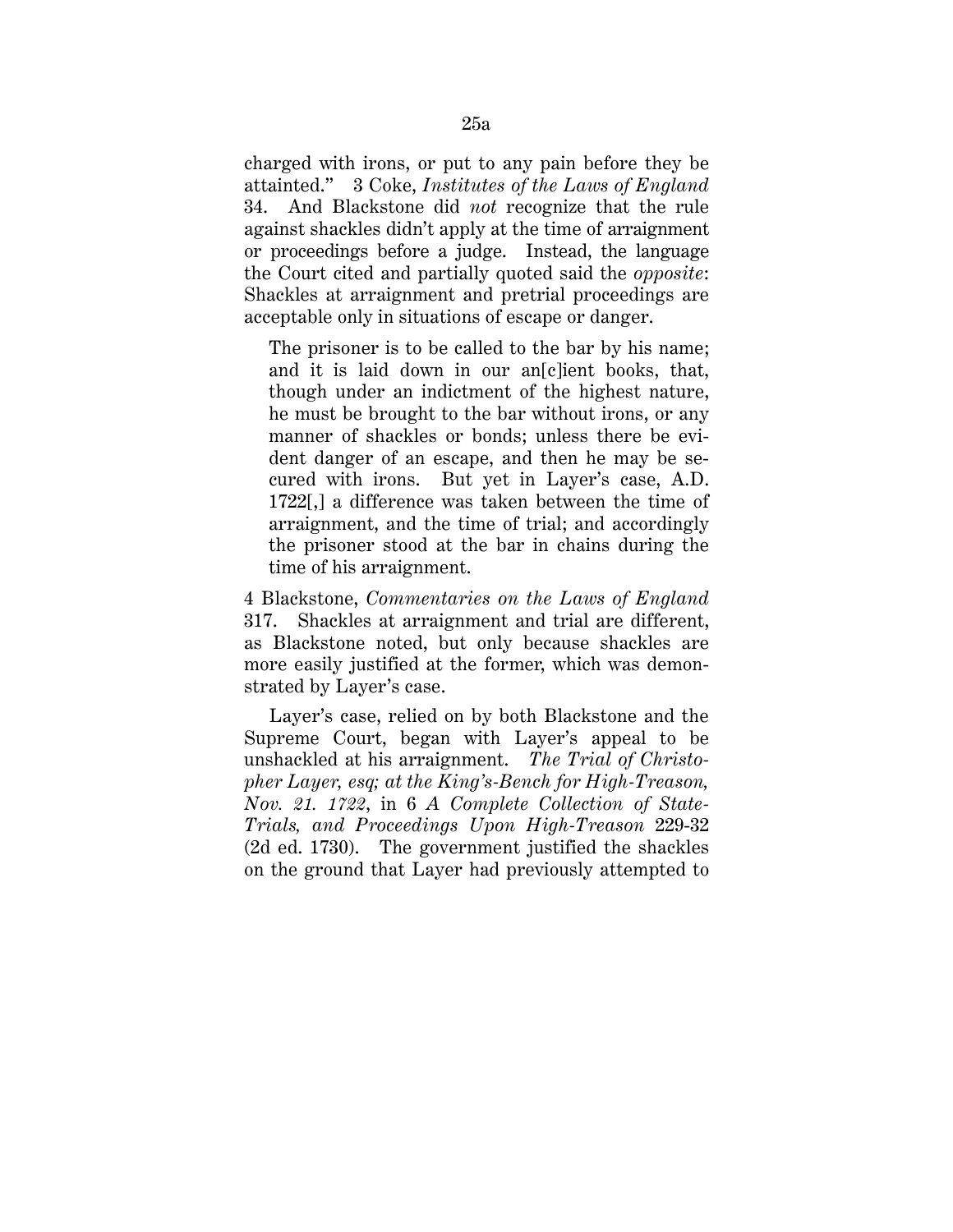escape. *Id.* Layer's lawyer objected strongly, explaining that "by Law he ought not to be called upon, even to plead, till his Fetters are off." *Id.* at 231. He argued that shackles not only caused physical and mental "uneasiness," but also that they besmirched the décorum of the court:

[S]omething of the Dignity of the Court might be considered in this Matter, for a Court of Justice, the highest in the Kingdom for criminal Matters, where the King himself is supposed to be personally present, to have a Man plead for his Life before them in Chains, seems to be very unsuitable. He is now before the same awful and just Tribunal which he will be before when he is tried, and why not therefore without Chains as well now as then . . . ?

*Id.* While Layer was ultimately unsuccessful, his argument demonstrates that shackling at arraignment was not a standard practice, or even permissible, absent a demonstrated need.

The dissent struggles manfully against the plain language of Layer's case and Blackstone. *See* dissent at 58-62. It claims to "follow the Supreme Court's interpretation" of Layer's case by pointing to *Deck*, *id.* at 61-62 n.13, but nowhere does the *Deck* majority analyze the case. We merely repeat what Blackstone and Layer's case provide—that shackling at arraignment was allowed after a showing of need. Layer's case applied the exception to Blackstone's basic rule: A prisoner "must be brought to the bar without irons, or any manner of shackles or bonds; unless there be evident danger of an escape." 4 Blackstone, *Commentaries on the Laws of England* 317. There's nothing to indicate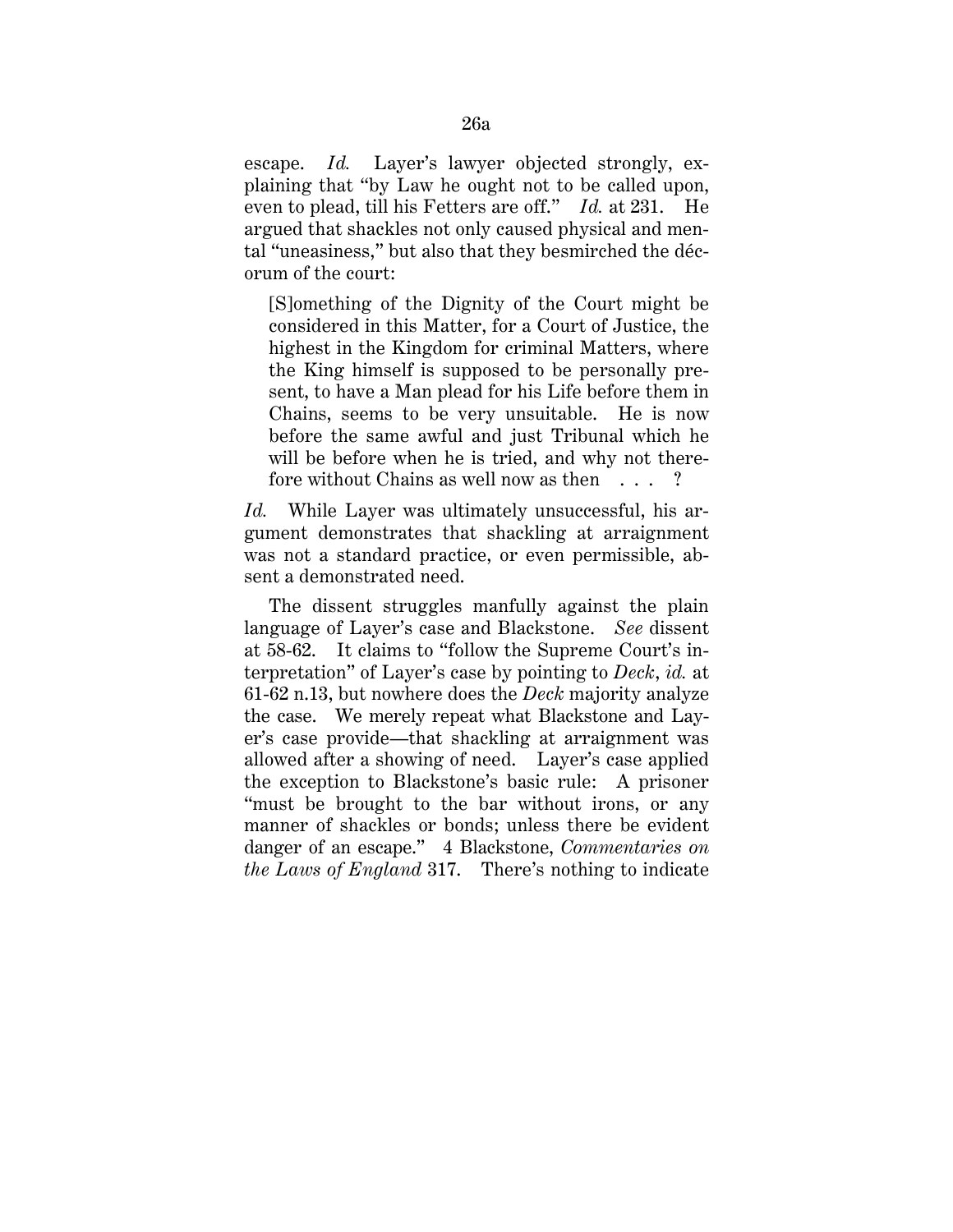that shackles were used at arraignments more generally without a particular reason; Layer's case suggests the contrary.

Early American courts "traditionally followed Blackstone's 'ancient' English rule." *Deck*, 544 U.S. at 626-27 (collecting cases). *Blair* v. *Commonwealth*, relying on a legal encyclopedia, explained that courts followed "the common-law rule" that "shackling defendant[s] during arraignment, during the calling and examination of the jurors, or at any time during the trial, except in extreme cases to prevent escape or to protect the bystanders from the danger of defendant's attack, [was] reversible error." 188 S.W. 390, 393 (Ky. Ct. App. 1916) (internal quotation marks omitted) (quoting 12 William Mack, *Cyclopedia of Law and Procedure*  529 (1904)). Likewise, *Rainey* v. *State* quoted Bishop's authoritative treatise to note that "'the rule [against shackling] at arraignment where only a plea is required is less strict'" than the rule at trial. 20 Tex. App. 455, 472 (1886) (quoting 1 Joel Prentiss Bishop, *Criminal Procedure* § 955 (3d ed. 1880)). Contrary to the dissent's belief, that the rule "is less strict" doesn't mean it didn't exist at all. <sup>13</sup>Bishop understood the common law rule just as we do: "[I]f a keeper deems it necessary," then the general rule that the defendant "should not be in irons" at arraignment could be relaxed.

<sup>&</sup>lt;sup>13</sup> The dissent fails to engage with these cases and cites no secondary sources with the view of shackling at arraignment that it espouses. Authoritative secondary sources such as Bishop's treatise and Mack's encyclopedia provide us with a panorama of the law as it was generally understood and applied by a majority of courts at the time.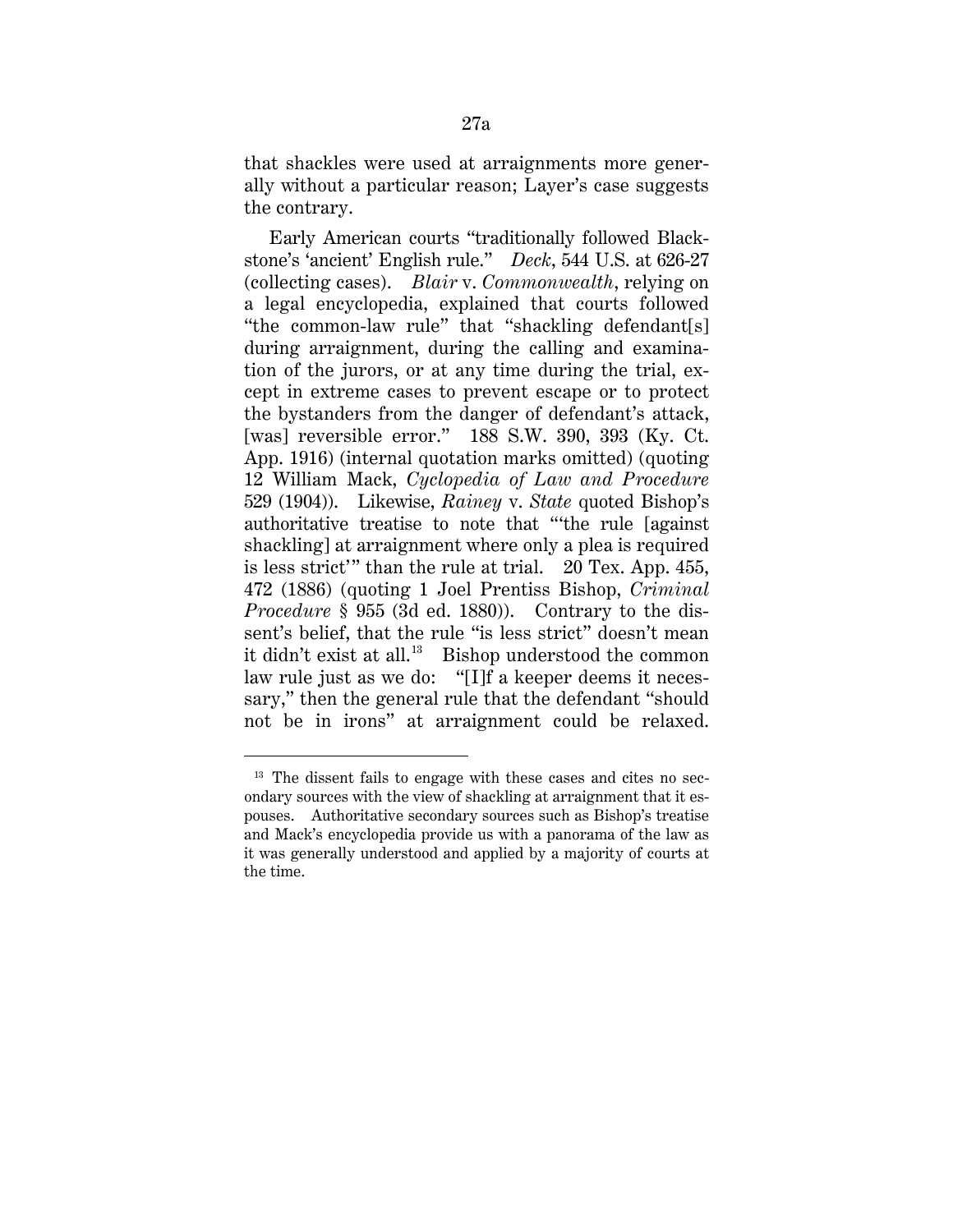1 Bishop, *Criminal Procedure* § 731; *see also Parker* v. *Territory*, 52 P. 361, 363 (Ariz. 1898) ("'A person charged with a public offense shall not before conviction be subjected to any more restraint than is necessary for his detention to answer the charge,'—which is but the common-law and constitutional right of a prisoner embodied in the statute." (citation omitted)). Thus, we have a tradition dating from time out of mind that defendants will appear in court prior to their conviction as free men with their heads held high.

**3.** The government contends that individualized determinations are required only before shackles are used in the jury's presence. Otherwise, it argues, the right is sufficiently protected by considering generally applicable security concerns, deferring to the U.S. Marshals Service and leaving the rest to individual judges' discretion. The government also asks us to analyze this case under *Bell* v. *Wolfish*, 441 U.S. 520 (1979).

But *Bell* dealt with pretrial detention facilities, not courtrooms.14Those facilities are meant to restrain and keep order, not dispense justice. They are a mere step away from detention in prison. We emphatically reject the idea that courtrooms are (or should be) perceived as places of restraint and punishment, or that courtrooms should be governed exclusively by the type of safety considerations that justify detention facility

<sup>14</sup> The dissent expands the scope of *Bell* to the courtroom by claiming that "[t]he government's interest in securing [pretrial detainees'] presence at trial and maintaining order and security . . . remains the same regardless of the location." Dissent at 65. Location matters, however. The courtroom is not a pretrial detention facility.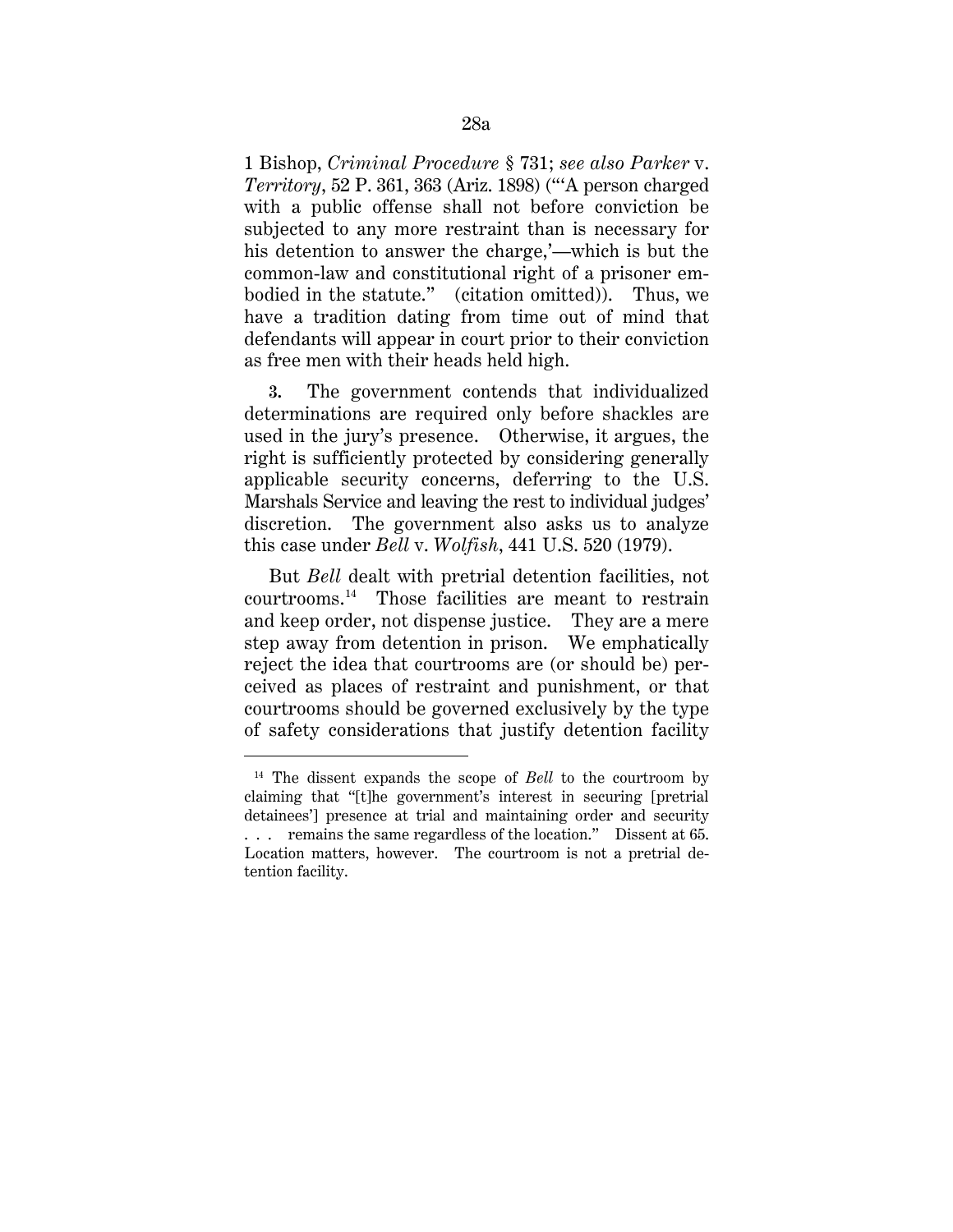policies. We must make every reasonable effort to avoid the appearance that courts are merely the frontispiece of prisons.

We have a long tradition of giving correctional officials a wide berth in maintaining security within their own facilities. <sup>15</sup> *See id.* at 540 n.23. But we don't have a tradition of deferring to correctional or law enforcement officers as to the treatment of individuals appearing in public courtrooms. In the courtroom, law enforcement officers have no business proposing policies for the treatment of parties as a class. Insofar as they have information pertaining to particular defendants, they may, of course, bring it to the court's attention. But a blanket policy applied to all defendants infuses the courtroom with a prison atmosphere. The Marshals Service should not have proposed it and the judges should not have paid heed.

We must take seriously how we treat individuals who come into contact with our criminal justice system —from how our police interact with them on the street to how they appear in the courtroom. How the justice system treats people in these public settings matters for the public's perception, including that of the defendant. Practices like routine shackling and "perp walks" are inconsistent with our constitutional presumption that people who have not been convicted of a crime are innocent until proven otherwise. That's why we must examine these practices more skeptically than those

-

<sup>15</sup> We need not consider the application of *Bell* to holding cells or transportation between detention centers and the courtroom, which are beyond the scope of this case.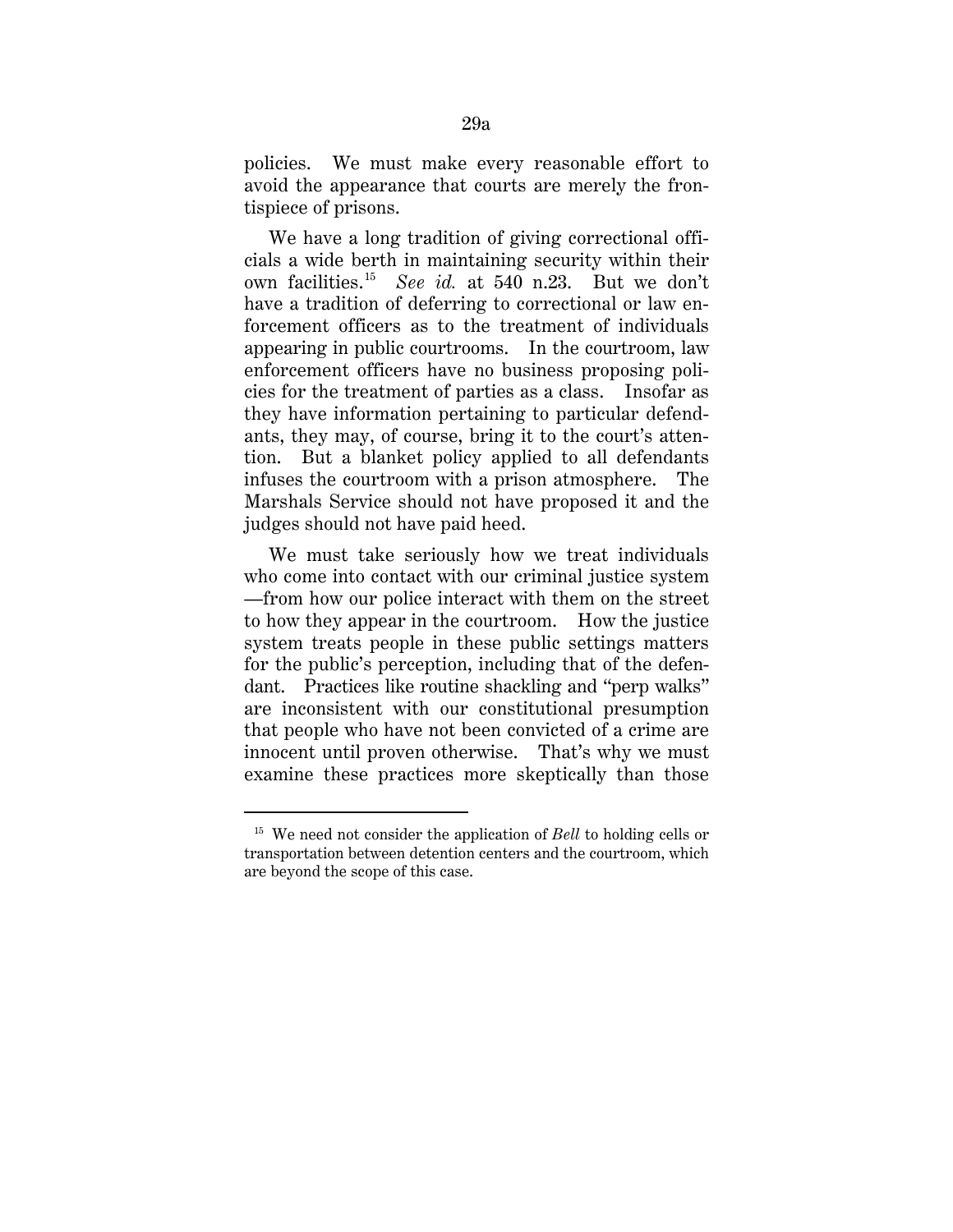deployed in an institutional setting like *Bell*. *See, e.g.*, *Deck*, 544 U.S. at 634 (holding that a defendant's Fifth Amendment rights were violated by visible shackling before a jury at capital sentencing proceedings); *Lauro*  v. *Charles*, 219 F.3d 202, 212-13 (2d Cir. 2000) (holding that a defendant's Fourth Amendment rights were violated by a staged and filmed perp walk done without a legitimate law enforcement reason). We must treat people with respect and dignity even though they are suspected of a crime.

\* \* \*

The Constitution enshrines a fundamental right to be free of unwarranted restraints. Thus, we hold that if the government seeks to shackle a defendant, it must first justify the infringement with specific security needs as to that particular defendant. Courts must decide whether the stated need for security outweighs the infringement on a defendant's right. This decision cannot be deferred to security providers or presumptively answered by routine policies. All of these requirements apply regardless of a jury's presence or whether it's a pretrial, trial or sentencing proceeding. Criminal defendants, like any other party appearing in court, are entitled to enter the courtroom with their heads held high.

The policy that defendants challenged here isn't presently in effect. Thus, although we hold that policy to be unconstitutional, we withhold the issuance of a formal writ of mandamus at this time.

**DENIED.**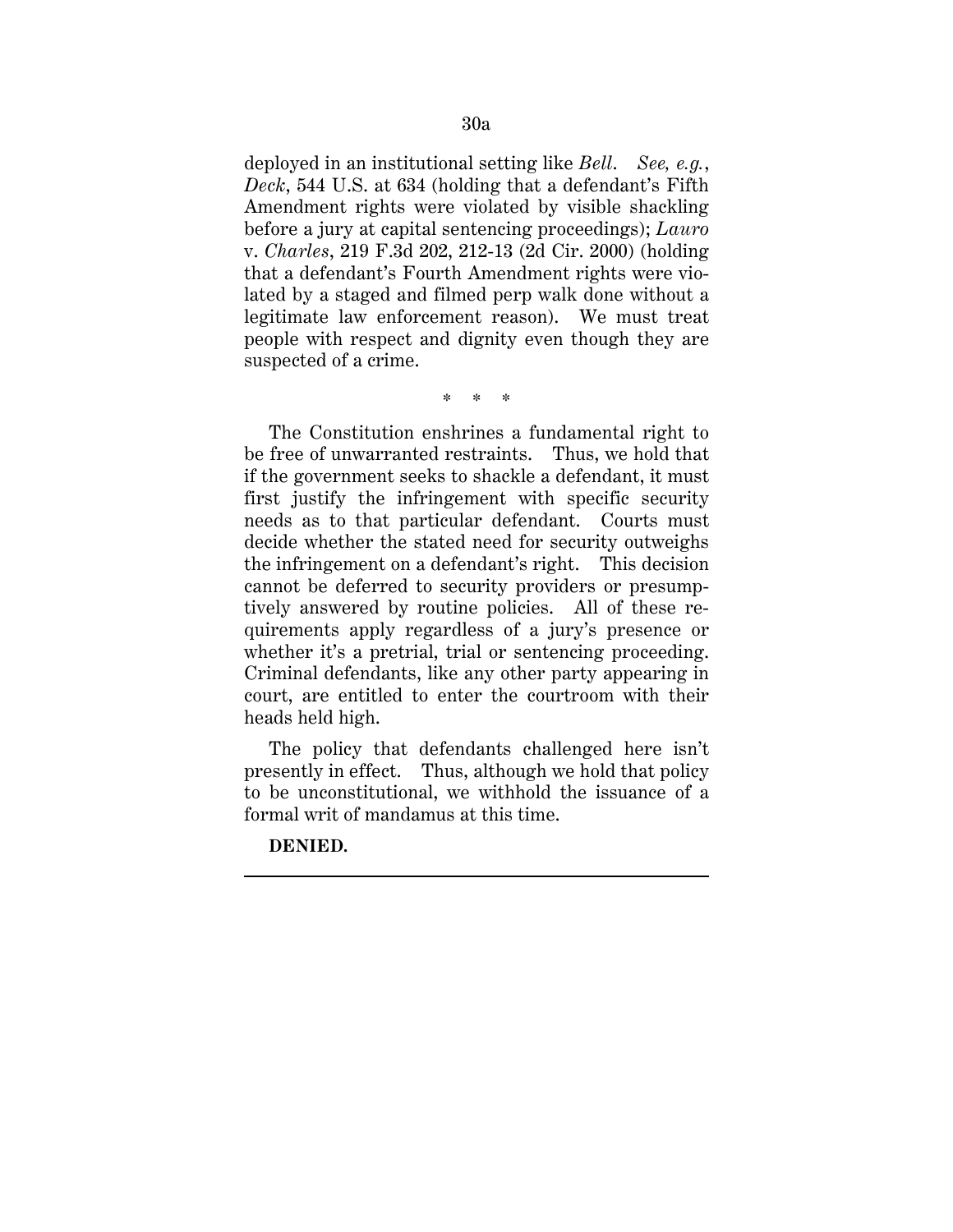SCHROEDER, Circuit Judge, concurring:

I fully concur in Judge Kozinski's opinion with its comprehensive historical analysis. I write separately only to offer a brief comment about Judge Ikuta's lengthy, well written dissent.

In addition to noting my disagreement with the dissent's interpretation of common law and Supreme Court authority, I also observe that the dissent unfortunately lacks sensitivity to two of the most important components of our system of justice. The first is the dignity with which court proceedings should be conducted. The dissent thus ignores the degradation of human beings who stand before a court in chains without having been convicted, or in many instances, without even having been formally charged with any crime. Second, the dissent lacks sensitivity to the proper role of the judges as opposed to the Marshals Service in determining how a courtroom should be run. Thus the dissent accepts the data provided by the Marshals Service even though no district court judge has ever made any finding of fact concerning the data's accuracy or whether it provides a good reason for this unprecedented mass shackling.

Our court today correctly upholds the proper role of the judges, as opposed to the jailors, in the courtroom.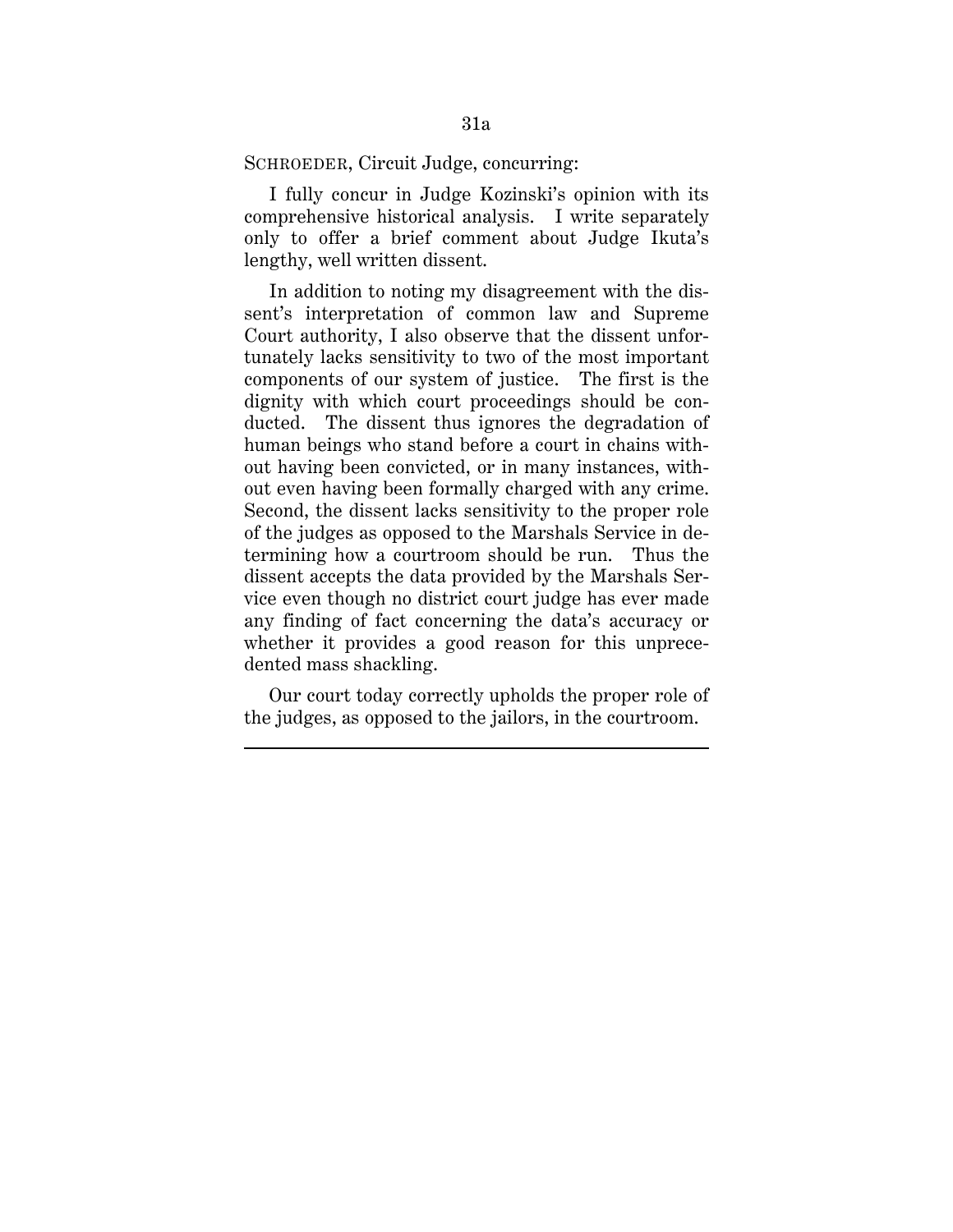IKUTA, Circuit Judge, with whom O'SCANNLAIN, SILVER-MAN, GRABER, and CALLAHAN, Circuit Judges, join, dissenting:

Far removed from the potential dangers of a trial court, the majority holds that criminal defendants whose cases are now moot can use their individual appeals as vehicles to invalidate the prospective application of a federal district court's policy of deferring to the United States Marshals Service on questions of courtroom security. In reaching this conclusion, the majority ignores Article III's limitations on federal judicial power, conjures up an unsupported and unprecedented exception to mootness, chastises district judges for following our case law, brushes aside inconvenient Supreme Court reasoning, creates an unjustifiable circuit split, and discovers a one-size-fits-all courtroom security policy in the Constitution. We should not be hearing this case at all, much less using it to announce a sweeping and unfounded new constitutional rule with potentially grave consequences for state and federal courthouses throughout this circuit. I dissent.

I

In July 2013, the United States Marshals Service, pursuant to its congressional charge "to provide for the security . . . of the United States District Courts," 28 U.S.C. § 566(a), recommended that the judges of the Southern District of California allow the Marshals Service to produce all in-custody defendants in full restraints for non-jury proceedings. The Marshals Service based this recommendation on several factors. For one, a number of dangerous incidents had recently occurred in the courthouse. In 2013 alone, there were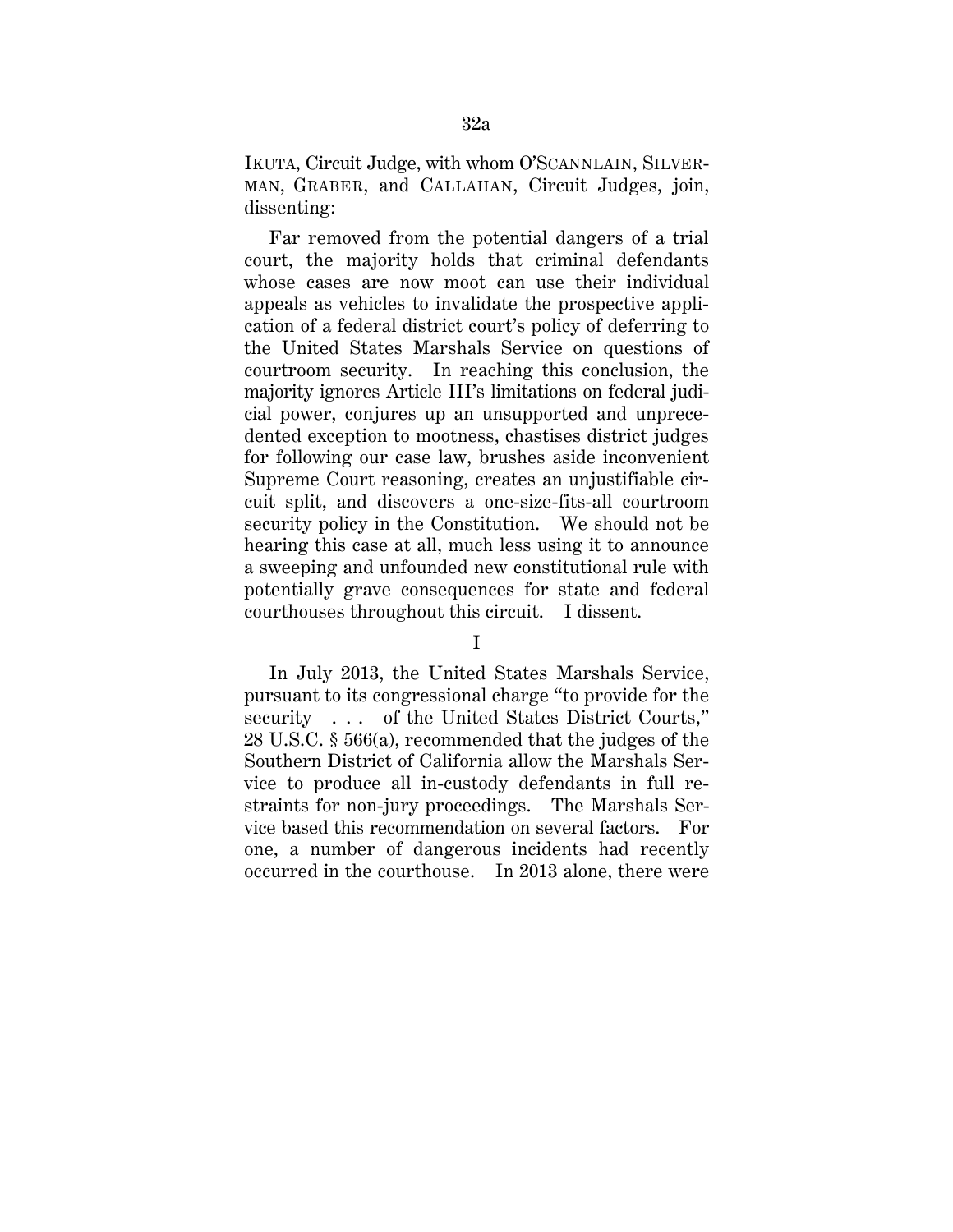two separate inmate-on-inmate assaults inside courtrooms; an inmate was stabbed in the face as a result of one of those assaults. The Marshals Service also discovered that several detainees had armed themselves with homemade weapons in holding cells, including a detainee with no violent background who attempted to smuggle a razor blade in his shoe.

Second, the Marshals Service determined that it lacked sufficient information to predict which detainees would present a danger. In many cases, detainees with no history of violence, or those who were charged with non-violent offenses, engaged in violent acts while in custody. For instance, in 2013 there were seven detainee-on-staff assaults in the Southern District of California; six of the offenders had been charged with non-violent offenses, and five of those six had no histories of violence. Moreover, the Marshals Service can access only limited criminal background information regarding detainees who are not residents of the United States, and the Southern District of California hears an unusually high number of cases involving such detainees. Accordingly, the Marshals Service concluded that it had little ability to predict which detainees would present a danger.

The Marshals Service also noted logistical concerns that enhanced the potential danger arising from the large number of criminal defendants cycling through the courthouse. In the years leading up to the policy's implementation, the Marshals Service produced approximately 40,000 in-custody defendants for court appearances, with an average of over 200 defendants moving through district cellblocks per day. The high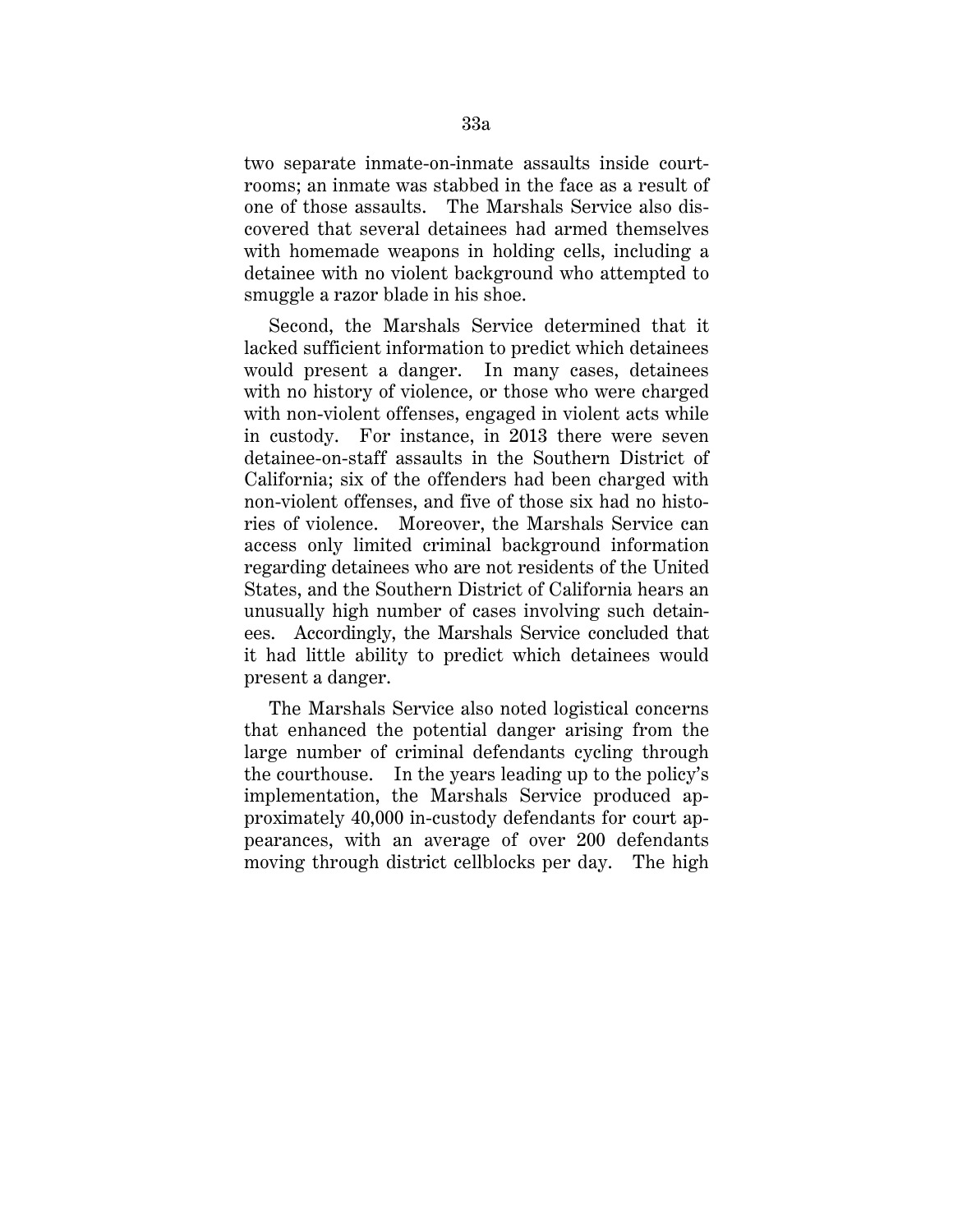volume of in-custody criminal defendants, the close quarters in the courtrooms used by magistrate judges, the configurations of the courtrooms used by district judges, and budgetary constraints that forced the Marshals Service to reduce the allocation of resources to courtroom protection duties all contributed to heightened security concerns. In short, the Marshals Service's security recommendation arose from a confluence of factors, many of which were specific to the Southern District of California.

After consulting with the United States Attorney's Office, the Federal Defenders of San Diego, and a Criminal Justice Act panel representative, the district court concluded that it should defer to the Marshals Service's recommendation on this courtroom security issue, with two exceptions. First, the district court declined to adopt the Marshals Service's recommendation with respect to guilty plea colloquies and sentencing hearings. Second, the district court reserved the right of any individual judge to opt out of the policy. In deciding to implement the Marshals Service's recommendation, the district court relied on our decision in *United States v. Howard*, 480 F.3d 1005, 1013 (9th Cir. 2007), and on the Second Circuit's decision in *United States v. Zuber*, 118 F.3d 101, 104 (2d Cir. 1997), each of which held that deference to the Marshals Service's judgment regarding the use of restraints on detainees during non-jury pretrial proceedings did not violate the detainees' constitutional rights.

Challenges to the new policy came quickly, including from the defendants now before us on appeal. In October 2013, Jasmin Morales made her initial appear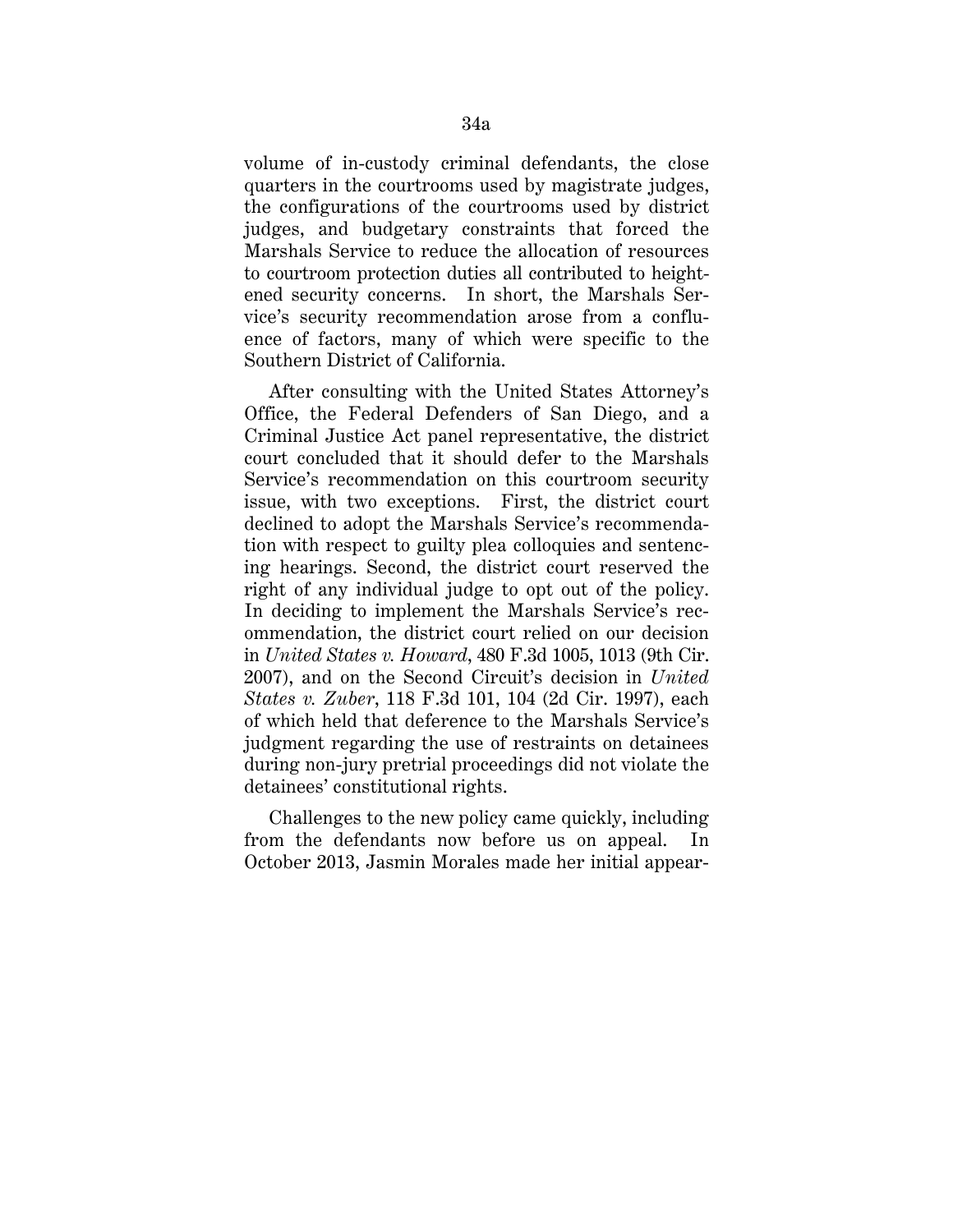ance before a magistrate judge in full restraints pursuant to the new security policy. Morales had been charged with felony importation of a controlled substance, in violation of 21 U.S.C. §§ 952 and 960. Her counsel moved to have the restraints removed during the pretrial proceedings, but the magistrate judge denied the motion. While her criminal case was moving forward, Morales filed an emergency motion with the district court challenging the pretrial restraint policy. A district court judge denied that motion, and her counsel filed a notice of appeal in November 2013. A few months later, in April 2014, Morales pleaded guilty. The district court imposed a sentence of eighteen months imprisonment and three years of supervised release and entered a final judgment on June 19, 2014. At that point, Morales's criminal case before the district court was over.<sup>1</sup> The other defendants whose appeals are before us—Rene Sanchez-Gomez, Moises Patricio-Guzman, and Mark Ring—have similar stories.<sup>2</sup>

<sup>&</sup>lt;sup>1</sup> While Morales could appear in federal court again on a supervised release violation, she would not appear as a pretrial detainee. Rather, she is now "[a] criminal defendant proved guilty" who "does not have the same liberty interests as a free man." *Dist. Atty's Office v. Osborne*, 557 U.S. 52, 68 (2009).

<sup>2</sup> Sanchez-Gomez was charged with felony misuse of a passport in violation of 18 U.S.C. § 1544. He filed an emergency motion (identical to Morales's motion) challenging the restraint policy. The district court denied the motion, and Sanchez-Gomez filed a notice of appeal on November 22, 2013. By December 2013, Sanchez-Gomez had pleaded guilty to the charge; the district court entered a final judgment and imposed five years of probation. Patricio-Guzman filed an identical emergency motion challenging the restraint policy. It was also denied. He pleaded guilty to misde-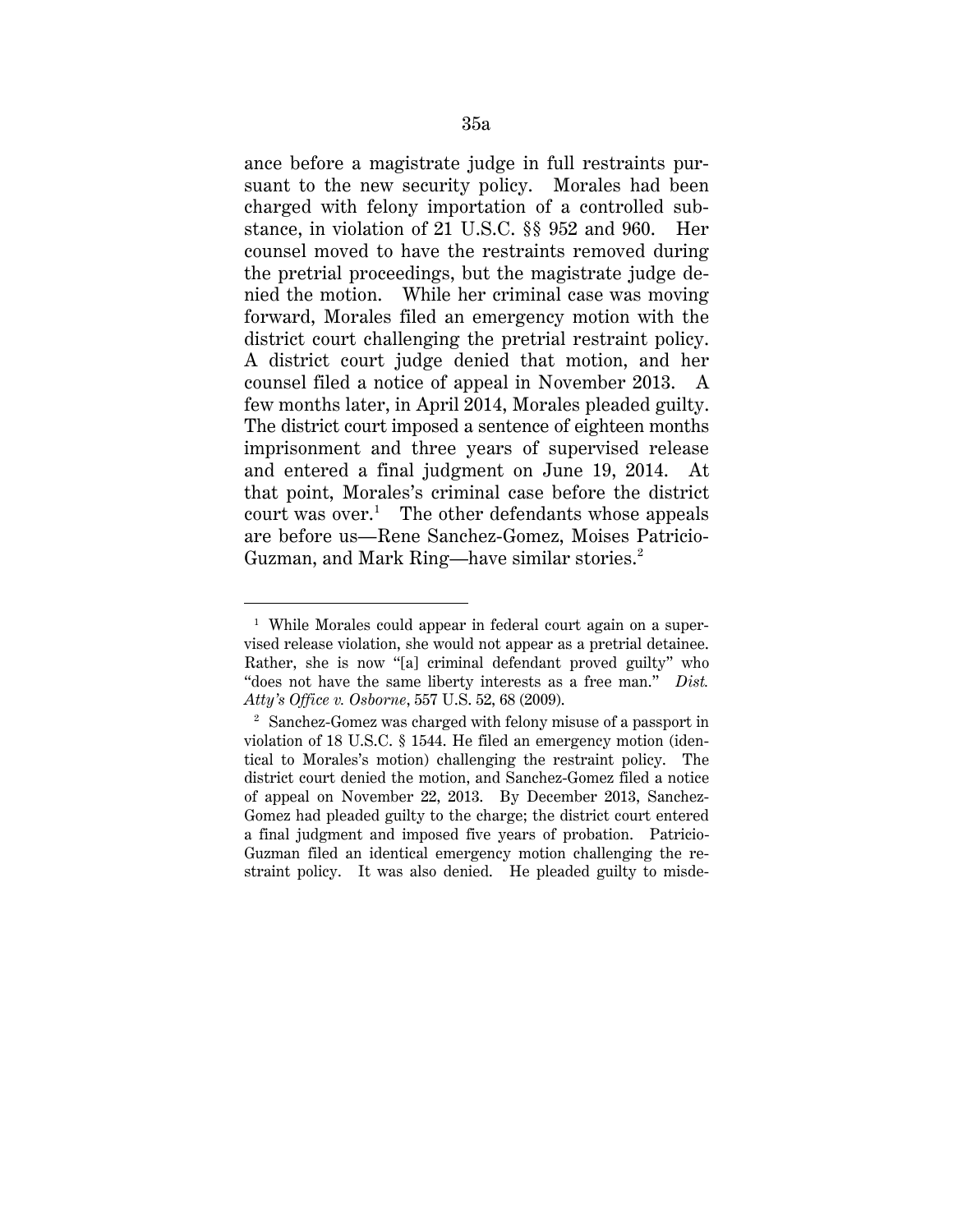This case accordingly comes to us in an odd procedural posture: Each of the four defendants' criminal cases came to a close before we heard their appeals, and the four defendants (represented here by the Federal Defenders of San Diego) are before us challenging only the Marshals Service's prospective use of restraints during pretrial proceedings. They do not seek review of the individual decisions to permit the use of restraints in their cases. They do not seek damages for any injury they incurred due to this policy. Nor do they seek to have their convictions or sentences set aside as a result of any prejudicial effect of the restraint policy. Instead, the Federal Defenders of San Diego, allegedly on behalf of the four defendants, seeks prospective relief for all future pretrial detainees who may have pretrial proceedings in the Southern District of California. The defendants seek this relief even though, as the majority concedes, Maj. op. at 16, they are no longer subject to the challenged policy. In fact, none of these defendants has any reason to step foot in a federal courtroom as a pretrial detainee again. Thus, as the majority acknowledges, these defendants

-

meanor illegal entry into the United States, 8 U.S.C. § 1325, and was sentenced to thirty days of imprisonment. Final judgment was entered in his case weeks before he filed a notice of appeal regarding the denial of his motion to have restraints removed during pretrial proceedings. Ring was charged with making an interstate threat in violation of 18 U.S.C. § 875(c). His challenge to the use of pretrial restraints was also denied in November 2013, and he filed an appeal a week later. The district court dismissed the charges against Ring with prejudice on the government's motion in October 2014. We consolidated the appeals brought by each of the defendants.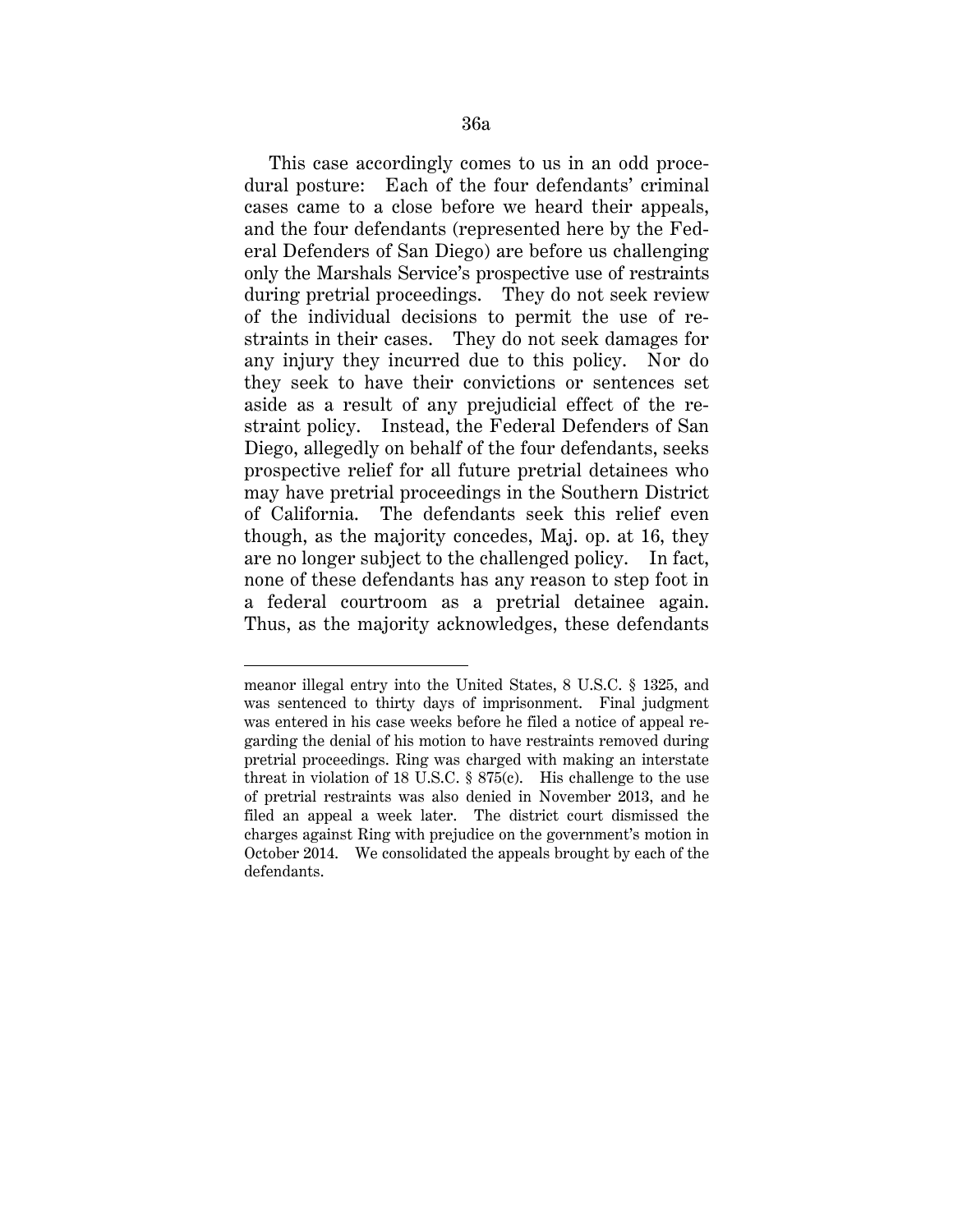"are making class-like claims and asking for class-like relief," Maj. op. at 11, but are doing so via their individual criminal cases. The threshold question presented in this case is whether, consistent with Article III of the Constitution, they may do so.

#### II

Because Morales, Sanchez-Gomez, Patricio-Guzman, and Ring have no ongoing interest in the purely prospective relief they seek, *see* Maj. op. at 16, their appeals are moot unless some exception to the ordinary rules of mootness applies. But neither the Supreme Court nor our precedent has established any applicable exception. The majority implicitly concedes as much by contriving a new exception—the "functional class action," *id.* at 16—in order to rescue these appeals from mootness. Because this theory is inconsistent with Supreme Court precedent and incompatible with Article III's case-or-controversy requirement, the majority's creative effort to sidestep mootness should be rejected.

# A

The majority treats Article III's case-or-controversy requirement as a mere obstacle in its path to the merits that can be avoided through calculated maneuvering. But our adherence to this requirement "is essential if federal courts are to function within their constitutional sphere of authority." *North Carolina v. Rice*, 404 U.S. 244, 246 (1971) (per curiam).The Constitution constrains federal "judicial Power" to nine classes of "Cases" and "Controversies." U.S. Const. art. III, § 2; *Rice*, 404 U.S. at 246. A dispute is not a qualifying case or controversy unless we can afford relief to the parties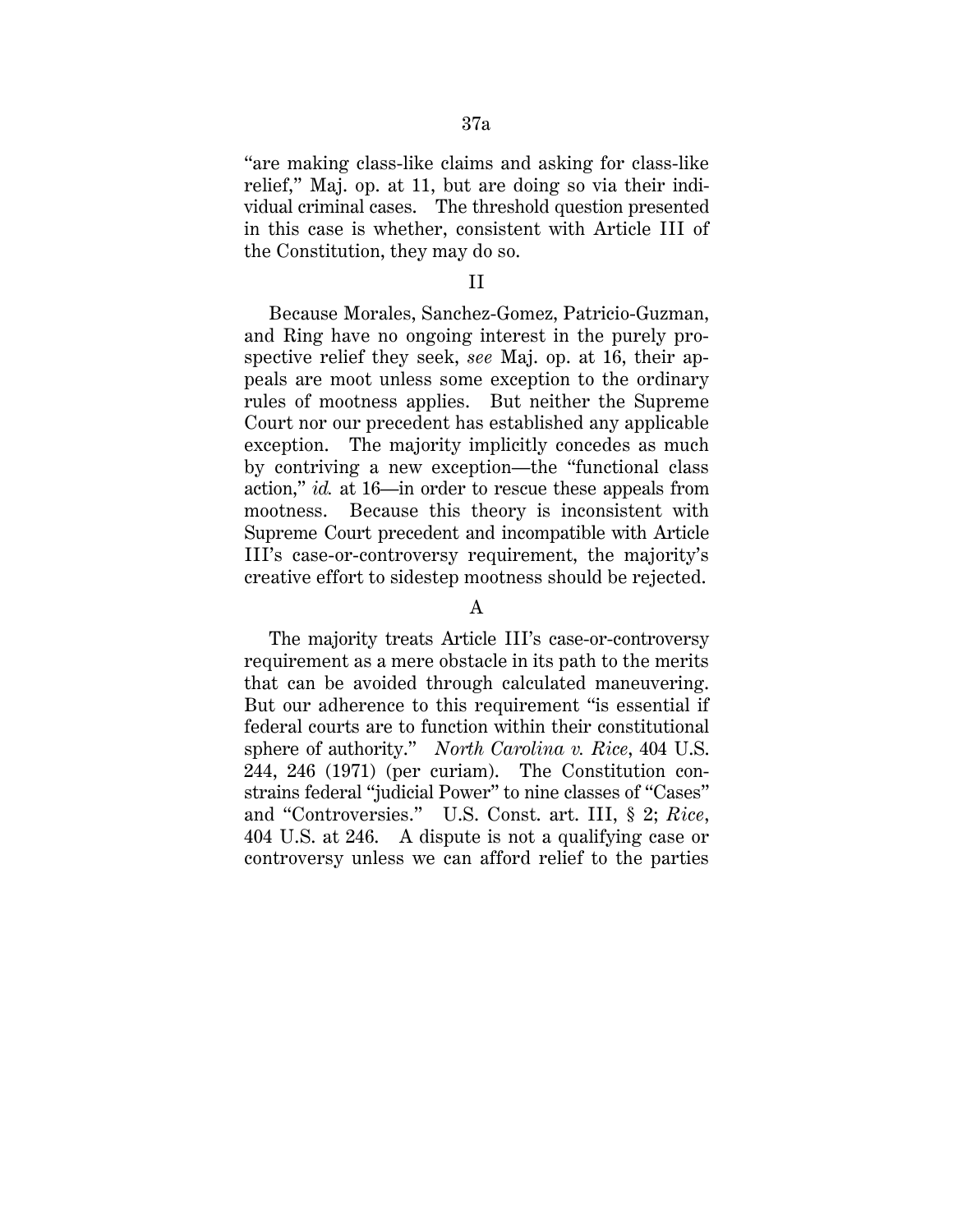before us, *see Rice*, 404 U.S. at 246, and the "case-orcontroversy requirement subsists through all stages of federal judicial proceedings," *Fed. Election Comm'n v. Wis. Right to Life, Inc.*, 551 U.S. 449, 461 (2007) (internal quotation marks omitted). Thus, "it is not enough that a dispute was very much alive when suit was filed." *Lewis v. Cont'l Bank Corp.*, 494 U.S. 472, 477 (1990). Instead, if a party seeking relief loses a "cognizable interest in the outcome" at any stage of the litigation, *Murphy v. Hunt*, 455 U.S. 478, 481 (1982) (per curiam) (internal quotation marks omitted), then the matter becomes moot and is "no longer a 'Case' or 'Controversy' for purposes of Article III, . . . [n]o matter how vehemently the parties continue to dispute the lawfulness of the conduct that precipitated the lawsuit," *Already, LLC v. Nike, Inc.*, 133 S. Ct. 721, 726-27 (2013). This constraint on federal judicial power exists, as the majority acknowledges, whether the parties are before the court on an appeal, a petition for a writ of mandamus, or any other means of obtaining relief. Maj. op. at 16. Here, the defendants' claims that the pretrial restraint policy violates the Constitution are moot "because even a favorable decision" would not entitle the defendants to any relief. *Murphy*, 455 U.S. at 481. Accordingly, absent some exception to the ordinary rules of mootness, we lack jurisdiction over these consolidated appeals, and they must be dismissed.

The established exceptions to mootness do not give the majority much to work with in its effort to find a live case or controversy. The majority references the exception for cases capable of repetition, yet evading review, Maj. op. at 16-17, but this exception applies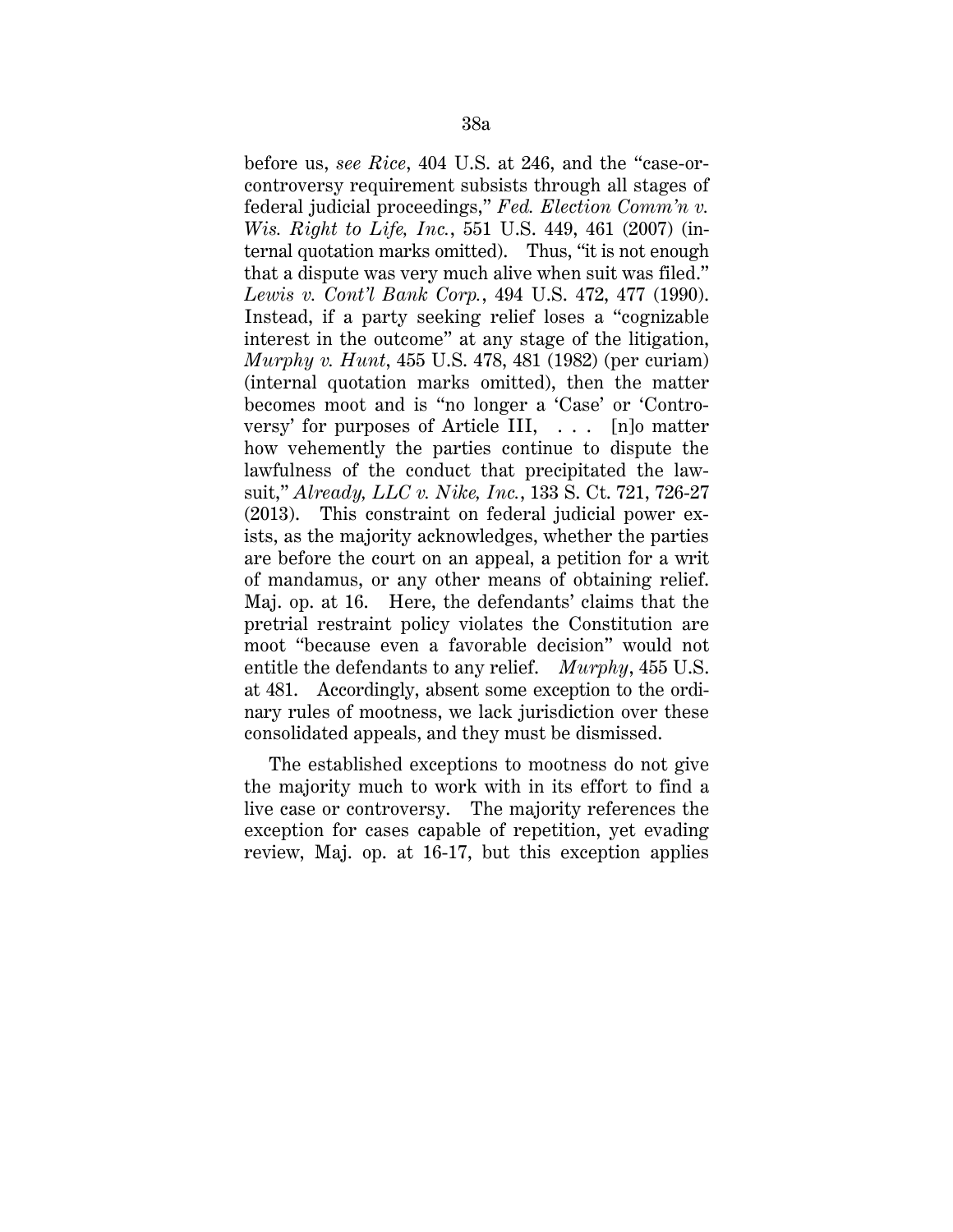only if "there is a reasonable expectation that the same complaining party will be subject to the same action again," *Spencer v. Kemna*, 523 U.S. 1, 17 (1998) (brackets omitted) (quoting *Lewis*, 494 U.S. at 481) (internal alterations omitted). Here, as the majority concedes, "we cannot presume that defendants will be subject to criminal proceedings in the future." Maj. op. at 16; *accord O'Shea v. Littleton*, 414 U.S. 488, 497 (1974); *Cox v. McCarthy*, 829 F.2d 800, 804 n.3 (9th Cir. 1987). Accordingly, the alleged injury is not capable of repetition as to the parties before us, and the "capable of repetition, yet evading review" exception to mootness is inapplicable. *Spencer*, 523 U.S. at 17.

B

Instead of conceding that this case is beyond our power to decide, the majority invents a new "functional class action" exception to mootness. Maj. op. at 16-20. Relying on *Gerstein v. Pugh*, 420 U.S. 103 (1975), a case considering mootness in the class action context, the majority reasons that a case is not moot whenever there is "an ever-refilling but short-lived class" of defendants who are subject to a challenged policy, "[a]t least some members of this functional class continue to suffer the complained-of injury," and most of the members are represented by zealous advocates. Maj. op. at 19. But a group of ever-changing individuals with similar concerns (as the majority envisions) does not constitute the sort of class that can avoid mootness. Even when a plaintiff purports to bring an action on behalf of others, the action will become moot when the plaintiff's own claims become moot, unless the plaintiff has used a procedural mechanism, such as class certi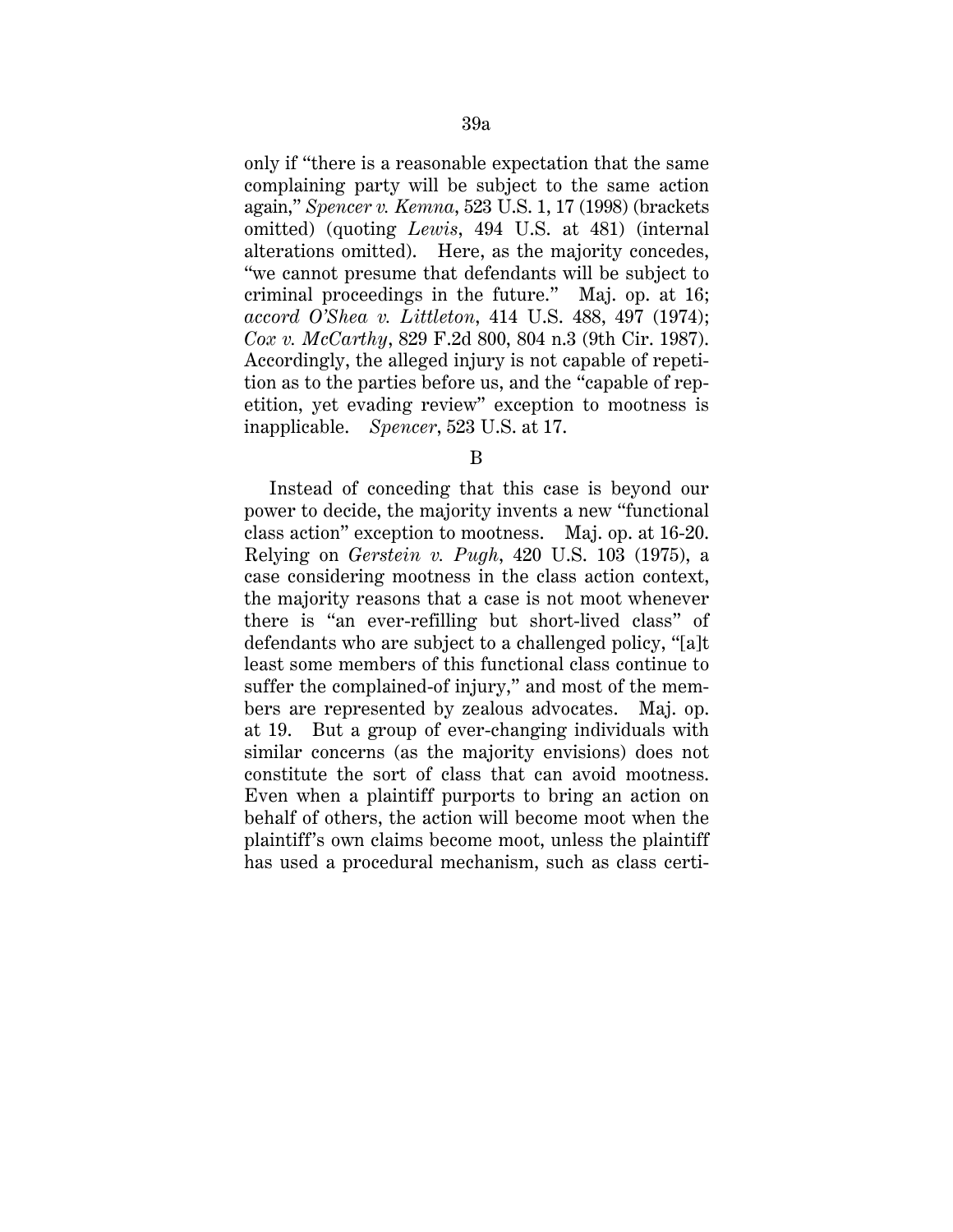fication under Rule 23 of the Federal Rules of Civil Procedure, that can produce a class with "an independent legal status" or otherwise effectively joins "additional parties to the action." *Genesis Healthcare Corp. v. Symczyk*, 133 S. Ct. 1523, 1530 (2013). Without the creation of such a class pursuant to a statute or rule, a group of interested individuals cannot be a party to the action before the court, and therefore the court may not consider their interests in a particular case for purposes of a mootness inquiry. *See id.*

To understand why *Gerstein* is inapposite here, some background is needed to explain how the mootness doctrine applies in the class action context. Rule 23 provides a procedure that allows courts to aggregate the claims of multiple parties. *See Deposit Guar. Nat'l Bank v. Roper*, 445 U.S. 326, 339 (1980) (stating that a class action is "[t]he aggregation of individual claims in the context of a classwide suit"). Once a class is certified under Rule 23, it "acquires an independent legal status." *Genesis Healthcare*, 133 S. Ct. at 1530. The members of a class are parties to the action and are generally bound by the judgment. *See Taylor v. Sturgell*, 553 U.S. 880, 884 (2008).

Because a class is comprised of multiple parties to the legal action, a court's mootness inquiry in a class action lawsuit is broader than in traditional litigation on an individual's own behalf. *See, e.g.*, *Franks v. Bowman Transp. Co.*, 424 U.S. 747, 755-56 (1976) (holding that the interests of "unnamed members of the class" who are entitled to relief may satisfy the case-orcontroversy requirement). The named representative of a class must generally have standing at the com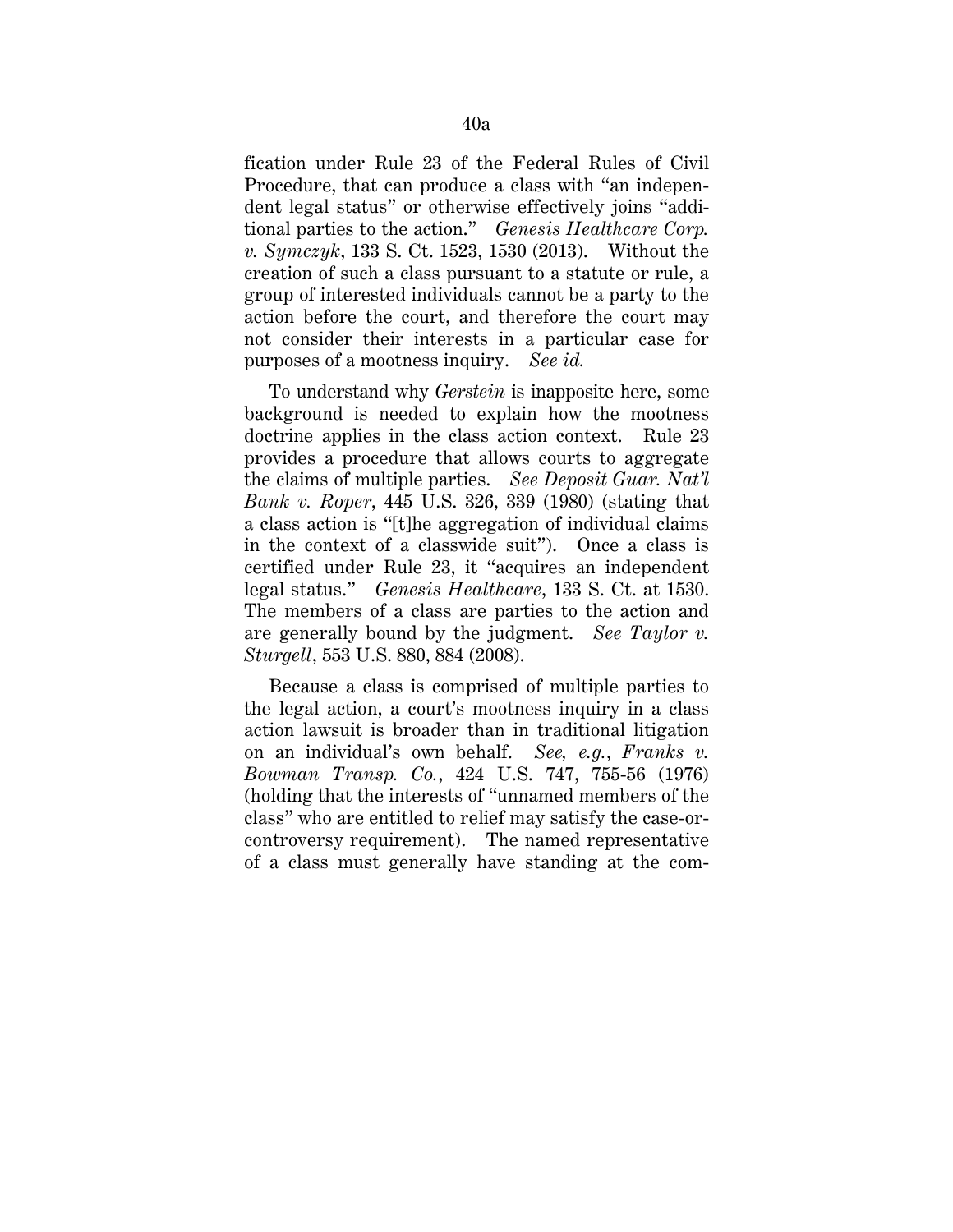mencement of an action and when the district court rules on a motion for class certification. *Sosna v. Iowa*, 419 U.S. 393, 402 (1975). But even if the named representative's case becomes moot after the district court has ruled on a motion for class certification, the case itself is not moot so long as at least one member of the putative class has a live interest. *See, e.g.*, *id.* (class action not moot when named representative's claim becomes moot after class certification); *U.S. Parole Comm'n v. Geraghty*, 445 U.S. 388, 404 (1980) (class action not moot when named representative's claim becomes moot after denial of class certification, provided that the class is subsequently certified). This makes sense: A certified class contains parties with ongoing live claims who have an entitlement to relief regardless whether the named representative's case becomes moot after the complaint is filed. *See Franks*, 424 U.S. at 755-57. Of course, if it turns out that the putative class was never actually eligible for certification, then the entire action dies as moot along with the class representative's claim. *Geraghty*, 445 U.S. at 404.

Even if a named representative's claims become moot *before* the district court has ruled on a class certification motion, a class claim may escape mootness under certain circumstances. This is the *Gerstein* rule. As the Supreme Court has explained, *Gerstein* "recognized . . . that 'some claims are so inherently transitory that the trial court will not have even enough time to rule on a motion for class certification before the proposed representative's individual interest expires.'" *County of Riverside v. McLaughlin*, 500 U.S. 44, 52 (1991) (brackets omitted) (quoting *Geraghty*, 445 U.S.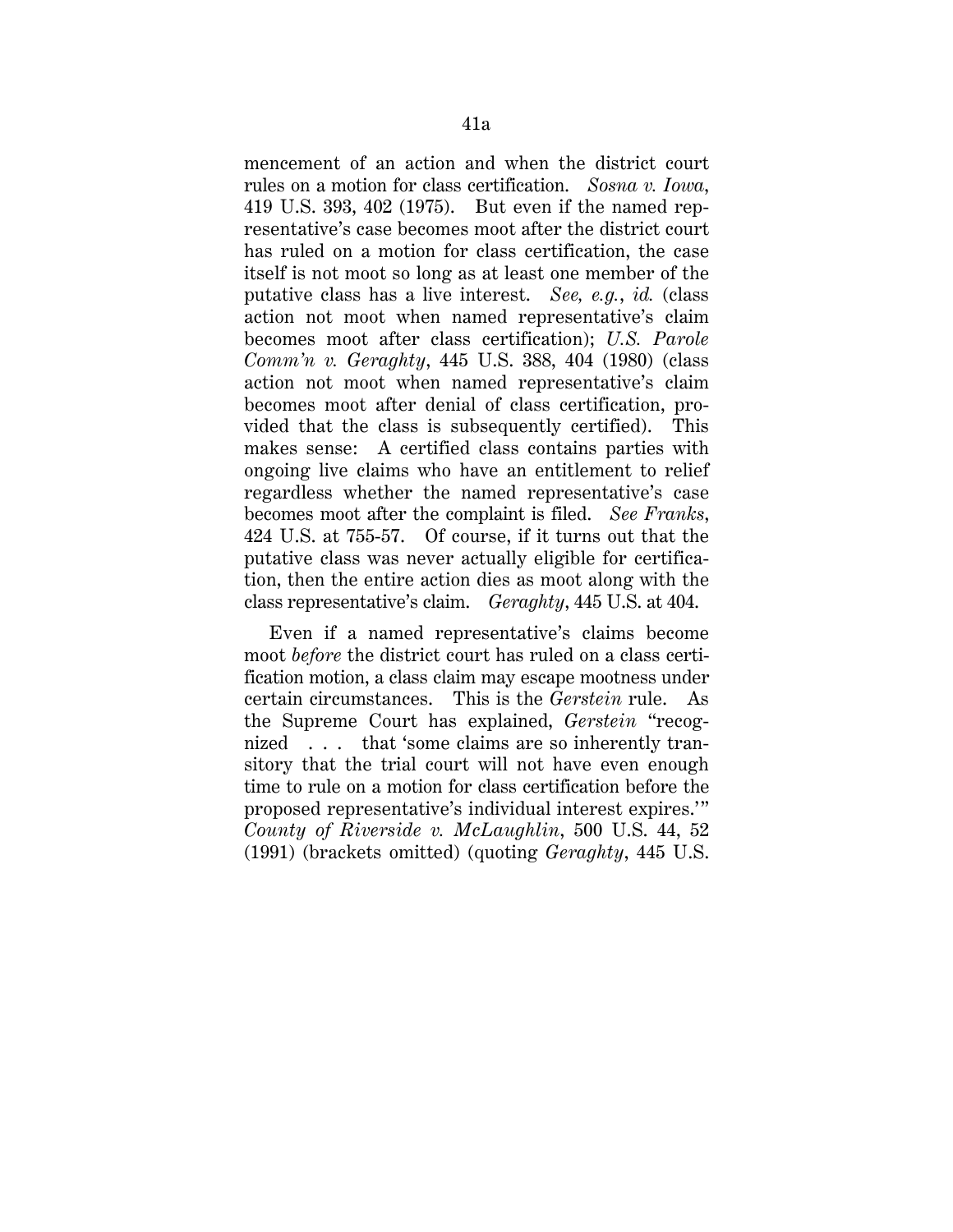at 399). Under these circumstances, a judicial decision to certify a class after the named representative's individual claim is moot may relate back to the time the named representative filed the class-action complaint, and the action will not be moot so long as members of the class continue to have a live controversy. *See Gerstein*, 420 U.S. at 110 n.11 (citing *Sosna*, 419 U.S. at 402 n.11).

In *Gerstein*, two pretrial detainees sued assorted county officials on behalf of a class of pretrial detainees under 42 U.S.C. § 1983 in order to challenge Florida's practice of not providing detainees with a timely probable cause hearing. *Id.* at 106-07. By the time the case reached the Supreme Court, the named representatives had been convicted, and it was not clear whether their individual claims had become moot before or after the district court certified the class. *Id.* at 110 n.11. Given the transitory nature of pretrial custody, the clear existence of a class, and the class's representation by counsel with similarly situated clients, the Supreme Court held that the class action was not moot even if the named representatives' claims expired before certification. *Id.* "In such cases, the 'relation back' doctrine is properly invoked to preserve the merits of the case for judicial resolution." *McLaughlin*, 500 U.S. at 52. As *Gerstein* illustrates, the "relation back" doctrine serves a very particular purpose. Specifically, in inherently transitory situations, the Court deems class certification to have occurred at the time the named representative filed the complaint with class allegations, at which time the named representative's claims were live. *See* 1 William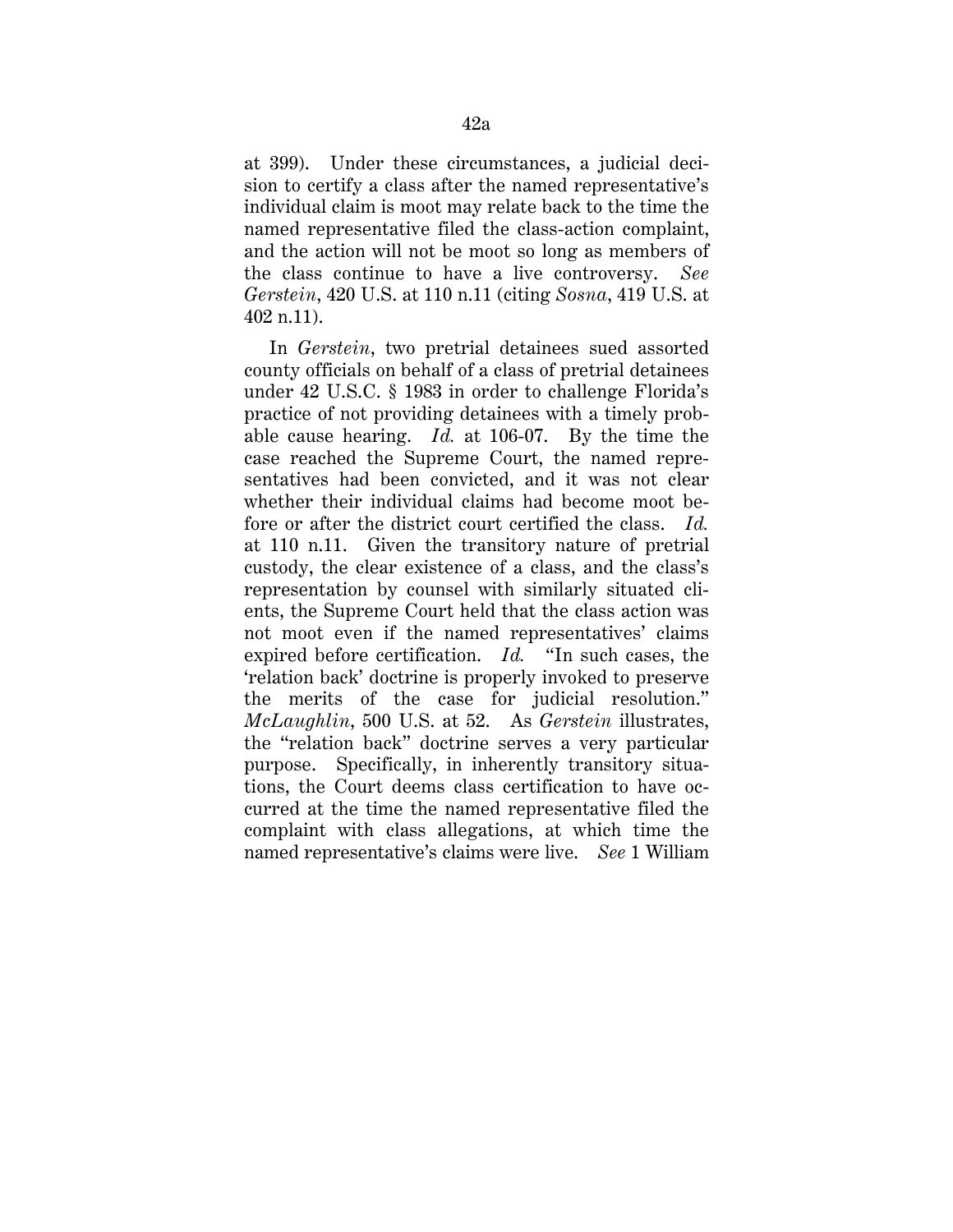B. Rubenstein et al., *Newberg on Class Actions* § 2:13 at 123 (5th ed. 2011). Because the named representative's claims therefore constructively became moot *after* the class's certification, the rule that a class action does not become moot in such circumstances applies. *See id.* at 123-24.

The Supreme Court later explained the limits of the Rule 23 mootness doctrine in considering its applicability to a collective action under the Fair Labor Standards Act (FLSA). The FLSA allows employees to bring a collective action on behalf of "other employees similarly situated," but employees do not become parties to the action unless they elect to opt into it. 29 U.S.C. § 216(b). In *Genesis Healthcare*, the named plaintiff's case became moot before the district court had "conditionally certified" the action, $3$  so no other employees had yet opted into the collective action. 133 S. Ct. at 1530. The district court therefore dismissed the lawsuit as moot. *Id.* at 1527. The Third Circuit reversed, holding that the collective action was not moot because, if the employee were subsequently successful in obtaining conditional certification, the district court should "relate the certification motion back to the date on which respondent filed her complaint." *Id.* at 1528.

The Supreme Court disagreed. Under § 216(b), approval of a plaintiff's conditional certification motion "does not produce a class with an independent legal

<sup>3</sup> *Genesis Healthcare* explained that courts adopted class action terminology, such as "conditional certification," in the FLSA context "to describe the process of joining co-plaintiffs under 29 U.S.C. § 216(b)." 133 S. Ct. at 1527 n.1.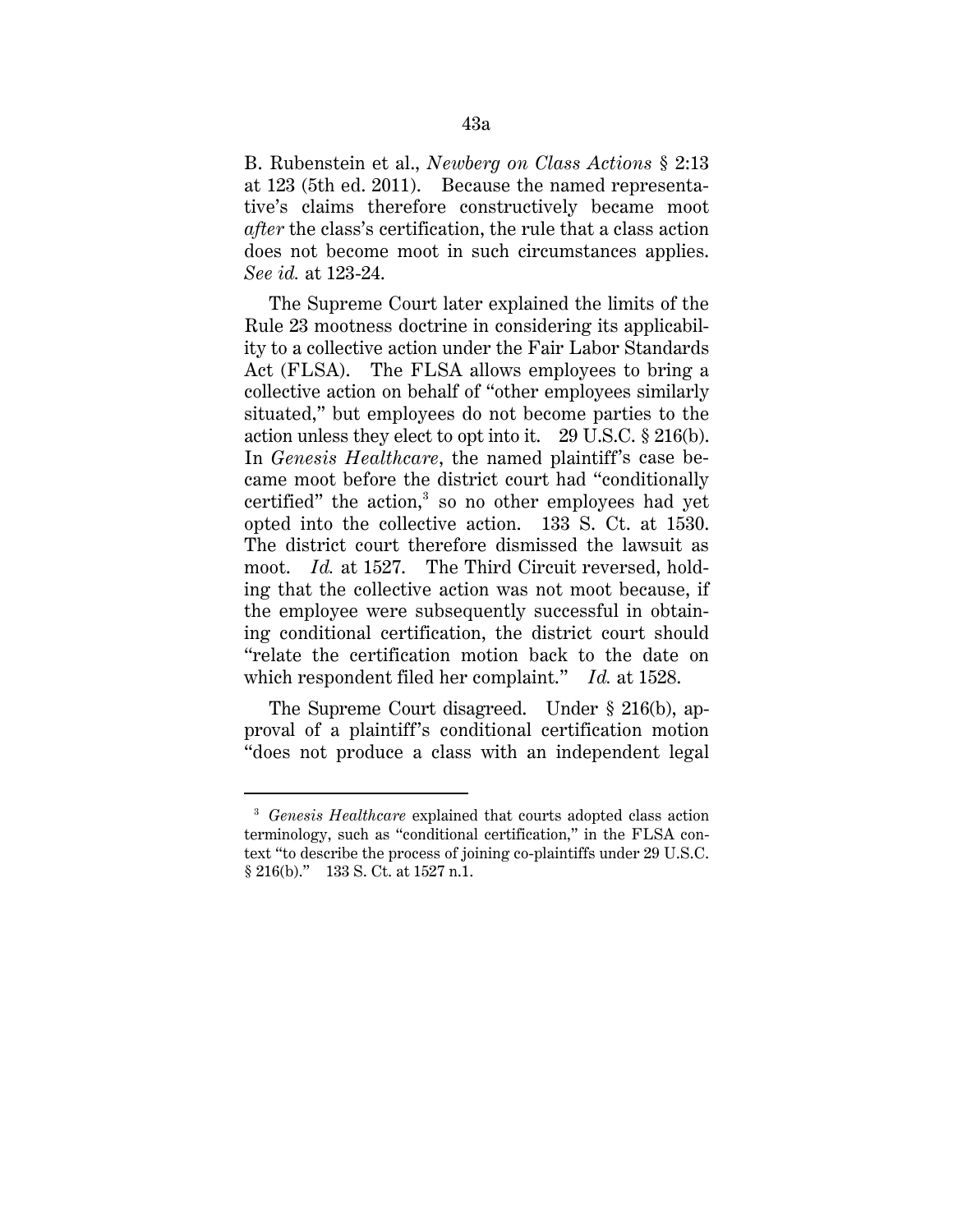status, or join additional parties to the action," unlike class action certification under Rule 23. *Id.* at 1530. Rather, "[t]he sole consequence of conditional certification is the sending of court-approved written notice to employees, who in turn become parties to a collective action only by filing written consent with the court." *Id.* (citation omitted). The Court concluded that, even if the original plaintiff "were to secure a conditional certification ruling on remand, nothing in that ruling would preserve her suit from mootness." *Id.* In other words, because no claimants had opted into the collective action, a court could not consider their interests in determining whether the plaintiff's suit was moot.

Relying on *Gerstein*, the plaintiff in *Genesis Healthcare* argued that in "inherently transitory" cases, a court could give the plaintiff an opportunity to complete the § 216(b) collective action process. *Id.* at 1530-31. If the court granted the conditional certification and employees subsequently joined the collective action, the plaintiff argued, the court should then "relate back" this successful creation of a collective action to the date the original plaintiff filed the complaint. *Id.* The Court did not rule on this suggestion, however, because the plaintiff's action in that case was not transitory in nature. *Id.* at 1531.<sup>4</sup> But even

<sup>4</sup> Because *Genesis Healthcare* rejected the plaintiff's argument on this ground, it provides no support for the majority's extension of the relation back doctrine to a criminal defendant's claim within his or her criminal case. Contrary to the majority's suggestion that the Court's silence equals permission, Maj. op. at 18-19, *Genesis Healthcare* consistently refers to the relation back doctrine as applying only to class actions. 133 S. Ct. at 1530-31.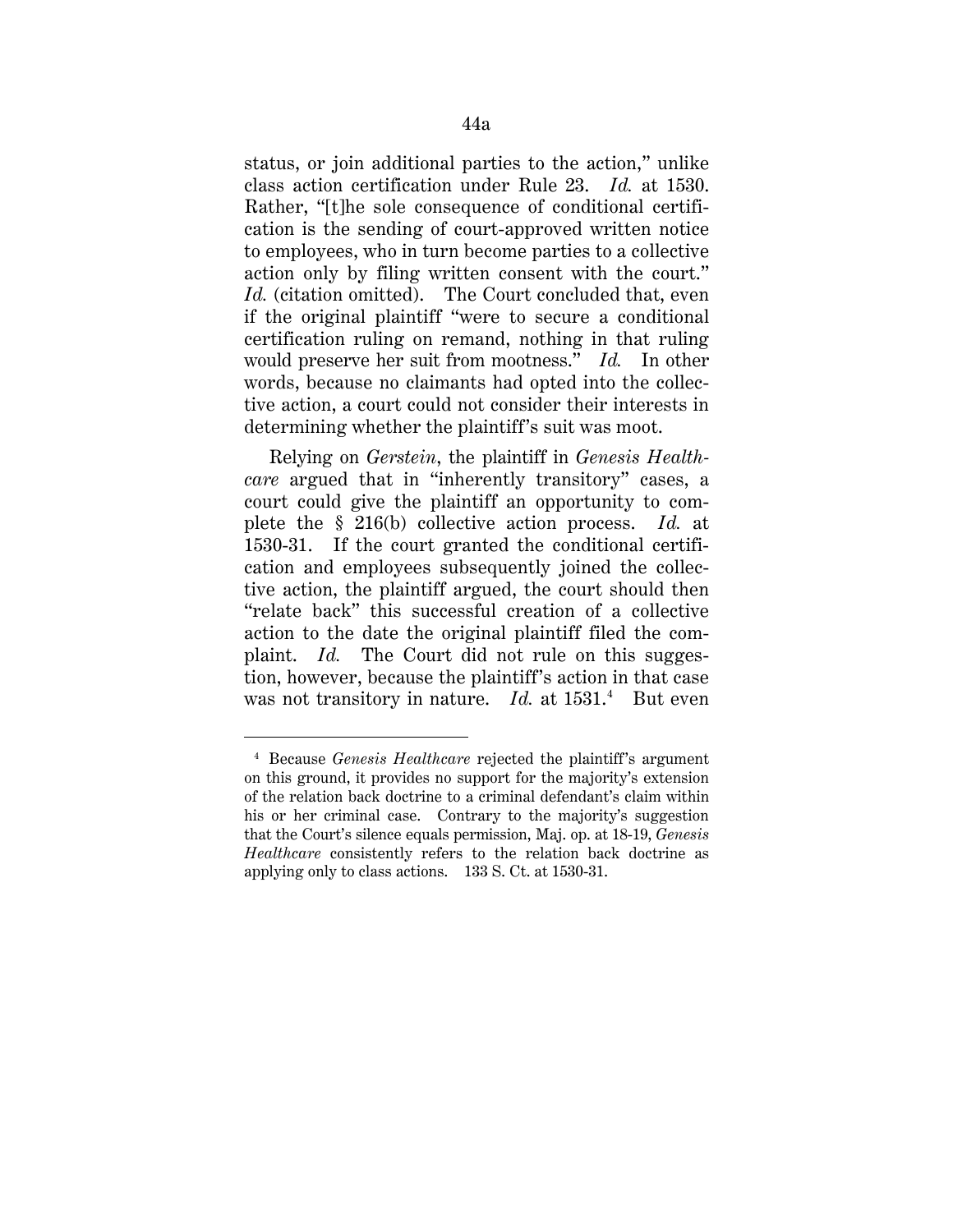this argument rested on the proposition that, at some point in time, multiple plaintiffs with live cases and controversies would be parties to the action before the court, which would overcome the mootness of the original plaintiff's claim.

As the Supreme Court's cases make clear, a necessary prerequisite to applying the mootness doctrine applicable to Rule 23 class actions is the existence of a procedural mechanism, such as Rule 23 or perhaps § 216(b), that allows a court to aggregate the claims of multiple potential claimants and make them parties to the legal action. *See id.* at 1530 (stating that the "essential" aspect of *Sosna* and its progeny "was the fact that a putative class action acquires an independent legal status once it is certified"). Contrary to the majority's "functional class action" theory, it is not enough for a party to assert an inherently transitory claim on behalf of others; there must be a statutory or procedural mechanism that aggregates their claims before the court. *See id.* (characterizing the "line of cases" of which *Gerstein* is a part as applying to "an 'inherently transitory' class-action claim," not to all inherently transitory claims).Indeed, the Supreme Court has never suggested that "unjoined claimants" could prevent the named plaintiff's case from becoming moot. *See id.* at 1531. For example, even though a collective action under the FLSA shares certain features of a class action, the class action mootness rules cannot apply unless and until the collective action includes the interests of other employees who have joined the action. *See id.* at 1530.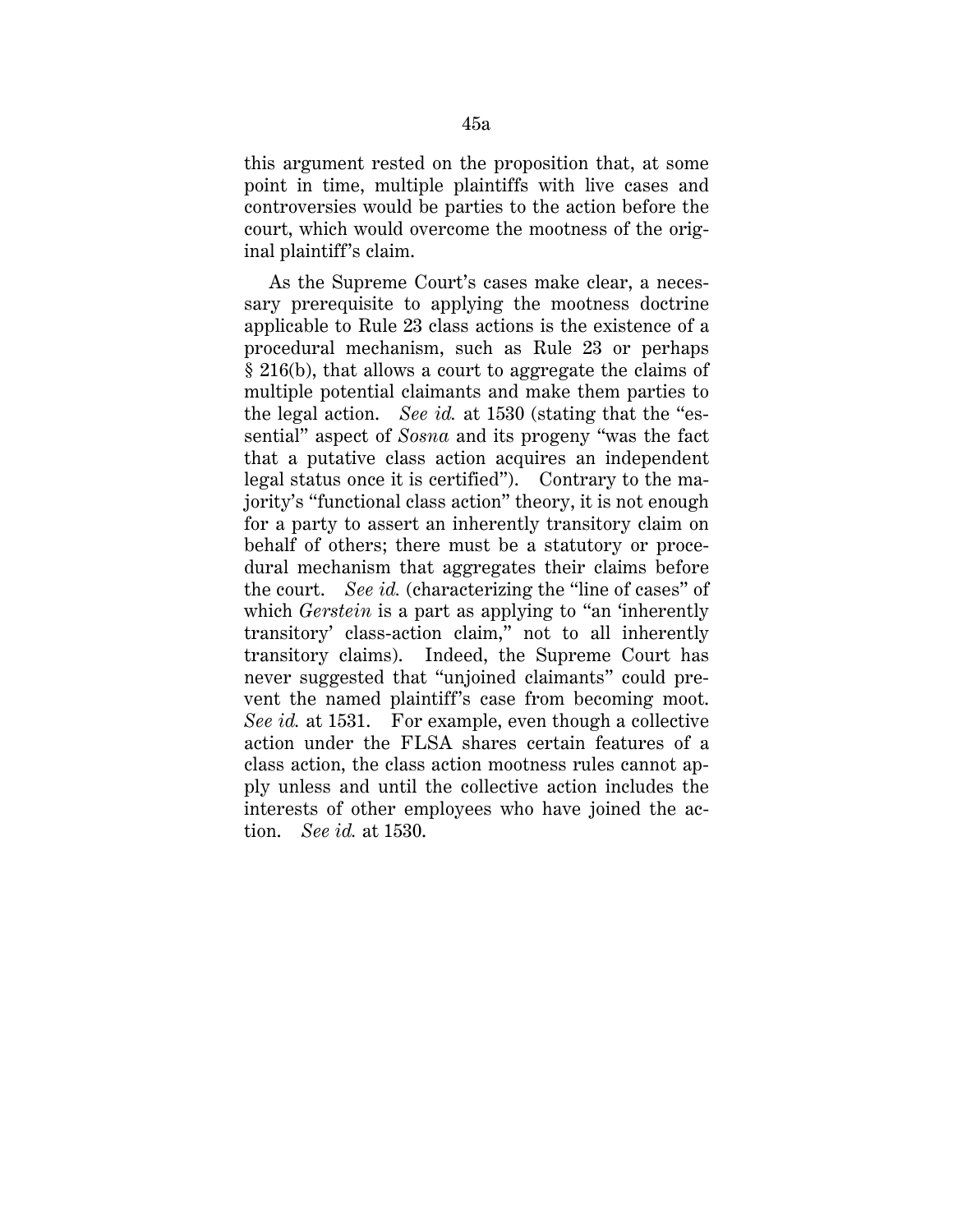The majority's "functional class action" theory cannot create a class that has an independent legal status, whether under Rule 23 or otherwise. Nor does it have the effect of joining any additional criminal defendants as parties to this action. Accordingly, there are no parties before the court with a live case or controversy who could prevent the action from becoming moot. *Gerstein* merely allows a court that certifies a class to relate the existence of the class back to an earlier point in time, when a named party had a live claim. *See id*. at 1530-31. Because there is no class action counterpart in the Federal Rules of Criminal Procedure, nor an analogous means of aggregating multiple criminal defendants for class-wide resolution of common claims in the context of federal prosecutions, there is nothing a court can "relate back" after a criminal defendant's individual claim becomes moot. Accordingly, we must apply "the usual rule that litigation is conducted by and on behalf of the individual named parties only." *Califano v. Yamasaki*, 442 U.S. 682, 700-01 (1979). The majority's reliance on *Gerstein* is therefore to no avail. Although criminal defendants could bring civil actions as a class under Rule 23, *cf. Gerstein*, 420 U.S. at 106-07, a defendant in a criminal prosecution cannot, through his or her individual case, represent and bind other criminal defendants.

The majority argues that "the rule in *Gerstein*  doesn't turn on the presence of a procedural device like Rule 23," but instead is a free-floating means of "resolv[ing] the problem of inherently transitory claims while ensuring there is a live controversy to which the court can provide relief." Maj. op. at 18. To the extent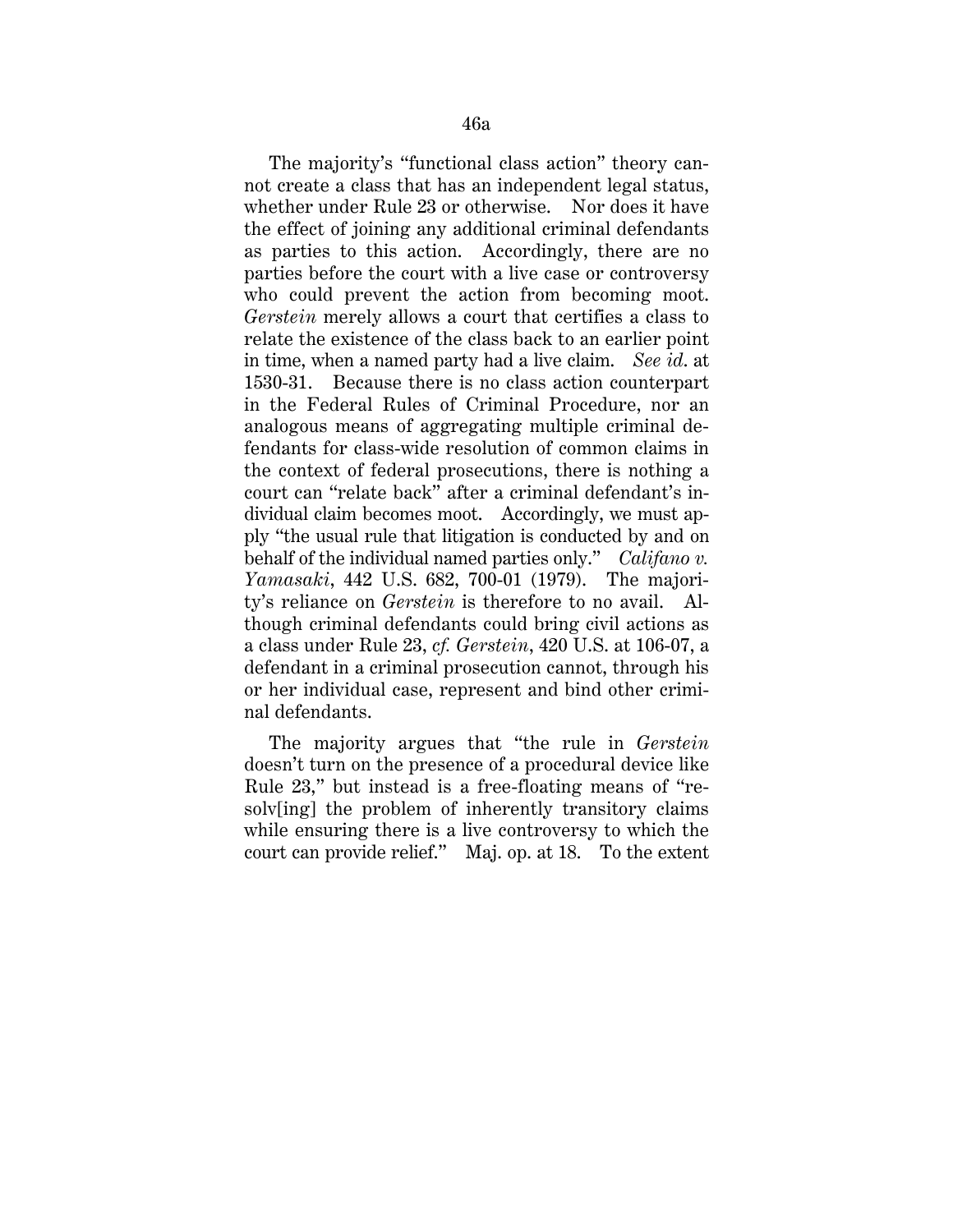the majority means that a federal court can decide a moot claim merely because it is transitory, the majority's theory is clearly contrary to the Constitution's caseor-controversy requirement. *See Murphy*, 455 U.S. at 481-82 (holding, in a post-*Gerstein* case, that a pretrial detainee's individual transitory claim became moot "once he was convicted"). Rather, the Supreme Court has been careful to require a live case or controversy pending before the court through a class action that aggregates the claims of multiple parties. *See, e.g.*, *Genesis Healthcare*, 133 S. Ct. at 1530-31 (characterizing the "line of cases" of which *Gerstein* is a part as applying to "class-action claim[s]"); *McLaughlin*, 500 U.S. at 51-52 (applying *Gerstein* and holding "that *by obtaining class certification*, plaintiffs preserved the merits of the controversy for our review" (emphasis added)); *cf. Murphy*, 455 U.S. at 481-84 (implicitly rejecting the view expressed by the dissenting justice that, under *Gerstein*, "the formalities of class certification are unnecessary," *id.* at 486 n.3). A class action's aggregation of claims solves the problem of inherently transitory claims because, as long as at least one member of the class has a live claim, a federal court will have jurisdiction to resolve it.

Accordingly, contrary to the majority's contentions, the rules for mootness in the class action context do not apply to the separate actions brought by Morales, Sanchez-Gomez, Patricio-Guzman, and Ring. Indeed, the majority's reasoning on this point is even weaker than the plaintiff's arguments in *Genesis Healthcare.*  In that case the plaintiff at least made allegations pursuant to a federal statute that allowed collective action.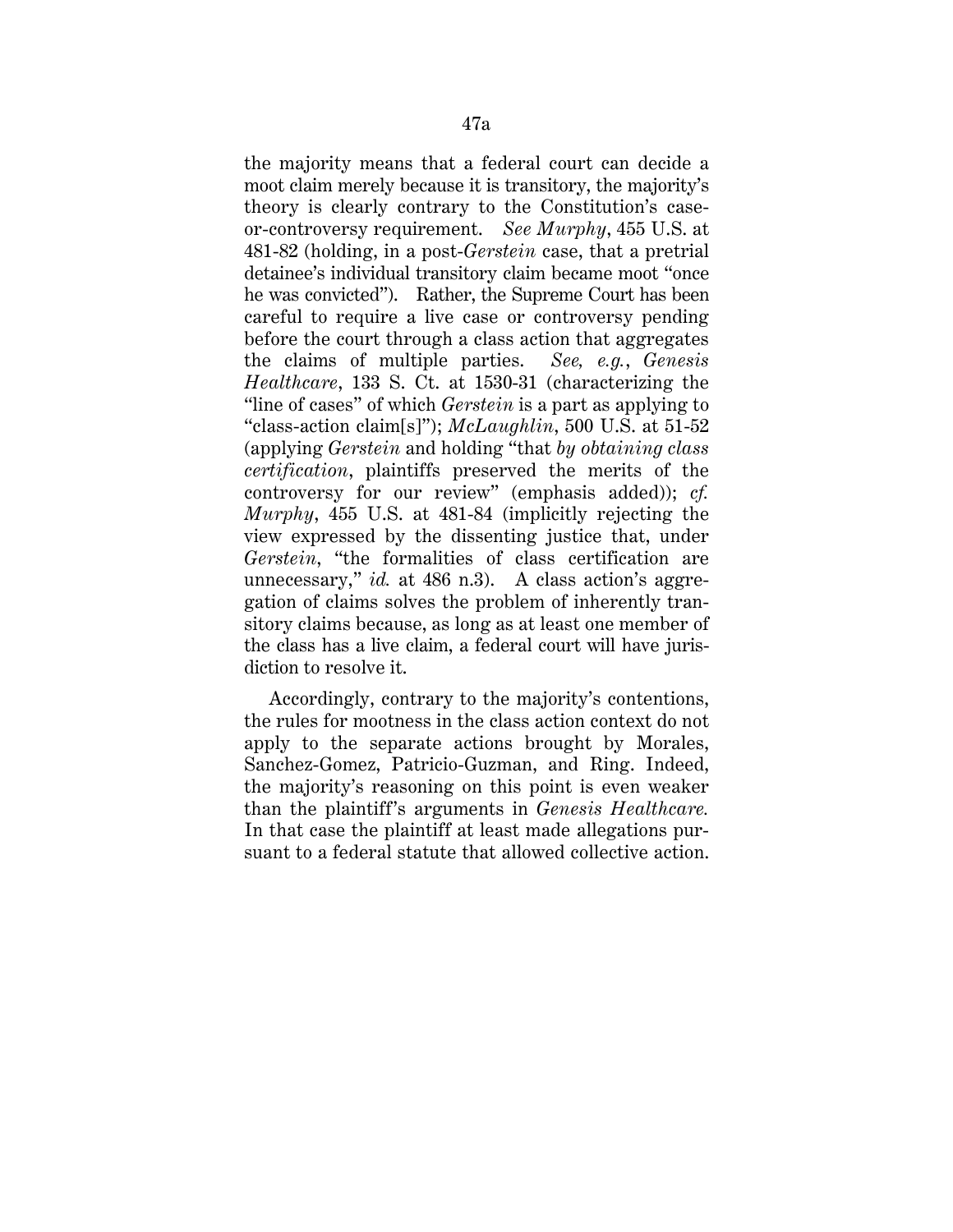*Genesis Healthcare*, 133 S. Ct. at 1527. Here, the criminal defendants did not seek any class or collective status, nor did the defendants even raise such an issue before the district court or to us. At best, one might suggest (as the majority does) that the presence of the Federal Defenders of San Diego as counsel binds the parties together. Maj. op. at 19. But not only do the federal public defenders lack the capacity to aggregate their clients' claims into an independent class, Congress has also declined to allow federal public defenders to bring civil rights claims on behalf of criminal defendants. *See* 18 U.S.C. § 3006A(a) (limiting the scope of representation); *id.* § 3006A(g)(2)(A) (restricting federal public defenders from "engag[ing] in the private practice of law"). Beyond constituting a misapplication of Supreme Court precedent, the so-called "functional class action" devised by the majority allows the federal public defenders to make an end-run around this statutory limitation by bringing the functional equivalent of a civil rights class action under the guise of a criminal appeal, without ever meeting (or even attempting to meet) the requirements of Rule 23. Thus, the majority errs on all fronts: it contravenes the Constitution, a relevant federal statute, and federal procedural rules.<sup>5</sup>

<sup>&</sup>lt;sup>5</sup> Contrary to the majority's argument, our "supervisory mandamus role" does not give us any authority to address moot claims. Maj. op. at 19. As the majority itself acknowledges, "[s]upervisory mandamus cases require live controversies even when we don't order a lower court to take or refrain from a specific action." Maj. op. at 15 (citing *In re United States*, 791 F.3d 945, 952 (9th Cir. 2015)). Indeed, each supervisory mandamus case that the majority cites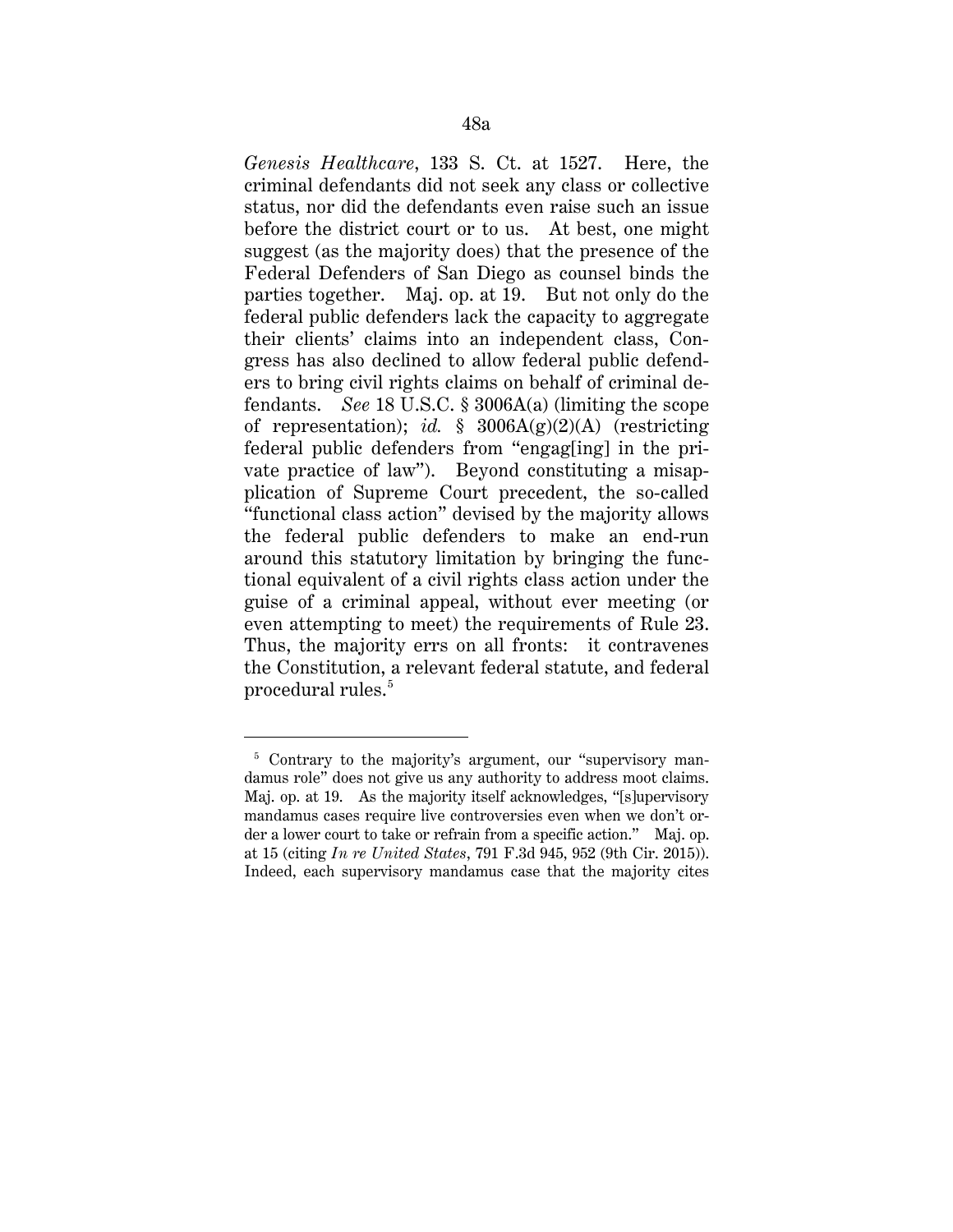In addition to its misplaced reliance on *Gerstein* to support its "functional class action" theory, the majority's reliance on *Oregon Advocacy Center v. Mink*, 322 F.3d 1101 (9th Cir. 2003), and *United States v. Howard*, 480 F.3d 1005 (9th Cir. 2007), Maj. op. at 17, is equally erroneous. *Oregon Advocacy Center* stands for the unremarkable proposition that a federally authorized organization established to represent the rights of people with disabilities has associational standing to bring a challenge on behalf of mentally incapacitated defendants. 322 F.3d at 1116. That case was not moot because the organization was challenging an ongoing policy causing ongoing harm to the organization's constituents. *Id.* at 1118. There is no such organization in our case; rather, the only organization involved in this appeal, the federal public defenders, is precluded from bringing civil actions, *see* 18 U.S.C. § 3006A(a), (g)(2)(A), a stark contrast to the organization in *Oregon* 

-

involved a live Article III case or controversy. *Will v. United States*, 389 U.S. 90, 91 (1967) (ongoing criminal prosecution for tax evasion); *Schlagenhauf v. Holder*, 379 U.S. 104, 106-09 (1964) (ongoing diversity personal injury suit); *La Buy v. Howes Leather Co.*, 352 U.S. 249, 251-54 (1957) (ongoing antitrust suit). It is true that the Supreme Court's decisions in these cases constituted binding precedent and therefore affected persons who were not before the court; this is the nature of our federal judicial system. But an opinion that "addresses the harm of a district court policy affecting a huge class of persons that aren't parties to the mandamus petition" in a moot case is just an advisory opinion, Maj. op. at 19, and "[t]he federal courts established pursuant to Article III of the Constitution do not render advisory opinions," *Golden v. Zwickler*, 394 U.S. 103, 108 (1969) (quoting *United Public Workers of Am. (C.I.O.) v. Mitchell*, 330 U.S. 75, 89 (1947)).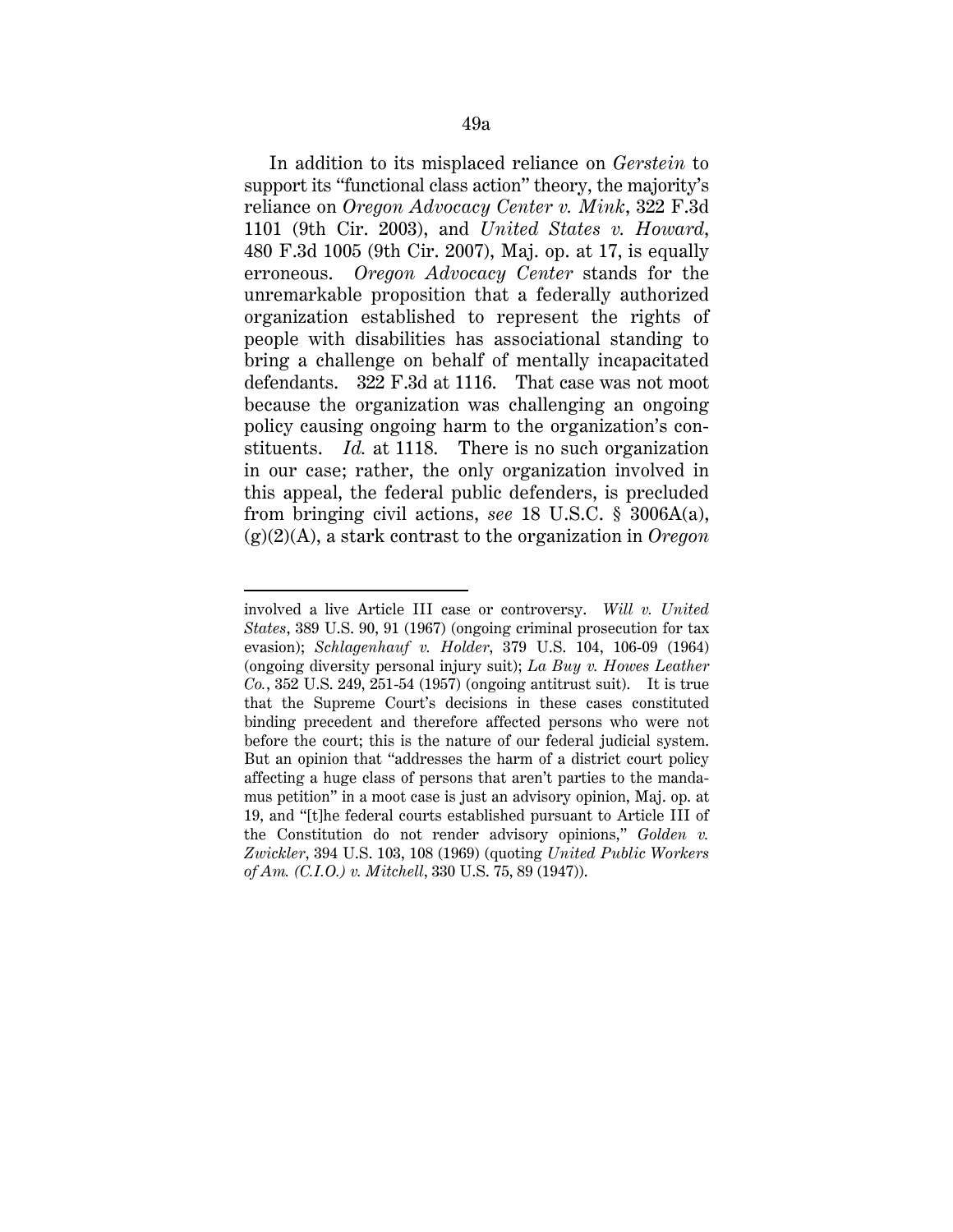*Advocacy Center*, which Congress had authorized to bring such lawsuits. 322 F.3d at 1113.

Nor does *Howard* provide support. *Howard* erroneously relied on *Oregon Advocacy Center* for the proposition that a case is not moot under the "capable of repetition, yet evading review" doctrine "when the defendants are challenging an ongoing government poli $cy.^{66}$  480 F.3d at 1010. As explained above, this is an erroneous reading of the case, which involved associational standing. Moreover, *Howard*'s ruling is contrary to Supreme Court precedent, which limits the "capable of repetition, yet evading review" exception to cases in which there is "a reasonable expectation that the same complaining party will be subject to the same action again."7 *Spencer*, 523 U.S. at 17 (internal quotation marks and brackets omitted). The majority

<sup>6</sup> *Howard*'s reliance on a case from the D.C. Circuit for the same proposition is equally mistaken. *See Howard*, 480 F.3d at 1010 (citing *Ukrainian-Am. Bar Ass'n v. Baker*, 893 F.2d 1374, 1377 (D.C. Cir. 1990)). Like *Oregon Advocacy Center*, *Ukrainian-American Bar Ass'n* was a case in which an organization was suing in its own name to challenge an on-going government policy. 893 F.2d at 1376-77. For that reason, *Ukrainian-American Bar Ass'n* was inapposite in *Howard*, as it is here.

<sup>&</sup>lt;sup>7</sup> *Howard*'s treatment of the capable of repetition, yet evading review exception has been rightly criticized elsewhere. *See Milwaukee Police Ass'n v. Bd. of Fire & Police Comm'rs*, 708 F.3d 921, 932 (7th Cir. 2013) (noting that *Howard* and cases following it "shoehorned ongoing policy challenges" into the capable of repetition exception even though "the parties would not otherwise qualify for the exception as articulated doctrinally"). The en banc court should have used this case as a vehicle to overrule *Howard*'s error, not to entrench it further.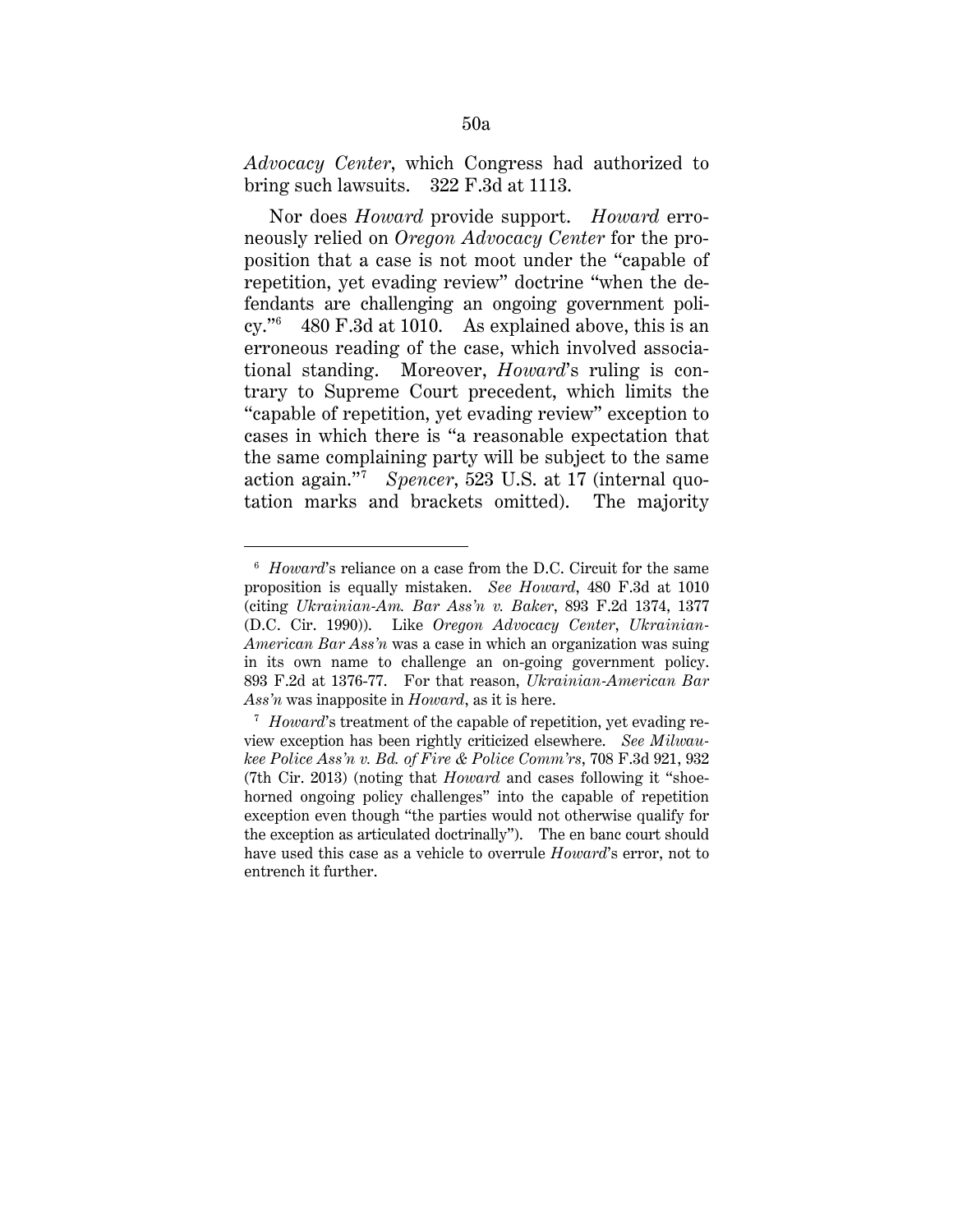correctly acknowledges that this requirement is not met here. Maj. op. at 16. That acknowledgment should have ended this case, not invited the majority's "functional class action" theory.

In short, the criminal defendants here lack a legally cognizable interest in this appeal, and there is no reasonable expectation that they will be subject to the district court's restraint policy again. Nor have these defendants brought a class action under Rule 23 that could be certified, or any equivalent action that produces "a class with an independent legal status" or "join[s] additional parties to the action." *Genesis Healthcare*, 133 S. Ct. at 1530. We cannot create jurisdiction where none exists, but that is precisely what the majority has attempted to do with its novel and unfounded "functional class action" theory. Because there is no pretrial detainee with a live case who is a party to this appeal, this case must be dismissed as moot.

Although this appeal should be dismissed, the district court's policy is not insulated entirely from judicial review. For example, we likely would have jurisdiction over a class action brought by pretrial detainees under *Bivens v. Six Unknown Named Agents*, 403 U.S. 388 (1971), to recover damages from the individuals implementing the restraint policy, $^8$  or to seek to enjoin the United States Marshal for the district from carrying out the policy. *Cf., e.g.*, *Armstrong v. Exceptional* 

<sup>8</sup> This should not be read to suggest, however, either that a *Bivens* remedy would ultimately be appropriate, or that the government defendants would be unable to avail themselves of qualified immunity or other defenses.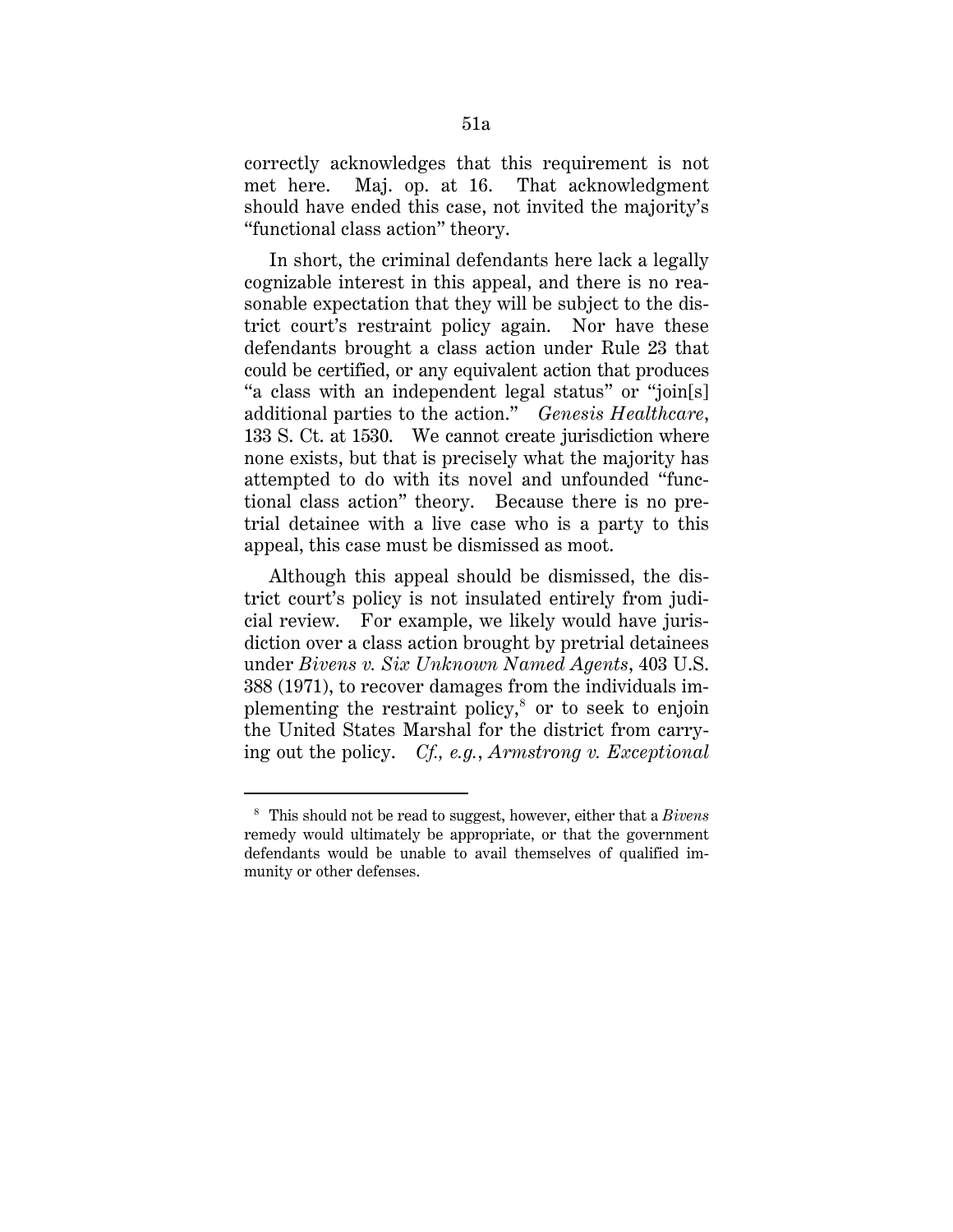*Child Ctr., Inc.*, 135 S. Ct. 1378, 1384 (2015) (noting that federal courts have long had the equitable power to enjoin unlawful conduct by federal officers); *Shields v. Utah Idaho Cent. R.R. Co.*, 305 U.S. 177, 183 (1938) (similar); *see also* 5 U.S.C. § 702 (waiving sovereign immunity for such claims). Alternatively, the Ninth Circuit could exercise its supervisory powers by issuing appropriate guidance through the judicial council of the circuit. *See* 28 U.S.C. § 332(d)(1). It is unfortunate that the majority does not deem these procedurally sound avenues of redress even worthy of mention.

# III

Because each of the defendants' appeals is moot, it is irrelevant whether their appeals are treated as petitions for a writ of mandamus, as the majority does, Maj. op. at 11-14, or as appeals of collateral orders. In either case, we lack jurisdiction under Article III to consider their claims.

Nevertheless, even if this case were not moot, the defendants' appeals do not meet the requirements for granting a writ of supervisory mandamus, as the majority claims. Maj. op. at 13. Even when "the underlying proceeding is a criminal prosecution," the writ may issue only when a district court has engaged in "willful disobedience of the rules laid down by" the Supreme Court, or "adopted a deliberate policy in open defiance of the federal rules." *Will v. United States*, 389 U.S. 90, 96, 100, 102 (1967). Only such "exceptional circumstances amounting to a judicial 'usurpation of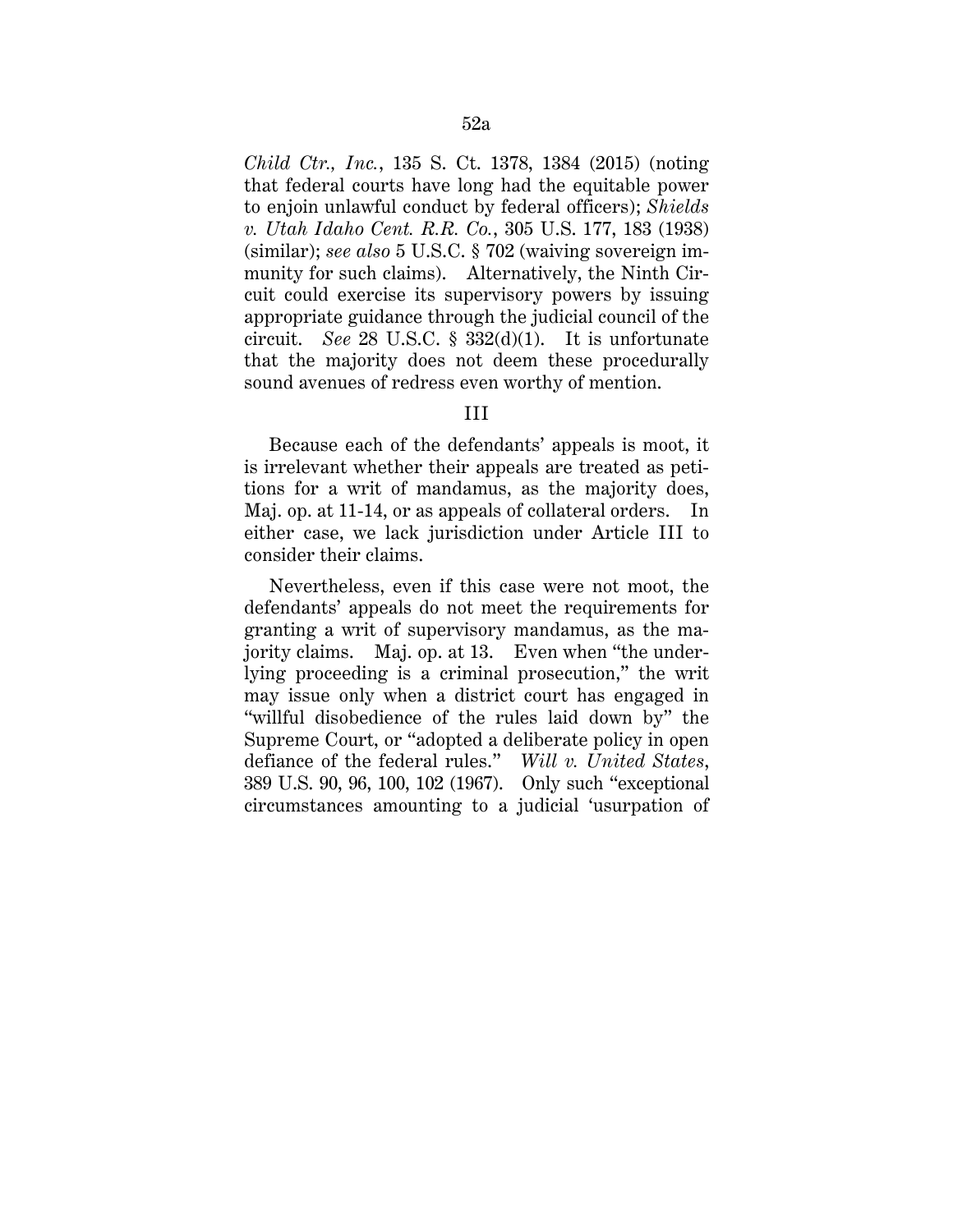power' will justify the invocation of this extraordinary remedy." *Id.* at 95.9

In this case, the district court has not defied a higher court or the federal rules of procedure. Rather, the district court complied with our last word on the matter, *Howard*, 480 F.3d at 1012-14, in which we held that restraining pretrial detainees in proceedings before a judge did not violate due process. The majority therefore oddly equates a good faith effort to follow our case law with "a persistent disregard" for our rulings. *Will*, 389 U.S. at 96. The majority attempts to distinguish *Howard* on the ground that the restraints in that case were not as intrusive as the restraints employed under the district court's policy now under review. Maj. op. at 14 n.6. No doubt the majority has detected a factual distinction between *Howard* and this case, but the district court's failure to anticipate such a distinction (which in any event does not appear to be constitutionally material) is a far cry from "willful disobedience" or "open defiance." *Will*, 389 U.S. at 100, 102. As in *Will*, "the most that can be claimed on this record is that [the district court] may have erred in ruling on matters within [its] jurisdiction." *Id.* at 103-04.

-

<sup>&</sup>lt;sup>9</sup> The majority suggests that because *Will* raised "concerns about" speedy trials and double jeopardy" that are not present here, the mandamus principles discussed in *Will* are not applicable. Maj. op. at 14 n.5. But *Will* merely applied the Supreme Court's general mandamus principles that are applicable in civil and criminal cases alike. *See, e.g.*, *La Buy*, 352 U.S. at 257-58 (holding that supervisory mandamus "should be resorted to only in extreme cases" such as where "the Court of Appeals has for years admonished the trial judges" not to engage in a particular practice).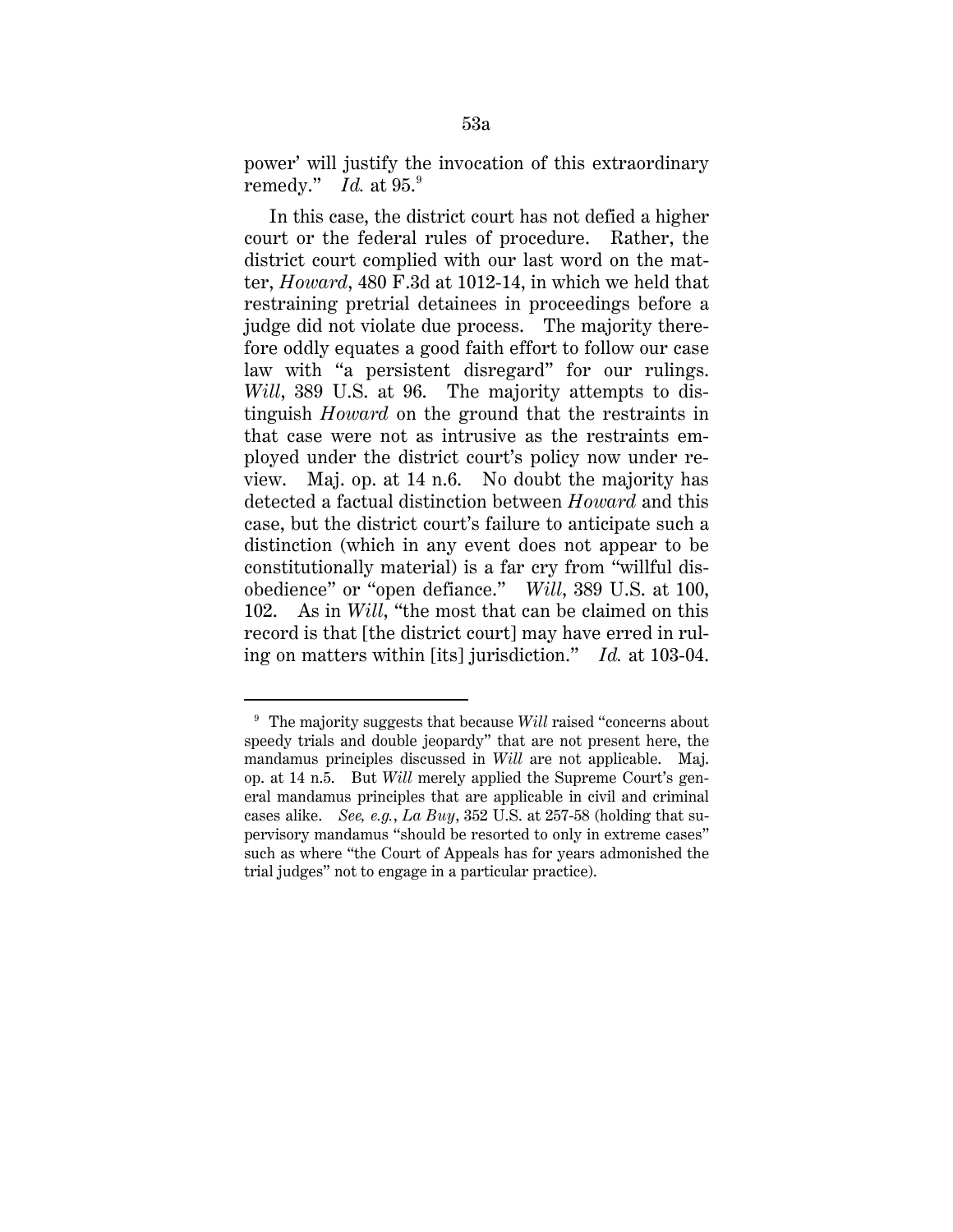The record here "simply fails to demonstrate the necessity for the drastic remedy employed by" the majority. *Id*. at 104.

#### IV

Because the individual appeals brought by Morales, Sanchez-Gomez, Patricio-Guzman, and Ring are moot, we should not rule on the merits of their arguments that pretrial detainees have a due process right to be free of bodily restraints in pretrial hearings before only a judge. Nevertheless, after proceeding to address the merits, the majority announces a new rule of constitutional criminal procedure that is contrary to Supreme Court precedent, creates a split with the Second and Eleventh Circuits, and puts trial courts throughout this circuit at risk. These errors warrant brief mention.<sup>10</sup>

# A

The question presented on the merits is whether the Constitution precludes placing restraints on detainees during pretrial proceedings before a judge in the absence of a special need. The majority analyzes this

-

<sup>10</sup> Judge Schroeder's concurrence faults the analysis that follows as "lack[ing] sensitivity to two of the most important components of our system of justice," the dignity of court proceedings and the proper role of judges in managing their courtrooms. Concurrence at 34. It is the majority, however, that "lacks sensitivity to the proper role of . . . judges" in our constitutional system, *id.*, by contravening the "minimum constitutional mandate" that "[t]he Art. III judicial power exists only to redress or otherwise to protect against injury to the complaining party, even though the court's judgment may benefit others collaterally," *Warth v. Seldin*, 422 U.S. 490, 499 (1975).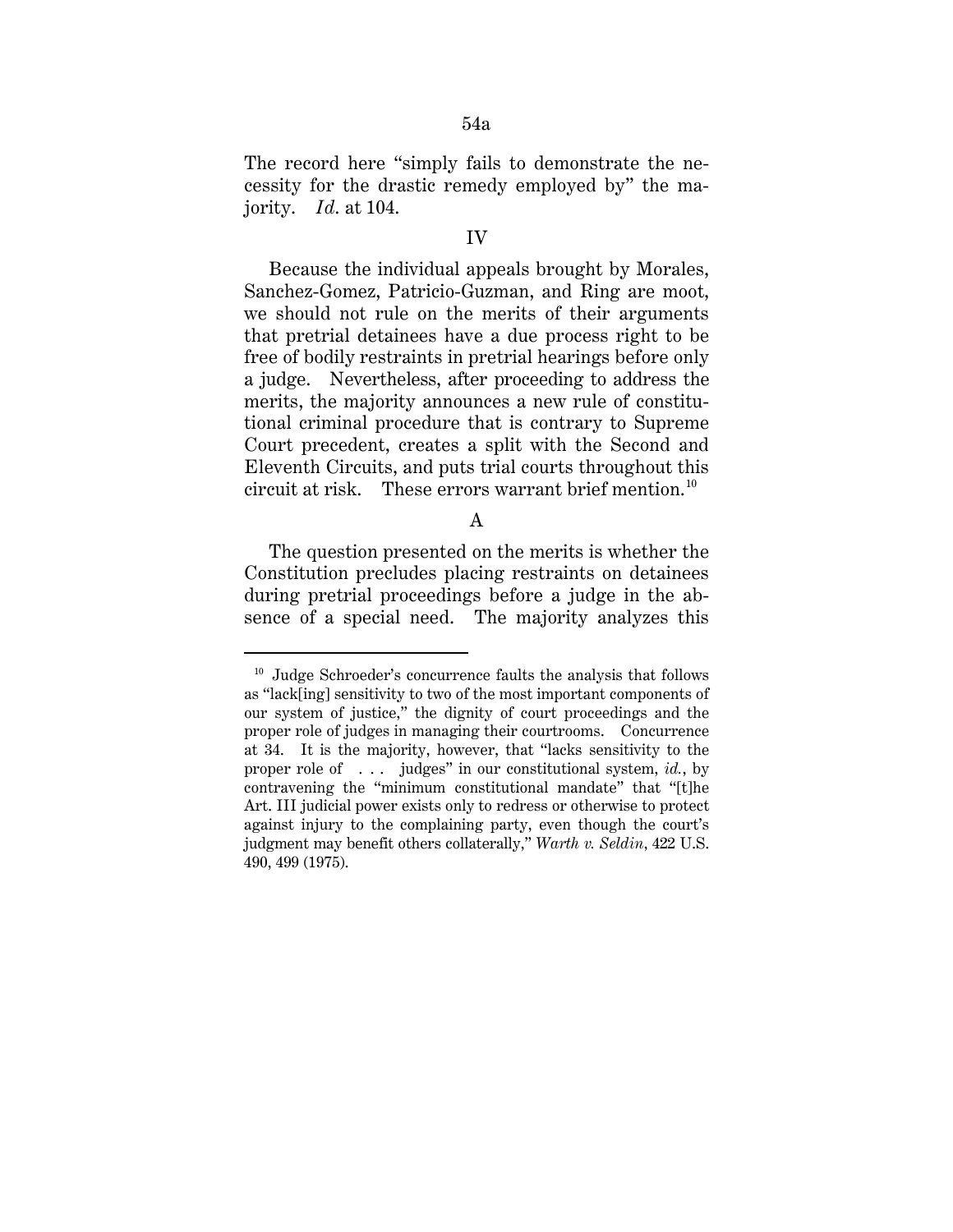question under *Deck v. Missouri*, in which the Supreme Court considered "whether shackling a convicted offender during the penalty phase of a capital case violates the Federal Constitution." 544 U.S. 622, 624 (2005). *Deck* determined that a rule precluding the "routine use of visible shackles during the guilt phase" had "deep roots in the common law." *Id.* at 626. In reaching this conclusion, *Deck* considered treatises on the common law, 18th century English cases, state and federal court opinions adhering to the common law rule, and the Court's own prior cases. *Id.* at 626-29. From these authorities, *Deck* concluded that the rule against using visible shackles before a jury was "a principle deeply embedded in the law" and enshrined in the protections of the Fifth and Fourteenth Amendments. *Id.* at 629. Ultimately, *Deck* held that "[t]he considerations that militate against the routine use of visible shackles during the guilt phase of a criminal trial apply with like force to penalty proceedings in capital cases." *Id.* at 632. In light of a defendant's right to secure a meaningful defense, the need to maintain dignified proceedings, and the concern that visible restraints had the potential to prejudice the jury, the Court concluded that "courts cannot routinely place defendants in shackles or other physical restraints visible to the jury during the penalty phase of a capital proceeding." *Id.* at 632-33.

If we apply *Deck* to the merits question here, we should begin by asking whether the common law rule identified in *Deck* extends to placing restraints on detainees during pretrial proceedings where there is no jury. *Deck* itself answers that question: "Black-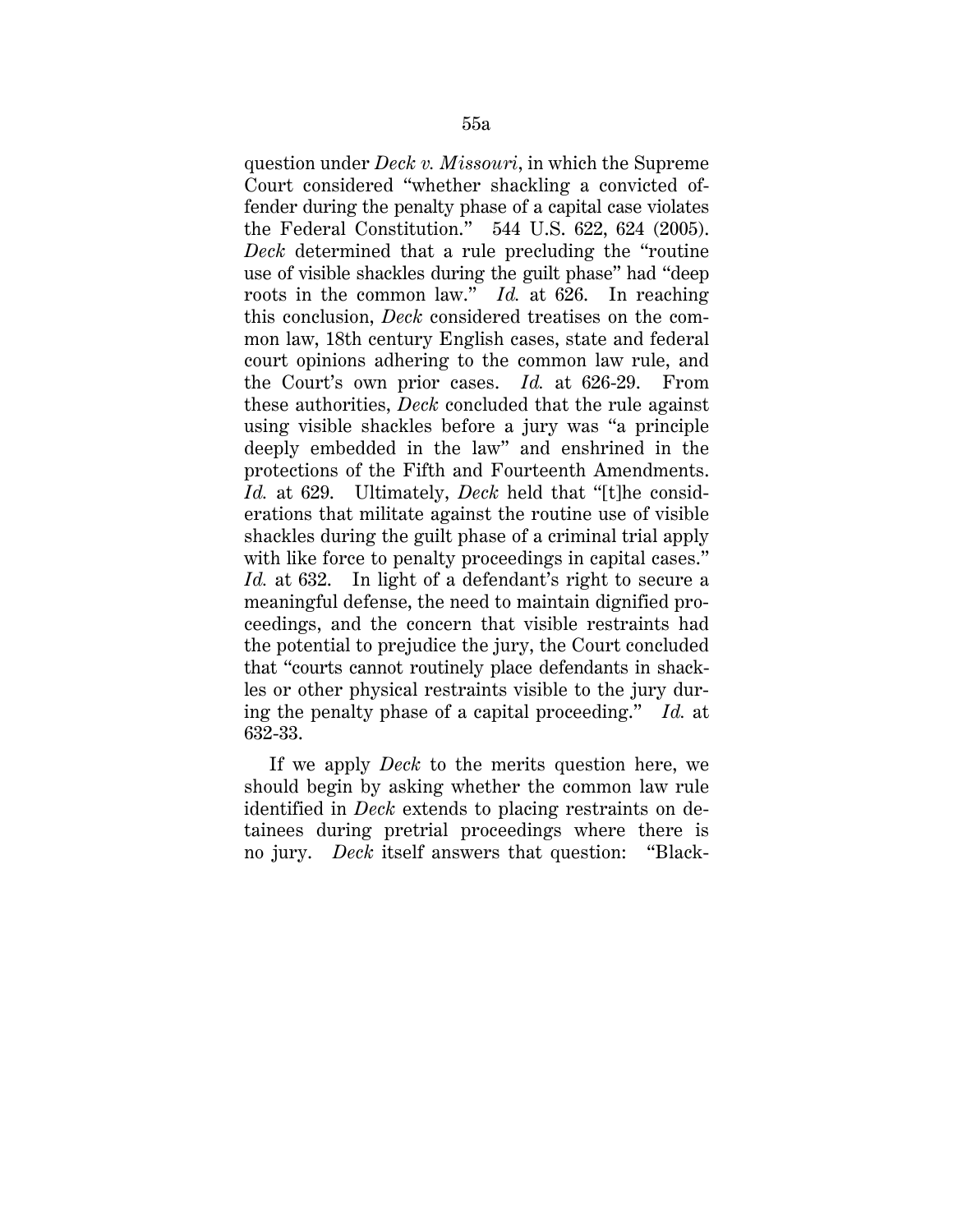stone and other English authorities recognized that the rule did not apply at 'the time of arraignment,' or like proceedings before the judge." *Id*. at 626 (quoting 4 W. Blackstone, *Commentaries on the Laws of England* 317 (1769) and citing *Trial of Christopher Layer*, 16 How. St. Tr. 94, 99 (K.B. 1722) (*Layer's Case*)). Instead, *Deck* explained that the rule "was meant to protect defendants appearing at trial before a jury." *Id.*  (citing *King v. Waite*, 1 Leach 28, 36, 168 Eng. Rep. 117, 120 (K.B. 1743)). In other words, there is no rule regarding restraints on pretrial detainees in non-jury proceedings that has "deep roots in the common law." *Id.*

The majority dismisses this conclusion as "undoubtedly dictum" and "contradicted by the very sources on which the Supreme Court relied." Maj. op. at 27. These rationalizations do not hold water.

First, *Deck*'s statement that the common law rule regulating shackling did not apply at arraignments is not mere dictum, as it responds to arguments raised by the dissent about the rule's scope and purpose. Justice Thomas's dissent argued that the purpose of the English common law rule against leaving a criminal defendant in irons for trial was to ensure that the defendant "was not so distracted by physical pain during his trial that he could not defend himself," and accordingly modern restraints (which do not cause pain) "do not violate the principle animating the common-law rule." *Deck*, 544 U.S. at 638, 640 (Thomas, J., dissenting). To support this point, Justice Thomas noted that because a defendant was not required to "play the main role in defending himself" at the arraignment, courts were not concerned about a defendant's being distracted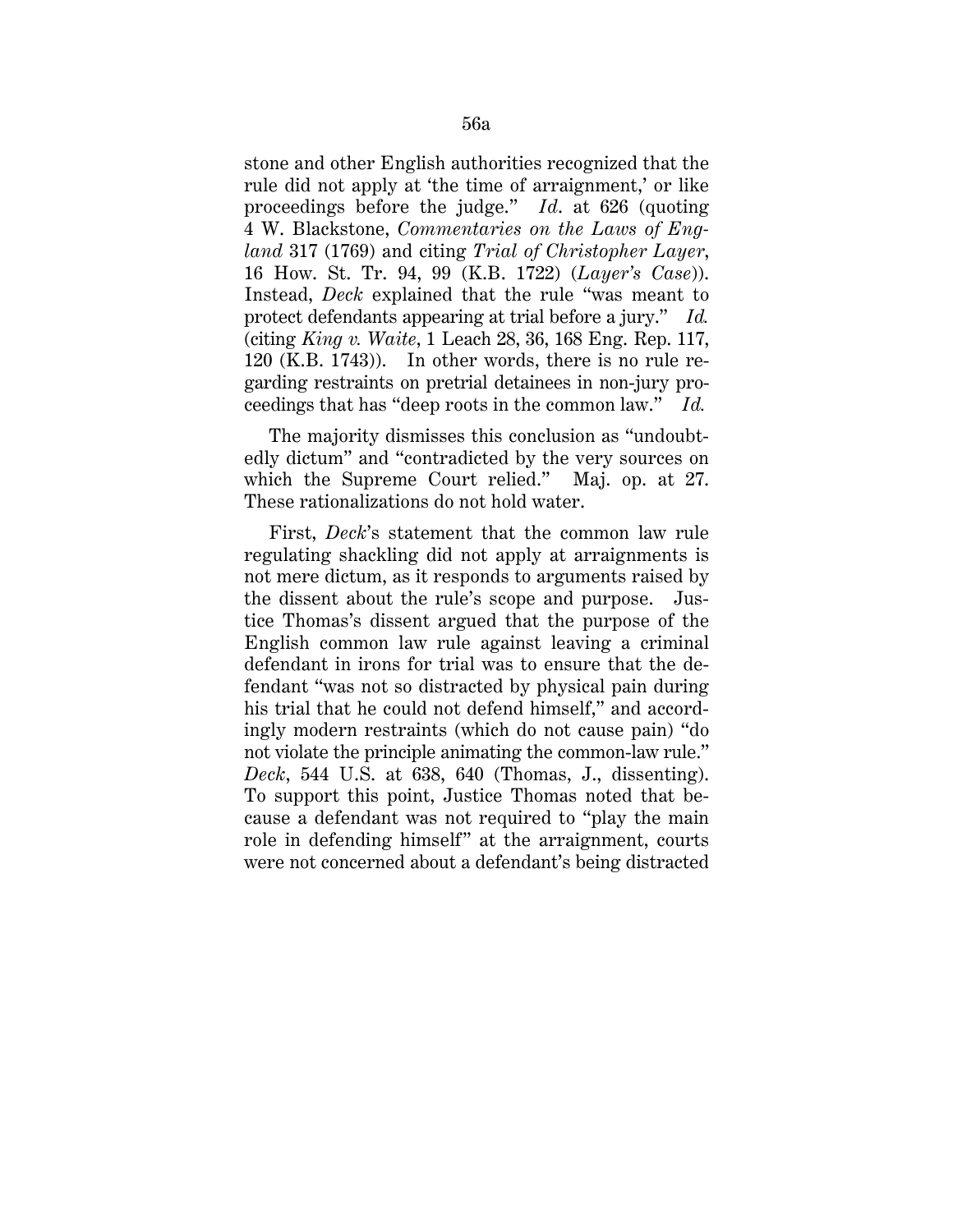by pain. *Id.* at 639-40 (Thomas, J., dissenting). Therefore, "the rule against shackling did not extend to arraignment." *Id.* at 639 (Thomas, J., dissenting). In its analysis, the *Deck* majority conceded the dissent's historical point regarding shackling at arraignments, *id.* at 626 (majority opinion), but responded that although "[j]udicial hostility to shackling may once primarily have reflected concern for the suffering," current opinions "have not stressed the need to prevent physical suffering," but have looked at other legal principles, *id*. at 630. In light of this implicit give-andtake between the *Deck* majority and dissent, it is apparent that *Deck*'s conclusion regarding shackling during arraignments is a considered concession of the dissent's historical point. Contrary to the majority, Maj. op. at 26 n.11, *Deck*'s responsive historical analysis is part of its holding, as it bears on *Deck*'s delineation of the scope of the common law rule that constitutes due process under the Constitution. But even if *Deck*'s guidance were dicta, the majority's rejection of the Supreme Court's clear conclusion is contrary to our long established precedent that "Supreme Court dicta have a weight that is greater than ordinary judicial dicta" and therefore "we do not blandly shrug them off." *United States v. Montero-Camargo*, 208 F.3d 1122, 1132 n.17 (9th Cir. 2000) (en banc) (internal quotation marks omitted).

Second, *Deck*'s determination on this issue is not contradicted by the historical sources, as the majority seems to believe. Maj. op. at 26-31. In reaching its conclusion that the common law rule applied when the defendant was in the presence of the jury, but not "at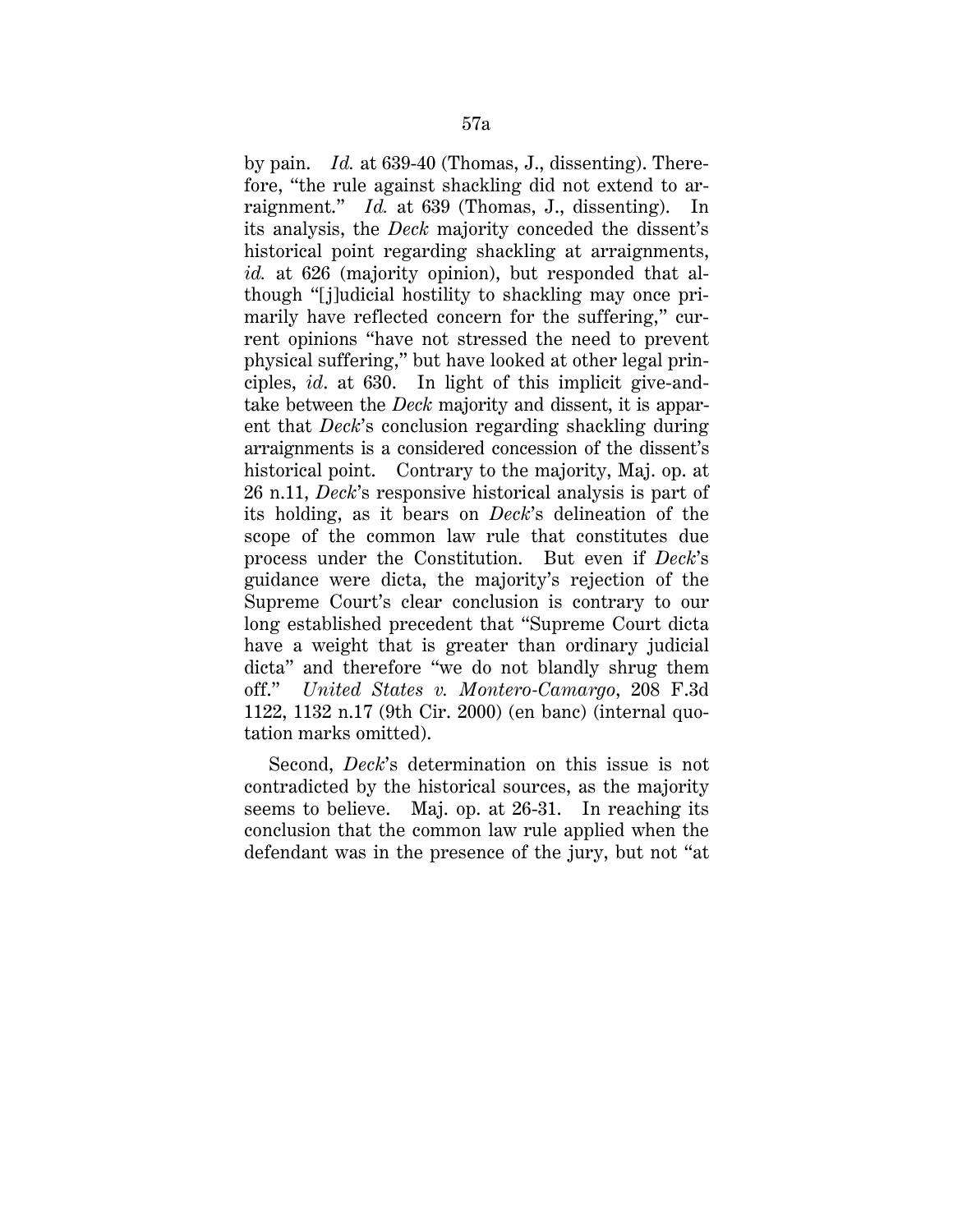'the time of arraignment,' or like proceedings before the judge," *Deck* undertook an in-depth historical analysis, considering Blackstone's *Commentaries on the Laws of England*, original sources setting forth the rule, *see Layer's Case*, 16 How. St. Tr. at 99; *Waite*, 1 Leach at 36, and state court cases recognizing the distinction that Blackstone drew, *see Parker v. Territory*, 5 Ariz. 283 (1898); *People v. Harrington*, 42 Cal. 165 (1871). *Deck*, 544 U.S. at 626-27. The majority claims that "Blackstone did not recognize that the rule against shackles didn't apply at the time of arraignment or proceedings before a judge," but that "[s]hackles at arraignment and pretrial proceedings are acceptable only in situations of escape or danger." Maj. op. at 28 (emphasis omitted). This is incorrect: Blackstone acknowledged a distinction between arraignment and trial made in *Layer's Case*. While Blackstone stated the general rule that a prisoner "must be brought to the bar without irons, or any manner of shackles or bonds," he then observed that "in *Layer's Case*, A.D. 1722, a difference was taken between the time of arraignment, and the time of trial; and accordingly the prisoner stood at the bar in chains during the time of his arraignment."<sup>11</sup> 5 William Blackstone & St. George Tucker, *Blackstone's Commentaries with Notes of Reference* 322 (1803).

Moreover, the text of *Layer's Case* better supports Blackstone's analysis. When announcing his decision to keep Layer fettered during his arraignment, the

-

<sup>11</sup> William Hawkins noted this same distinction, also in reliance on *Layer's Case*. 2 William Hawkins, *A Treatise on the Pleas of the Crown* 437 (1787).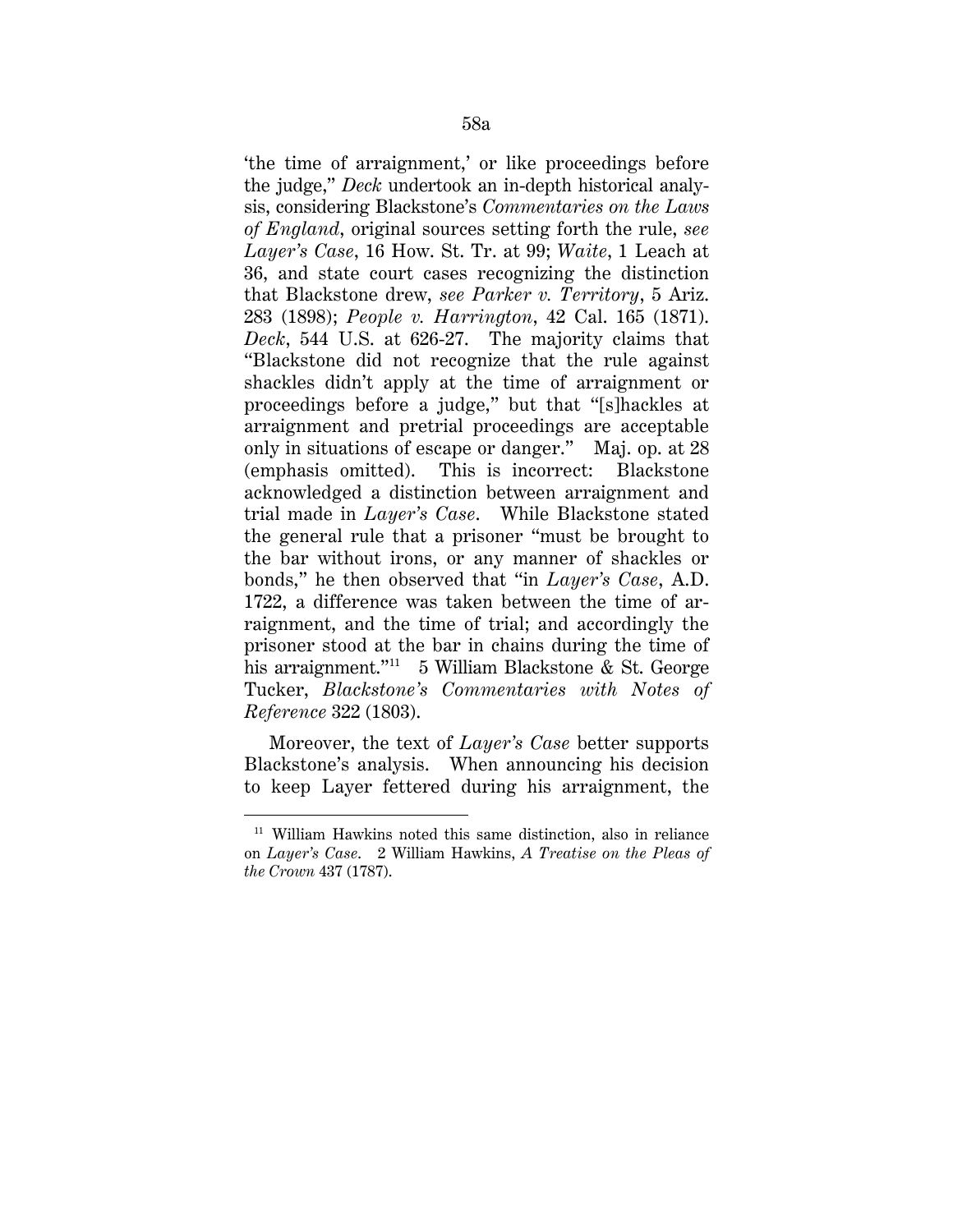Lord Chief Justice first rejected Layer's reliance on *Cranburne's Case* for the proposition that restraints were not permitted at arraignments. *Layer*, 16 How. St. Tr. at 100. Instead, the Lord Chief Justice ruled that *Cranburne's Case* governed only those cases "when the party was called upon to plead, and was tried at the same time." *Id.* The Lord Chief Justice then reasoned that the defendant should be free from chains when he comes to trial so he "should have the use of his reason, and all advantages to clear his innocence." *Id.*  In pretrial proceedings, however, "he is only called upon to plead by advice of his counsel" and is not to be tried, so there was no reason for "his chains to be taken off this minute, and to be put on again the next," when he is returned to confinement. *Id.* at 100-01. This passage supports Blackstone's analysis, as well as that of the *Deck* majority and dissent; the concern was not with escape, but with the practicalities of removing restraints for a hearing of limited purpose and duration. *See Deck*, 544 U.S. at 626; *id.* at 639 n.2 (Thomas, J., dissenting) ("When arraignment and trial occurred on separate occasions, the defendant could be brought to his arraignment in irons.").

After the decision in *Layer's Case*, the same rule was stated in *King v. Waite*, in which "[t]he prisoner, at the time of his arraignment, desired that his irons might be taken off." 1 Leach 28, 36 (K.B. 1743). The court informed him, however, that it "had no authority for that purpose until the Jury were charged to try him." *Id.* So the prisoner pleaded guilty, "and being put upon his trial, the Court immediately ordered his fetters to be knocked off." *Id.*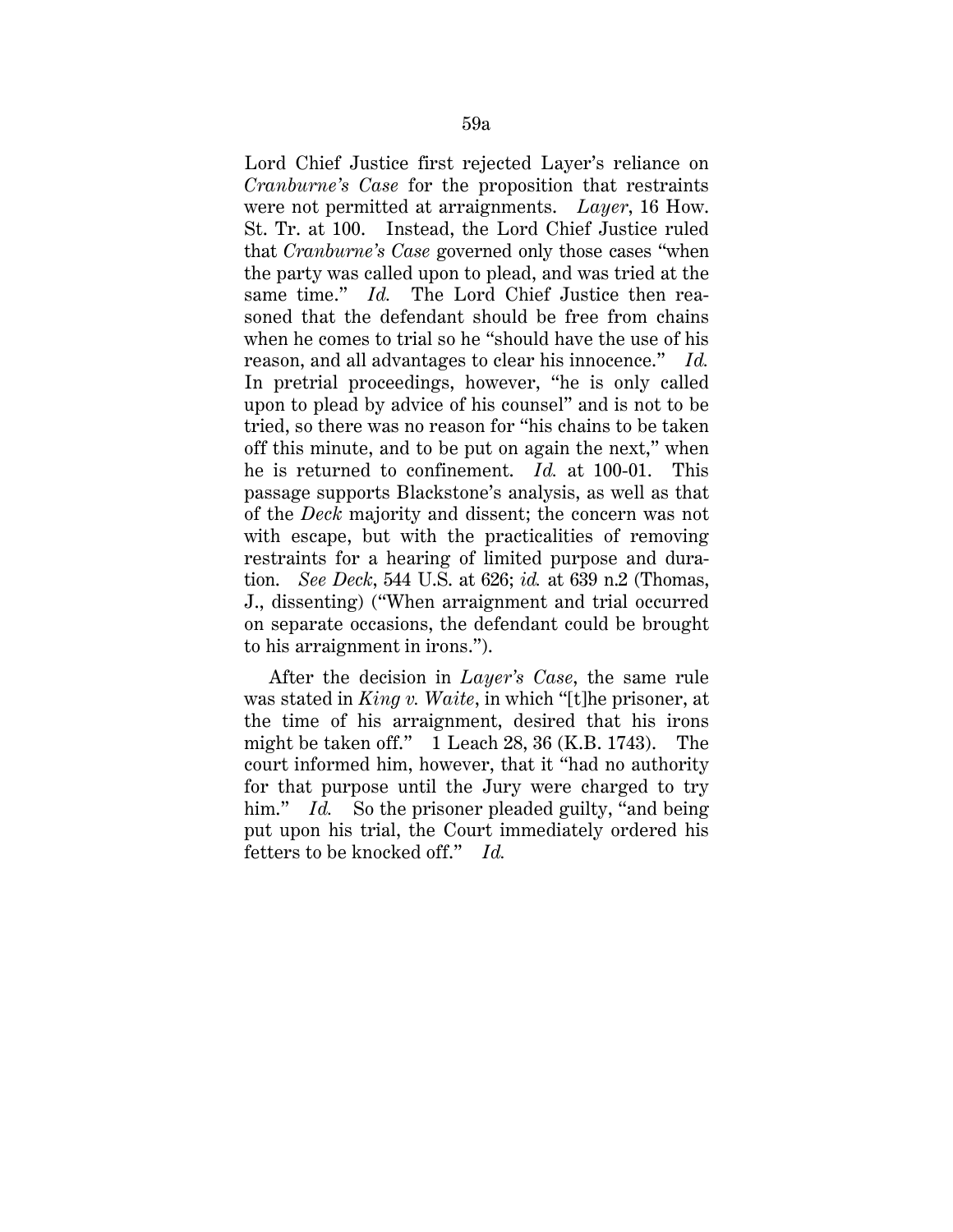As the common law developed in this country, state courts and treatises interpreted *Layer's Case* and other common law sources as *Deck* did, namely as distinguishing the use of restraints during an arraignment from their use during trial. In *Lee v. State*, for example, the Mississippi Supreme Court noted that *Layer's Case* and *Waite's Case* both distinguished between arraignment (where shackles were generally allowed) and trial (where shackles were not allowed except for good cause). 51 Miss. 566, 571 (1875). *Lee* interpreted the Lord Chief Justice's references to Layer's possible escape as relevant only to his decision to reject Layer's motion to have his restraints removed while in confinement. According to *Lee*, the Lord Chief Justice was concerned that granting such a motion "might be an excuse to his keeper if he (the prisoner) should escape." *Id*. And *Lee* concluded that the Lord Chief Justice permitted shackling at arraignment because "it would be to no purpose to insist on [unfettering] for so little a time as the prisoner now had to stand at the bar." *Id.* Other state courts similarly recognized the distinction between arraignment and trial. *See, e.g.*, *State v. Temple*, 92 S.W. 869, 872 (Mo. 1906) (noting that in *Layer's Case*, "it was held that the prisoner might be brought ironed to the bar for arraignment, but that his shackles must be stricken off at the trial," without reference to concerns regarding escape during proceedings); *Rainey v. State*, 20 Tex. App. 455, 472 (1886) (citing a treatise for the proposition that prisoners may not be shackled during trial, except in unusual cases, "[t]hough the rule at arraignment where only a plea is required is less strict"). Indeed, some state courts have interpreted *Layer's Case* as establishing a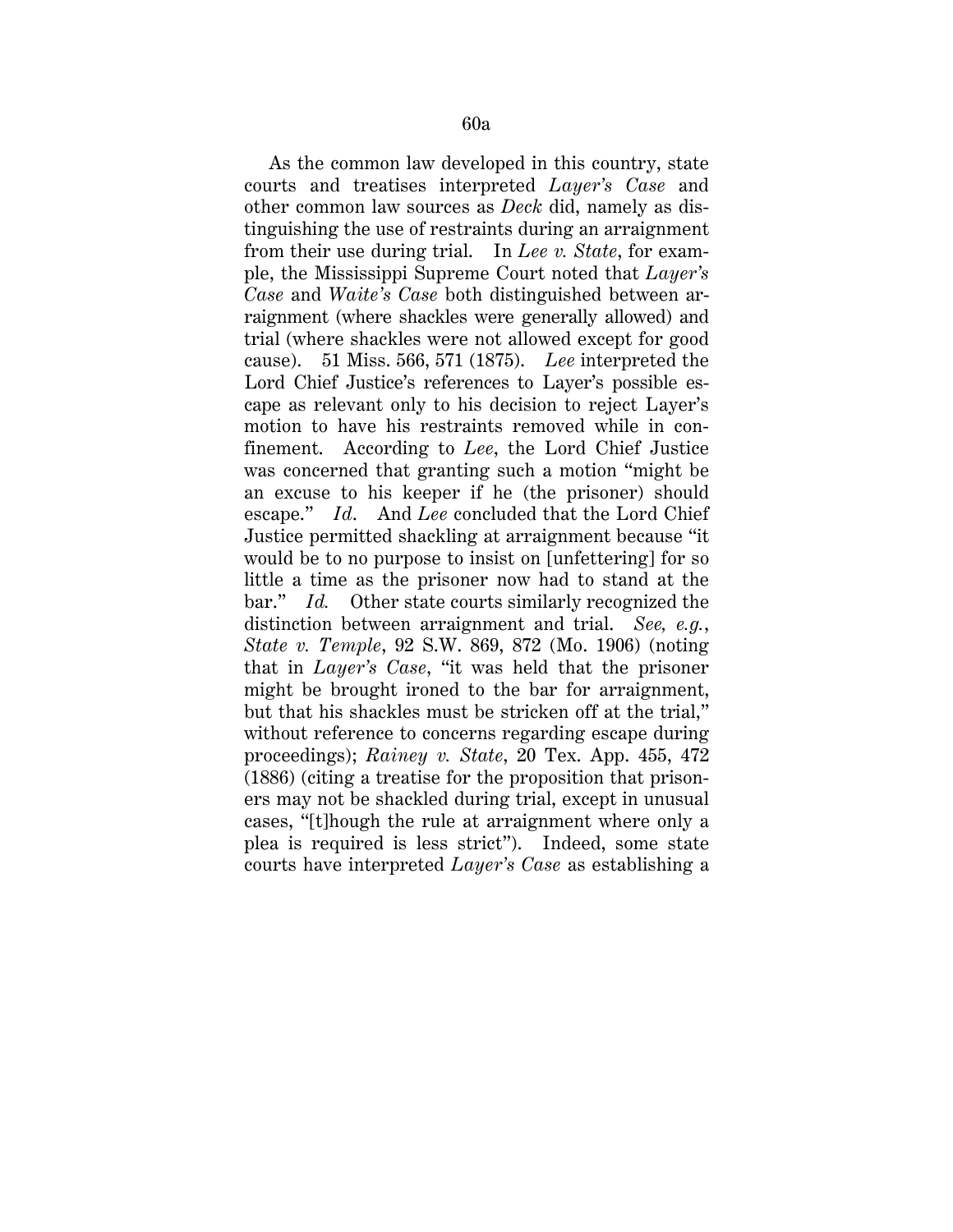new common law rule, in contradistinction to a prior common law rule that defendants were generally not shackled at arraignment. *See, e.g.*, *Harrington*, 42 Cal. at 167 ("[P]rior to 1722, when a prisoner was arraigned, or appeared at the bar of a Court to plead, he was presented without manacles or bonds, unless there was evident danger of his escape."); *Parker*, 5 Ariz. at 287  $(same).<sup>12</sup>$ 

Rather than follow *Deck*, Blackstone, and these early state decisions, the majority provides its own interpretation of *Layer's Case*, arguing that the Lord Chief Justice held Layer in chains only because Layer had previously attempted to escape. Maj. op. at 28-29. As explained above, this is not a persuasive reading of the case.13But even if the majority's interpretation of

 $12$  The majority makes the strange accusation that this analysis of state court cases is flawed because it "cites no secondary sources." Maj. op. at 30 n.13. The primary sources cited here, however actual judicial opinions—read *Layer's Case* as Blackstone and *Deck*  read them. If secondary sources have derived a different rule, this again suggests, at most, that the common law is ambiguous. It is precisely because of this ambiguity that we should follow the Supreme Court's interpretation in *Deck*, rather than adopt a contrary view that the Court has rejected.

<sup>13</sup> The majority contends that my interpretation of *Layer's Case* "struggles manfully against the plain language of Layer's case and Blackstone." Maj. op. at 29. Rather than struggling—manfully or otherwise—with *Layer's Case*, I would merely follow the Supreme Court's interpretation of *Layer's Case*, which is well supported by the text and relevant primary and secondary sources. As noted above, the Court relied on *Layer's Case* for the proposition that "Blackstone and other English authorities recognized that the rule [against shackling] did not apply at 'the time of arraignment,' or like proceedings before the judge." *Deck*, 544 U.S. at 626. It is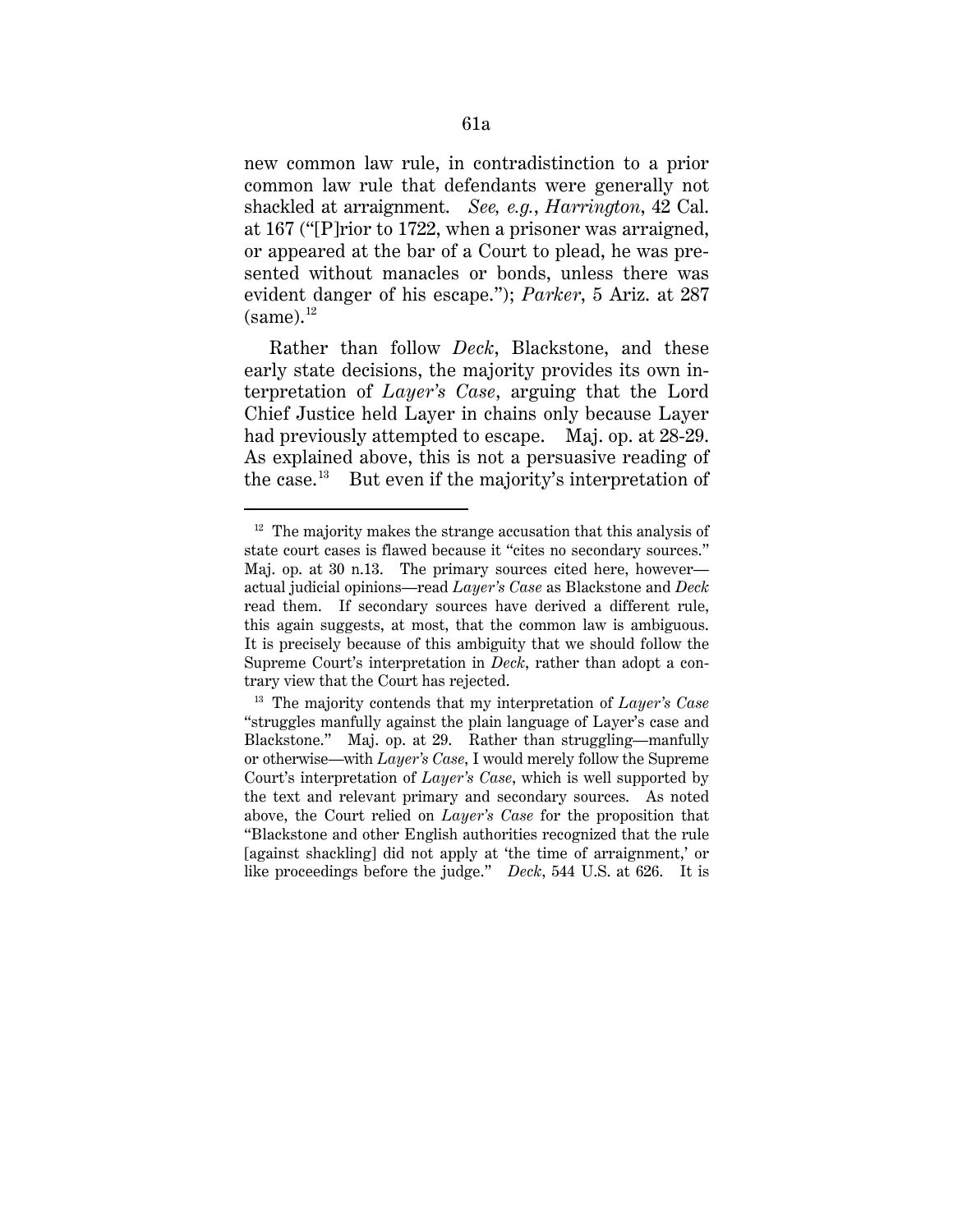*Layer's Case* were also plausible, a reasonable difference in interpretations supports (at most) a conclusion that the case is ambiguous, and we should not ignore the Supreme Court's resolution of an ambiguous issue. Even less should we reprimand a district court through mandamus for failing to anticipate that we would do so.

Besides being ill-considered, the majority's decision to ignore Supreme Court direction also creates a circuit split, again contrary to our precedent. *See United States v. Gwaltney*, 790 F.2d 1378, 1388 n.4 (9th Cir. 1986) ("Unnecessary conflicts among the circuits are to be avoided."); *see also United States v. Alexander*, 287 F.3d 811, 820 (9th Cir. 2002) ("[A]bsent a strong reason to do so, we will not create a direct conflict with other circuits." (quoting *United States v. Chavez-Vernaza*, 844 F.2d 1368, 1374 (9th Cir. 1988))). In *Zuber*, the Second Circuit held that because juror bias "constitutes the paramount concern" in a physical restraint case, and because judges are assumed not to be prejudiced "by impermissible factors," 118 F.3d at 104, it did not violate due process "for a trial judge (in the absence of the jury) to defer to the judgment of the U.S. Marshals Service without comment or extended colloquy" on the issue of restraints, *id.* at 103 n.2. Thus, the Second Circuit concluded that "the rule that courts may not permit a party to a jury trial to appear in court in physical restraints without first conducting an independent evaluation of the need for these restraints does not apply in the context of a non-jury sentencing hearing." *Id.* at 102. Reaching a similar conclusion,

the majority that struggles to bypass the Supreme Court's considered statement.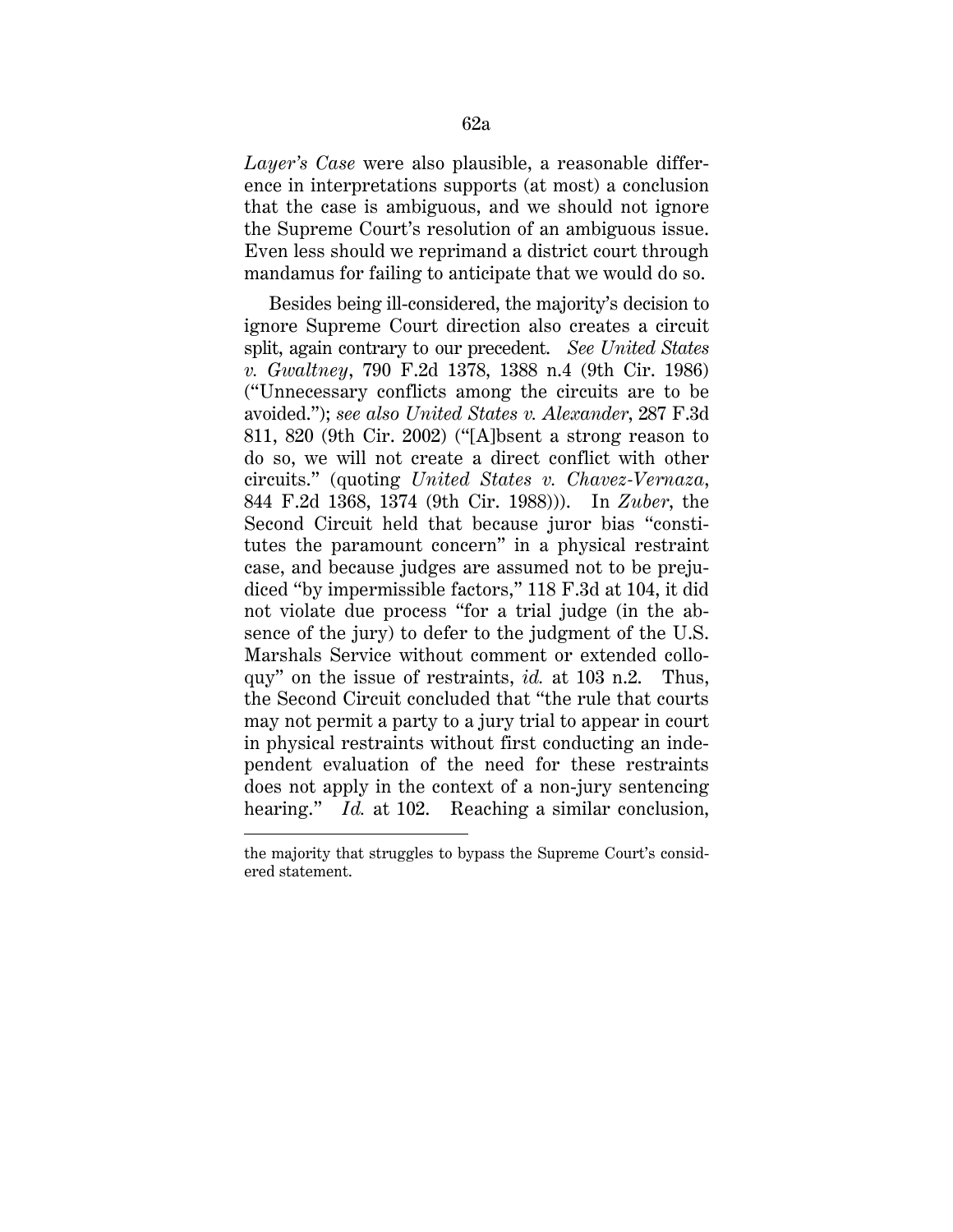the Eleventh Circuit, after reviewing *Deck*, Blackstone, and *Layer's Case*, held that "the rule against shackling pertains only to a jury trial" and "does not apply to a sentencing hearing before a district judge." *United States v. LaFond*, 783 F.3d 1216, 1225 (11th Cir. 2015), *cert. denied*, 136 S. Ct. 213 (2015). The logic of both *Zuber* and *LaFond* is, as the majority recognizes, directly contrary to the rule announced today. Maj. op at 22-23 n.8.

Were we empowered to decide this case, we should join our sister circuits in following *Deck*'s reading of the common law, rather than inventing a new right out of whole cloth. *Deck* establishes that there is no common law rule against the use of restraints during pretrial proceedings. 544 U.S. at 626. Moreover, as indicated in *Zuber*, there is no danger that the presumption of innocence or the dignity of the courtroom is undermined in the eyes of the jury when pretrial detainees appear in restraints before a judge. 118 F.3d at 103 n.2. Nor have the defendants here indicated that the restraints used in their cases interfered with their ability to communicate with their lawyers or participate in their own defenses. *Deck*, 544 U.S. at 631. The rule sought by the defendants has no pedigree, nor does it protect a well-established right. Accordingly, it cannot be "objectively, 'deeply rooted in this Nation's history and tradition,'" *Washington v. Glucksburg*, 521 U.S. 702, 720-21 (1997) (quoting *Moore v. City of East Cleveland*, 431 U.S. 494, 503 (1977) (plurality opinion)), such that the Due Process Clause requires it, *contra* Maj. op. at 25. The majority's contrary conclusion grows not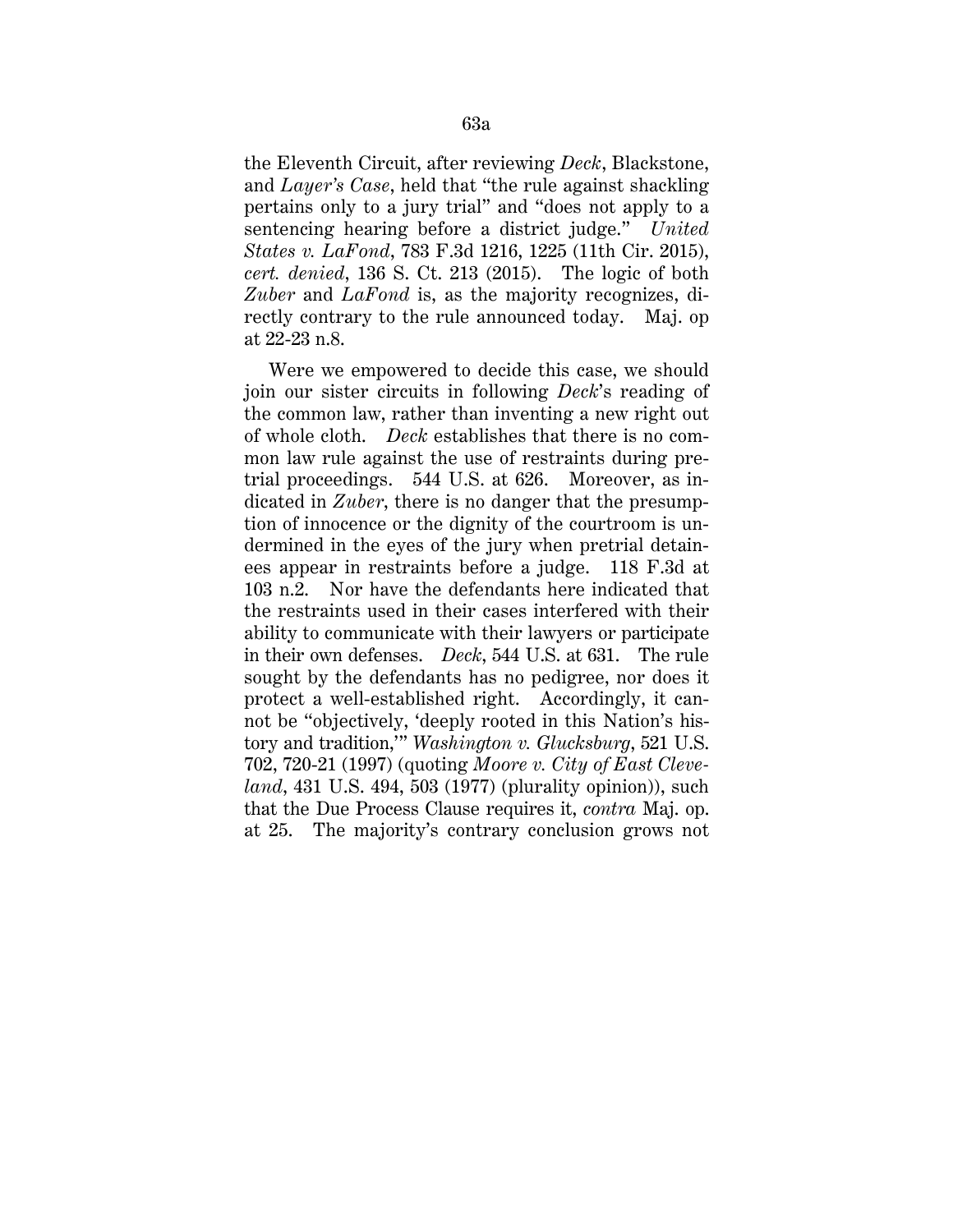from the "deep roots" of the common law, *Deck*, 544 U.S. at 626, but from the majority's own hothouse.

Putting aside the majority's mistreatment of *Deck*, the appropriate framework for resolving this claim is provided by *Bell v. Wolfish*. In *Bell*, pretrial detainees brought a class action to challenge the conditions of their confinement at a federal pretrial detention center. 441 U.S. 520, 523 (1979). The district court granted sweeping relief, which the Second Circuit affirmed in large part. *Id.* at 523-24. In reviewing this relief, the Supreme Court set up the framework for analyzing constitutional claims by pretrial detainees challenging their conditions of confinement. Because *Deck* by its terms does not apply to the situation presented here, *Deck*, 544 U.S. at 626, we ought to apply the general framework for pretrial detention claims that *Bell* establishes.

Three of *Bell*'s principles bear mentioning in this case. First, *Bell* teaches us that although "the presumption of innocence plays an important role in our criminal justice system[,] . . . it has no application to a determination of the rights of a pretrial detainee during confinement before his trial has even begun." 441 U.S. at 533. Second, *Bell* instructs that pretrial detainment policies "are peculiarly within the province and professional expertise of corrections officials, and, in the absence of substantial evidence in the record to indicate that the officials have exaggerated their response to these considerations, courts should ordinarily defer to their expert judgment in such matters." *Id.*  at 548 (quoting *Pell v. Procunier*, 417 U.S. 817, 827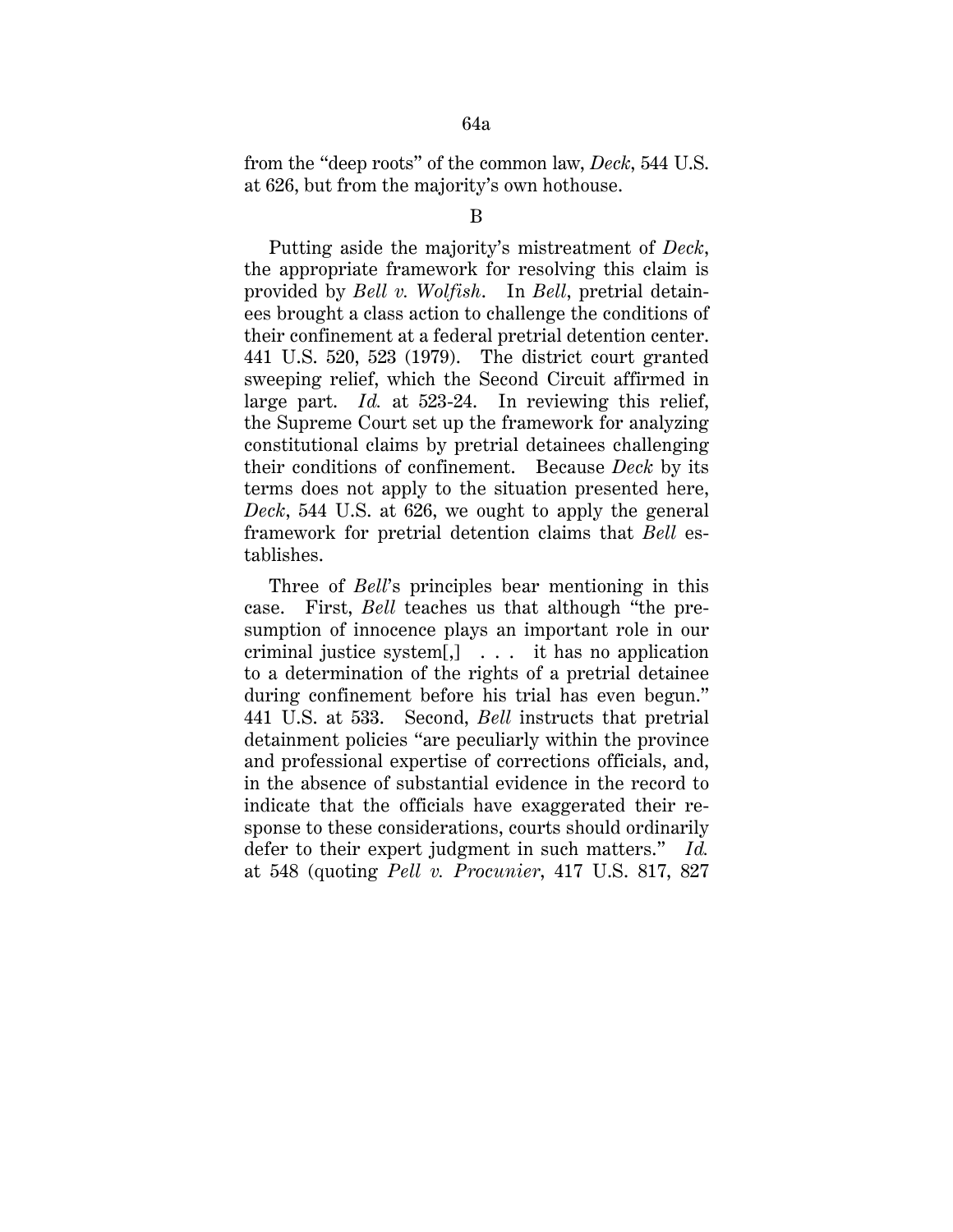(1974)). This is so even where the officials are "'experts' only by Act of Congress," because pretrial detainment policies are "peculiarly the province of the Legislative and Executive Branches of our Government, not the Judicial." *Id.* Finally, *Bell* holds that "[i]n evaluating the constitutionality of conditions or restrictions of pretrial detention that implicate only the protection against deprivation of liberty without due process of law, . . . the proper inquiry is whether those conditions amount to punishment of the detainee." *Id.* at 535. Because the government's authority to detain pending trial extends to its ability "to employ devices that are calculated to effectuate this detention," *id.* at 537, when confronted with a particular challenged condition, the question for a court is "whether the disability is imposed for the purpose of punishment or whether it is but an incident of some other legitimate governmental purpose," *id.* at 538. In the absence of an intent to punish, a pretrial condition of confinement is not a "punishment" if it is "reasonably related to a legitimate governmental objective." *Id.* at 539. By contrast, where a condition is "arbitrary or purposeless," a court may infer that the true purpose of the condition is to punish. *Id.*

The majority dismisses *Bell* as inapplicable because "*Bell* dealt with pretrial detention facilities, not courtrooms," and detention facilities "are meant to restrain and keep order, not dispense justice." Maj. op. at 31. The majority acknowledges that *Bell* may apply beyond the detention facility walls, *see* Maj. op. at 32 n.15, but draws a hard line at the courtroom door, *see* Maj. op. at 31 n.14. Certainly under *Deck*, a pretrial detainee has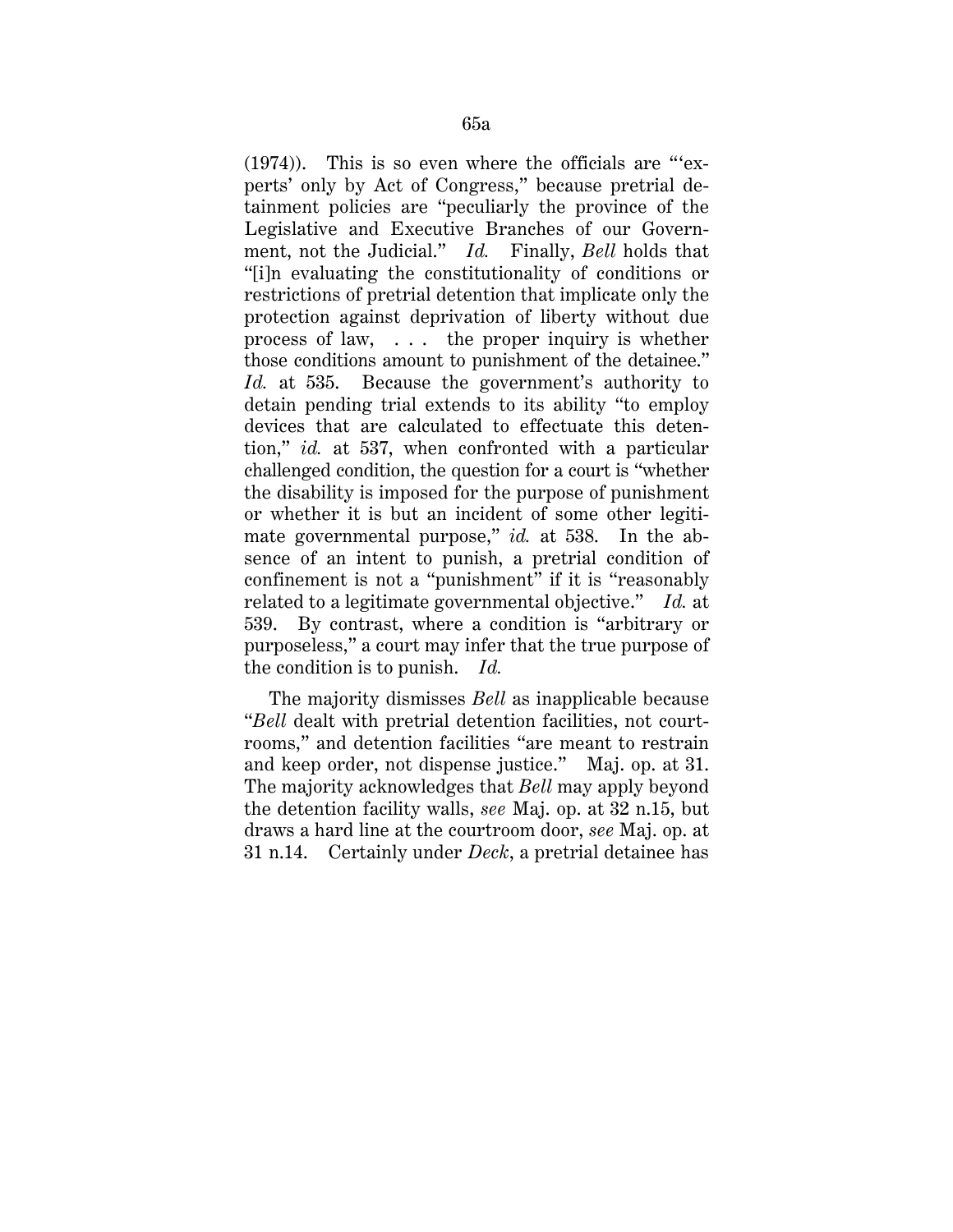additional due process rights when appearing before a jury. But pretrial detainees enjoy no heightened interests when they appear in court outside of the presence of a jury. *Cf. Zuber*, 118 F.3d at 103-04 & n.2. The government's interest in securing their presence at trial and maintaining order and security, however, remains the same regardless of the location. Thus, as in *Bell*, the question is whether these interests justify the government's restriction on the liberty of pretrial detainees.

As explained in *Bell*, the government may restrain detainees to ensure they will be available for trial, 441 U.S. at 539, and may take certain steps necessary to "maintain security and order," *id.* at 540. *Bell*'s central lesson is that the reasonable pursuit of these objectives through restrictions on detainees' liberty interests, without more, does not rise to a constitutional violation. *Id.* at 539. This logic applies beyond the detention facility itself. For example, the government must often ensure that detainees appear at pretrial proceedings. *See* Fed. R. Crim. P. 10 (providing that a defendant must be physically present at arraignment absent an express waiver of his or her right to appear or express consent to video teleconferencing). But even when detainees are outside the walls of a particular detention facility, they are still subject to detention, and the government maintains a compelling interest in securing their ultimate presence for trial. *Cf. Brothers v. Klevenhagen*, 28 F.3d 452, 457 (5th Cir. 1994) (holding that pretrial detainee status "never reverts back" to a greater degree of protection "[u]ntil the detainee is released from custody"). Thus, pretrial detainees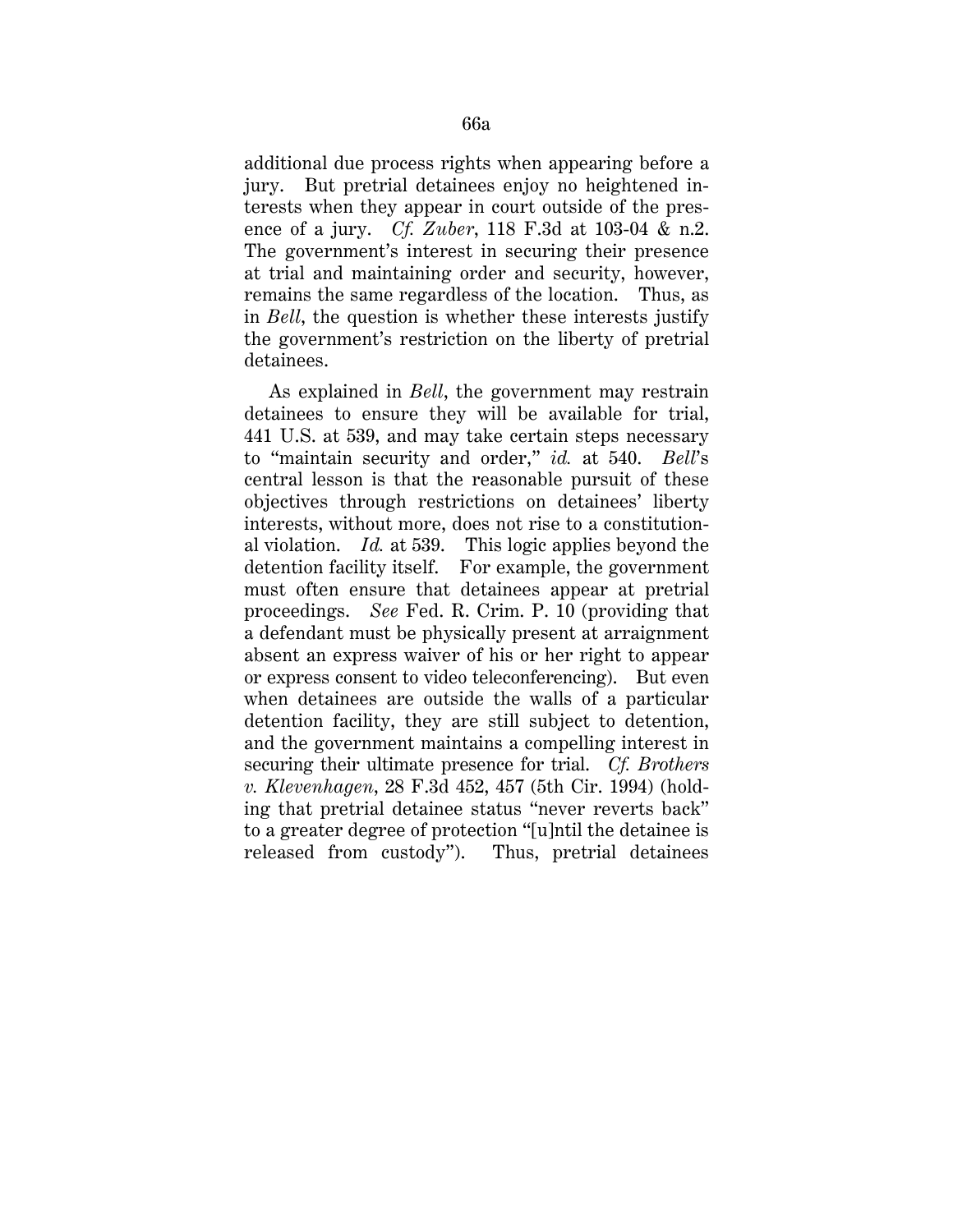remain detained while they are in a vehicle transporting them to and from the courthouse, in a holding cell in the courthouse, in any outdoor areas, and even in the courtroom itself. *Cf. Beaulieu v. Ludeman*, 690 F.3d 1017, 1031-33 (8th Cir. 2012) (upholding under *Bell* a policy of placing civilly committed detainees in full restraints whenever being transported). In each area, the detainee is subject to reasonable government control aimed at securing his or her presence at trial and his or her orderly and safe interaction with other detainees.

Viewed in this light, the merits of this case would not be difficult, were we empowered to reach it. Because the pretrial detainees are outside the presence of a jury, the majority's rhetoric about the presumption of innocence, Maj. op. at 22, has no place in the analysis. *Bell*, 441 U.S. at 533. Moreover, because there is no allegation that the restraint policy is intended as a punishment, the question is simply whether requiring detainees to wear restraints while attending their pretrial hearings "is reasonably related to a legitimate governmental objective." *Id.* at 539. Here, it clearly is. To the extent the restraints reduce the likelihood of an escape, they further the government's interest in ensuring that detainees will appear at trial. *See id.* Similarly, given the history of detainee-related assaults and weapons smuggling in the Southern District of California, the restraints are reasonably related to the government's interest in maintaining order and safety among its detainees. *Cf. id.* at 540 ("[T]he Government must be able to take steps to maintain security and order at the institution and make certain no weapons or illicit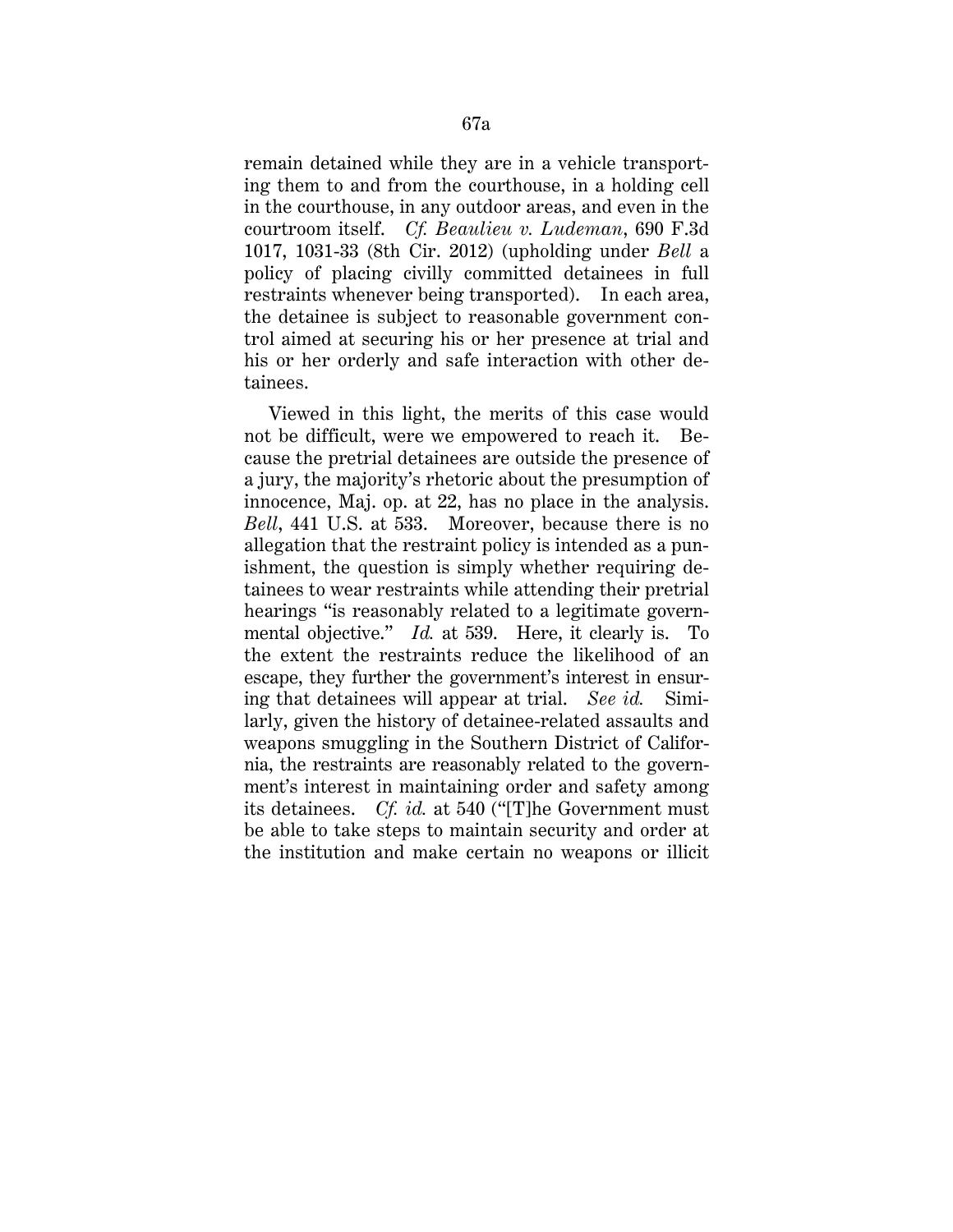drugs reach detainees."). Requiring detainees to appear at pretrial hearings in restraints is therefore reasonably related to the government's valid interests, and the policy is accordingly a constitutionally permissible condition of pretrial confinement. *See id.* 

Making this case even simpler, the district court's deference to the Marshals Service, the entity that Congress statutorily charged with providing courtroom security, 28 U.S.C. § 566(a), is consistent with the Marshals Service's role as an expert entity charged with securing courtrooms and managing pretrial detainees during their court appearances. As the expert on courtroom security, the Marshals Service is due "wide-ranging deference" absent "substantial evidence in the record to indicate that the officials have exaggerated their response" to the problems they seek to solve. *Bell*, 441 U.S. at 547, 548. Because there is no substantial evidence on this record that the Marshals Service is punishing detainees by restraining them or otherwise imposing conditions of confinement unrelated to the government's legitimate interests, the challenged policy is not an unconstitutional condition of detention. Accordingly, the district court's deference to the Marshals Service's recommendation does not violate the pretrial detainees' constitutional rights.

To be sure, "district courts have the inherent authority to manage their . . . courtrooms," *Dietz v. Bouldin*, 136 S. Ct. 1885, 1892 (2016), and some may choose not to defer to the Marshals Service's recommendation after a careful balancing of the need for safety and security of the courtrooms with the interests of the detainees. These are decisions, however, to be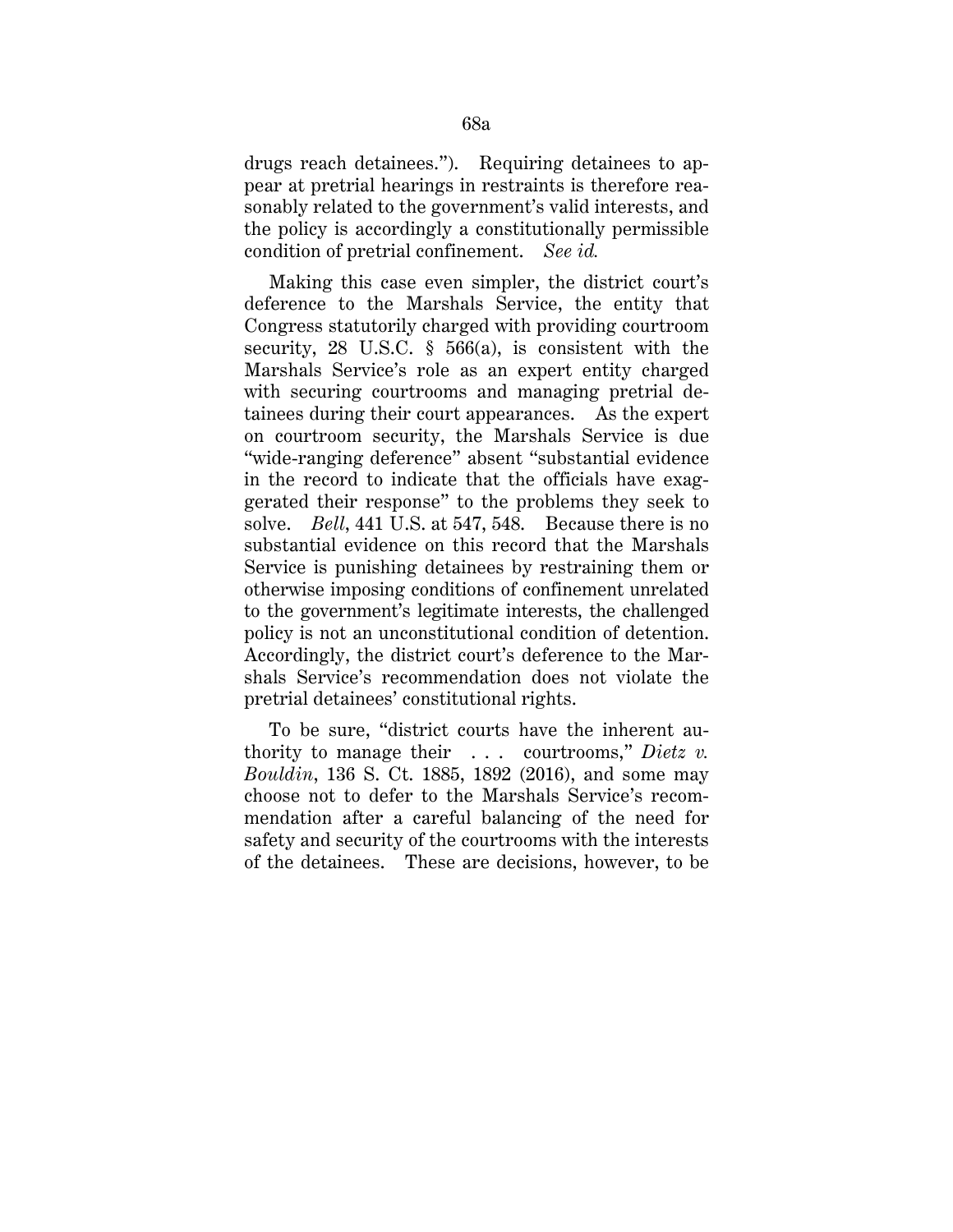made by the district courts themselves, taking into account facts specific to their situations, including such factors as the adequacy of staffing by security professionals, the configurations of the courtrooms, and prior experiences. They are not decisions that should be made by appellate jurists far removed from the day-today administration of criminal justice.

By creating a blanket constitutional rule in this moot case, the majority not only puts federal district courts at risk, but also restricts the choices that states in this circuit can make to secure detainees without inviting a lawsuit under  $\S$  1983.<sup>14</sup> The ramifications of the majority's holding will reach into courthouses of every size and capacity, yet the majority never once pauses to consider the consequences of its one-size-fitsall security decree. Indeed, the majority fails even to consider the evidence on this particular record that the

<u>.</u>

<sup>&</sup>lt;sup>14</sup> State courtrooms may face even greater dangers than federal courthouses. "Federal judges are protected by a dedicated law enforcement agency, the U.S. Marshals Service," but "[m]ost state and local judges are protected by all-purpose local sheriff or police departments." Chuck Weller, *What Judges Should Know about Court-Related Violence*, 53 Judges' J. 28, 30 (2014). Therefore, "[f]ew state and local judges will ever have the level of protection afforded to their federal counterparts." *Id.* Indeed, a mere matter of months ago, a pretrial detainee in Michigan who was handcuffed, but not secured with a belt apparatus that the majority maligns, Maj. op. at 7, managed to disarm a sheriff's deputy, kill two bailiffs, shoot a bystander in the arm, and take hostages. *See*  Associated Press, *Sheriff: Inmate who killed 2 at Michigan courthouse was handcuffed*, Chicago Tribune (July 12, 2016), *available at* http://www.chicagotribune.com/news/nationworld/ midwest/ct-michigan-courthouse-shooting-20160712-story.html.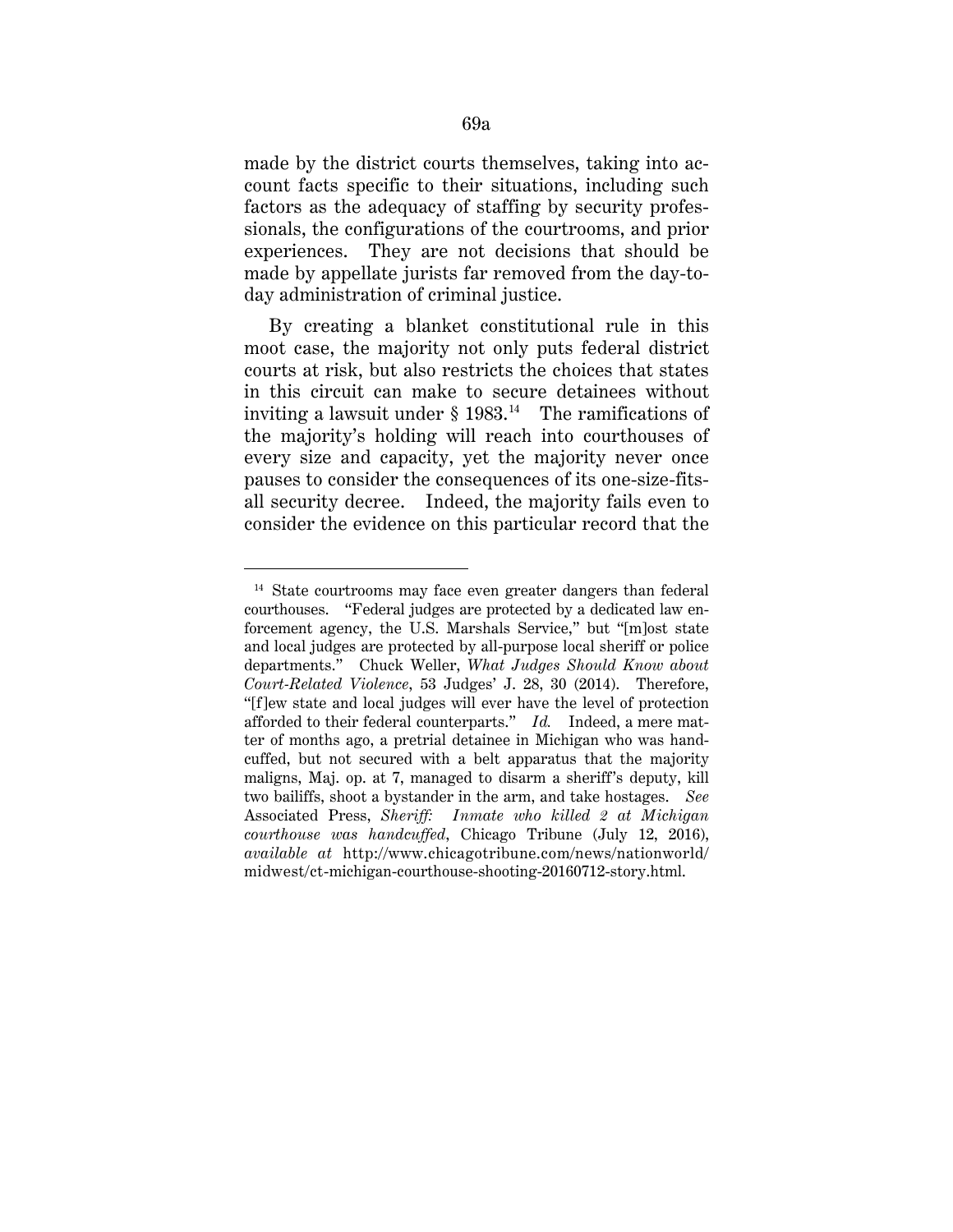Marshals Service is *unable* to make well-founded individual judgments about what threat, if any, a pretrial detainee poses. Instead, the majority lays down the rule that the Marshals Service can either do the impossible (predict risks based on a dearth of predictive information) or sit idly by and suffer an identifiable, compelling harm (violence in the courtroom). The majority's rule therefore fails not only as a matter of law, but also as a matter of common sense.

## V

The majority's analysis is wrong at every turn. It contradicts the Supreme Court's rulings on mootness, mandamus, and the merits, and it substitutes the supposed wisdom of the ivory tower for the expertise of the United States Marshals Service and the district courts themselves. Because the four defendants whose criminal appeals are before us have now long since passed through the federal criminal justice system, we should dismiss these appeals as moot, rather than use them as improper vehicles to make a constitutional ruling as sweeping as it is erroneous. I dissent.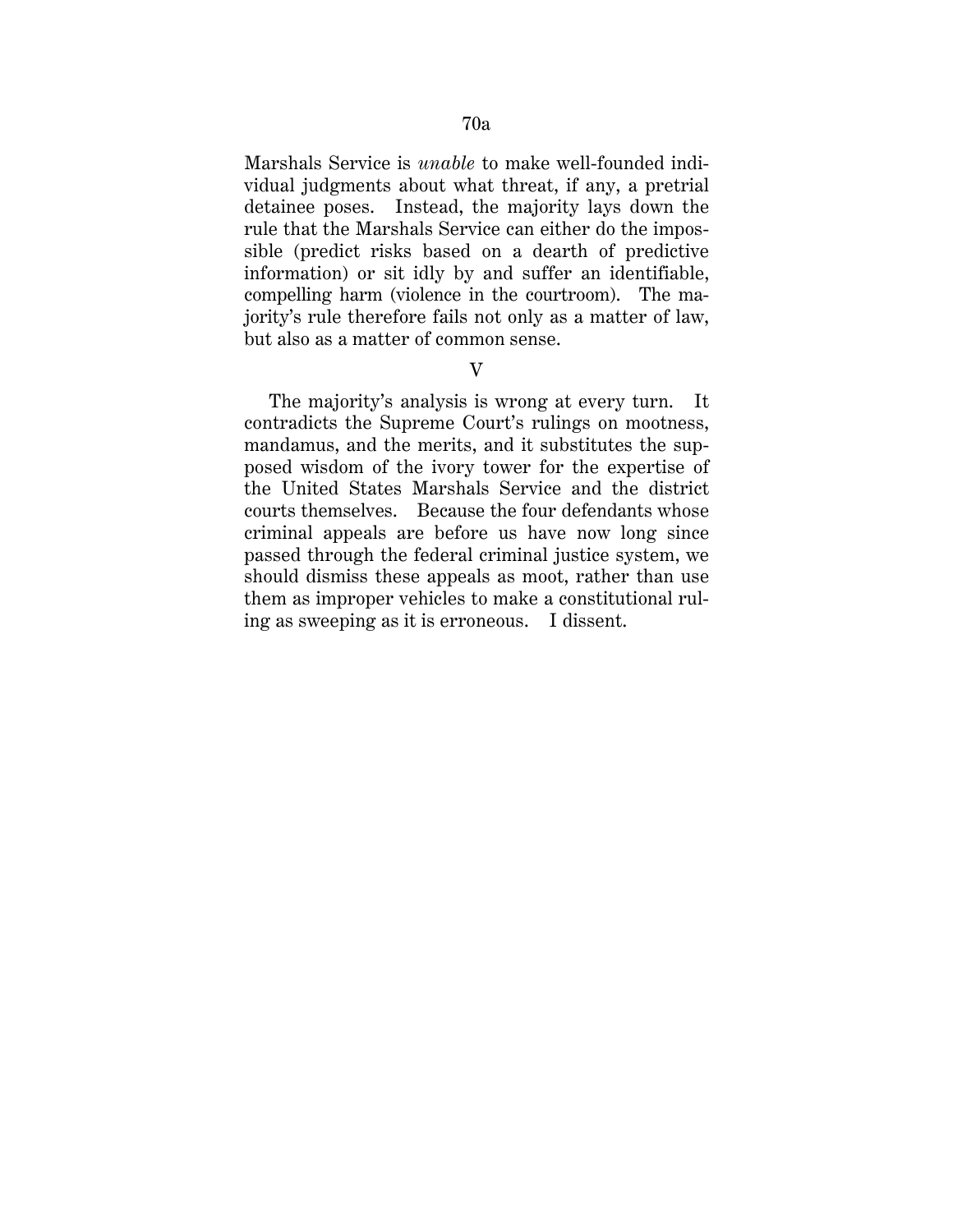#### **APPENDIX B**

## UNITED STATES COURT OF APPEALS FOR THE NINTH CIRCUIT

# No. 13-50561 D.C. No. 3:13-mj-03928-BLM-LAB-1

# UNITED STATES OF AMERICA, PLAINTIFF-APPELLEE

*v.*

RENE SANCHEZ-GOMEZ, DEFENDANT-APPELLANT

Appeal from the United States District Court for the Southern District of California Barbara Lynn Major, Magistrate Judge, Presiding

No. 13-50562 D.C. No. 3:13-mj-03882-JMA-LAB-1 UNITED STATES OF AMERICA, PLAINTIFF-APPELLEE

*v.*

MOISES PATRICIO-GUZMAN, DEFENDANT-APPELLANT

Appeal from the United States District Court for the Southern District of California Jan M. Adler, Magistrate Judge, Presiding

## 71a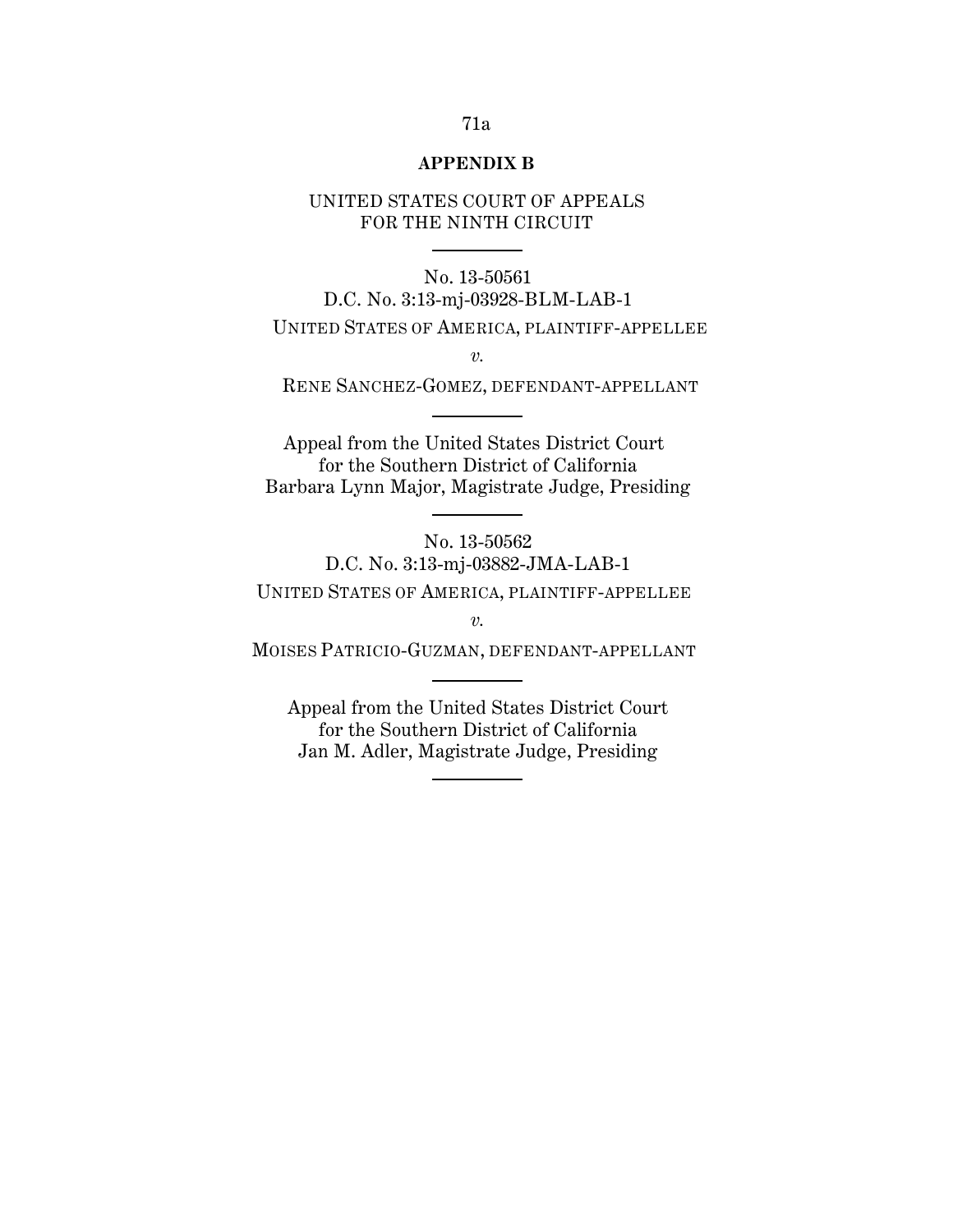## No. 13-50566 D.C. No. 3:13-cr-04126-JLS-1

## UNITED STATES OF AMERICA, PLAINTIFF-APPELLEE

*v.*

JASMIN ISABEL MORALES, AKA JASMIN MORALES, DEFENDANT-APPELLANT

Appeal from the United States District Court for the Southern District of California Janis L. Sammartino, District Judge, Presiding

> No. 13-50571 D.C. No. 3:13-cr-03876-MMA-1

UNITED STATES OF AMERICA, PLAINTIFF-APPELLEE

*v.*

MARK WILLIAM RING, DEFENDANT-APPELLANT

Appeal from the United States District Court for the Southern District of California Michael M. Anello, District Judge, Presiding

Filed: Aug. 25, 2015

### **OPINION**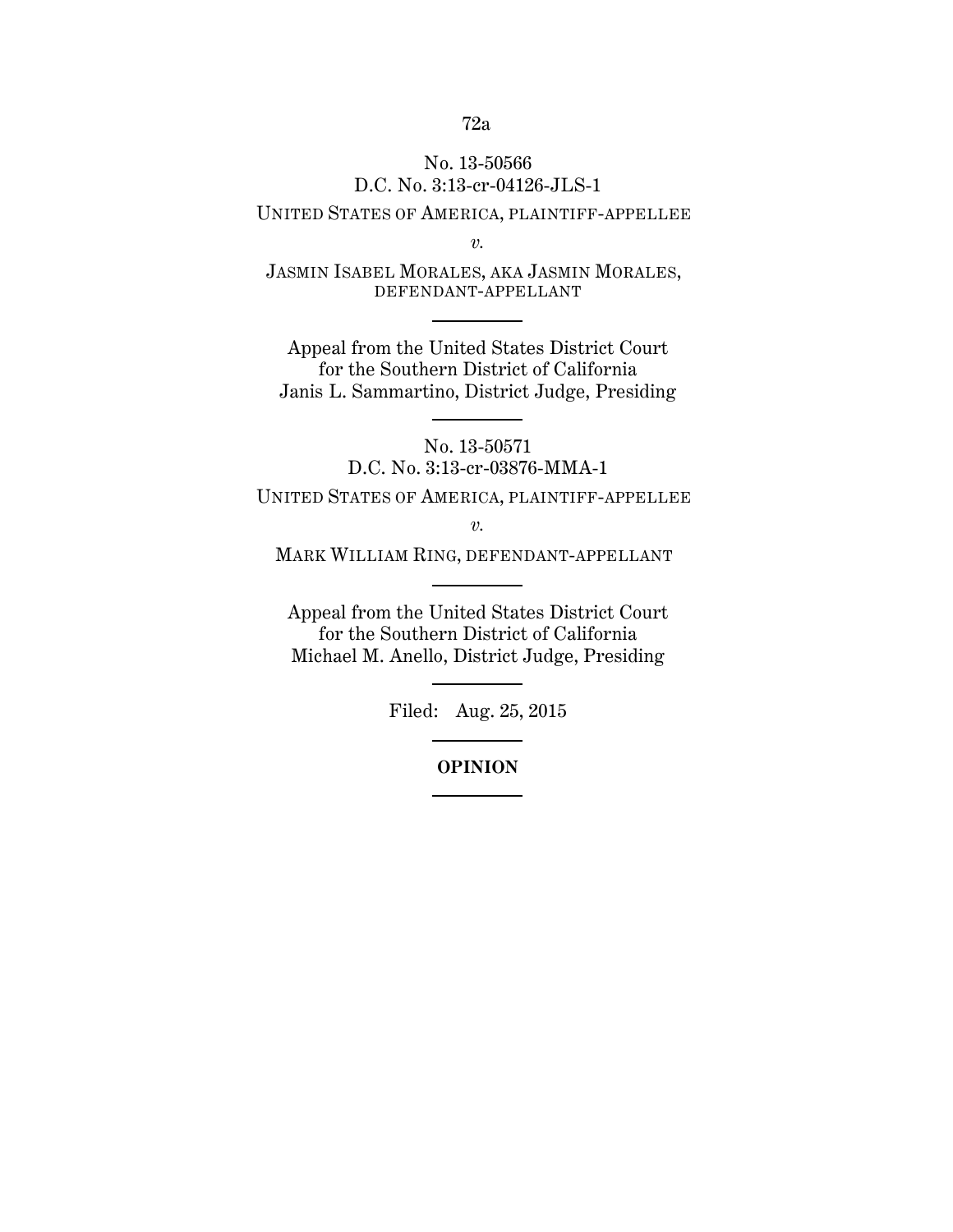Before: MARY M. SCHROEDER and JACQUELINE H. NGUYEN, Circuit Judges, and JACK ZOUHARY, District Judge.\*

### SCHROEDER, Circuit Judge:

-

The judges of the Southern District of California have deferred to the recommendation of the United States Marshals to place pretrial detainees in full shackle restraints for most appearances before a judge, including arraignments, unless a judge specifically requests the restraints be removed in a particular case. The deferral policy was adopted after some security incidents, coupled with understaffing, created strains in the ability of the Marshals Service to provide adequate security for the newly opened San Diego courthouse. Several defendants have unsuccessfully challenged the policy in the district court and now appeal.

Our circuit's leading case requires adequate justification for a generalized policy authorizing the pretrial use of shackles. *United States v. Howard*, 480 F.3d 1005 (9th Cir. 2007). On this record, the Southern District has failed to provide adequate justification for its restrictive shackling policy. We therefore vacate and remand for further proceedings.

#### **BACKGROUND**

On March 12, 2013, the U.S. Marshal for the Southern District of California sent a letter to the Chief Judge of the District requesting that the district consider adopting a policy of producing defendants in full

<sup>\*</sup> The Honorable Jack Zouhary, United States District Judge for the Northern District of Ohio, sitting by designation.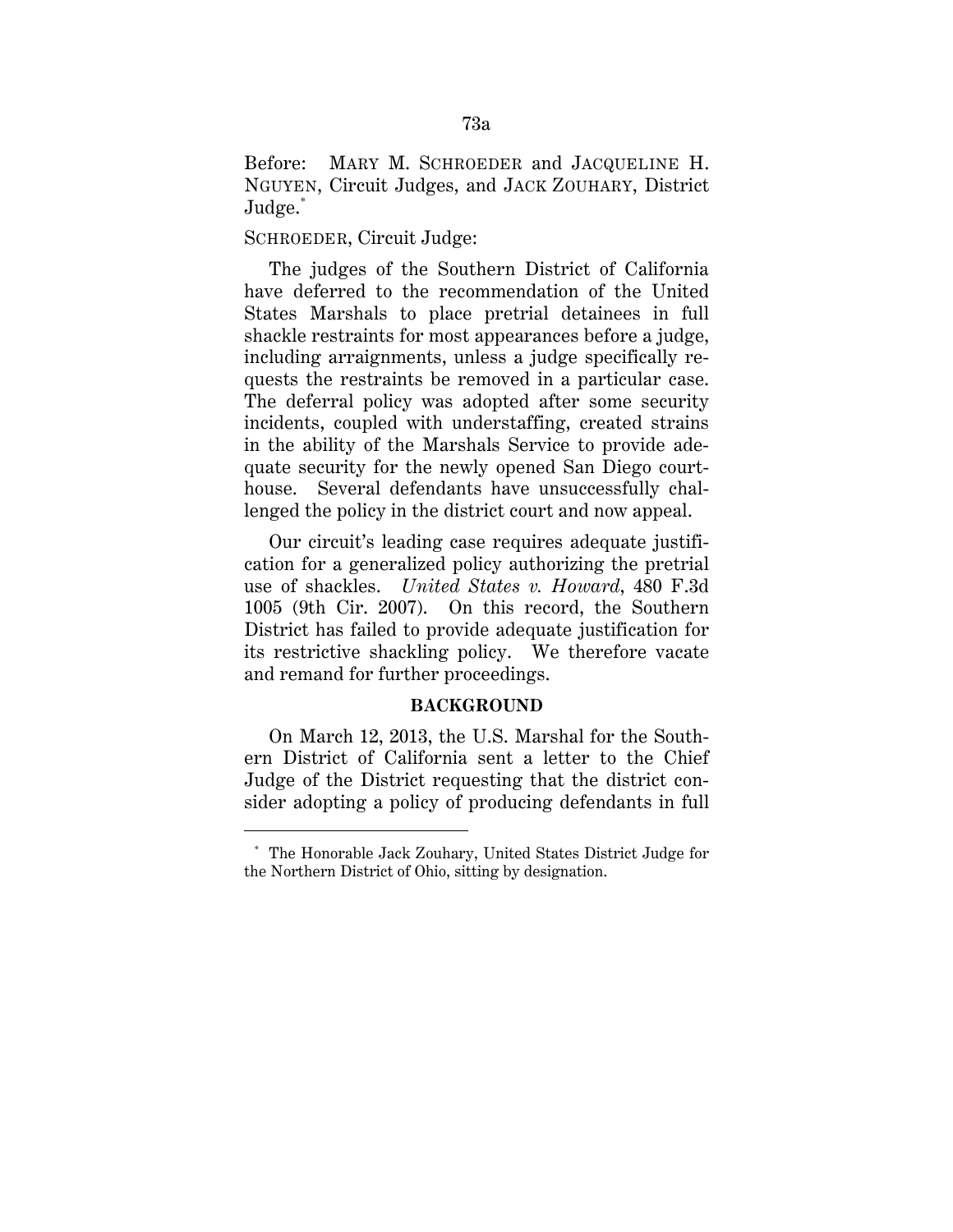restraints for most non-jury proceedings. Full restraints consist of leg shackles and handcuffs connected to a belly band by a chain approximately 15 inches long. They are also referred to as "five point restraints."

Subsequently, on July 8, 2013, the Marshals Service gave a presentation to all district judges on the need for the policy. The Chief Judge then responded with a letter to the Marshals on October 11, 2013, announcing that the district judges had decided to defer to the Marshals' recommendation. The letter stated that defendants would be produced in full restraints for all non-jury proceedings, with the exception of guilty pleas and sentencing hearings, and subject to the rule that any judge may ask the Marshals to remove the restraints in a particular case.

The new policy took effect on October 21, 2013, with all defendants appearing in full restraints for non-jury proceedings, subject to the exceptions stated in the October 11 letter. It appears that some individual judges have opted out of the policy.

The Chief Judge's letter made it clear that the policy emanated from the presentation by the Marshals Service highlighting security problems within the district. There is no dispute that the Southern District has a higher volume of criminal defendants than most other districts, that violence among pretrial detainees appears to have increased, and that there have been two incidents of in-court attacks on a fellow prisoner. The Marshals' staffing has not materially increased since 2012, although the Marshals have had to service three courthouses since a new courthouse opened for business that year.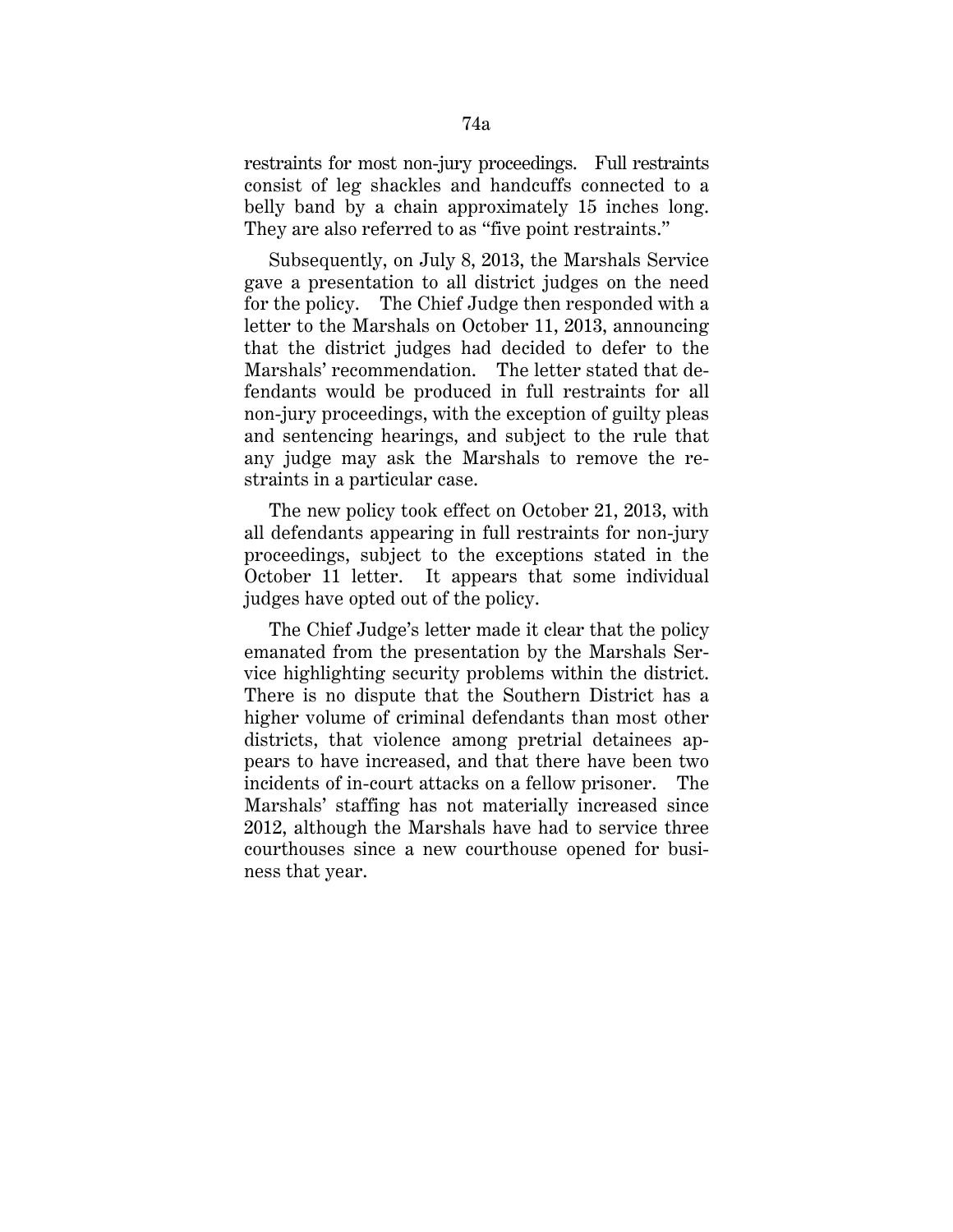When the new shackling policy was put into place, the criminal defendants began to request to be unshackled, and several appealed denials by the magistrate judge. The Federal Defenders then filed a challenge to the policy on behalf of three defendants whom they represented, Rene Sanchez-Gomez, Moises Patricio-Guzman and Jasmin Isabel Morales, and, in their consolidated cases, the district judge denied the challenge. The judge in a fourth case, that of Mark William Ring, ruled similarly, and all four cases are consolidated in this appeal. We have previously ruled that we have appellate jurisdiction in similar circumstances. *See Howard*, 480 F.3d at 1011. Although these appellants are no longer detained, the case is not moot. *See id.* at 1009-10. Any constitutional harm caused by shackling a defendant at non-jury proceedings is likely to be repeated yet will not last long enough to be judicially reviewed; thus, the exception to the mootness doctrine for cases that are "capable of repetition, yet evading review" applies. *See id.*

#### **DISCUSSION**

#### **I. General Legal Principles**

The Supreme Court has formulated rules for when shackling an individual defendant is permitted in the context of jury proceedings, but has not considered a policy, such as the Southern District's, which applies only in proceedings before a judge. The Supreme Court's most recent decision regarding shackling, *Deck v. Missouri*, identified three fundamental legal principles adversely affected by the use of shackling. 544 U.S. 622, 630-31 (2005). These principles are: (1) the presumption of innocence until proven guilty, a presump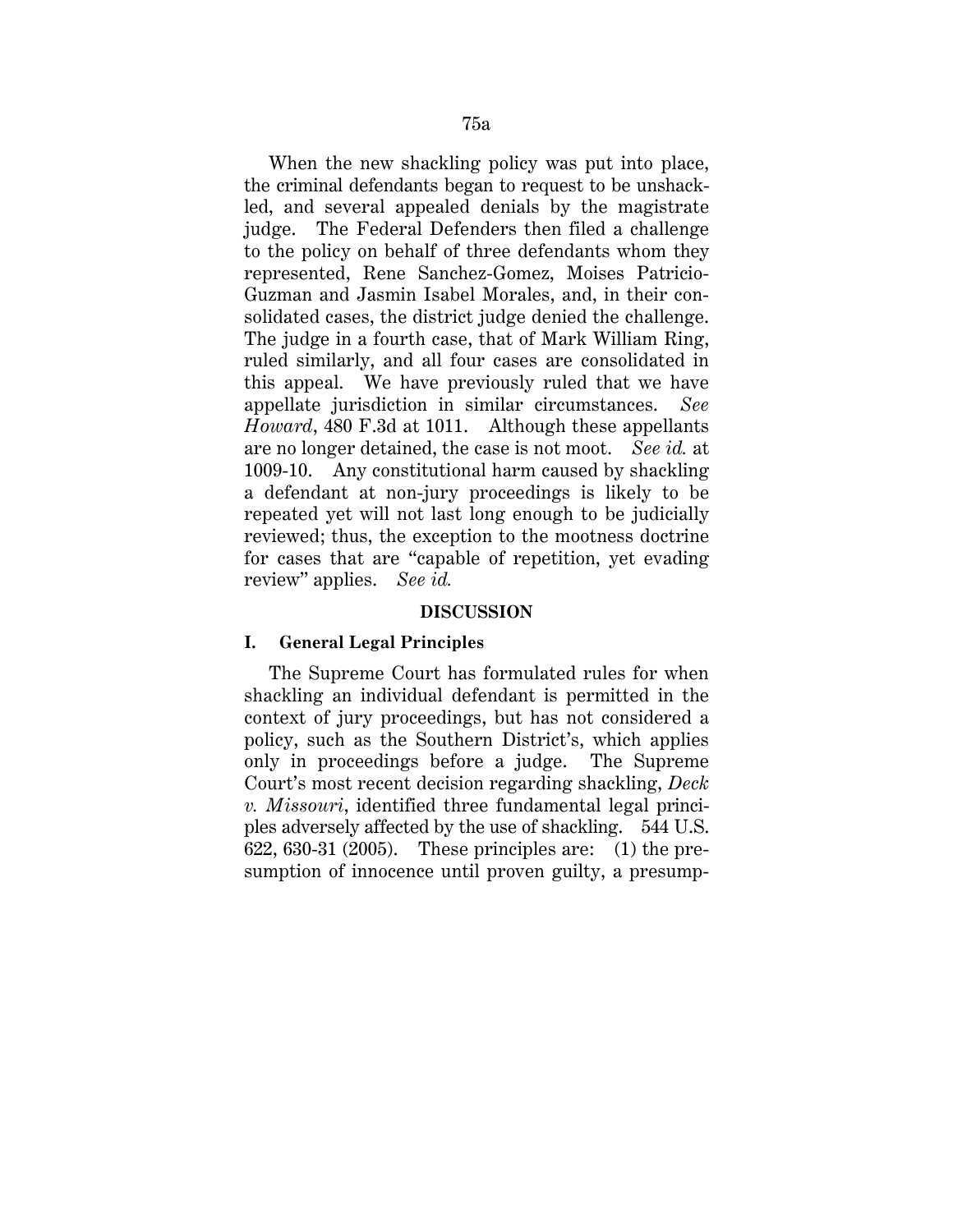tion that is undermined by shackling before a jury; (2) the right to counsel, which shackles can hinder by interfering with a defendant's ability to communicate with his lawyer and by humiliating and distracting a defendant, potentially impairing his ability to participate in his own defense; and (3) the need for a dignified and decorous judicial process, which may be affronted by the routine use of shackles. *Id.*

*Deck* dealt with shackling in the presence of a jury, and the government stresses that fact in defending this shackling policy. The government relies upon the following passage:

*The law has long forbidden routine use of visible shackles* during the guilt phase; it permits a State to shackle a criminal defendant only in the presence of a special need.

This rule has deep roots in the common law . . . . Blackstone and other English authorities recognized that *the rule did not apply at "the time of arraignment," or like proceedings before the judge*. Blackstone, *supra*, at 317; *see also Trial of Christopher Layer*, 16 How. St. Tr. 94, 99 (K.B. 1722). It was meant to protect defendants appearing at trial before a jury. *See King v. Waite*, 1 Leach 28, 36, 168 Eng. Rep. 117, 120 (K.B. 1743) ("[B]eing put upon his trial, the Court immediately ordered [the defendant's] fetters to be knocked off").

### *Id.* at 626 (emphases added).

This passage in *Deck*, however, does not support the government's position that there are no limits on the use of shackles before a judge. We agree that a policy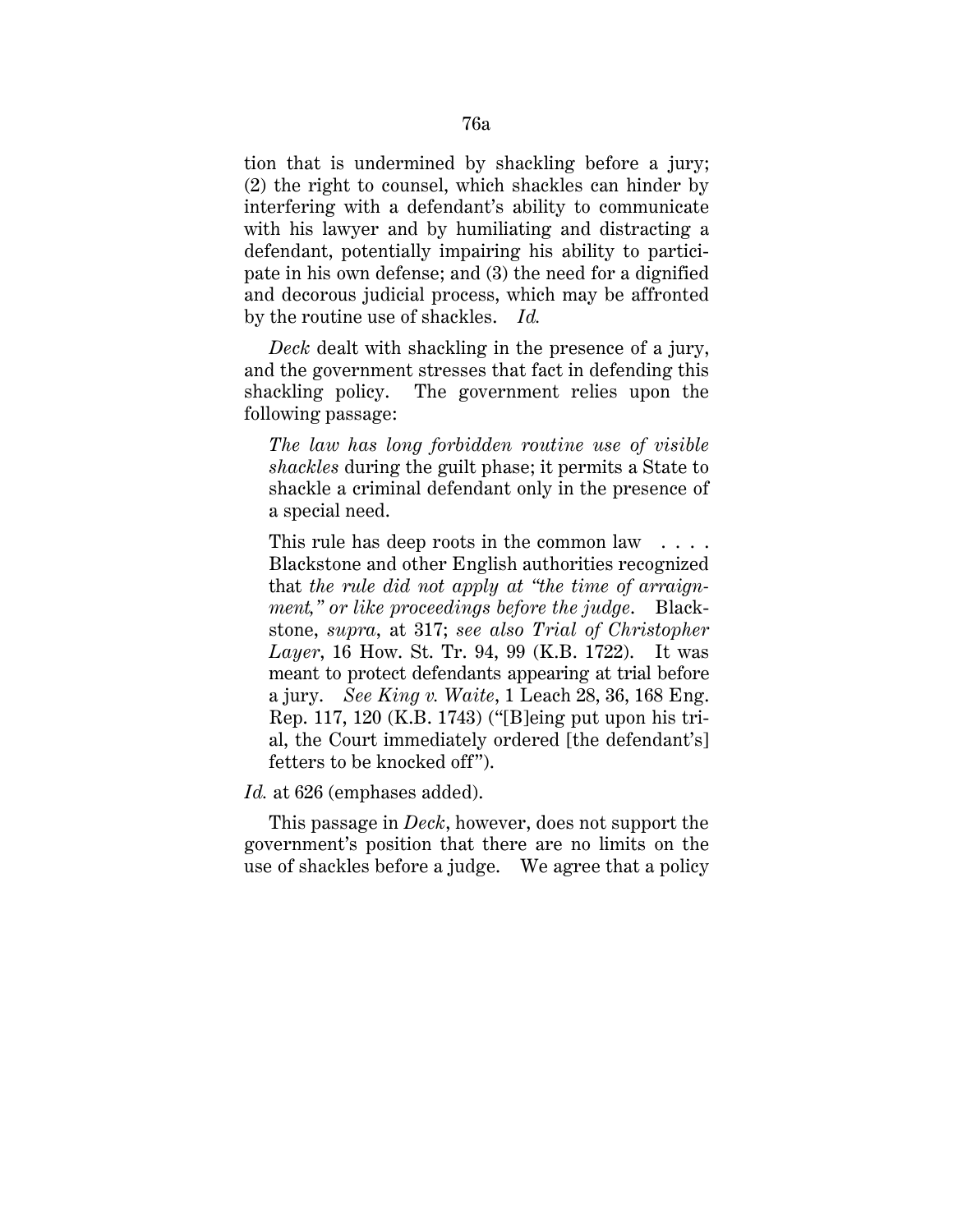that permits routine use of shackles is not "forbidden" in non-jury proceedings under the Fifth Amendment's Due Process Clause; it does not follow, however, that under our precedent shackles may always be used routinely before a judge without any justification or showing of necessity. We have ruled that such a generalized shackling policy must rest on an "adequate justification of its necessity." *Howard*, 480 F.3d at 1008. We therefore consider whether the Southern District's policy meets that standard.

### **II. Our Circuit's Decision In** *Howard*

Much of the dispute between the parties in this case appears to center on our decision in *Howard*, the only case involving pretrial shackling. In *Howard* we considered a policy authorizing use of leg shackles during appearances before a magistrate judge in the Roybal Courthouse in Los Angeles. We did not reach the question of whether due process requires an individualized determination in a jury proceeding, because we were dealing with non-jury proceedings. We did recognize that the adoption of a general shackling policy in a non-jury setting must be justified. After examining both the extent of the policy and the asserted need for the policy, we held that the policy was adopted "with an adequate justification of its necessity." *Id.* at 1008.

The government contends that *Howard* authorizes the general policy at issue here, a policy of using full restraints during most appearances before a judge. *Howard* does not do that. This policy is more restrictive of defendants' movement, applies more broadly, and was adopted with less judicial consideration of its justification than the policy in *Howard*.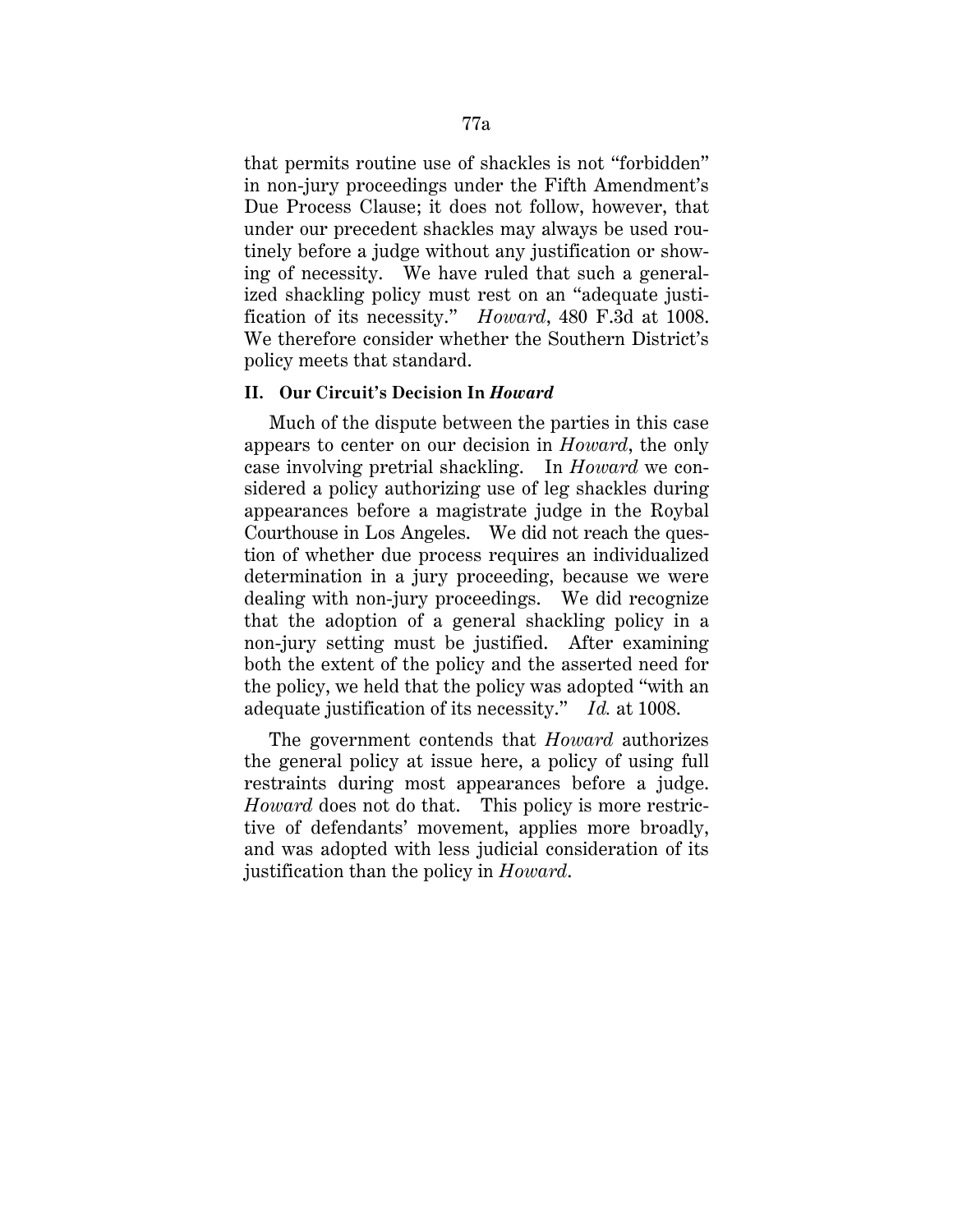The policy in *Howard* authorized only leg shackles, while this policy authorizes full five point shackles. The policy in *Howard* applied only at first appearances, while the policy in the Southern District applies to a wide range of non-jury proceedings. The policy in *Howard* applied only before magistrate judges; this policy applies to proceedings before both magistrate and district judges. Because the shackling in this case is more burdensome and used more frequently than in *Howard*, it carries a greater risk of impeding the ability of defendants to participate in their defense and communicate with their counsel. The shackles at issue here are also a greater affront to the dignity and decorum of the proceedings, because the shackles themselves are more conspicuous and are used at many different stages of a criminal case. This shackling policy thus carries a greater risk of interfering with a defendant's constitutional rights.

Accordingly, we believe the Southern District must demonstrate a stronger justification for this policy's necessity than was demonstrated in *Howard*. Although both policies were adopted after consultation with the Marshals, the deference by the judges to the financial burdens and staffing issues of the Marshals in the Southern District is one of the dominant factors in the record before us. This case, in fact, references less justification for the shackling policy than did the record in *Howard*.

The concerns in *Howard* were focused on the nature and location of the proceedings. The primary justification given for that policy was a concern for maintaining security in a particular courtroom, a problem pecu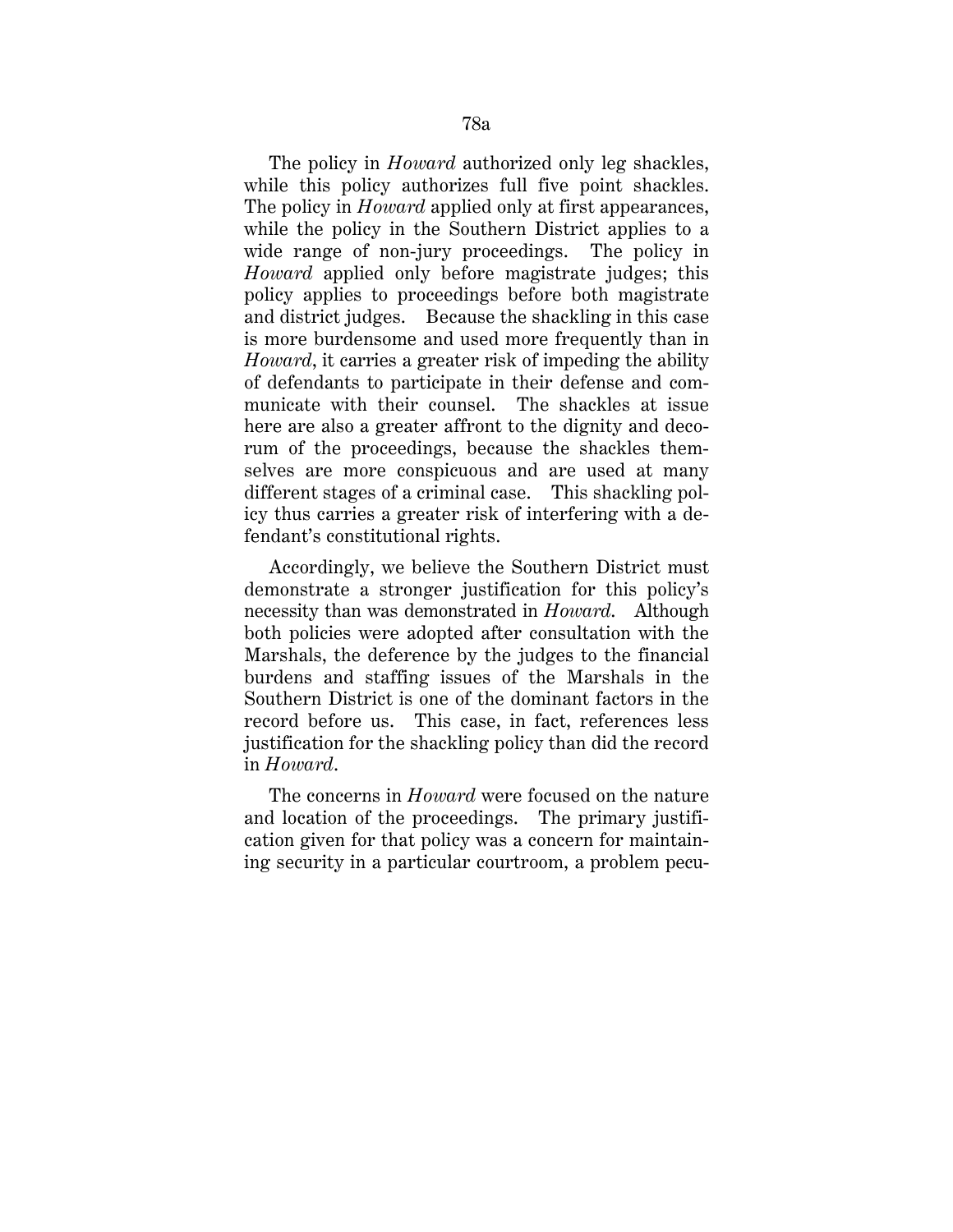liar to the Roybal Courthouse in Los Angeles. *Howard*, 480 F.3d at 1013. We discussed security concerns created by "the Central District's practice of conducting proceedings in a large courtroom on the third floor of the Roybal Courthouse, in the presence of multiple defendants, where the risks of conflict, violence, or escape are heightened." *Id.*

A bit of history is illuminating. The Roybal Courthouse involved in *Howard* was built several decades earlier, and was originally designed not as a standalone courthouse, but as an office building with a few courtrooms. This design is what gave rise to the security problems discussed in *Howard* and was the result of a feud between the General Services Administration and the District Court for the Central District. After the District Court rejected a proposal to move out of their existing courthouse and into an entirely new one, Congress chose instead to incorporate a few additional courtrooms into a planned office building, which became the Roybal Courthouse. *See* William Overend, *No New Courthouse, Roybal Tells Judges*, L.A. Times, Feb. 9, 1985; Overend, *Fight Over 20 New U.S. Courtrooms Flares Up*, L.A. Times, Mar. 31, 1986 ("IT] he Chief U.S. District Judge wants to add  $\ldots$ courtrooms by building a 14-story tower adjoining the existing courthouse, was told by the General Services Administration that his plan has been rejected by Congress in favor of a proposal to put the new courtrooms in a different building."). The Roybal Courthouse was thus particularly ill-suited to accommodate modern security concerns.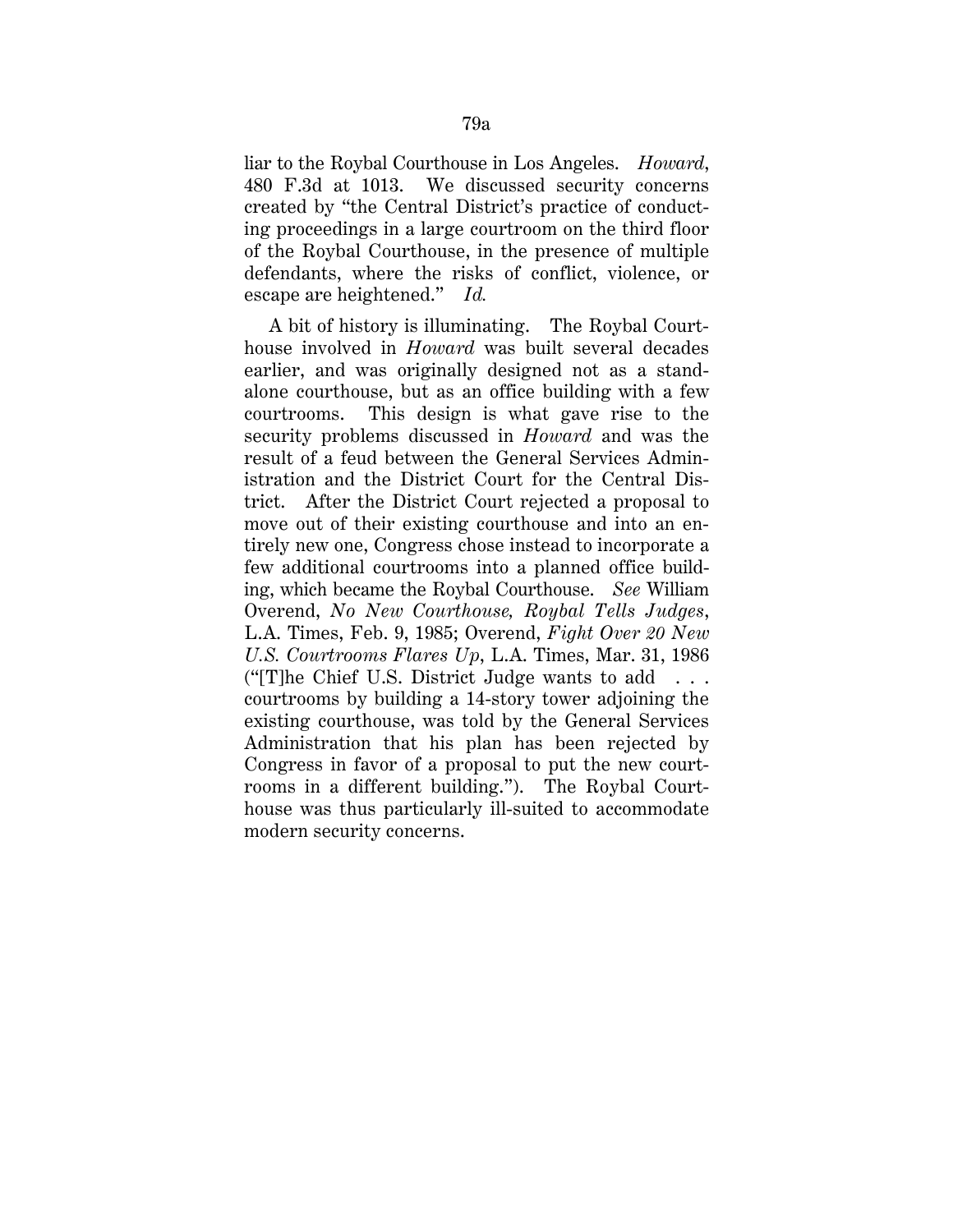In this case, the government has not demonstrated that the courthouses in the Southern District pose similar problems for security. The record here indicates the Marshals in the Southern District pointed to problems arising from the existence of three courthouses, ostensibly brought about by the 2012 opening of a new, state-of-the-art courthouse which, unlike Roybal, presumably was designed to accommodate modern security concerns.

In its attempt to buttress the need for shackling in this case, the government focuses on several incidents of violence, an asserted change in inmate demographics, and other security factors that it claims lead to an increased risk of violence. Yet the government has not pointed to the causes or magnitude of the asserted increased risk. Nor did the government try to demonstrate to the district judges, or now on appeal, that other less restrictive measures, such as increased staffing, would not suffice.

We do not suggest that judges are necessarily required to document the need for a shackling policy in any particular manner, as for example, with statistics or the infeasibility of less restrictive alternatives. We hold only that in this case, judges should have provided greater justification for adopting such a policy.

In sum, we approved the policy in *Howard* largely because of problems inherent in the Roybal Courthouse's design. No similar design problems have been shown to exist in the Southern District. Moreover, the Southern District's policy is substantially more extensive and restrictive than the one in *Howard*.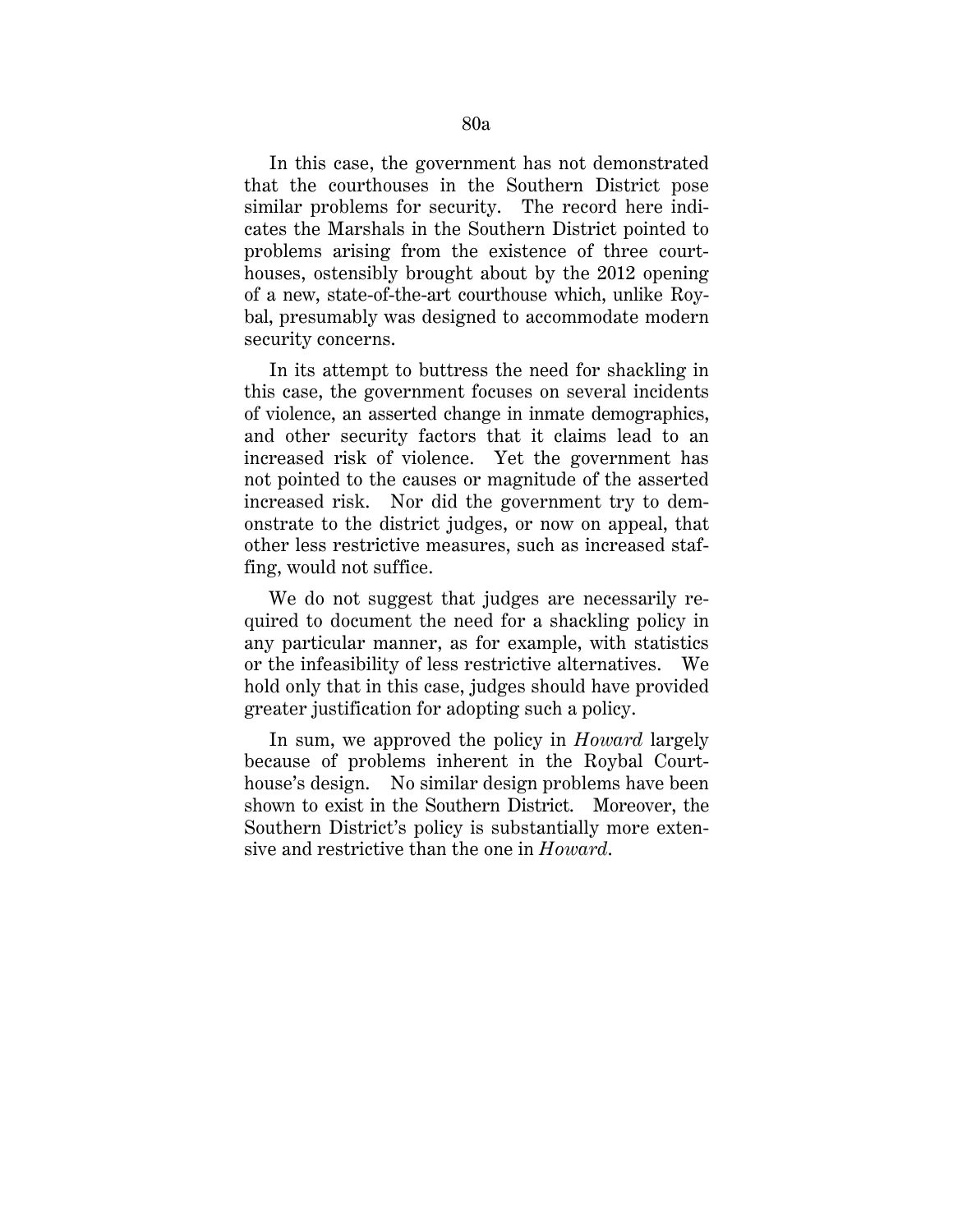Our holding is consistent with that reached by the Second Circuit in *United States v. Zuber*, 118 F.3d 101 (2d. Cir. 1997). In that case, the court upheld the shackling of an individual defendant at a sentencing hearing before the same judge who had presided over the trial. *Id.* at 104. The Second Circuit held that the trial court was not required to conduct an individualized hearing every time a prisoner was brought into court. *Id.* At such a sentencing proceeding, the trial court properly deferred to the "professional judgment of the Marshals Service regarding the precautions that seem appropriate or necessary in the circumstances." *Id. Zuber* did not involve a blanket pretrial policy of shackling all defendants regardless of the circumstances, but rather approved limited deference to the Marshals' judgment that individual defendants be shackled in particular circumstances. This is a far cry from deferring to the Marshals' request that all defendants be shackled in all appearances before trial.

We therefore hold that a full restraint policy ought to be justified by a commensurate need. It cannot rest primarily on the economic strain of the jailer to provide adequate safeguards. We do not say that a blanket policy of shackling defendants in non-jury proceedings is never permissible; indeed, we approved of one such policy in *Howard*. We merely reiterate what we recognized in *Howard*, that such a policy must be adopted with "adequate justification of its necessity." *Howard*, 480 F.3d at 1008. The record here falls short of that showing.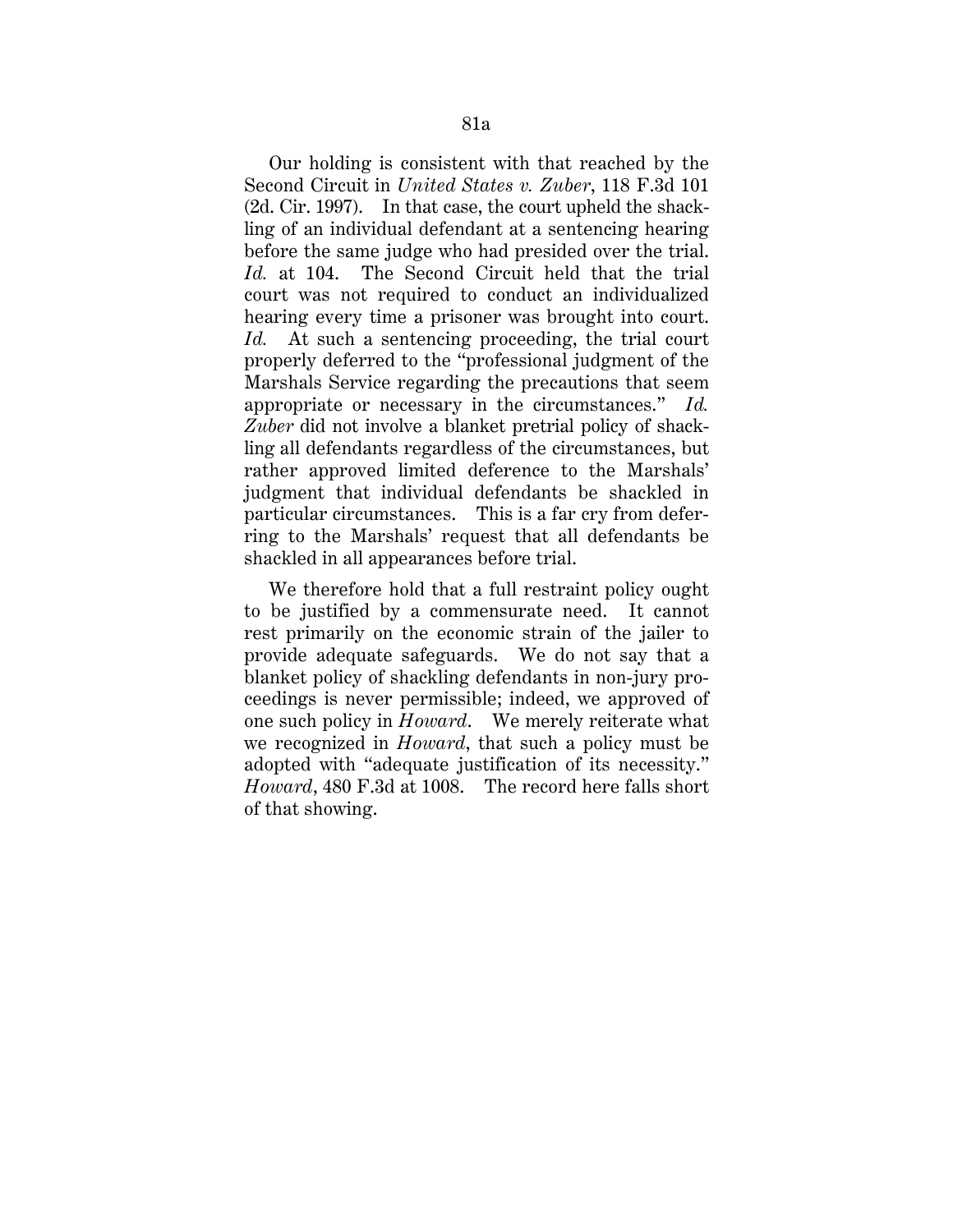## **CONCLUSION**

The consolidated orders of the district court are **VACATED** and the matters **REMANDED**.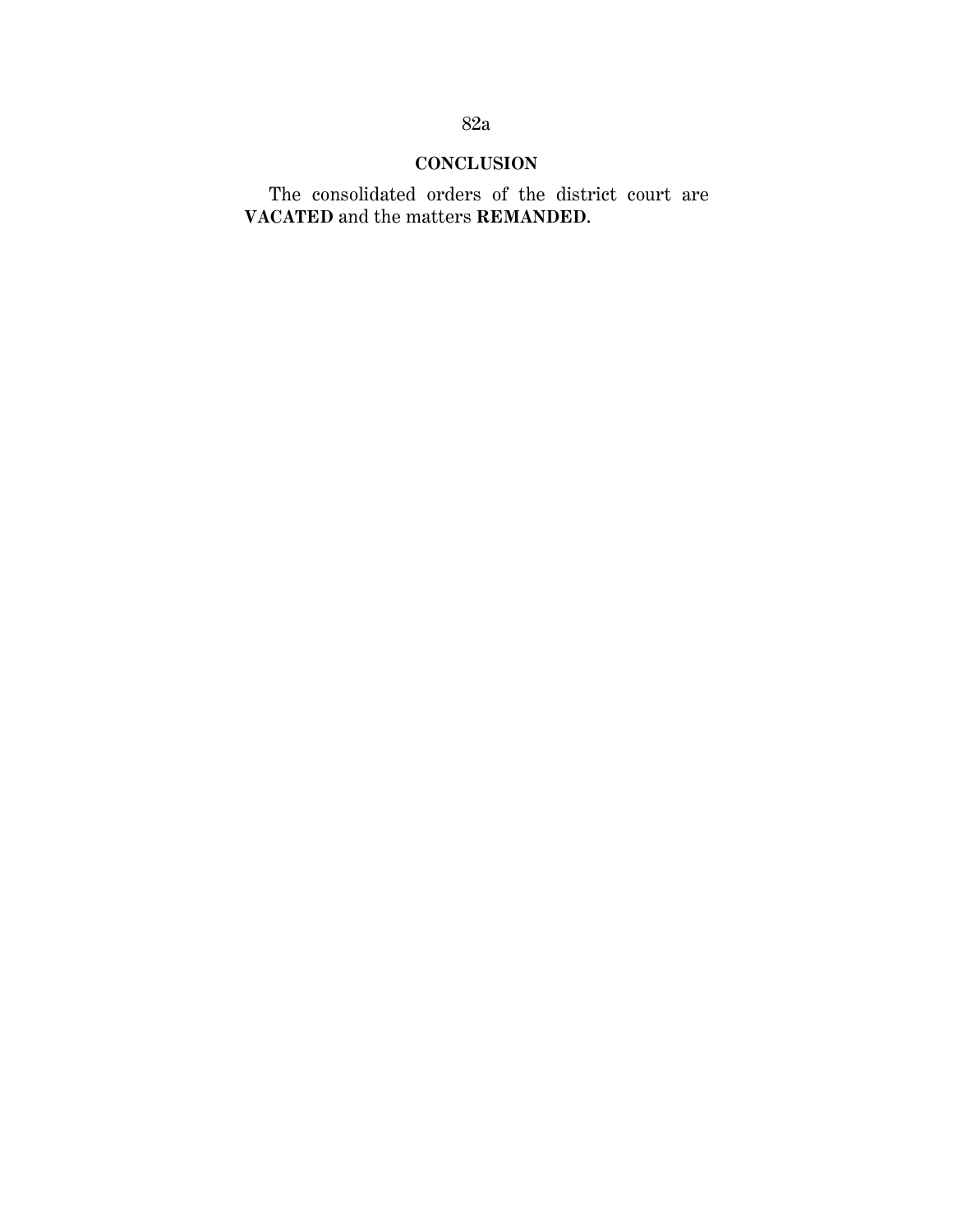#### **APPENDIX C**

## UNITED STATES DISTRICT COURT FOR THE SOUTHERN DISTRICT OF CALIFORNIA

Related Case Nos. 13mj3858 BLM (LAB) 13mj3882 JMA (LAB) 13mj3928 BLM (LAB)

UNITED STATES OF AMERICA, PLAINTIFF

*v.*

JASMINE MORALES, DEFENDANT

UNITED STATES OF AMERICA, PLAINTIFF

*v.*

MOISES PATRICIO-GUZMAN, DEFENDANT

UNITED STATES OF AMERICA, PLAINTIFF

*v.*

RENE SANCHEZ-GOMEZ, DEFENDANT

[Filed: Nov. 21, 2013]

**ORDER DENYING EMERGENCY MOTION TO REVOKE DISTRICT-WIDE POLICY REGARDING SHACKLING OF PRETRIAL DETAINED DEFENDANTS; AND**

### 83a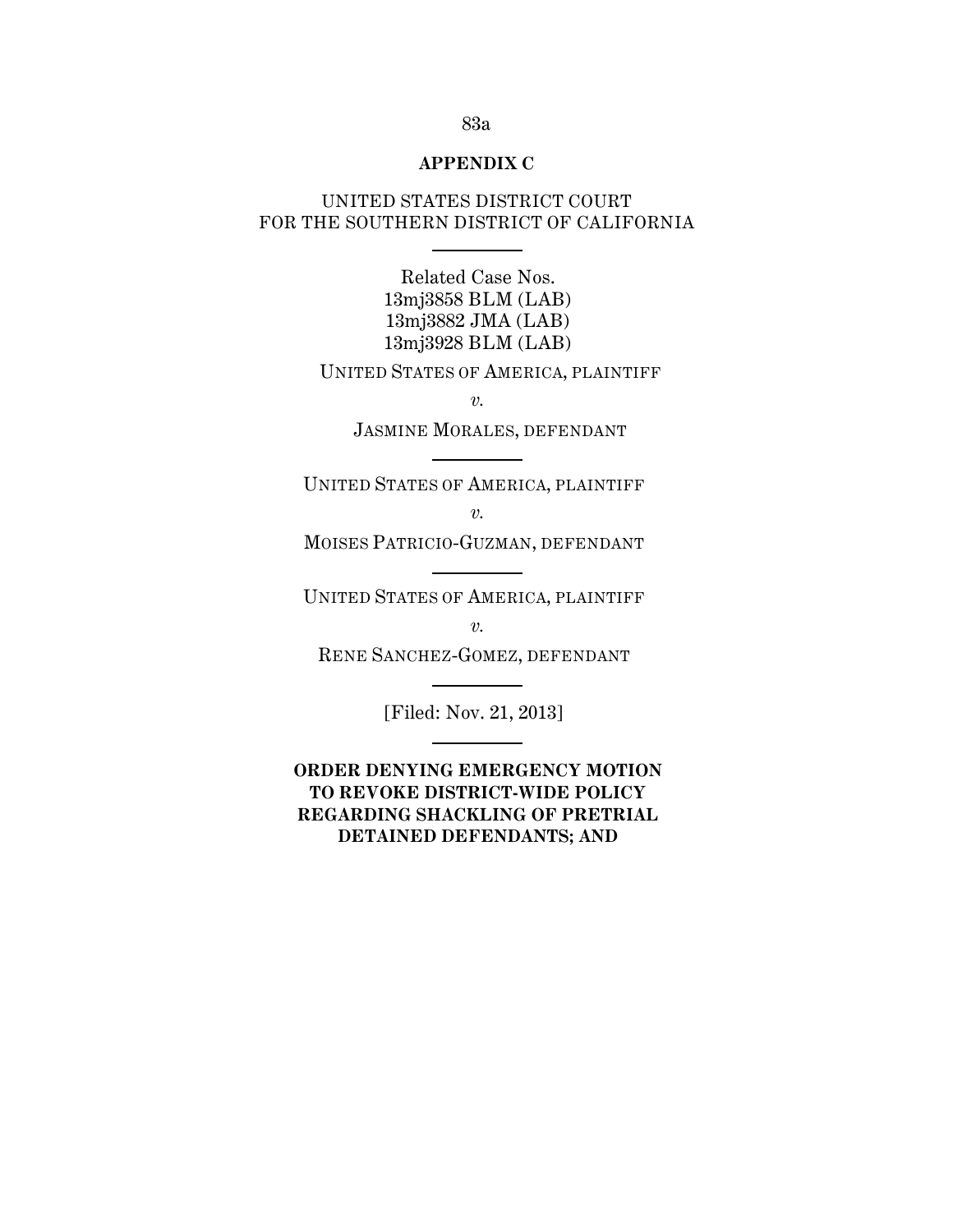## **ORDER DENYING APPEAL OF MAGISTRATE JUDGES' RULING AS TO DEFENDANTS MORALES AND PATRICIO-GUZMAN**

#### **Preliminary Statement**

In these related cases, three Defendants represented by Federal Defenders of San Diego have challenged a new district court policy, effective October 11, 2013, that generally calls for deference to the U.S. Marshals on matters of courtroom security. The gist of the challenge is to the shackling of prisoners who often appear *en masse* before the magistrate judges during non-jury, pretrial proceedings, and in particular during guilty pleas. Defendants Morales and Patricio-Guzman are also appealing magistrate judges' rulings, pursuant to the Court's policy, denying their requests to be freed from restraints.

The underlying motion is styled "Emergency Motion to Revoke District-Wide Policy Requiring Five-Point Shackling of All Pre-Trial Detained Defendants Appearing in Magistrate & District Court." Individually, the Defendants in these three cases seek to be freed from five-point restraints, but the motion's caption is misleading because there is no policy requiring the shackling of all pretrial detained defendants.

The Court received briefing, and heard argument on Friday, November 15, 2013, at which time the Court denied the motion from the bench. This written order memorializes and supplements that oral decision.

At argument, the Court pointed out that large parts of the Emergency Motion's characterization of the pol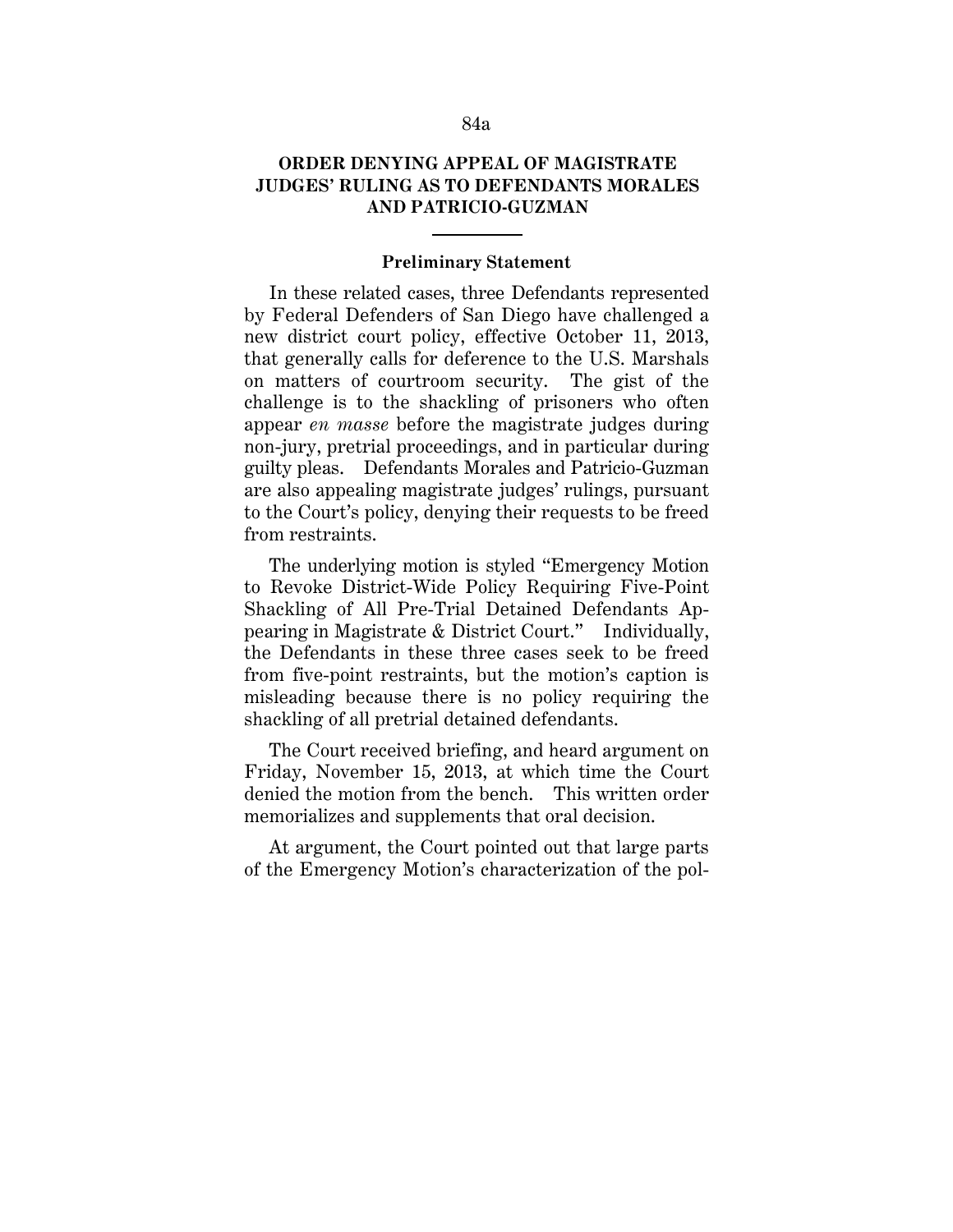icy, and framing of the issues, are incorrect. The policy does not, as the Emergency Motion would have it, require that every pretrial detainee **always** be held in five-point restraints when appearing before a judge. Rather, the new policy<sup>1</sup> generally defers decisions regarding the shackling of prisoners in non-jury proceedings to the Marshals, but directs that the Marshals remove arm and hand restraints during guilty pleas and sentencing hearings held before the district judges. Because the magistrate judges are frequently called upon to take guilty pleas from multiple defendants (up to six at a time) and to conduct other *en masse* proceedings, the policy does not direct the Marshals to remove restraints in proceedings before the magistrate judges. However, the policy also specifies that any district or magistrate judge may, in individual cases, direct the Marshals to produce a prisoner without restraints. Moreover, the policy does not prevent defendants from asking a judge to remove the restraints, and in fact judges often accede to the requests. It is conceded that at least one district judge has invoked the exception to order shackles removed in every case before her. The policy does not, of course, apply to proceedings before juries.

The restraints, the parties agree, consist of handcuffs which can be chained to a waist-level "belly chain," as well as leg restraints. The chains on Defendants' feet are between 12 and 18 inches long, which allows them to walk and move their feet around. The re-

-

<sup>&</sup>lt;sup>1</sup> The new policy is described in a letter sent October 11, 2013 by the Chief Judge of the District, to the local U.S. Marshal. (*See*  Docket no. 8-1, Ex. H, in case 13mj3928.)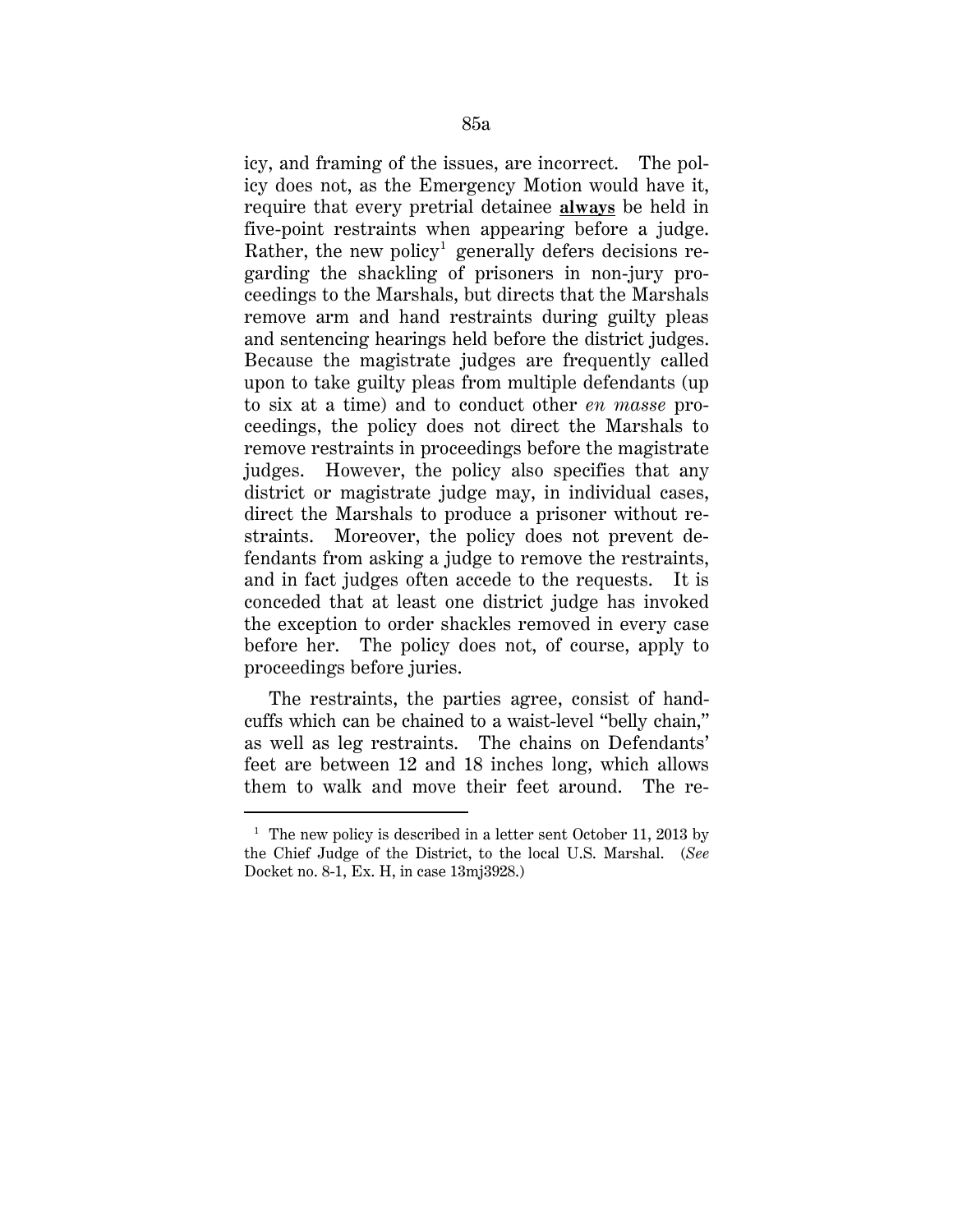straints can be loosened if they are too tight, and it is conceded judges have ordered them loosened.

Although a portion of the claims may appear to be moot, the Court finds that, as in *United States v. Howard*, 480 F.3d 1005, 1009 (9th Cir. 2007), they fall within the "capable of repetition, yet evading review" exception to mootness.

#### **Defendants' Challenge**

Although Defendants argue that their claims arise from principles of substantive due process, the Court finds that they are, in large part, Fourth Amendment claims. Most claims concerning the confinement or restraint of pretrial detainees concern the seizure of their persons, and thus arise under the Fourth Amendment, *see Graham v. Connor*, 490 U.S. 386, 388 (1989) (claims of unreasonable seizure of one's person should be analyzed under the Fourth Amendment's "objective reasonableness" standard and not a substantive due process standard), although claims that a pretrial detainee is being treated punitively are Fourteenth Amendment due process claims. *Bell v. Wolfish*, 441 U.S. 520, 535 & n.16 (1979). *See also Resnick v. Hayes*, 213 F.3d 443, 447 (9th Cir. 2000) (discussing substantive due process and Fourth Amendment claims). Claims that a detainees are unfairly prejudiced during proceedings by the way they are presented (*e.g.*, in jailhouse clothing, or shackled) are procedural due process claims. *See Howard*, 480 F.3d at 1012.

### **Due Process**

In *Deck v. Missouri*, 544 U.S. 622, 630-32 (2005), the Supreme Court held that detainees have both a Fifth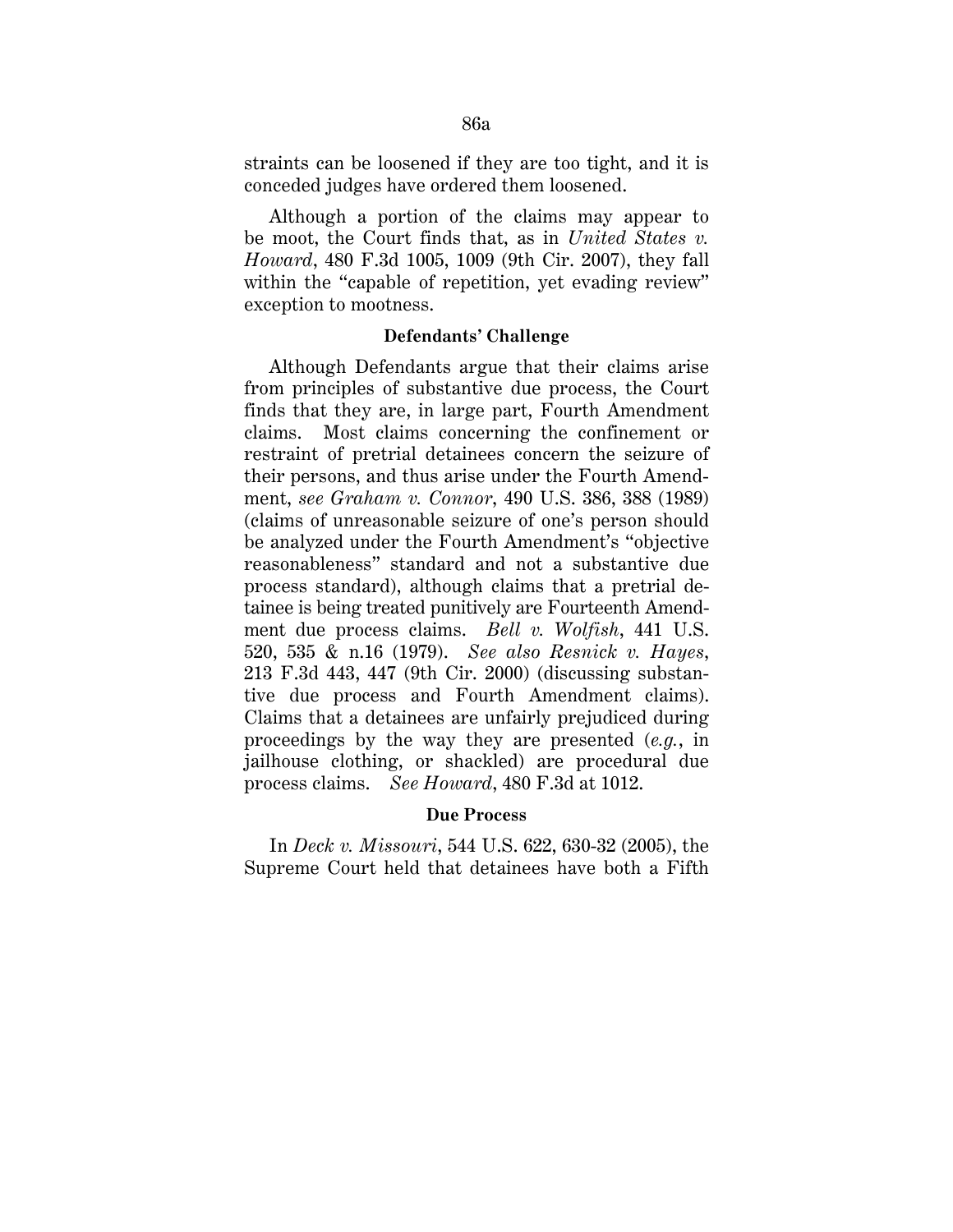and Fourteenth Amendment due process right not to be shackled in front of a jury. The Court emphasized the importance of the presumption of innocence, the right to a meaningful defense, and dignified proceedings, any of which shackles might threaten. Because shackles can be partially or wholly removed if they are interfering with a Defendant's ability to present his defense in some way (*e.g.*, by preventing the Defendant from writing notes or by causing the Defendant pain and confusion), there is no real danger of that here. Furthermore, the policy directs that the Marshals remove hand restraints during guilty pleas and sentencings, when defendants are most likely to need to use their hands or communicate with counsel, unless the Marshals are aware of a need to keep a particular defendant restrained. (*See* Chief Judge's letter at 2.)

Defendants also argue that shackling may lead to subtle or even subconscious judicial bias, but in pressing this argument they are essentially arguing the losing position in *Howard*. They argue that even though the policy relates to shackling in non-jury proceedings only, judges may be prejudiced by seeing them in restraints. *Howard* cites *United States v. Zuber*, 118 F.3d 101, 104 (2d Cir. 1997) for the principle that fear of prejudice is not an issue in pretrial proceedings before judges, because "a judge in a pretrial hearing presumably will not be prejudiced by seeing defendants in shackles." 480 F.3d at 1012. This aligns with the Court's experience, and with common sense. Judges are trained and presumed to ignore immaterial matters, such as how defendants are dressed or whether they are restrained. *See Zuber* at 104 ("We traditionally assume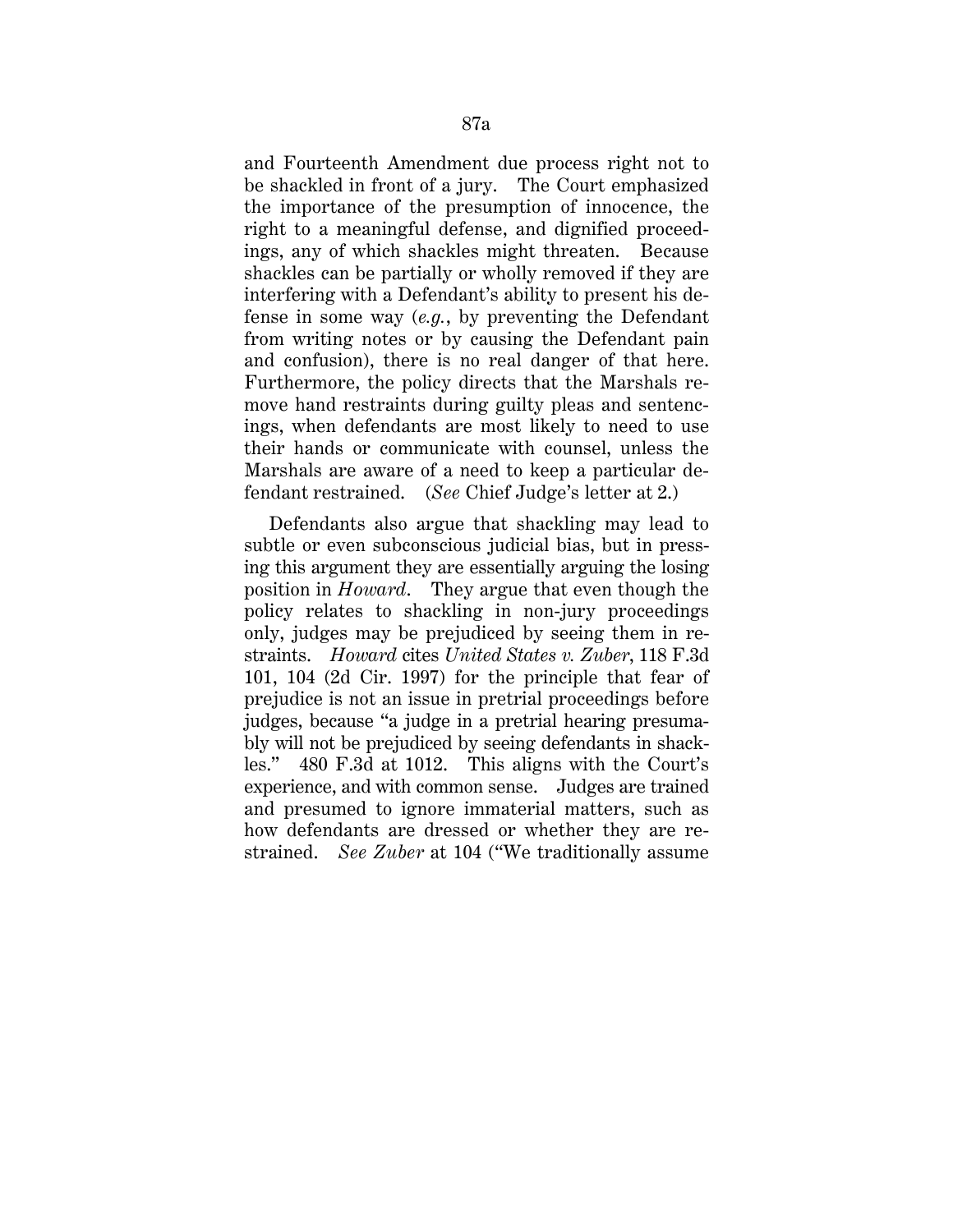that judges, unlike juries, are not prejudiced by impermissible factors.") It is also true that judges routinely are aware of information about defendants both before and during trial that would be deemed unduly prejudicial if known to jurors, and yet are presumed not to be biased despite their exposure to such information.

The ubiquity of restraints also mutes their effect. Judges in this District and in various trial courts around the country routinely see defendants in restraints, so regularly, in fact, that it has become like "white noise." The fact that restraints are the norm and not reserved for a disfavored few also strips them of any real significance to judges. The leg shackles, in fact, are not even visible to judges most of the time. This has led to the ironic spectacle of Federal Defenders lawyers having to ask defendants to stand up or to shift position to display them before arguing that the judge's newly-acquired knowledge of the restraints is unfairly prejudicial.

While shackles and similar restraints are not routine before juries, *see Deck*, 544 U.S. at 631, they are commonplace in non-jury proceedings. They are used in most if not all federal district courts. And in California state courts, where cameras are permitted, television news broadcasts commonly show defendants making their pretrial appearances not only shackled, but also in jailhouse garb and from behind a plexiglass barrier. When security precautions such as these are so common as to be routine, they cannot reasonably be considered a breach of decorum or a violation of courtroom dignity.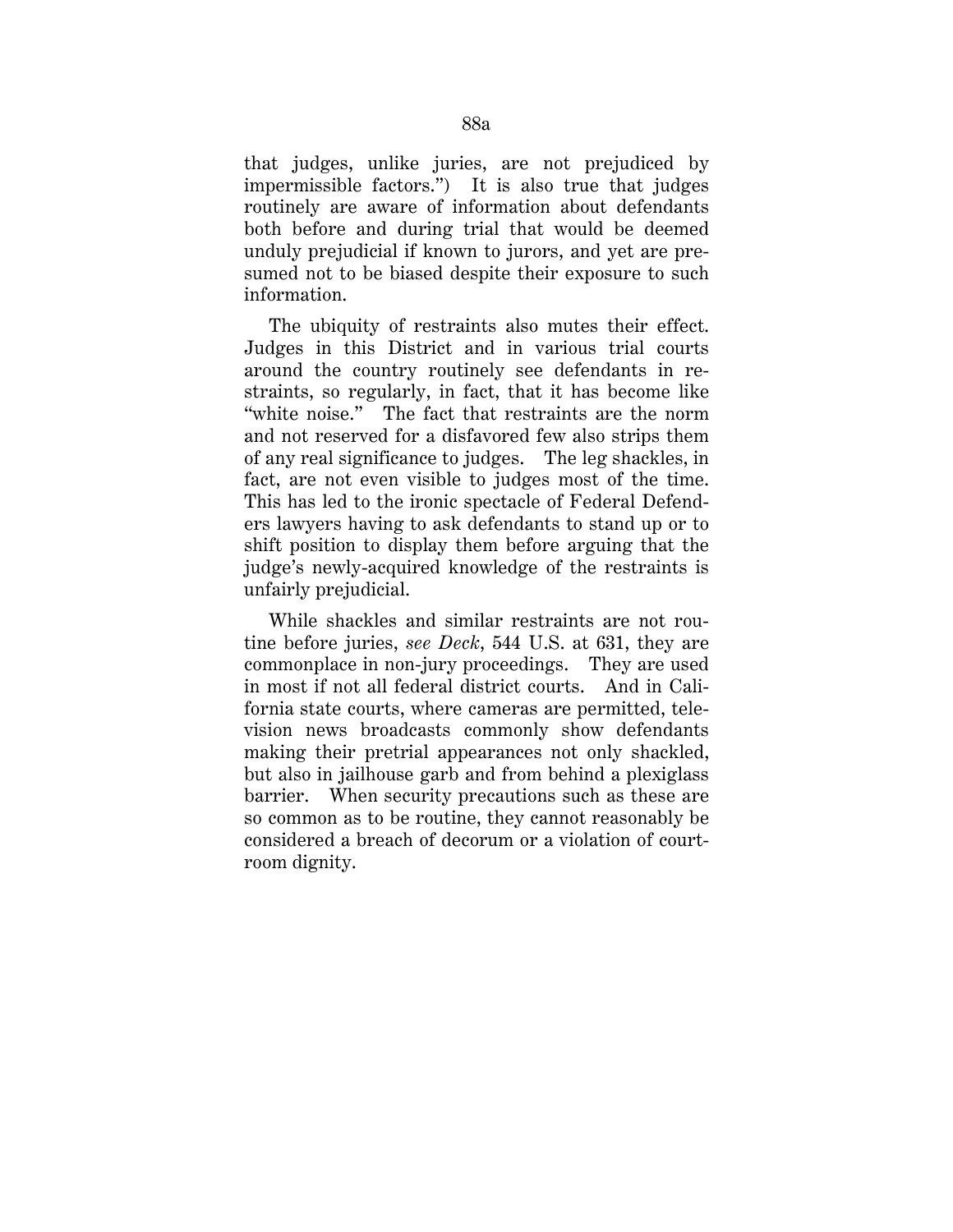#### **Punitive Use of Shackling**

If a particular restriction on pretrial detainees is "reasonably related to a legitimate government objective," it does not constitute punishment. *Bell*, 441 U.S. at 539. On the other hand, if the restraints are arbitrary or purposeless, it might reasonably be inferred that they are punitive. *See id.* But here, for reasons discussed more fully below, they are not.

The rationale behind the Court's policy regarding use of restraints is security, not punishment, and the policy cannot reasonably be construed as punitive in its intent or effect. Defendants rely on the fact that they are treated differently than in-custody material witnesses as support for their argument. But the distinction between the two groups is based on different security concerns, as well as an even greater solicitude for the release of witnesses as soon as possible. *See*, *e.g.*, *Torres Ruiz v. U.S. Dist. Court*, 120 F.3d 933, 935-36 (9th Cir. 1997) (pointing out "tremendous hardship" suffered by material witnesses who are held in custody despite no criminal charges pending against them); 18 U.S.C. § 1344 (providing for the release of material witnesses if their testimony can be preserved by deposition). Moreover, the policy itself incorporates broad deference to the Marshals, and there are numerous exceptions to the use of shackling that are uncharacteristic of a punitive policy. The Chief Judge's letter outlining the policy also discusses security needs, and how shackling helps address those. Defendants' pointing to the theoretical possibility that shackling could be used punitively provides insufficient reason to set aside the policy here.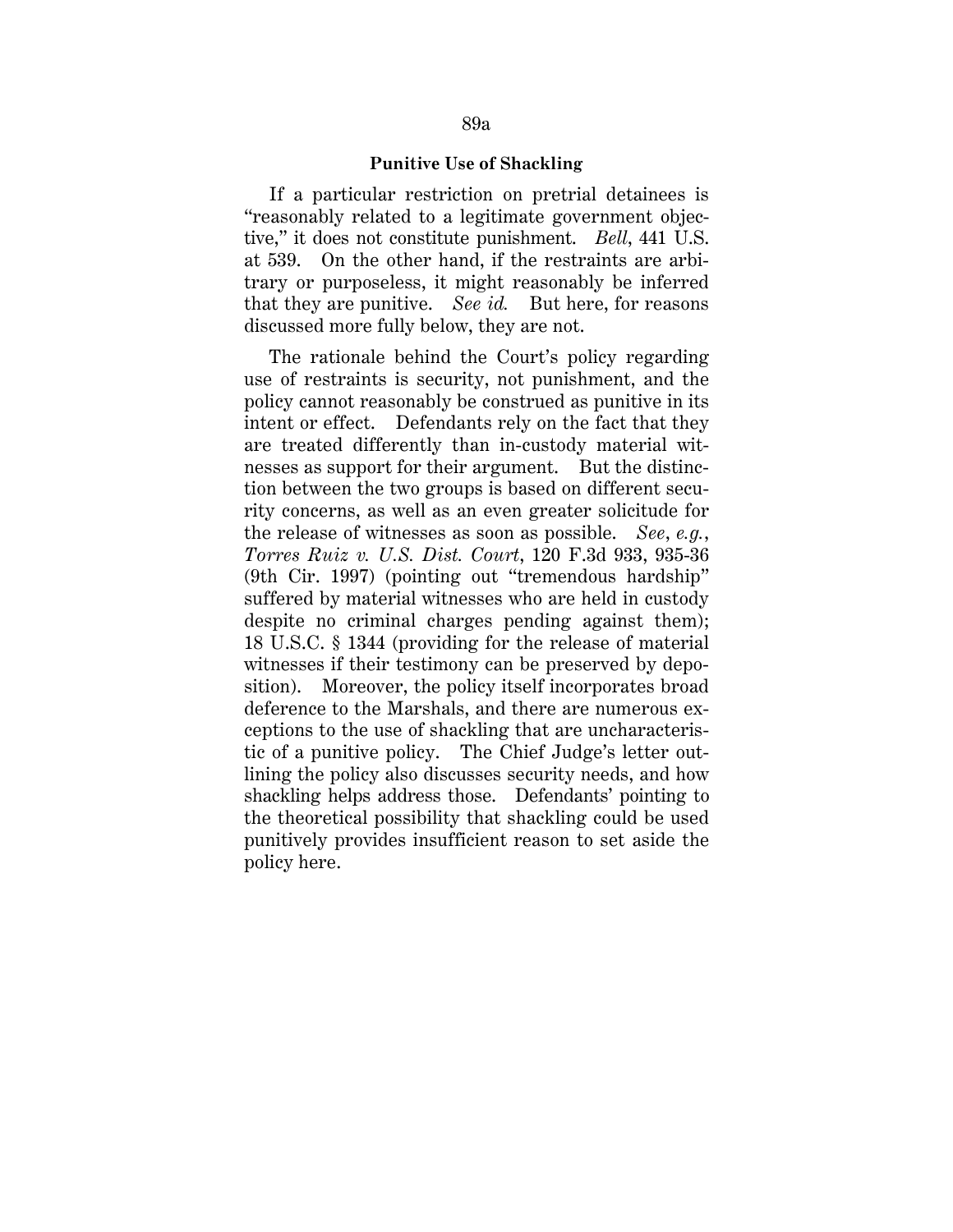#### **Fourth Amendment Claims**

These are the heart of Defendants' claims. Defendants argue that because a liberty interest is at stake, the least restrictive means must be used, and that an individualized determination of dangerousness is required for each detainee to be made after an evidentiary hearing. They also argue that the evidence does not support a determination that shackling is necessary, and they maintain that the Court must rely on empirical and statistical data and analysis before making policy decisions implicating shackling. In fact, none of this is required.

The U.S. Marshals are charged with maintaining security in federal courthouses, and bringing detainees and prisoners to and from court for trials and other proceedings. See *Zuber*, 118 F.3d at 104. These duties include, among other things, preventing escapes; and preventing detainees from attacking each other, or from attacking others such as court staff, the public, or the Marshals themselves. Inherent in their authorization to move detainees and provide security is the authority to use reasonable force. *See Muehler v. Mena*, 544 U.S. 93, 98-99 (2005) (holding that, inherent in an authorization to detain a person is the authority to use reasonable force to effectuate the detention). The Court likewise has inherent authority to direct the Marshals and court security personnel to use reasonable force to maintain order and security and to ensure that proceedings are carried out in an efficient, orderly, and dignified manner. *See Chambers v. NASCO,* Inc., 501 U.S. 32, 43 (1991) (holding that courts possess the inherent authority to impose decorum in their pres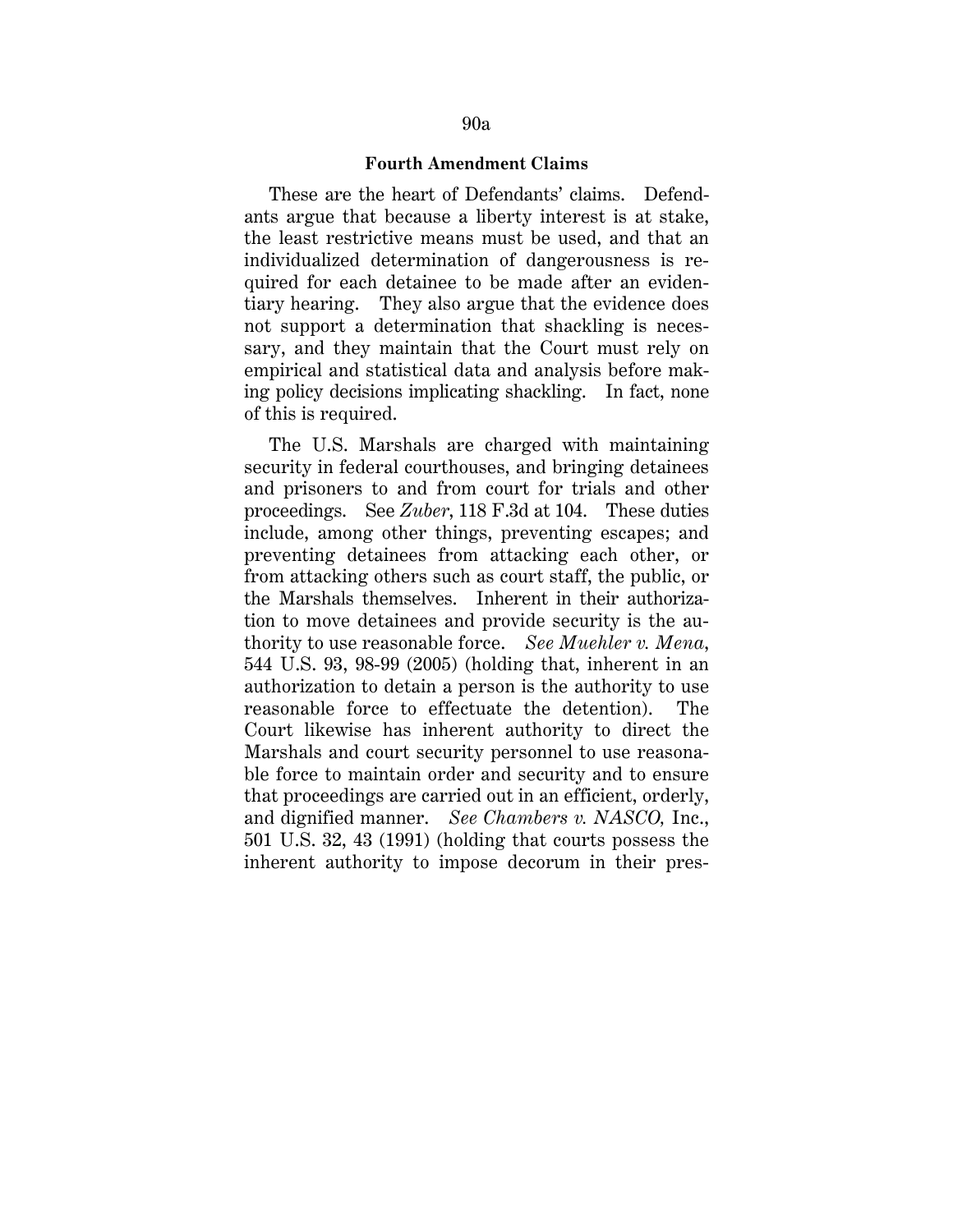ence); *In re Gustafson*, 650 F.2d 1017, 1024 (9th Cir. 1981) (citing *Ex parte Terry*, 128 U.S. 289, 303 (1888)) ("Federal courts have the inherent power to preserve order and decorum in court proceedings.")

Whether restraints such as handcuffs may be used to effect a detention is a Fourth Amendment question. *Muehler*, 544 U.S. at 99; *Albright v. Oliver*, 510 U.S. 266, 274 (1994) (explaining that the Fourth Amendment addresses pretrial deprivations of liberty). The Fourth Amendment does not prohibit all seizures of persons, only unreasonable ones. *Maryland v. Buie*, 494 U.S. 325, 331 (1990). In determining reasonableness, the Court balances the intrusiveness of the seizure against legitimate governmental interests. *Id*. *Bell* itself also uses reasonableness as the standard against which searches and seizures of pretrial detainees is measured. 441 U.S. at 539-41. *See also Howard*, 480 F.3d at 1014 (upholding the shackling policy, noting it was adopted "following consultation with the Marshals Service to address legitimate security concerns" in the courthouse). Contrary to the Defendants' arguments, there is no "least restrictive means" requirement.

At argument, counsel for Federal Defenders suggested that because, in their view, circumstances were the same as in years past, the policy could not be made stricter. But, as explained in *Bell*, a restraint policy need only be based on some legitimate government interest. *See Bell* at 538. Even assuming, *arguendo*, there were no new information or developments, nothing prevents the Courts or the Marshals from reconsidering whether an existing policy might be improved. No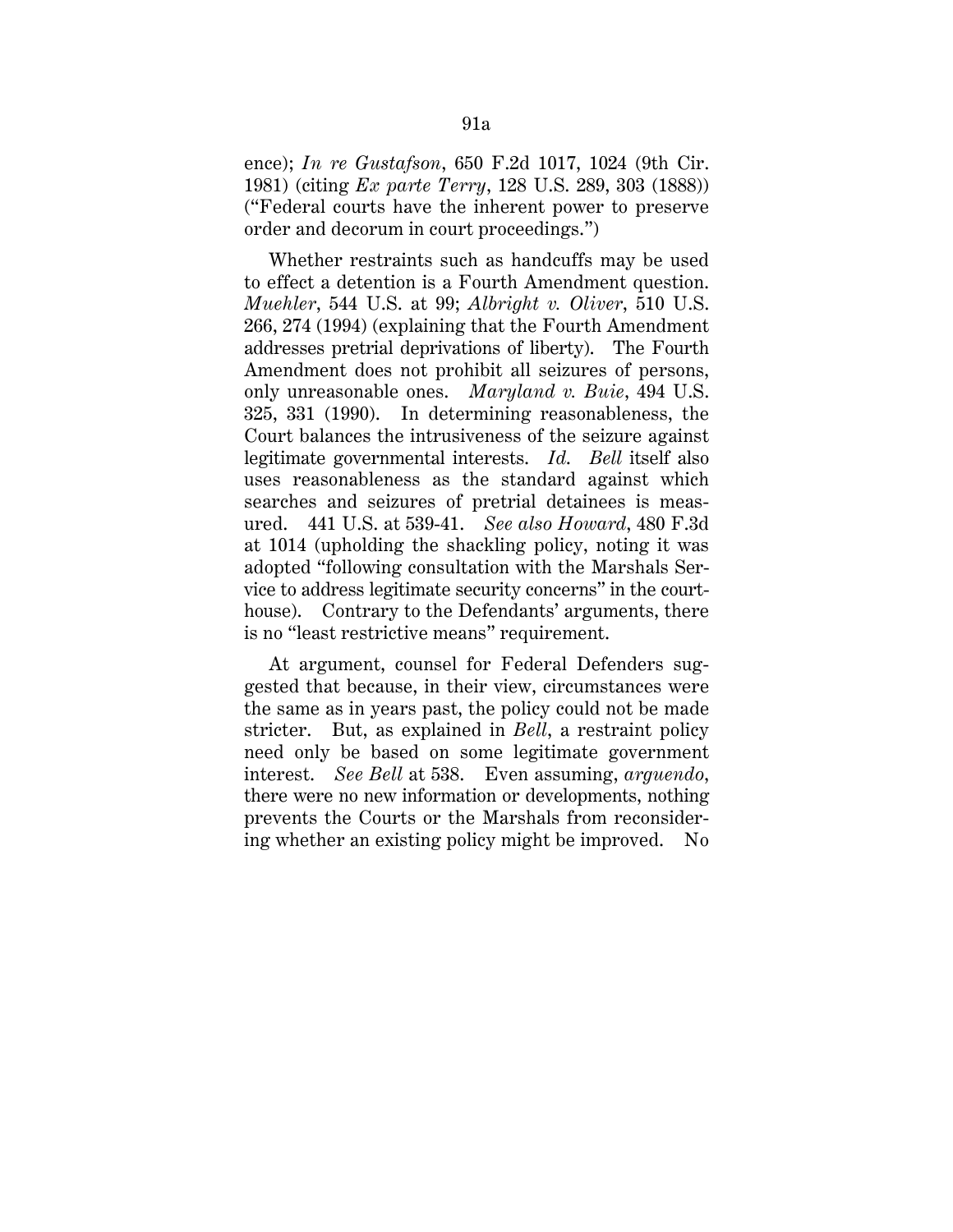showing of crisis or imminent breakdown of order is required.

The basis for Court's determination regarding the need for restraints is outlined in the Chief Judge's letter, and is also supported by other anecdotal evidence, individual judges' observations, and common sense judgements. The letter, among other things, cites a recent stabbing in recently retired Judge Irma Gonzalez's courtroom, an assault by one prisoner on another in the El Centro Magistrate Judge courtroom, and multiple incidents of prisoner-made weapons being found in holding cells.<sup>2</sup> This information was evaluated by the judges in light of the large number of in-custody prisoners the Marshals are responsible for (44,426 court appearances, an average of 178 per day, in 2012), the number of available Marshals, $3$  the physical layout of

<u>.</u>

<sup>&</sup>lt;sup>2</sup> At argument it was pointed out that detainees are searched twice before reaching these cells. The fact that detainees manage to smuggle weapons in even after these precautions had been taken underscores the fact that basic security precautions are insufficient to prevent detainees from attacking each other, and that additional measures such as shackling of detainees while in holding cells is needed.

<sup>&</sup>lt;sup>3</sup> At the hearing, Defendants argued that Congress cannot circumvent constitutional requirements by failing to provide funding or authorize staffing, and the Court agrees in principle with this. That being said, the practical limitations of providing security must play some role in the Court's and the Marshals' determinations. *See Bell*, 441 U.S. at 547-48 (explaining that courts must consider the realities of operating a detention center when examining the constitutionality of pretrial detainees' detention); *Howard*, 480 F.3d at 1014 ("We further note that understaffed security officers must provide courtroom security in a large and unsecured space.") The fact that some increase in comfort or some improvement in the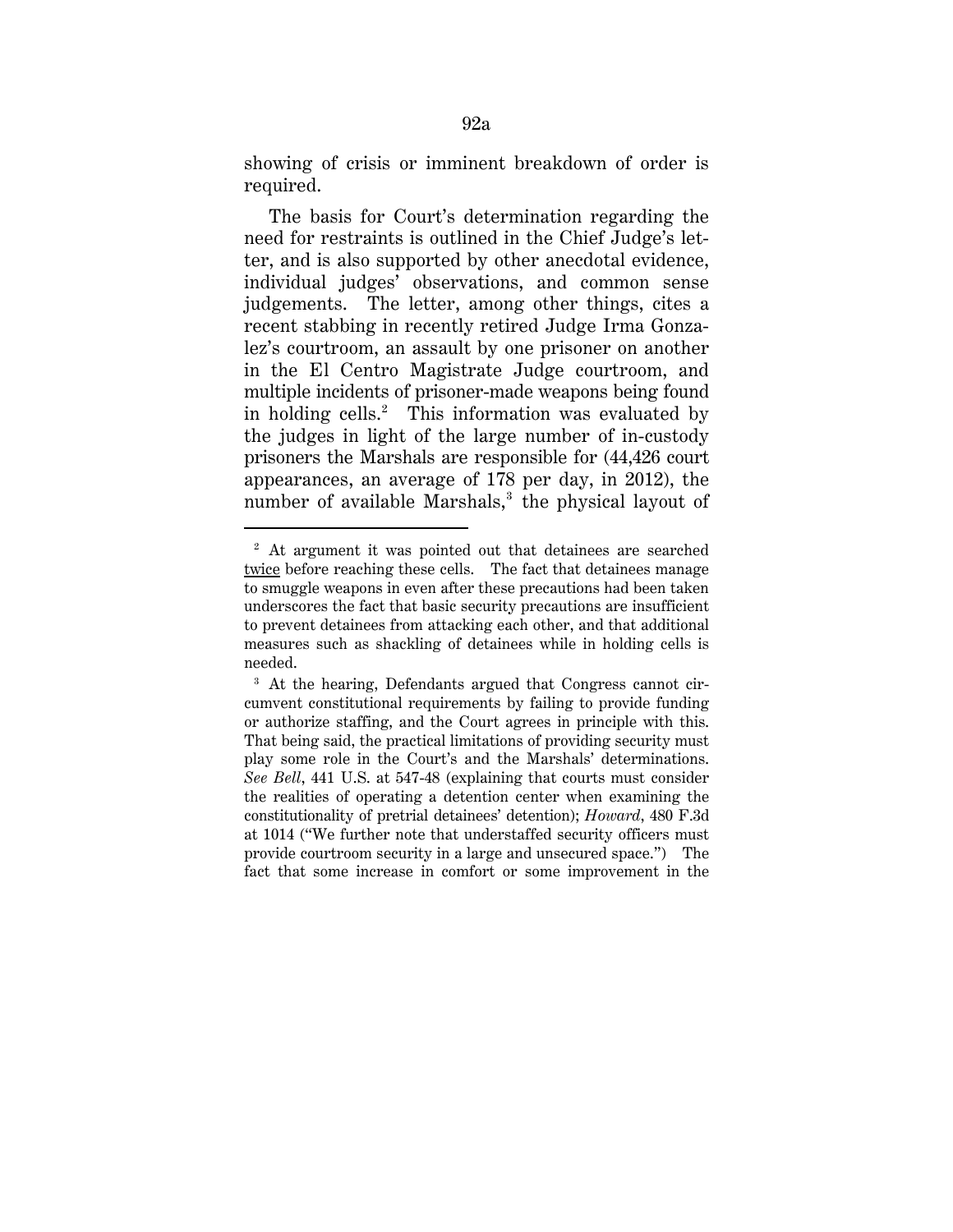courtrooms and the courthouses, and the heightened need for security in proceedings involving multiple defendants.

The judges of this district also based their decision on their consultation with the U.S. Marshals Service. During one meeting, the U.S. Marshal for this District, Steven Stafford, discussed the changing demographics of criminal defendants in this District, including changes in the crimes charged and the defendants' violent histories. Individual judges' own experience, and anecdotal evidence also supports the conclusion that security needs have increased. This is illustrated by Judge Houston's order denying the appeal of the magistrate judge's shackling order in *Sanchez-Gomez*. Judge Houston points out that in years past, when many defendants were merely undocumented immigrant laborers, security was not so great a concern. (Docket no. 15 in case 13mj3928, at 1:27-2:3.) But with the emphasis on prosecuting defendants with violent or extensive criminal histories, and ties to gangs or drug cartels, the need for security has increased in recent years. (*Id*. at 2:2-3.) It also bears mention that in all cases governed by the policy, a magistrate judge or the federal grand jury has already determined that there is probable cause to believe that the defendant has committed at least one federal felony offense.

At argument, it was also pointed out that with the opening of the new courthouse annex in this District in December, 2012, the Marshals must now cover a larger

<u>.</u>

treatment of pretrial detainees is theoretically possible does not mean it is constitutionally required. *See Bell* at 545-46.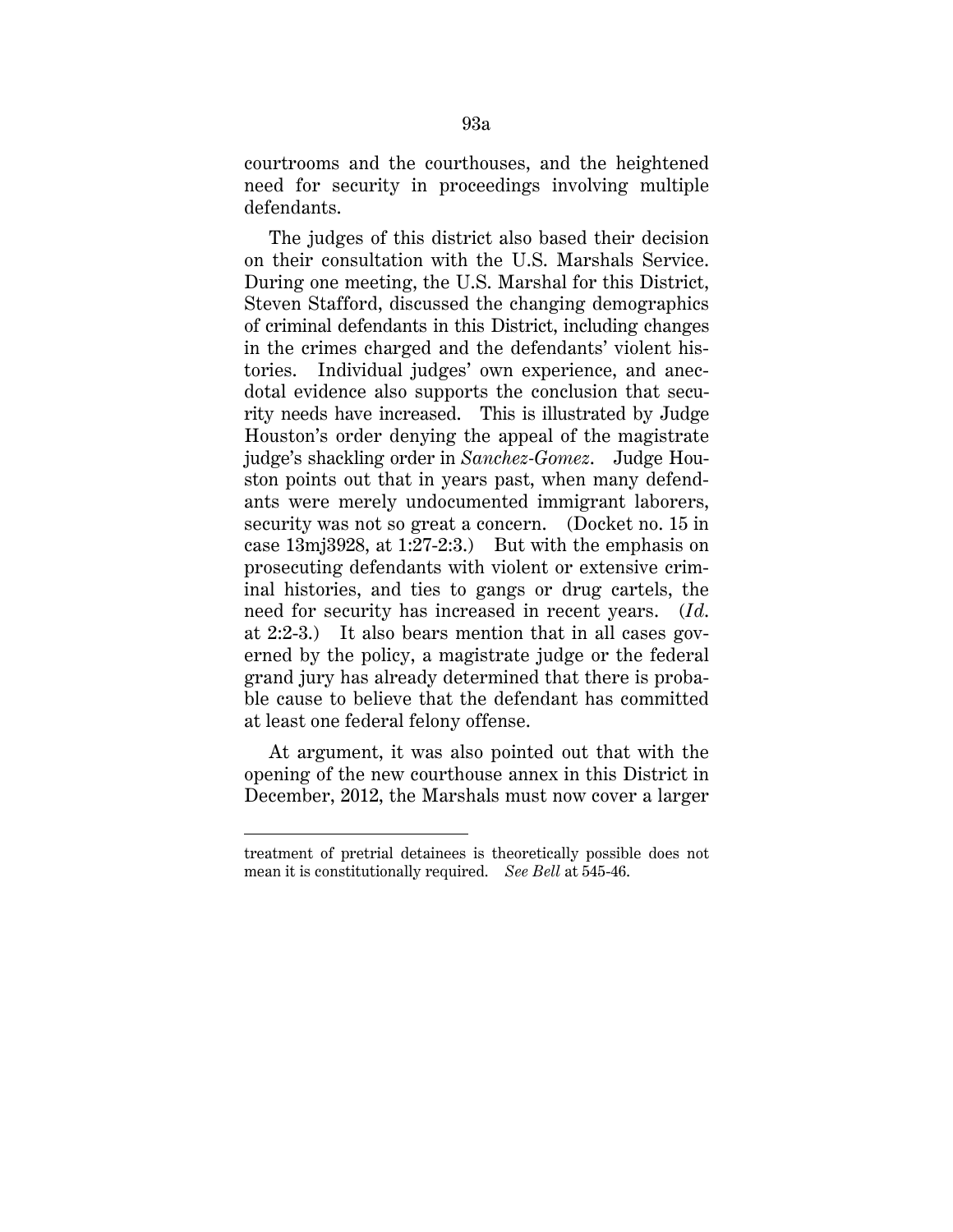area with the same number of staff. In general there are enough Marshals to provide security in courtrooms and to transport detainees up and down elevators between the large holding area in the courthouse basement and individual courtroom holding cells. But there are not enough Marshals to be present in each courtroom holding cell all the time; the cells instead are monitored by cameras so that Marshals can respond to security incidents there. Marshals must also respond to security incidents anywhere in the courthouse complex.

Time and manpower are also issues to be considered in the calculus of what is reasonable. It was established during the hearing that removing shackles ordinarily requires three Marshals, although it can be done with two if necessary. One, or ideally two Marshals stand guard to prevent attacks on the Marshal who is unlocking and removing the shackles, either by kicking, or by swinging hand shackles like a mace. The unshackling process takes between two and three minutes per detainee. In addition, as the Court noted, during a criminal calendar, practical considerations make it impossible to know the sequence in which each case will be called. On a typical calendar day, judges in this district routinely hear upwards of 20 cases or more. Requiring the unshackling of each defendant before the hearings, and re-shackling each one afterwards for safe transport, would result in delays of up to two hours. Besides eating up court time, defendants would be held in restraints longer (while waiting for their cases to be called) and their hearings would be delayed.

Another factor to be considered is the U.S. Marshals' Service's published, nationwide policy on shack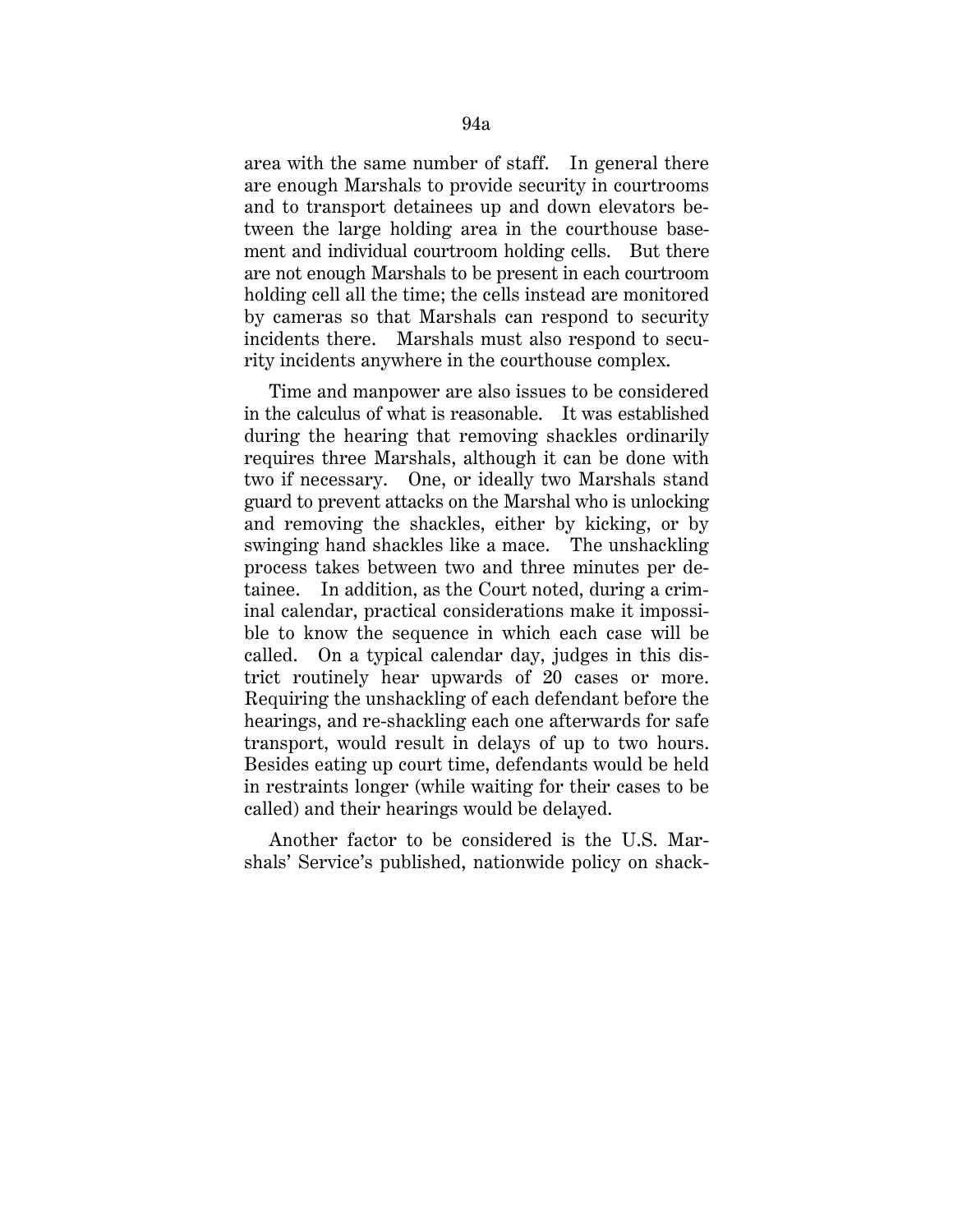ling, a copy of which was provided to Defendants. This District, peculiarly, was out of step with that policy, and the Court concludes that the need for national consistency should also be considered in assessing the overall reasonableness of this District's revised policy. The risk of harm to detainees and others is minimized if the Marshals follow clear, uniform rules and observe routine procedures to secure prisoners and maintain appropriate control. *See Muehler*, 544 U.S. at 99 (citing *Michigan v. Summers*, 452 U.S. 692 (1981) for the principle that risk to all present is minimized if officers routinely exercise control of the situation by uniformly detaining occupants of places they search). Additionally, that this is a border district, where multiple defendants often enter pleas *en masse* before magistrate judges, and where many cases stem from activities of violent drug cartels, suggests a need for security that is at least as great as in other districts.

Although the Court granted Defendants' discovery motion only in part, argument on the motion in chief made clear why the broad discovery they sought was not needed. First, as the Court noted at the hearing, there is a remarkable degree of agreement as to the facts and reasons underlying the policy. Aside from the disagreement over the need for statistical evidence, there was no fact, evidence, or information significant to Defendants' argument that was not known. Although Defendants argued for a full evidentiary hearing, there was no need for one because the Court accepted all of the parties' proffers. The evidence Defendants sought would not have aided in the resolution of the constitutional issues that they raised. This is consistent with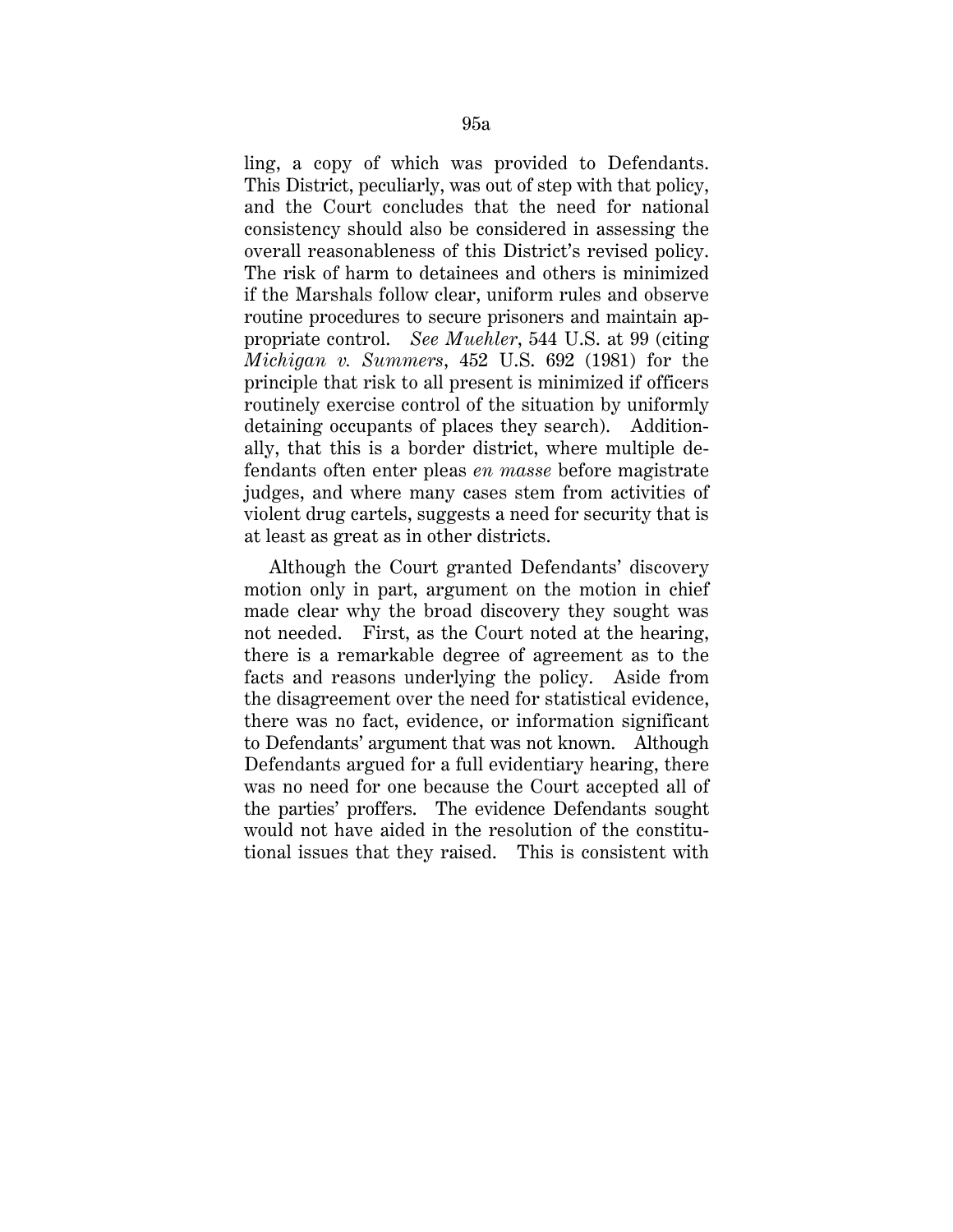the Ninth Circuit's approach in *Howard*, where the panel approved the shackling policy at issue on the basis of even more generalized information.

Defendants argue that the necessity of shackling, and degree of detainee dangerousness is required to be established by statistical evidence. Neither the Supreme Court nor the Ninth Circuit requires this, and in fact such a requirement would contradict the "reasonably related" standard applied in *Bell*. Furthermore, it is impractical; if courts were required to base shackling decisions only on statistical or empirical evidence, hardly any defendant could ever be restrained in any way. As a practical matter, it is impossible to predict with certainty which defendants are violent or likely to attempt an attack. In this Court's experience, criminal history documentation is typically both under- and over-inclusive. It may capture some criminal activity that appears violent, but actually may not be (such as a push or a shove charged as assault). At the same time, it often fails to reflect the dangerous or violent way in which some facially nonviolent crimes are committed (such as highly dangerous or even violent attempts to evade capture). Attacks are also committed by detainees with no criminal history, such as those seeking to join gangs who are commanded by gang leaders to attack a fellow detainee as an initiation rite. The attack in El Centro, for example, was committed by a detainee with no criminal history at all, and no indicia of dangerousness. And, while it is possible to separate known enemies, or separatees (detainees such as suspected child molesters who are more likely to be attacked), attacks may also occur when an at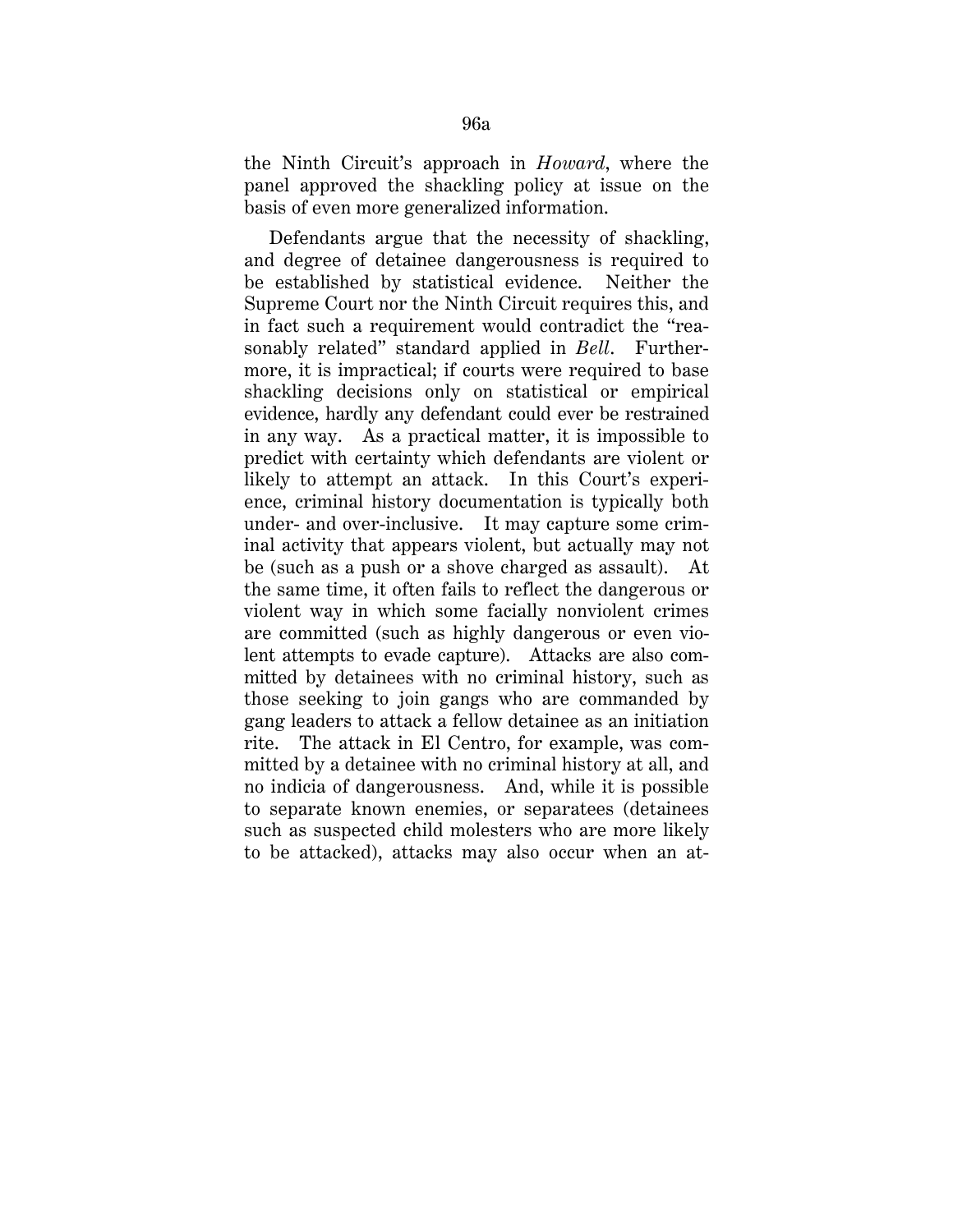tacker mistakenly misidentifies a fellow detainee as an enemy or as a separatee.

Additionally, because defendants are often present in court under emotionally-charged circumstances, they may behave unpredictably or irrationally. Besides fellow detainees, the most obvious targets for violence are the Marshals or court security officers who must remain in close proximity to them. But it is not unknown for defendants to attack others, even their own counsel, either out of frustration or to gain some perceived advantage such as new counsel or a mistrial. *See, e.g.*, Dana Littlefield & Greg Moran, *Defendant Slashes His Lawyer's Face in Court*, San Diego Union-Tribune, December 14, 2012, at B1.<sup>4</sup>

The Court also verified at the time of the hearing that not all security incidents are documented or reported. According to Supervisory Deputy Marshal Keith Johnson, who was present at the hearing, an intentional attack or the discovery of a weapon, for example, would ordinarily be documented. But by contrast, a detainee's brief struggle with officers or a detainee's throwing an object across the courtroom (a recent event in this Court) would typically not be documented. The underreporting of incidents that might suggest a tendency towards violence is another reason why statistical analysis by itself is insufficient, and why

<u>.</u>

<sup>4</sup> The article documents a recent and well-known attack on defense counsel (who happens also to be a member of this Court's CJA panel) that occurred in California state court. Despite being searched, the defendant had managed to smuggle a razor blade in his mouth. At the time of the attack, a jury and more than a dozen high school students on a field trip were present in the courtroom.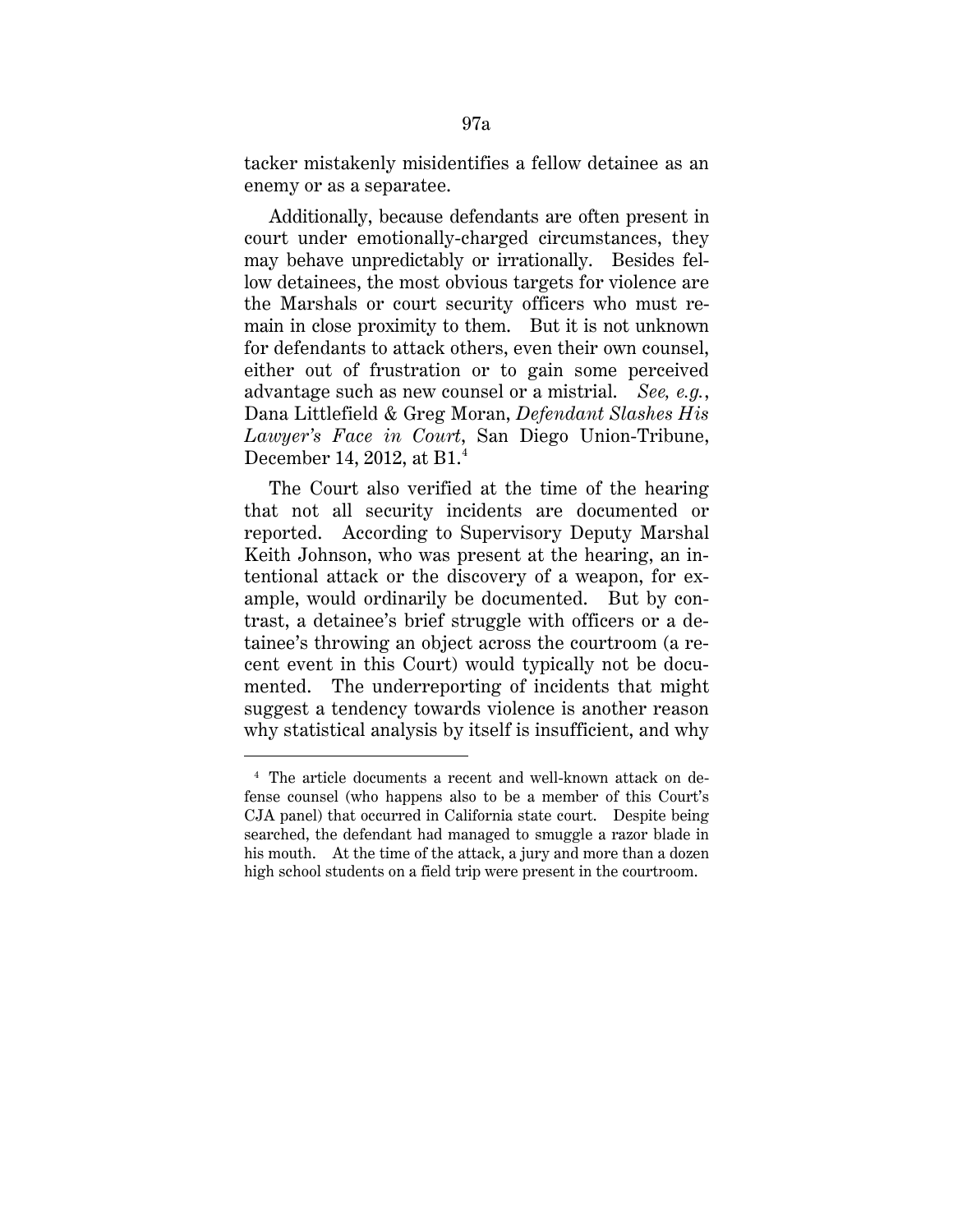local judges', Marshals', prosecutors', and defense attorneys' own anecdotal experience and collective wisdom should reasonably be considered as they were here.

Requiring the Marshals to engage in the kind of statistical analysis Defendants advocate in order to justify the use of shackles is the kind of micromanagement that *Bell* explained was inappropriate. 441 U.S. at 547-48. The Marshals are familiar with the tasks of guarding detainees, maintaining courtroom security, and transferring detainees to and from court. It is reasonable for the Court to defer to their expertise in retaining control over the courthouse and especially the courtrooms. At the same time, the policy expressly permits judges to weigh the countervailing interests that the Defendants have identified, and to direct deviations from the policy in particular cases. *See Howard*, 480 F.3d at 1013-14 (citing *United States v. Mayes*, 158 F.3d 1215, 1226 (11th Cir. 1998)) (pointing out, with approval, that the shackling policy was instituted after consultation with the Marshals Service, on whose expertise the lower court was entitled to rely).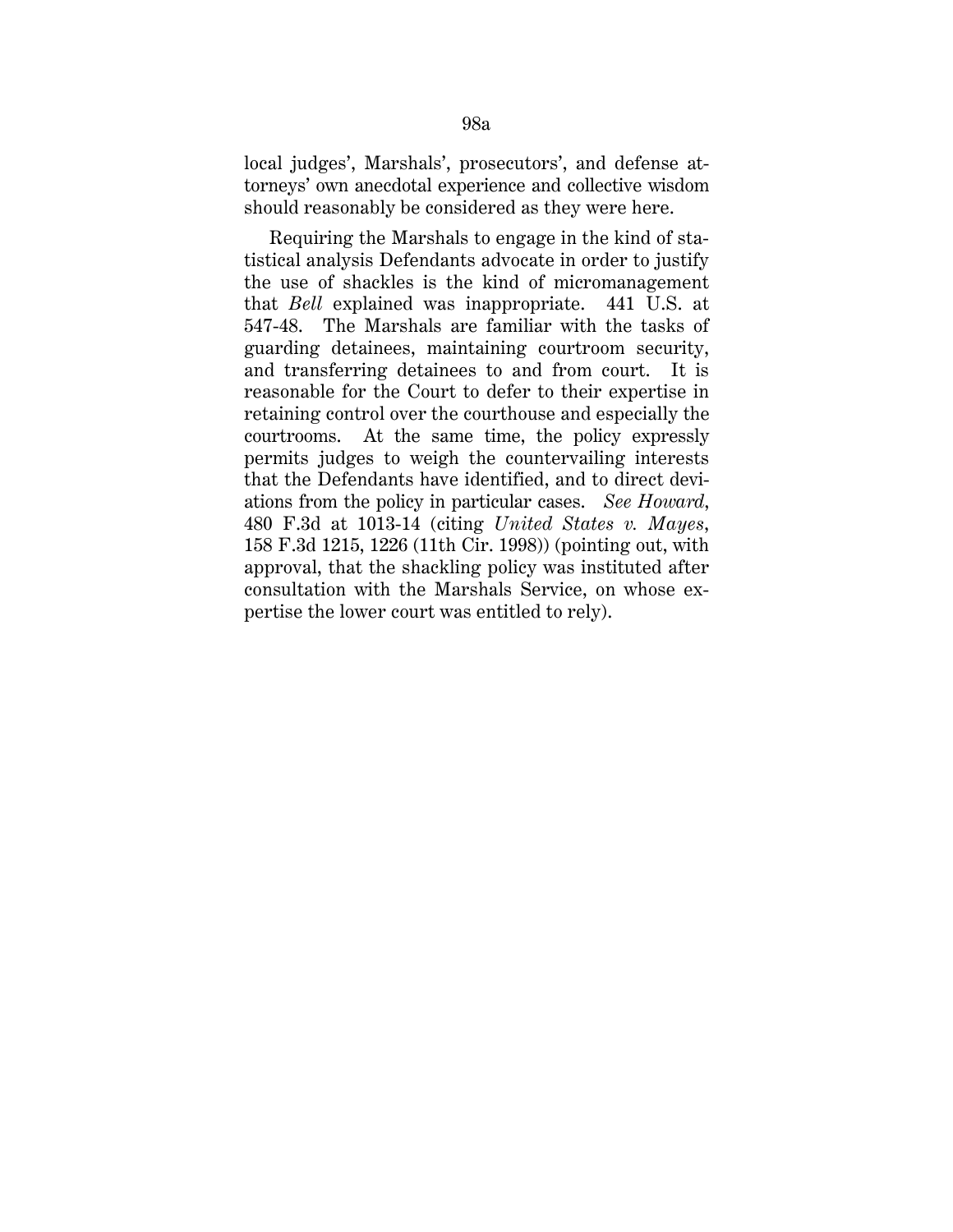### **Conclusion and Order**

For all of the above reasons, the Court holds that this District's policy on shackling of pretrial detainees during non-jury proceedings, as outlined in the Chief Judge's letter, is reasonably related to legitimate government interests and does not violate Defendants' constitutional rights. Accordingly, the Emergency Motion is **DENIED**. Because the Court holds the shackling policy is constitutional, and because the magistrate judges did not abuse their discretion in applying it, the individual Defendants' appeals are **DENIED**.

### **IT IS SO ORDERED**.

DATED: Nov. 21, 2013

 /s/ LARRY A. BURNS HONORABLE LARRY ALAN BURNS United States District Judge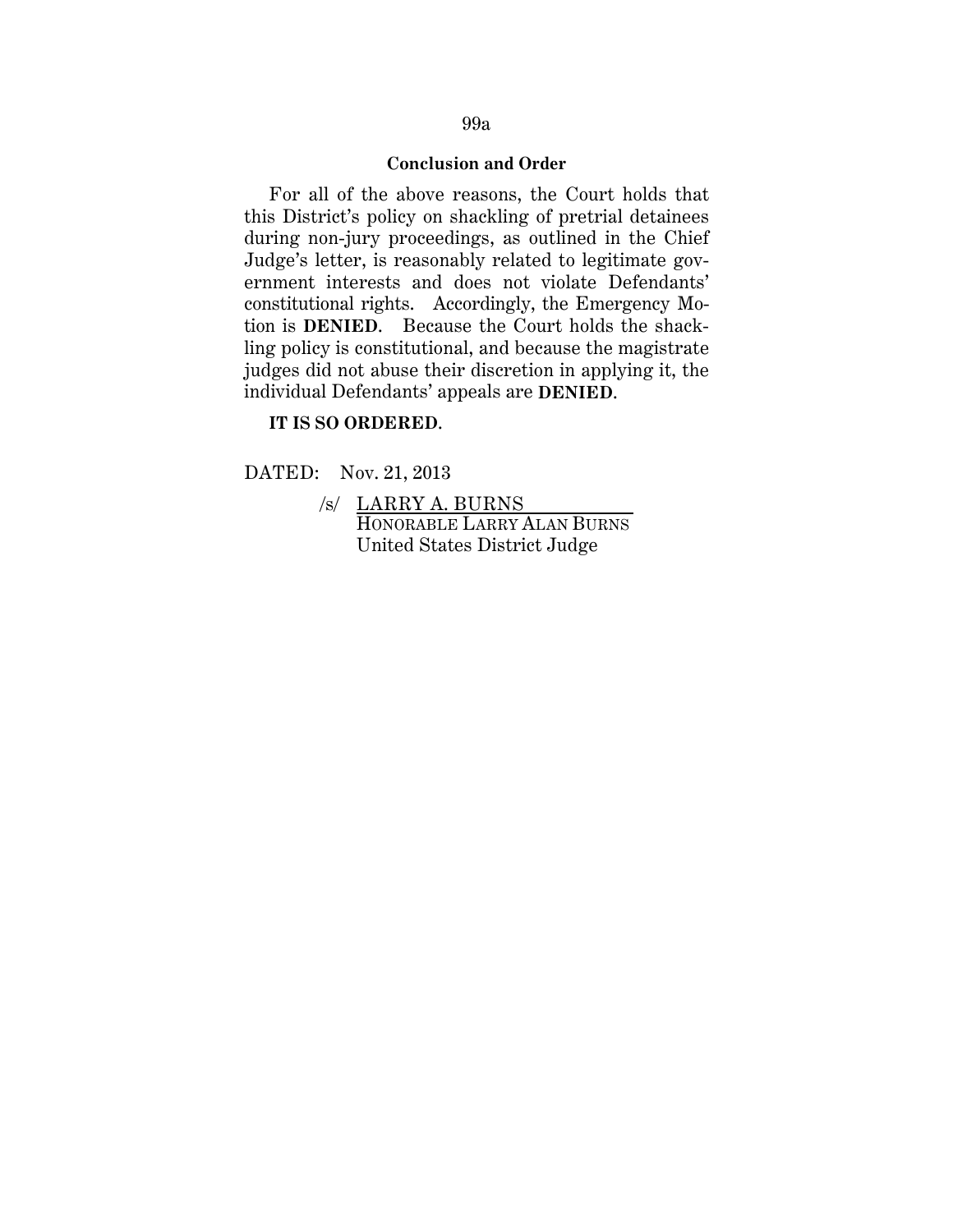## 100a

### **APPENDIX D**

## UNITED STATES DISTRICT COURT FOR THE SOUTHERN DISTRICT OF CALIFORNIA

Case No. 13 CR 3876

UNITED STATES OF AMERICA, PLAINTIFF

*v.*

MARK WILLIAM RING, DEFENDANT

Nov. 18, 2013 Monday, 3:00 PM Motion Hearing

## **MOTION HEARING**

REPORTER'S TRANSCRIPT OF PROCEEDINGS

## APPEARANCES:

FOR THE PLAINTIFF:

 LAURA E. DUFFY United States Attorney BY: NICHOLAS PILCHAK Assistant US Attorney 880 Front Street San Diego, CA 92101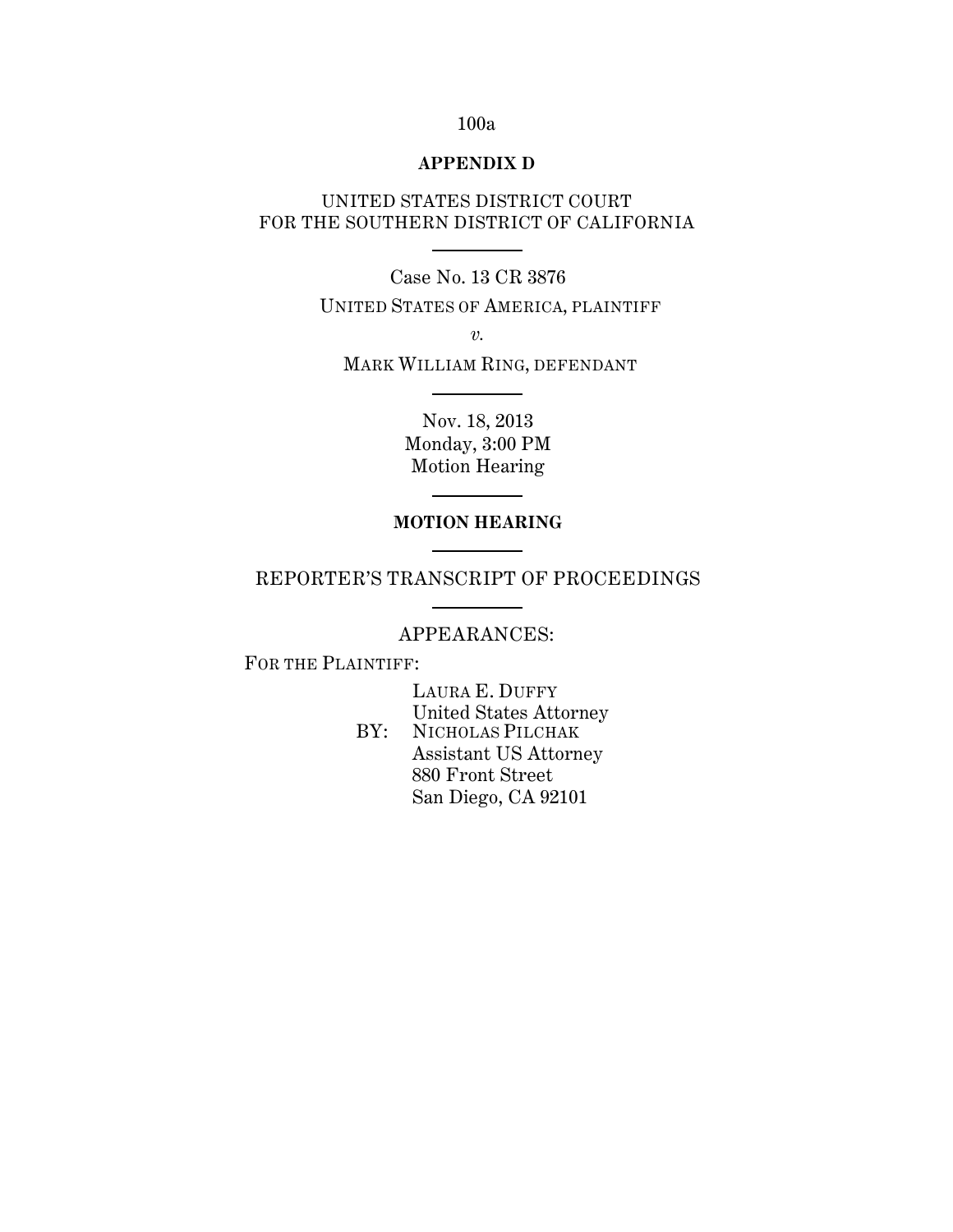FOR THE DEFENDANT:

 ELIZABETH BARROS Attorney at Law Federal Defenders of SD 225 Broadway Suite 900 San Diego, CA 92101

\* \* \* \* \*

[77] case being argued in front of the panel. Of course my understanding of the appellate law is questions traded during oral argument are not precedential. They may be judge's attempts to test the litigants' thinking during argument, but they aren't themselves precedent.

And then one final minor point, Ms. Barros mentioned the *Clemmons* decision that the government cited in its papers. It's true that the recusal question and recusal motion in that case was heard by a different judge other than the trial judge against whom the motion was lodged, but that was because it was at the request of the trial judge. So the judge sitting in your position receiving a recusal motion in that case requested he be reassigned presumably because he made some determination in that case that the recusal question should go to another judge.

THE COURT: All right. I know that this is not the end of it and anything I say here today is not the last word or anything. Let's make sure we have the record complete. Anything else either side wants to offer on the recusal issue that we haven't already said?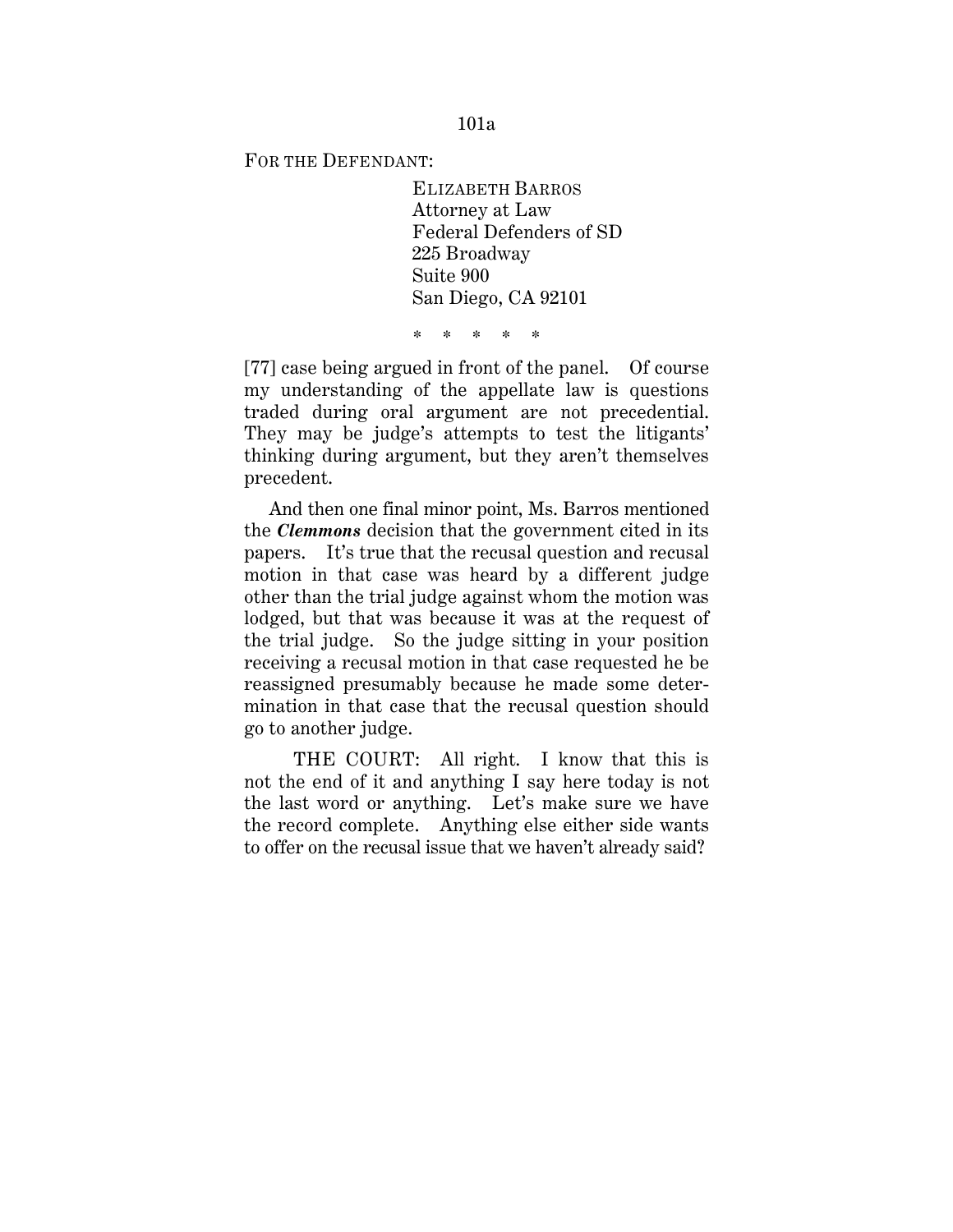# MS. BARROS: No, your honor.

MR. PILCHAK: No, your honor.

THE COURT: As to the underlying substantive matter, the appeal of the magistrate judge's denial of the defendant's request to appear unshackled, the Court's [78] tentative ruling is to respectfully deny that appeal also.

Again essentially for the reasons set forth in the government's response and opposition, briefly stated and I guess we have already said this, that this Court finds it prudent to defer to the considered judgment of the Marshals office whose job it is to provide courtroom security.

In addition, the Court reads current Ninth Circuit case law, including the *Howard case*, some people seem to read it a little differently from the way I read it, but the way I read it is that it authorizes shackling in a non-jury setting when conducted pursuant to an approved policy of the Marshals office, which is what we have here.

As counsel know, the Ninth Circuit in *Howard* seems to be in accord with other circuits on the same issue and it cites approvingly, as counsel here know, Second Circuit in *U.S. versus Zuber*, Z-U-B-E-R which I'll quote, "the rule that courts may not permit a party to a jury trial to appear in court in physical restraints without first conducting an independent evaluation of the need for these restraints does not apply in the context of a non-jury sentencing hearing." Unquote.

That's what we're dealing with here. Obviously, if we were talking about a jury, it is a whole different kettle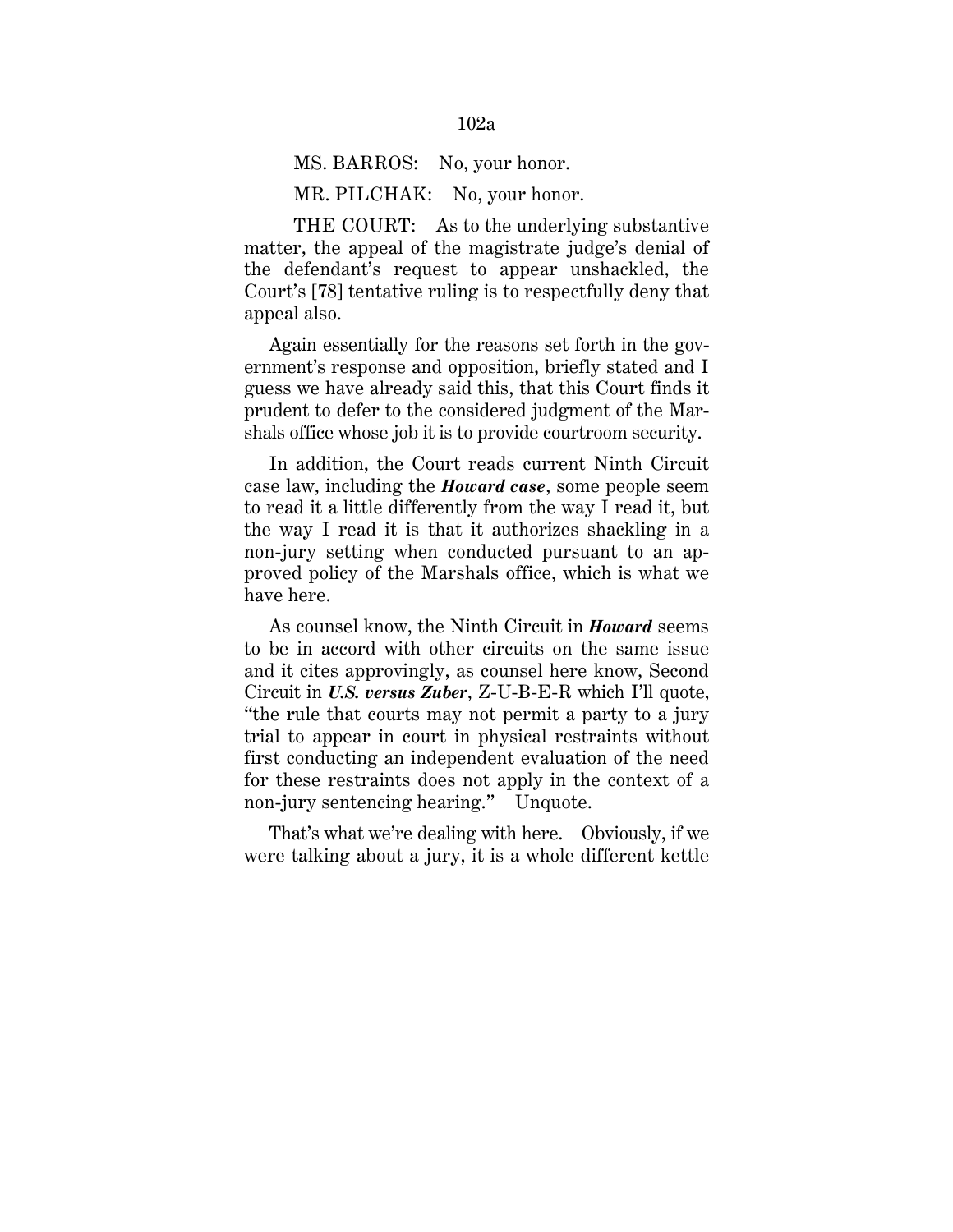of fish. We're talking about non-jury appearances here and the use of shackles and pursuant to an approved policy of the [79] Marshals office in a non-jury setting.

So on that record, I think the magistrate judge here made the correct ruling and my tentative thought there is to deny the appeal; in essence, to affirm the ruling. So that's the tentative thought. I'll hear from defense counsel. Anything else to add on that?

#### MS. BARROS: Yes, your honor.

Your honor, I think that the, respectfully, I think the Court is misreading the *Howard* case. *Howard*, at the outset, found there was an adequate justification of necessity for the policy that was at issue in that case. It was a limited policy that was at issue, which dealt with leg irons only, in comparison to the full restraints that are being utilized in this district and it was a policy that was applied at initial appearance and there had been a full evidentiary record in the *Howard case* before the case went up on appeal.

There had been exhibit lists and a lot of information that was presented to the Court about the specifics in that district and in particular, even the courtroom that was utilized for new complaints or for initial arraignment in the Central District, they referred to "the Roy Bauer Courthouse," which I understand is a particularly large courtroom that can accommodate the multi, multi defendant cases. So I believe it's 40 or perhaps more defendants that

\* \* \* \* \*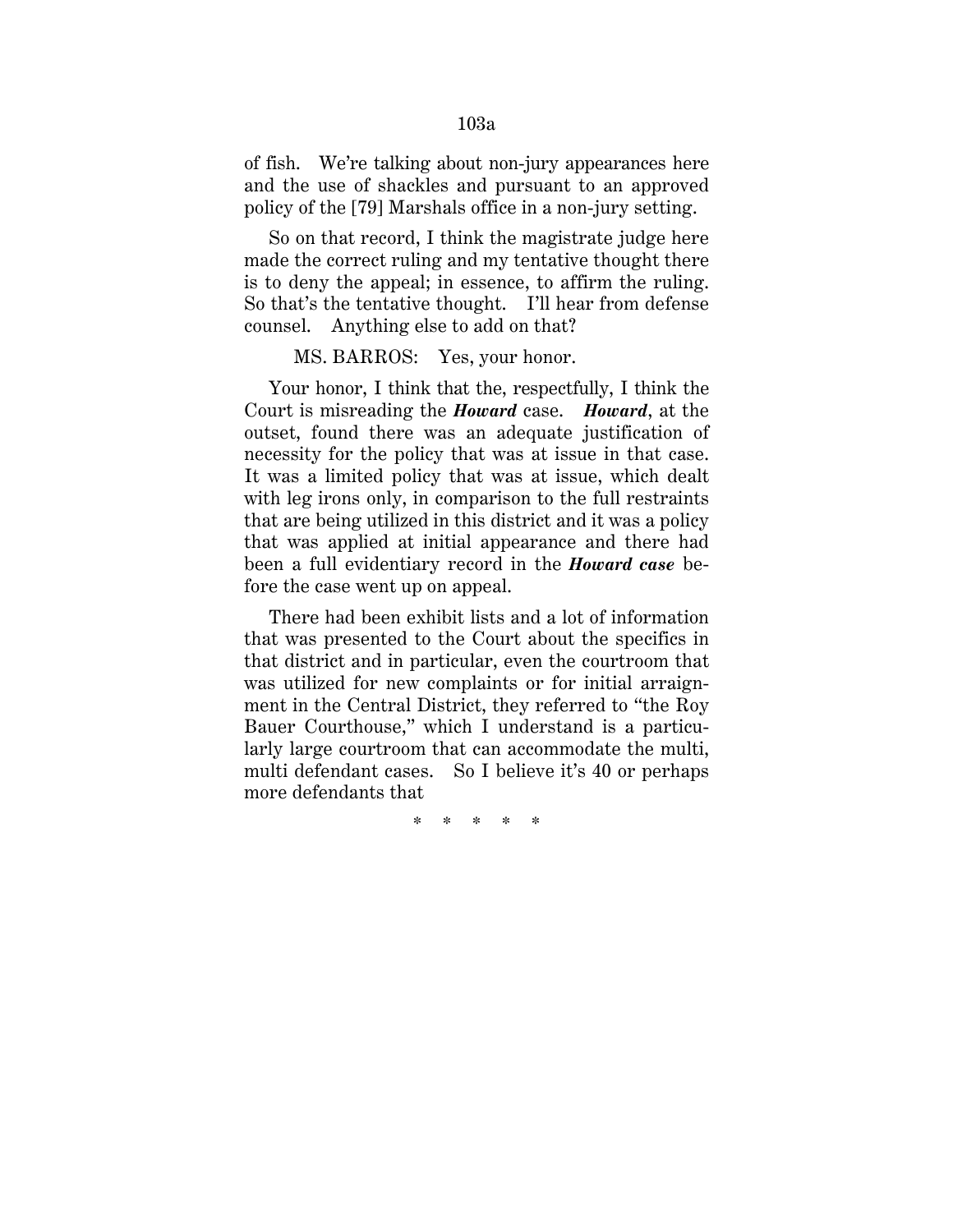[114] masse guilty pleas. In fact the Ninth Circuit addressed that because apparently that happened in Arizona and the Ninth Circuit reversed that practice, but that isn't something that occurred or should be occurring. For initial appearances, there are multiple defendants and sometimes apart from those two types of appearances, we rarely see multiple defendants, unless it's a multi defendant case, that are brought ought out together for court.

Just very briefly, I meant, I didn't finish my thought earlier when I was talking about the staffing shortages and we have actually had some Marshals comment in court that they couldn't shackle before because it required more of them to actually shackle. So we really dispute that the issue with respect to staffing shortages necessitates shackling. My understanding is now with the shackling policy, we actually need to have more Marshals present to do the shackling than they did in the past. So your honor, with that, I will submit on the face.

THE COURT: All right. Thanks, counsel. The matter has been very well briefed and argued today. I think we made a good record here. I'll go ahead and confirm what originally was stated as the Court's tentative ruling, that is with all due respect, the motion is denied and the magistrate judge's decision is confirmed.

Anything else we should do for the record or otherwise?

\* \* \* \* \*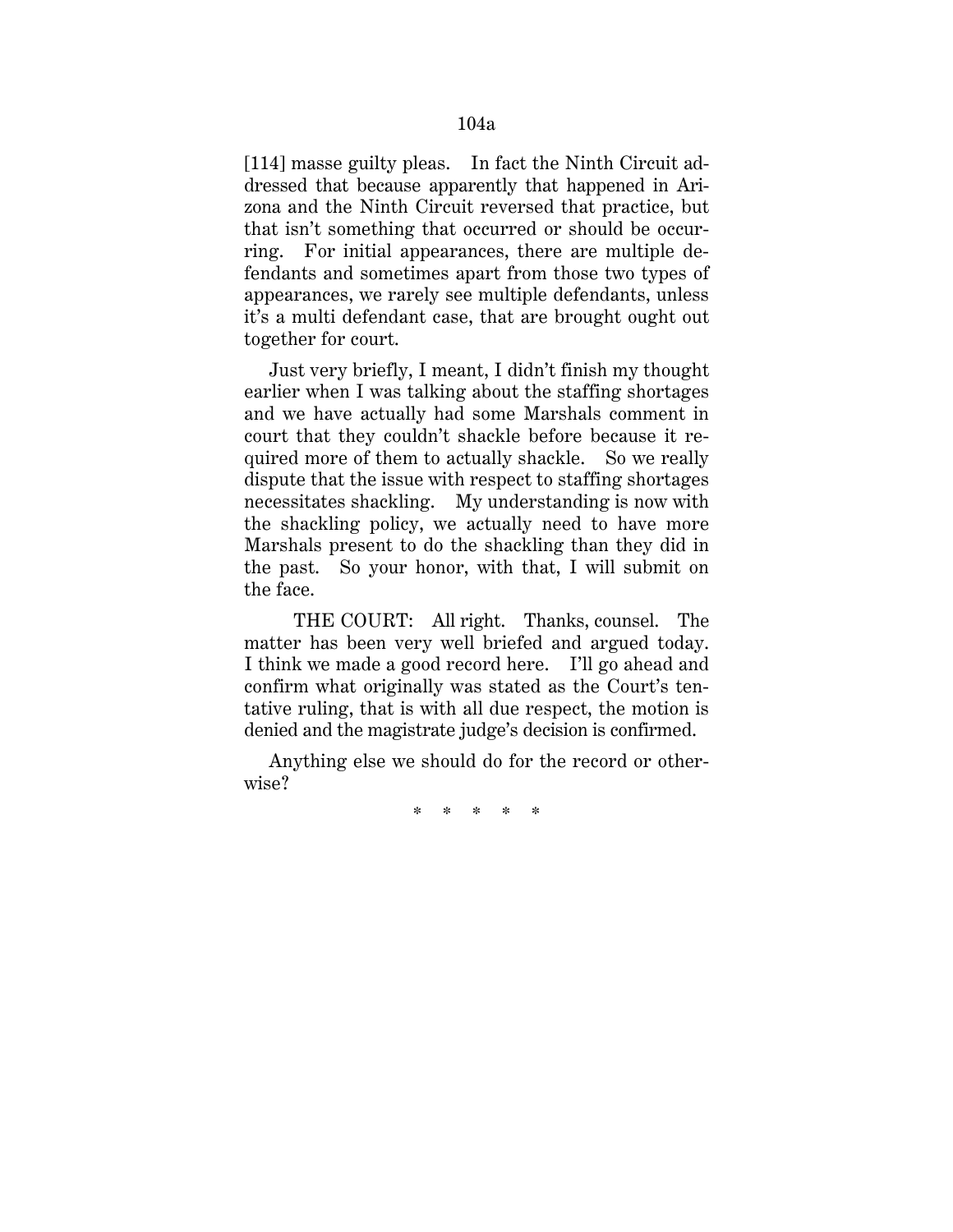## 105a

## **APPENDIX E**

## 28 U.S.C. 566 (2012 & Supp. III 2015) provides:

## **Powers and duties**

(a) It is the primary role and mission of the United States Marshals Service to provide for the security and to obey, execute, and enforce all orders of the United States District Courts, the United States Courts of Appeals, the Court of International Trade, and the United States Tax Court, as provided by law.

(b) The United States marshal of each district is the marshal of the district court and of the court of appeals when sitting in that district, and of the Court of International Trade holding sessions in that district, and may, in the discretion of the respective courts, be required to attend any session of court.

(c) Except as otherwise provided by law or Rule of Procedure, the United States Marshals Service shall execute all lawful writs, process, and orders issued under the authority of the United States, and shall command all necessary assistance to execute its duties.

(d) Each United States marshal, deputy marshal, and any other official of the Service as may be designated by the Director may carry firearms and make arrests without warrant for any offense against the United States committed in his or her presence, or for any felony cognizable under the laws of the United States if he or she has reasonable grounds to believe that the person to be arrested has committed or is committing such felony.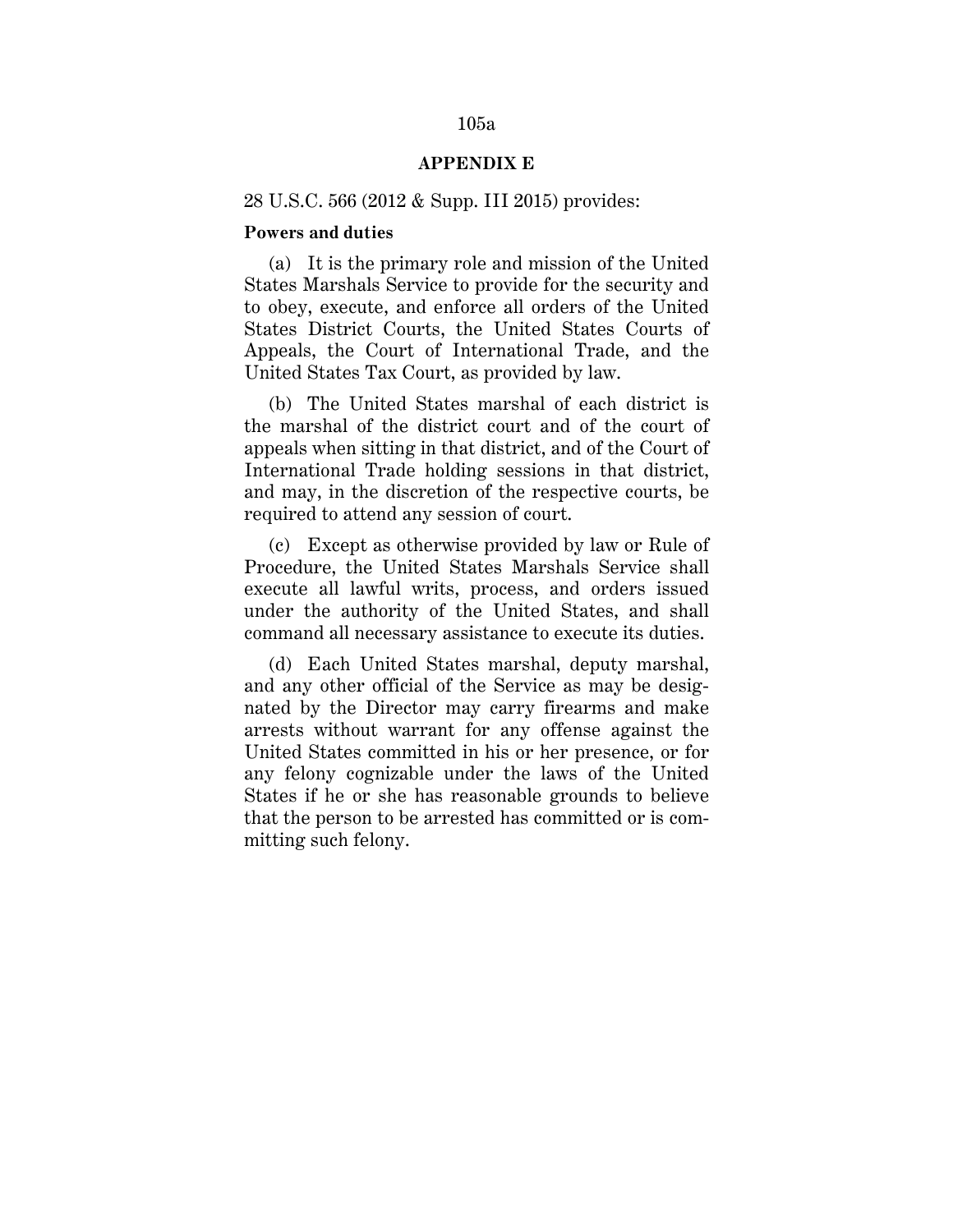(e)(1) The United States Marshals Service is authorized to—

(A) provide for the personal protection of Federal jurists, court officers, witnesses, and other threatened persons in the interests of justice where criminal intimidation impedes on the functioning of the judicial process or any other official proceeding;

(B) investigate such fugitive matters, both within and outside the United States, as directed by the Attorney General;

(C) issue administrative subpoenas in accordance with section 3486 of title 18, solely for the purpose of investigating unregistered sex offenders (as defined in such section 3486); and

(D) assist State, local, and other Federal law enforcement agencies, upon the request of such an agency, in locating and recovering missing children.

(2) Nothing in paragraph (1)(B) shall be construed to interfere with or supersede the authority of other Federal agencies or bureaus.

(f) In accordance with procedures established by the Director, and except for public money deposited under section 2041 of this title, each United States marshal shall deposit public moneys that the marshal collects into the Treasury, subject to disbursement by the marshal. At the end of each accounting period, the earned part of public moneys accruing to the United States shall be deposited in the Treasury to the credit of the appropriate receipt accounts.